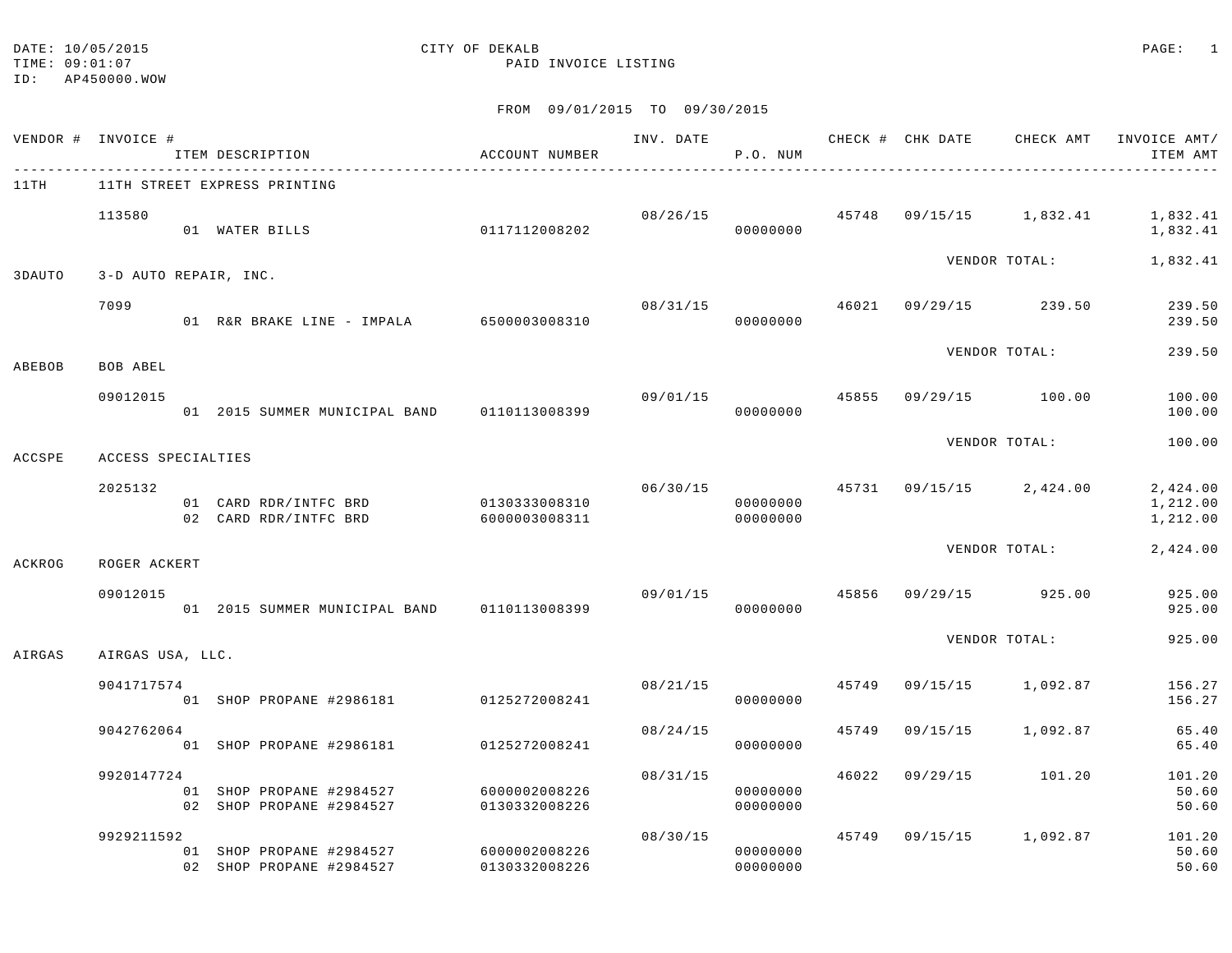#### DATE: 10/05/2015 CITY OF DEKALB PAGE: 2 TIME:  $09:01:07$  PAID INVOICE LISTING

FROM 09/01/2015 TO 09/30/2015

|         | VENDOR # INVOICE #    |                      | ITEM DESCRIPTION                                                                                                                                                                                          | ACCOUNT NUMBER                                                                    | INV. DATE      | P.O. NUM                                                             |       | CHECK # CHK DATE        | CHECK AMT     | INVOICE AMT/<br>ITEM AMT                                           |
|---------|-----------------------|----------------------|-----------------------------------------------------------------------------------------------------------------------------------------------------------------------------------------------------------|-----------------------------------------------------------------------------------|----------------|----------------------------------------------------------------------|-------|-------------------------|---------------|--------------------------------------------------------------------|
|         | 9929973522            |                      | 01 SHOP PROPANE #2986181 0125272008241                                                                                                                                                                    |                                                                                   | 08/31/15       | 00000000                                                             |       | 45749 09/15/15 1,092.87 |               | 770.00<br>770.00                                                   |
| AIRONE  | AIR ONE EQUIPMENT INC |                      |                                                                                                                                                                                                           |                                                                                   |                |                                                                      |       |                         |               | VENDOR TOTAL: 1,194.07                                             |
|         | 105859                |                      | 01 REPLACED PUMP                                                                                                                                                                                          | 0125272008240                                                                     | 08/10/15       | 00000000                                                             |       | 45750 09/15/15 540.00   |               | 540.00<br>540.00                                                   |
| ALEFIR  |                       |                      | ALEXIS FIRE EQUIPMENT CO                                                                                                                                                                                  |                                                                                   |                |                                                                      |       |                         | VENDOR TOTAL: | 540.00                                                             |
|         | 0053674IN             |                      | 01 SUPER AUTO EJECT, 20 AMP, YELL 0125272008226                                                                                                                                                           |                                                                                   | 08/28/15 45751 | 00000000                                                             |       | 09/15/15                | 594.78        | 594.78<br>594.78                                                   |
| ALSBET  | BETTY ALSUP           |                      |                                                                                                                                                                                                           |                                                                                   |                |                                                                      |       |                         | VENDOR TOTAL: | 594.78                                                             |
|         | 09142015              |                      | 01 TAX REBATE PROGRAM NOV-JUN 15 6000004008481                                                                                                                                                            |                                                                                   | 09/14/15       | 00000000                                                             | 45946 | $09/29/15$ 46.50        |               | 46.50<br>46.50                                                     |
| ANDGAI  | GAIL ANDERSON         |                      |                                                                                                                                                                                                           |                                                                                   |                |                                                                      |       |                         | VENDOR TOTAL: | 46.50                                                              |
|         | 09012015              |                      | 01 2015 SUMMER MUNICIPAL BAND 0110113008399                                                                                                                                                               |                                                                                   |                | 09/01/15 45857<br>00000000                                           |       | 09/29/15                | 500.00        | 500.00<br>500.00                                                   |
| ANDMED  |                       |                      | ANDRES MEDICAL BILLING LTD                                                                                                                                                                                |                                                                                   |                |                                                                      |       |                         | VENDOR TOTAL: | 500.00                                                             |
|         | 135800                |                      | 01 AMBULANCE FEES - JULY 2015 0100000002240                                                                                                                                                               |                                                                                   |                | 08/01/15 46023<br>00000000                                           |       | $09/29/15$ 3, 189.33    |               | 3,189.33<br>3,189.33                                               |
| APWAMEM | APWA                  |                      |                                                                                                                                                                                                           |                                                                                   |                |                                                                      |       |                         | VENDOR TOTAL: | 3,189.33                                                           |
|         | 07092015              | 03<br>04<br>05<br>06 | 01 MMBRSHP THRU 9/30/16 - ENG<br>02 MMBRSHP THRU 9/30/16 - ARPT<br>MMBRSHP THRU 9/30/16 - STR<br>MMBRSHP THRU 9/30/16 - WTR<br>MMBRSHP THRU 9/30/16 - ENG<br>MMBRSHP THRU 9/30/16 - PW ADMI 0130313008375 | 0130353008375<br>6500003008375<br>0130333008375<br>6000003008375<br>0130353008375 | 07/09/15       | 00000000<br>00000000<br>00000000<br>00000000<br>00000000<br>00000000 |       | 45752 09/15/15          | 900.00        | 900.00<br>150.00<br>150.00<br>150.00<br>150.00<br>150.00<br>150.00 |

VENDOR TOTAL: 900.00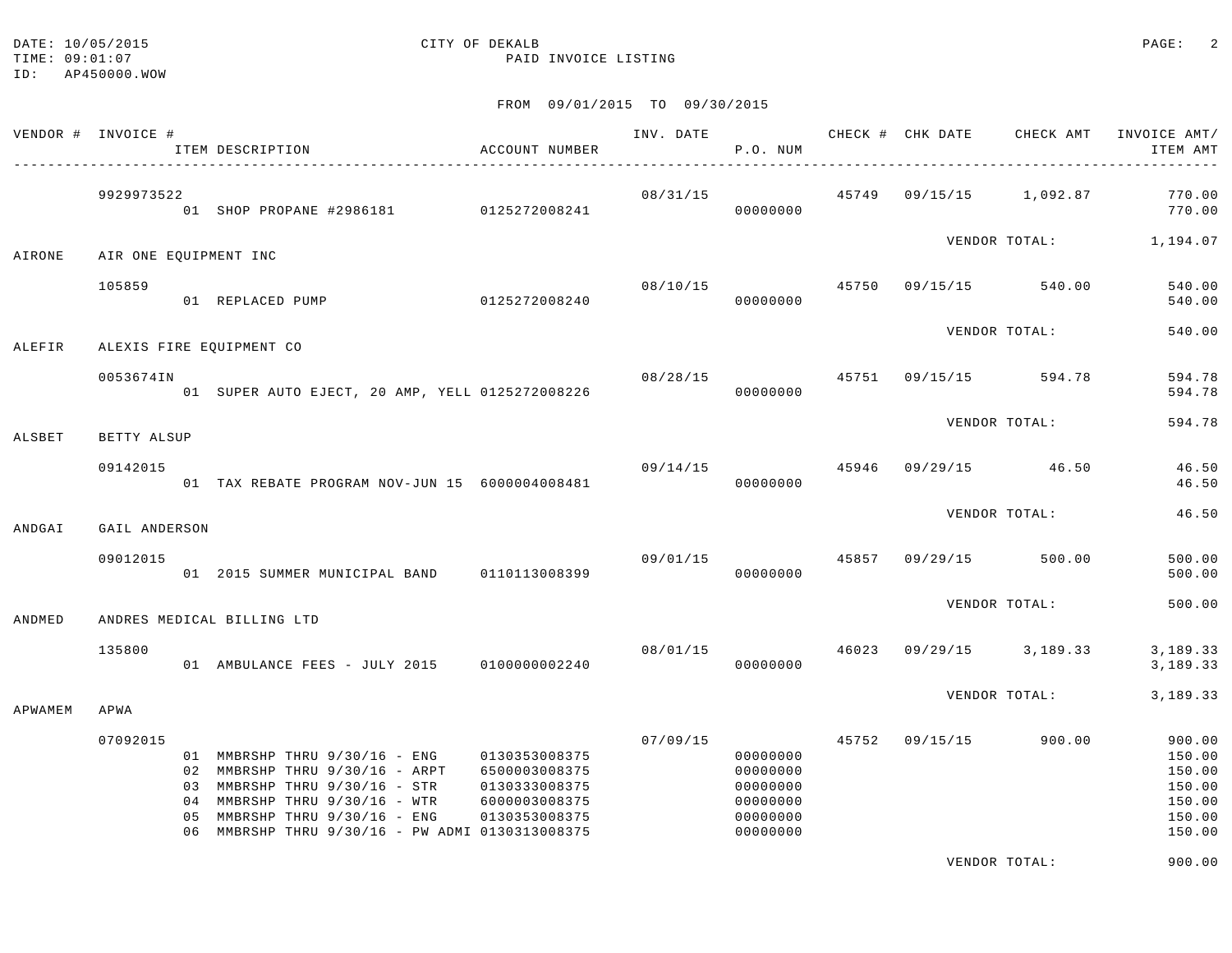## DATE: 10/05/2015 CITY OF DEKALB PAGE: 3

|        | VENDOR # INVOICE #       | ITEM DESCRIPTION                             | ACCOUNT NUMBER |          | P.O. NUM             |       |                |                                          | INV. DATE 6 CHECK # CHK DATE CHECK AMT INVOICE AMT/<br>ITEM AMT |
|--------|--------------------------|----------------------------------------------|----------------|----------|----------------------|-------|----------------|------------------------------------------|-----------------------------------------------------------------|
| ARAUNI | ARAMARK UNIFORM SERVICES |                                              |                |          |                      |       |                |                                          |                                                                 |
|        | 1590067623               | 01 FLOOR MAT CLEANING                        | 0120223008315  |          | 07/03/15<br>00000000 |       | 45753 09/15/15 | 664.04                                   | 141.04<br>141.04                                                |
|        | 1590076802               | 01 FLOOR MAT CLEANING                        | 0130324008450  | 07/10/15 | 00000000             | 45753 | 09/15/15       | 664.04                                   | 49.94<br>49.94                                                  |
|        | 1590076808               | 01 FLOOR MAT CLEANING                        | 0130324008450  | 07/10/15 | 00000000             | 45753 | 09/15/15       | 664.04                                   | 141.04<br>141.04                                                |
|        | 1590085944               | 01 FLOOR MAT CLEANING                        | 0130324008450  | 07/17/15 | 00000000             | 45753 | 09/15/15       | 664.04                                   | 141.04<br>141.04                                                |
|        | 1590096541               | 01 FLOOR MAT CLEANING                        | 0130324008450  | 07/24/15 | 00000000             | 45753 | 09/15/15       | 664.04                                   | 49.94<br>49.94                                                  |
|        | 1590096547               | 01 FLOOR MAT CLEANING                        | 0130324008450  |          | 07/24/15<br>00000000 | 45753 | 09/15/15       | 664.04                                   | 141.04<br>141.04                                                |
| ARCDBP | ARC DBPEDYROOL LLC       |                                              |                |          |                      |       |                | VENDOR TOTAL:                            | 664.04                                                          |
|        | 08192015                 | 01 WATER REFUND #3303155560-00 6000000063444 |                |          | 00000000             |       |                | $08/19/15$ $45754$ $09/15/15$ $1,112.65$ | 1,112.65<br>1,112.65                                            |
| ARCGRE | GREGG ARCHER             |                                              |                |          |                      |       |                | VENDOR TOTAL:                            | 1,112.65                                                        |
|        | 09012015                 | 01 2015 SUMMER MUNICIPAL BAND 0110113008399  |                |          | 00000000             |       |                | $09/01/15$ $45858$ $09/29/15$ $550.00$   | 550.00<br>550.00                                                |
| ARMJOH | JOHN ARMSTRONG           |                                              |                |          |                      |       |                | VENDOR TOTAL:                            | 550.00                                                          |
|        | 09012015                 | 01 2015 SUMMER MUNICIPAL BAND                | 0110113008399  | 09/01/15 | 00000000             |       |                | 45859 09/29/15 1,075.00                  | 1,075.00<br>1,075.00                                            |
| ASCAVI |                          | ASCENT AVIATION GROUP INC.                   |                |          |                      |       |                | VENDOR TOTAL:                            | 1,075.00                                                        |
|        | 320078                   | 01 (7454) JET-A ADDITIVE 6500002008234       |                |          | 09/03/15<br>00000000 |       |                | 46024 09/29/15 37,934.69                 | 12,940.51<br>12,940.51                                          |
|        | 321169                   | 01 (7908) GLS AVIATION FUEL                  | 6500002008234  | 09/10/15 | 00000000             |       | 46024 09/29/15 | 37,934.69                                | 24,994.18<br>24,994.18                                          |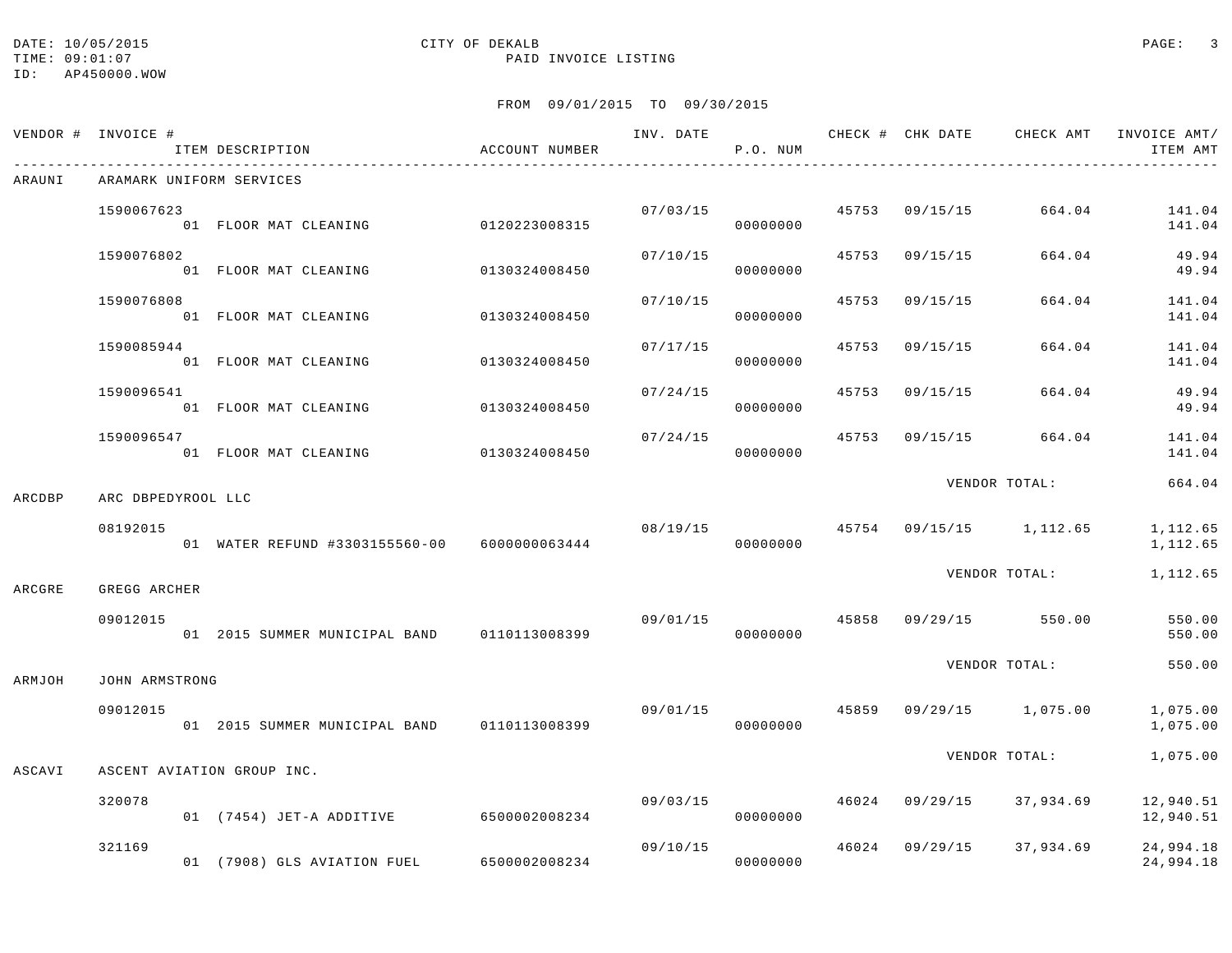#### DATE: 10/05/2015 CITY OF DEKALB PAGE: 4 TIME:  $09:01:07$  PAID INVOICE LISTING

ID: AP450000.WOW

|          | VENDOR # INVOICE #    | ITEM DESCRIPTION                               | ACCOUNT NUMBER |          | P.O. NUM             |       | INV. DATE 6 CHECK # CHK DATE CHECK AMT   | INVOICE AMT/<br>ITEM AMT |
|----------|-----------------------|------------------------------------------------|----------------|----------|----------------------|-------|------------------------------------------|--------------------------|
|          | M151560               | 01 2500 GALLON JET-A REFUELER 6500006008597    |                | 08/01/15 | 00000000             |       | 45659 09/15/15 535.00                    | 535.00<br>535.00         |
| ASKTRE   | ASKELAND TREE SERVICE |                                                |                |          |                      |       |                                          | VENDOR TOTAL: 38,469.69  |
|          | 07222015              | 01 LANDSCAPING MULCH 0130323008313             |                |          | 00000000             |       | $07/22/15$ $46025$ $09/29/15$ $525.00$   | 525.00<br>525.00         |
| ASSFOR   | ILLINOIS STATE POLICE |                                                |                |          |                      |       | VENDOR TOTAL:                            | 525.00                   |
|          | 08212015              | 01 CASE #15-4305 (15MR173) 0100000083947       |                |          | 08/21/15<br>00000000 | 45755 | 09/15/15 165.00                          | 165.00<br>165.00         |
|          | 08212015A             | 01 CASE #14-8881 (14MR349) 0100000083947       |                | 08/21/15 | 00000000             | 45756 | $09/15/15$ 2,062.00                      | 2,062.00<br>2,062.00     |
|          | 08212015B             | 01 CASE #15-3807 (15MR148) 0100000083947       |                | 08/21/15 | 00000000             | 45757 | 09/15/15 230.00                          | 230.00<br>230.00         |
| ATLBOI   |                       | ATLAS BOILER & WELDING CO. INC                 |                |          |                      |       | VENDOR TOTAL:                            | 2,457.00                 |
|          | 3156                  | 01 ANNUAL MAINTENANCE                          | 0130323008311  |          | 00000000             |       | $08/28/15$ $46026$ $09/29/15$ $1,980.00$ | 1,980.00<br>1,980.00     |
| AUTOZONE | AUTOZONE              |                                                |                |          |                      |       | VENDOR TOTAL:                            | 1,980.00                 |
|          | 2654761904            | 01 DENSO OXYGEN SENSOR 0120222008226           |                |          | 08/27/15<br>00000000 |       | 45758 09/15/15 40.49                     | 40.49<br>40.49           |
|          | 2654768674            | 01 ACCUMULATOR                                 | 0120222008226  |          | 09/02/15<br>00000000 | 46027 | 09/29/15 69.99                           | 69.99<br>69.99           |
| AVIJOH   | JOHN AVILA            |                                                |                |          |                      |       | VENDOR TOTAL:                            | 110.48                   |
|          | 09142015              | 01 TAX REBATE PROGRAM NOV-JUN 15 6000004008481 |                |          | 09/14/15<br>00000000 |       | 45947 09/29/15 57.42                     | 57.42<br>57.42           |
| BACMIC   | MICHAEL E BACKER      |                                                |                |          |                      |       | VENDOR TOTAL:                            | 57.42                    |
|          | 09012015              |                                                |                |          | 09/01/15             |       | 45860 09/29/15 575.00                    | 575.00                   |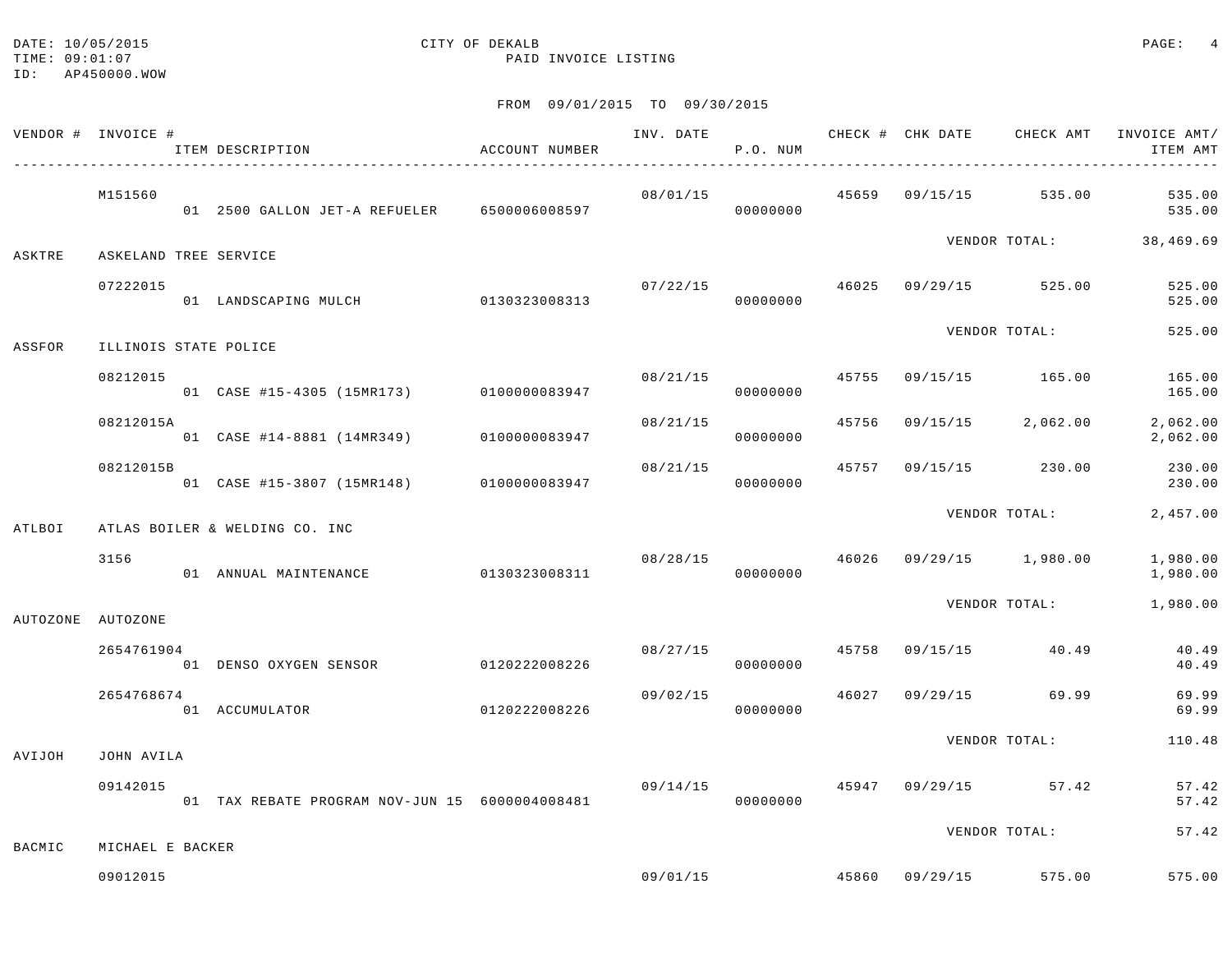TIME:  $09:01:07$  PAID INVOICE LISTING

# DATE: 10/05/2015 CITY OF DEKALB PAGE: 5

ID: AP450000.WOW

|               | VENDOR # INVOICE # | ITEM DESCRIPTION                               | ACCOUNT NUMBER |                | P.O. NUM |       |                         | INV. DATE CHECK # CHK DATE CHECK AMT   | INVOICE AMT/<br>ITEM AMT |
|---------------|--------------------|------------------------------------------------|----------------|----------------|----------|-------|-------------------------|----------------------------------------|--------------------------|
|               | 09012015           | 01 2015 SUMMER MUNICIPAL BAND 0110113008399    |                |                | 00000000 |       |                         | $09/01/15$ $45860$ $09/29/15$ $575.00$ | 575.00<br>575.00         |
| BACONL        | BACKGROUNDS ONLINE |                                                |                |                |          |       |                         | VENDOR TOTAL:                          | 575.00                   |
|               | 454834             | 01 AUG 2015 BACKGROUNDS 0116103008333          |                | 08/31/15       | 00000000 | 45759 |                         | 09/15/15 259.85                        | 259.85<br>259.85         |
| <b>BACTER</b> |                    | BACON'S TERMITE & PEST                         |                |                |          |       |                         | VENDOR TOTAL:                          | 259.85                   |
|               | 8763               | 01 HORNETS                                     | 0130333008316  | 08/13/15       | 00000000 | 45760 |                         | 09/15/15 150.00                        | 150.00<br>150.00         |
|               | 8831               | 01 HORNETS                                     | 0130333008316  | 08/26/15       | 00000000 | 46028 |                         | 09/29/15 150.00                        | 150.00<br>150.00         |
| BADMEH        | MEHMET BADUR       |                                                |                |                |          |       |                         | VENDOR TOTAL:                          | 300.00                   |
|               | 08272015           | 01 WATER REFUND #0501029440-05 6000000063444   |                | 08/27/15 45761 | 00000000 |       |                         | 09/15/15 69.65                         | 69.65<br>69.65           |
| BADMET        | BADGER METER, INC. |                                                |                |                |          |       |                         | VENDOR TOTAL:                          | 69.65                    |
|               | 1054859            | 01 WATER METERS & ACCESS. 6000006008583        |                | 08/07/15       | 00000000 |       |                         | 45762 09/15/15 51,533.00               | 51,533.00<br>51,533.00   |
| BALBRE        | BRETT BALIKA       |                                                |                |                |          |       |                         | VENDOR TOTAL:                          | 51,533.00                |
|               | 09012015           | 01 2015 SUMMER MUNICIPAL BAND 0110113008399    |                | 09/01/15       | 00000000 |       |                         | 45861 09/29/15 625.00                  | 625.00<br>625.00         |
| BALBRI        | BRIAN BALIKA       |                                                |                |                |          |       |                         | VENDOR TOTAL:                          | 625.00                   |
|               | 09012015           | 01  2015 SUMMER MUNICIPAL BAND   0110113008399 |                | 09/01/15       | 00000000 | 45862 | 09/29/15                | 675.00                                 | 675.00<br>675.00         |
| BALDAV        | DAVE BALIKA        |                                                |                |                |          |       |                         | VENDOR TOTAL:                          | 675.00                   |
|               | 09012015           |                                                |                |                |          |       | 09/01/15 45863 09/29/15 | 650.00                                 | 650.00                   |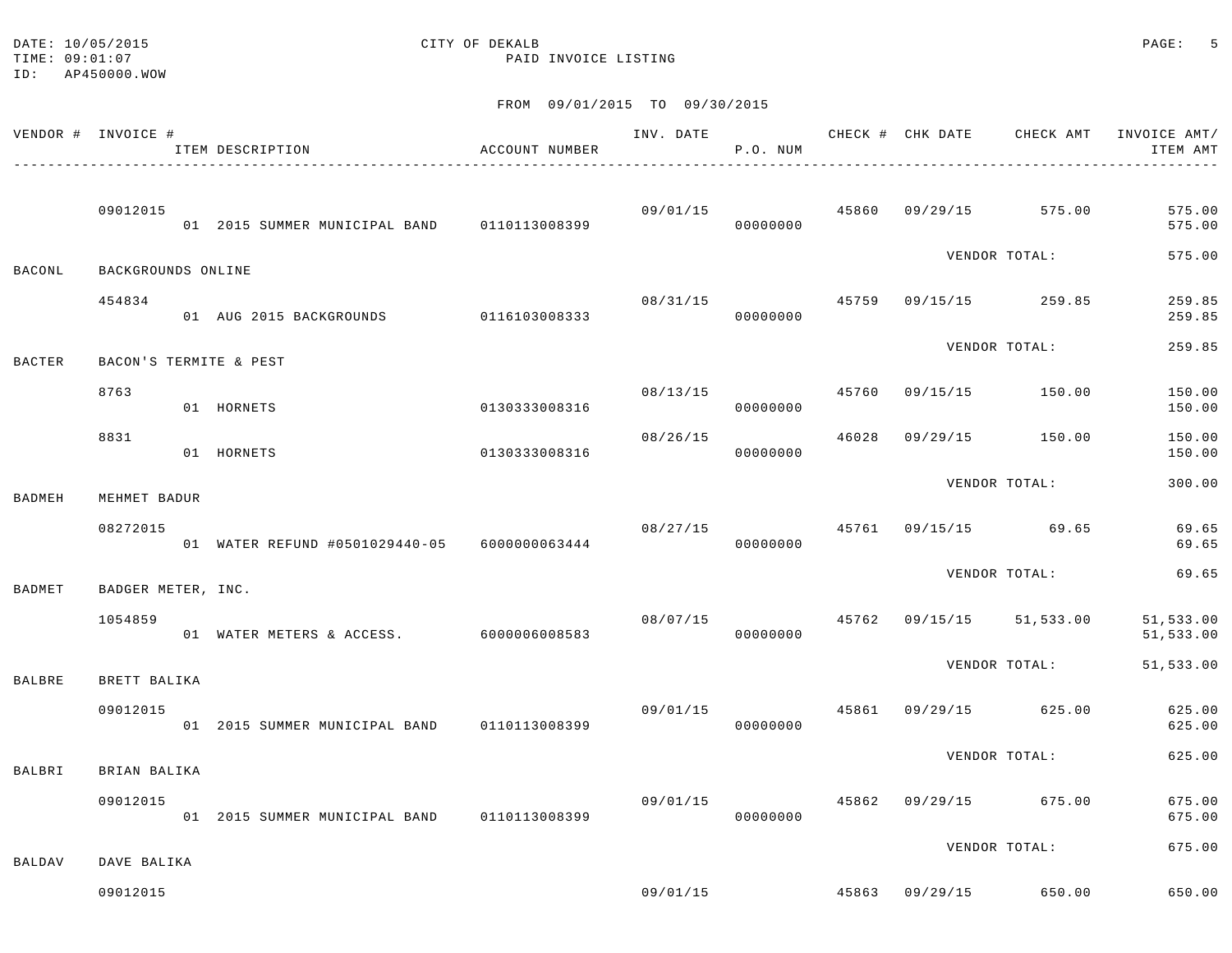TIME:  $09:01:07$  PAID INVOICE LISTING

# DATE:  $10/05/2015$  PAGE: 6

ID: AP450000.WOW

|                | VENDOR # INVOICE #         | ITEM DESCRIPTION<br>--------------------------------                                                                                                   | ACCOUNT NUMBER                 | INV. DATE      | P.O. NUM                                     |       | CHECK # CHK DATE CHECK AMT |               | INVOICE AMT/<br>ITEM AMT                   |
|----------------|----------------------------|--------------------------------------------------------------------------------------------------------------------------------------------------------|--------------------------------|----------------|----------------------------------------------|-------|----------------------------|---------------|--------------------------------------------|
|                | 09012015                   | 01 2015 SUMMER MUNICIPAL BAND 0110113008399                                                                                                            |                                | 09/01/15       | 00000000                                     |       | 45863 09/29/15 650.00      |               | 650.00<br>650.00                           |
| BALMAR         | MARK BALDIN                |                                                                                                                                                        |                                |                |                                              |       |                            | VENDOR TOTAL: | 650.00                                     |
|                | 09012015                   | 01  2015  SUMMER MUNICIPAL BAND   0110113008399                                                                                                        |                                | 09/01/15       | 00000000                                     | 45864 | 09/29/15 200.00            |               | 200.00<br>200.00                           |
| BARCHR         | CHRIS BARTEL               |                                                                                                                                                        |                                |                |                                              |       |                            | VENDOR TOTAL: | 200.00                                     |
|                | 08182015                   | 01 WATER REFUND #3803177260-01 6000000063444                                                                                                           |                                | 08/18/15       | 00000000                                     |       | 45763 09/15/15 3.74        |               | 3.74<br>3.74                               |
| BARNABY        | BARNABY                    |                                                                                                                                                        |                                |                |                                              |       |                            | VENDOR TOTAL: | 3.74                                       |
|                | 5299                       | 01 (250) BUS CARDS - GOODWIN 0120222008202                                                                                                             |                                | 07/31/15       | 00000000                                     | 45764 | 09/15/15                   | 347.00        | 36.00<br>36.00                             |
|                | 5349                       | 01 (250) BUS CARDS - JOHNSON                                                                                                                           | 0110102008202                  | 08/18/15       | 00000000                                     | 45764 | 09/15/15                   | 347.00        | 36.00<br>36.00                             |
|                | 5366                       | 01 (1000) BUS. CARDS - HART                                                                                                                            | 0132102008202                  | 08/24/15       | 00000000                                     | 45764 | 09/15/15                   | 347.00        | 91.00<br>91.00                             |
|                | 5375                       | 01 (250) BUS CARDS - PETRAGALLO 0120222008202<br>02 (500) BUS CARDS - SMITH<br>03 (250) BUS CARDS - REDEL 0120242008202<br>04 (500) BUS CARDS - MCNETT | 0120222008202<br>0120252008202 | 08/28/15       | 00000000<br>00000000<br>00000000<br>00000000 | 45764 | 09/15/15                   | 347.00        | 184.00<br>36.00<br>56.00<br>36.00<br>56.00 |
| <b>BARSTEP</b> | STEPHANIE BARSTATIS        |                                                                                                                                                        |                                |                |                                              |       |                            | VENDOR TOTAL: | 347.00                                     |
|                | 09012015                   | 01 NOV 14 - JUN 15 TAX REBATE 6000004008481                                                                                                            |                                | 09/29/15       | 00000000                                     |       | 46125 09/29/15 8.88        |               | 8.88<br>8.88                               |
|                | BATTBULB BATTERIES + BULBS |                                                                                                                                                        |                                |                |                                              |       |                            | VENDOR TOTAL: | 8.88                                       |
|                | 297252945                  | 01 LANTERNS (24) BARRICADE LIGHTS 0130332008228                                                                                                        |                                | 08/26/15 45765 | 00000000                                     |       | 09/15/15 94.60             |               | 51.60<br>51.60                             |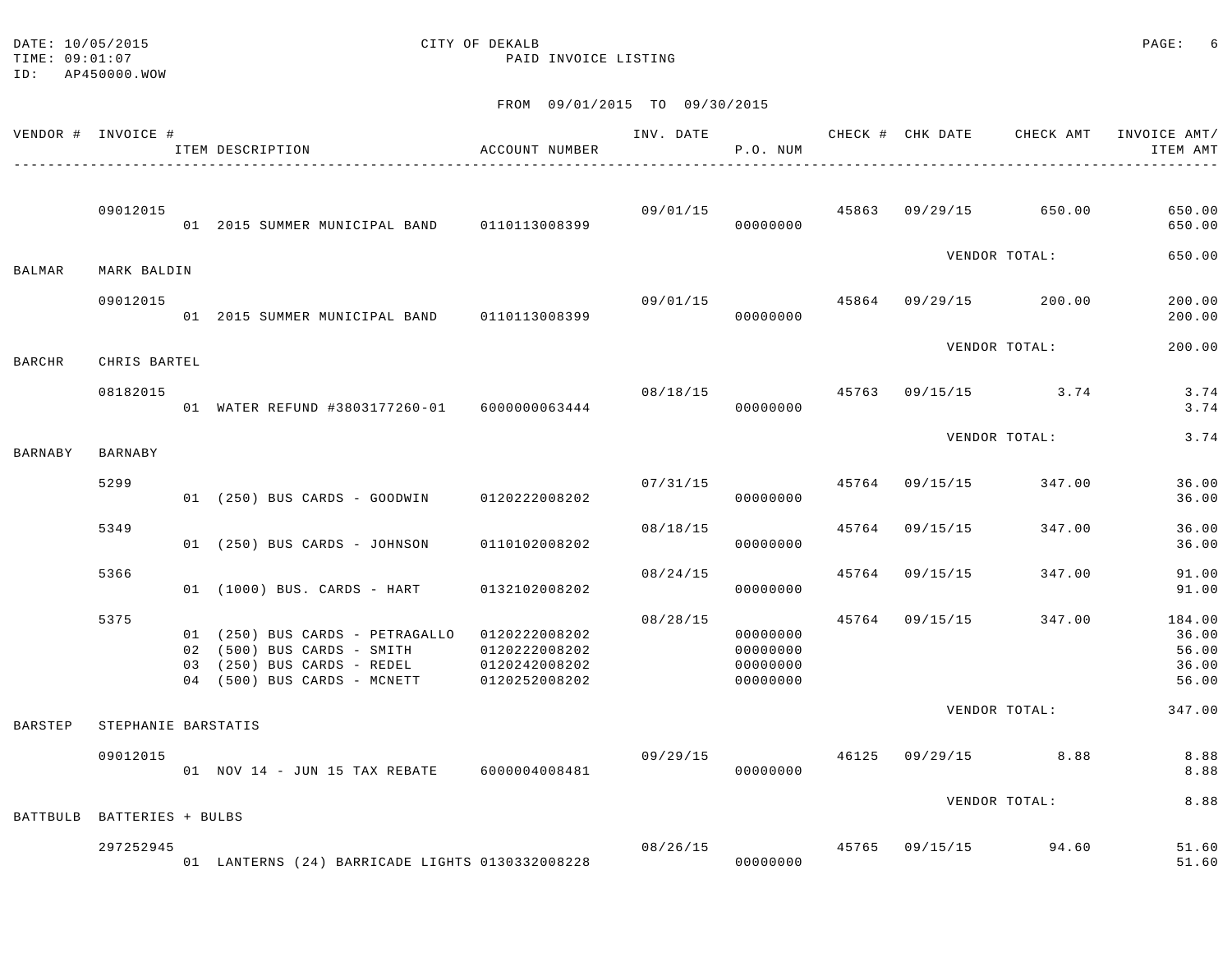#### DATE: 10/05/2015 CITY OF DEKALB PAGE: 7 TIME:  $09:01:07$  PAID INVOICE LISTING

|               | VENDOR # INVOICE #          | ACCOUNT NUMBER<br>ITEM DESCRIPTION              | INV. DATE                              | P.O. NUM | CHECK # CHK DATE CHECK AMT |                                       | INVOICE AMT/<br>ITEM AMT                |
|---------------|-----------------------------|-------------------------------------------------|----------------------------------------|----------|----------------------------|---------------------------------------|-----------------------------------------|
|               | 297252946                   | 01 LANTERNS (20) BARRICADE LIGHTS 0130332008228 |                                        | 00000000 |                            | $08/26/15$ $45765$ $09/15/15$ $94.60$ | 43.00<br>43.00                          |
| BAUPAU        | PAUL BAUER                  |                                                 |                                        |          |                            | VENDOR TOTAL:                         | 94.60                                   |
|               | 09142015                    | 01 TAX REBATE PROGRAM NOV-JUN 15 6000004008481  |                                        | 00000000 |                            | $09/14/15$ $45949$ $09/29/15$ $62.84$ | 62.84<br>62.84                          |
| BAZMIC        | MICHAEL BAZAN               |                                                 |                                        |          |                            | VENDOR TOTAL:                         | 62.84                                   |
|               | 09012015                    | 01 2015 SUMMER MUNICIPAL BAND 0110113008399     | $09/01/15$ $45865$ $09/29/15$ $100.00$ | 00000000 |                            |                                       | 100.00<br>100.00                        |
| BIGSKY        | BIG SKY RACKS, INC.         |                                                 |                                        |          |                            | VENDOR TOTAL:                         | 100.00                                  |
|               | 66978                       | 01 MOUNTING BRACKETS 0120222008226              |                                        | 00000000 |                            | $04/21/15$ $45732$ $09/15/15$ $31.95$ | 31.95<br>31.95                          |
| <b>BILBUR</b> | BURLEY BILLIPS              |                                                 |                                        |          |                            | VENDOR TOTAL:                         | 31.95                                   |
|               | 09142015                    | 01 TAX REBATE PROGRAM NOV-JUN 15 6000004008481  | 09/14/15                               | 00000000 |                            | 45950 09/29/15 48.61                  | 48.61<br>48.61                          |
| BLAADL        | ADYLN BLAKEY                |                                                 |                                        |          |                            | VENDOR TOTAL:                         | 48.61                                   |
|               | 09142015                    | 01 TAX REBATE PROGRAM NOV-JUN 15 6000004008481  |                                        | 00000000 |                            | $09/14/15$ $45951$ $09/29/15$ $46.18$ | 46.18<br>46.18                          |
|               |                             |                                                 |                                        |          |                            | VENDOR TOTAL:                         | 46.18                                   |
| BLAOIL        | BLAKE OIL COMPANY<br>352838 | 01 (8603) GALLONS FUEL 0100000001510            | 08/31/15                               | 00000000 |                            | 46029 09/29/15 28,676.90              | 14,160.53<br>14,160.53                  |
|               | 371661                      | 01 (7502) GALLONS FUEL 0100000001520            | 09/02/15                               | 00000000 |                            | 46029 09/29/15 28,676.90              | 14,516.37<br>14,516.37                  |
|               |                             |                                                 |                                        |          |                            | VENDOR TOTAL:                         | 28,676.90                               |
| BLIGRA        | GRACE BLITZBLAU<br>09142015 |                                                 |                                        |          |                            |                                       | $09/14/15$ 45952 $09/29/15$ 45.93 45.93 |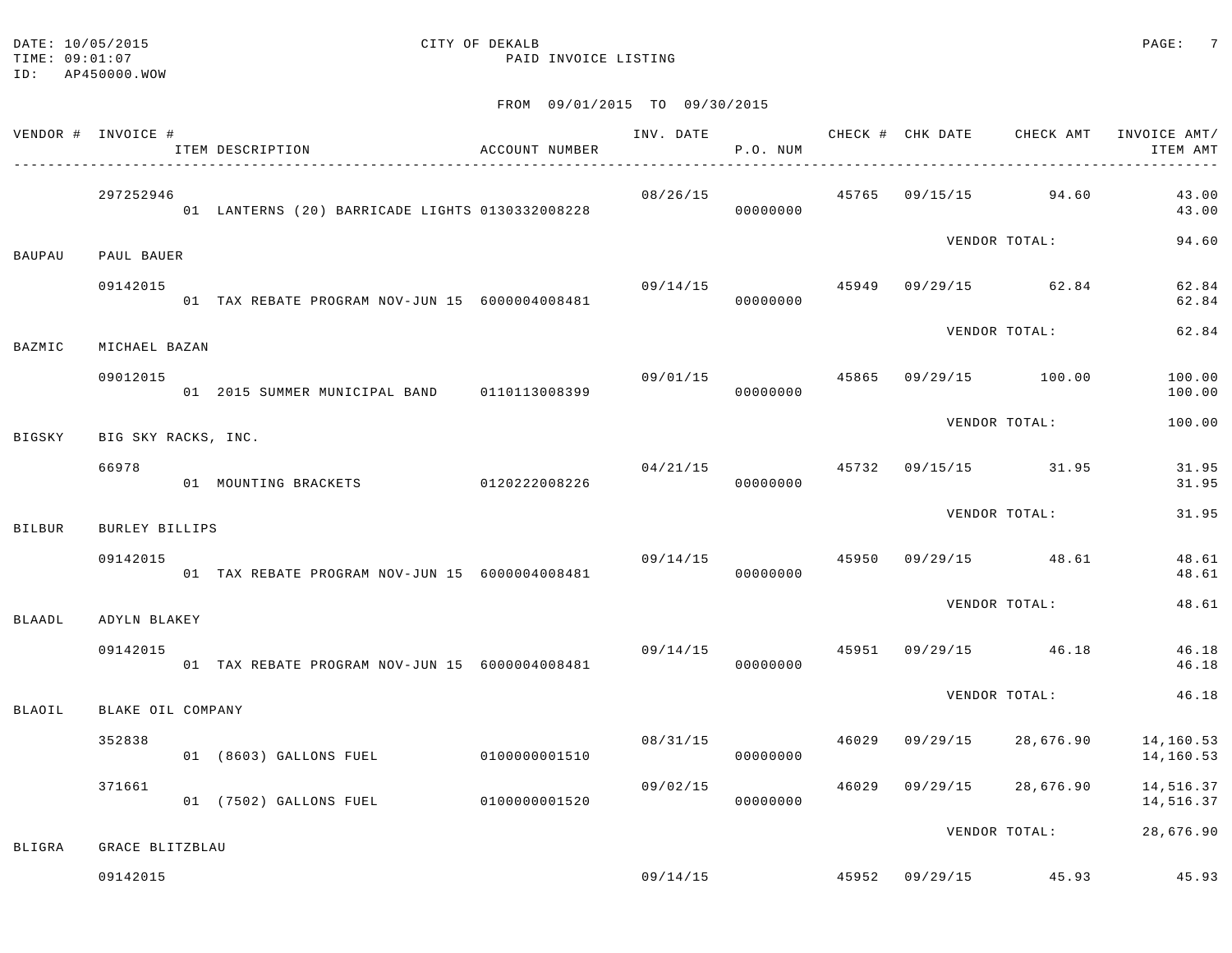#### DATE: 10/05/2015 PAGE: 8 TIME:  $09:01:07$  PAID INVOICE LISTING

|               | VENDOR # INVOICE #       | ACCOUNT NUMBER<br>ITEM DESCRIPTION             |               |                                        | P.O. NUM             |       |                       |                               | INV. DATE 6 1999 CHECK # CHK DATE 6 CHECK AMT INVOICE AMT<br>ITEM AMT |
|---------------|--------------------------|------------------------------------------------|---------------|----------------------------------------|----------------------|-------|-----------------------|-------------------------------|-----------------------------------------------------------------------|
|               | 09142015                 | 01 TAX REBATE PROGRAM NOV-JUN 15 6000004008481 |               |                                        | 00000000             |       |                       | 09/14/15 45952 09/29/15 45.93 | 45.93<br>45.93                                                        |
| BOMPHI        | PHILLIP BOMAR            |                                                |               |                                        |                      |       |                       | VENDOR TOTAL:                 | 45.93                                                                 |
|               | 09142015                 | 01 TAX REBATE PROGRAM NOV-JUN 15 6000004008481 |               | $09/14/15$ $45953$ $09/29/15$ $85.49$  | 00000000             |       |                       |                               | 85.49<br>85.49                                                        |
|               |                          |                                                |               |                                        |                      |       |                       | VENDOR TOTAL:                 | 85.49                                                                 |
| <b>BONKUR</b> | KURT BONAMER<br>09012015 | 01 2015 SUMMER MUNICIPAL BAND 0110113008399    |               | $09/01/15$ $45866$ $09/29/15$ $525.00$ | 00000000             |       |                       |                               | 525.00<br>525.00                                                      |
|               |                          |                                                |               |                                        |                      |       |                       | VENDOR TOTAL:                 | 525.00                                                                |
| <b>BOUTRE</b> |                          | BOUND TREE MEDICAL, LLC.                       |               |                                        |                      |       |                       |                               |                                                                       |
|               | 81870836                 | 01 EMS SUPPLIES                                | 0125272008241 |                                        | 08/06/15<br>00000000 |       | 45766 09/15/15 465.90 |                               | 237.24<br>237.24                                                      |
|               | 81888844                 | 01 MEDICAL SUPPLIES 0125272008241              |               | 08/24/15                               | 00000000             | 45766 | 09/15/15 465.90       |                               | 228.66<br>228.66                                                      |
|               | 81898867                 | 01 TACTICAL TOURNIQUET (9) 0125272008241       |               | 09/02/15                               | 00000000             |       | 46030 09/29/15        | 313.70                        | 283.41<br>283.41                                                      |
|               | 81898868                 | 01 INSTANT COLD PACK (1) 0125272008241         |               | 09/02/15                               | 00000000             | 46030 | 09/29/15 313.70       |                               | 30.29<br>30.29                                                        |
| BOYTHO        | THOMAS BOYCE             |                                                |               |                                        |                      |       |                       | VENDOR TOTAL:                 | 779.60                                                                |
|               | 08202015                 | 01 WATER REFUND #3103143960-02 6000000063444   |               | $08/20/15$ $45767$ $09/15/15$ 5.82     | 00000000             |       |                       |                               | 5.82<br>5.82                                                          |
|               |                          |                                                |               |                                        |                      |       |                       | VENDOR TOTAL:                 | 5.82                                                                  |
| <b>BRAMAN</b> |                          | BRAD MANNING FORD, INC.                        |               |                                        |                      |       |                       |                               |                                                                       |
|               | 102350                   | 01 RENTAL VEHICLE                              | 0120242008243 | 08/26/15 45768 09/15/15 778.34         | 00000000             |       |                       |                               | 30.00<br>30.00                                                        |
|               | 102363                   | 01 RENTAL VEHICLE                              | 0120242008243 | 09/02/15                               | 00000000             |       | 45768 09/15/15 778.34 |                               | 30.00<br>30.00                                                        |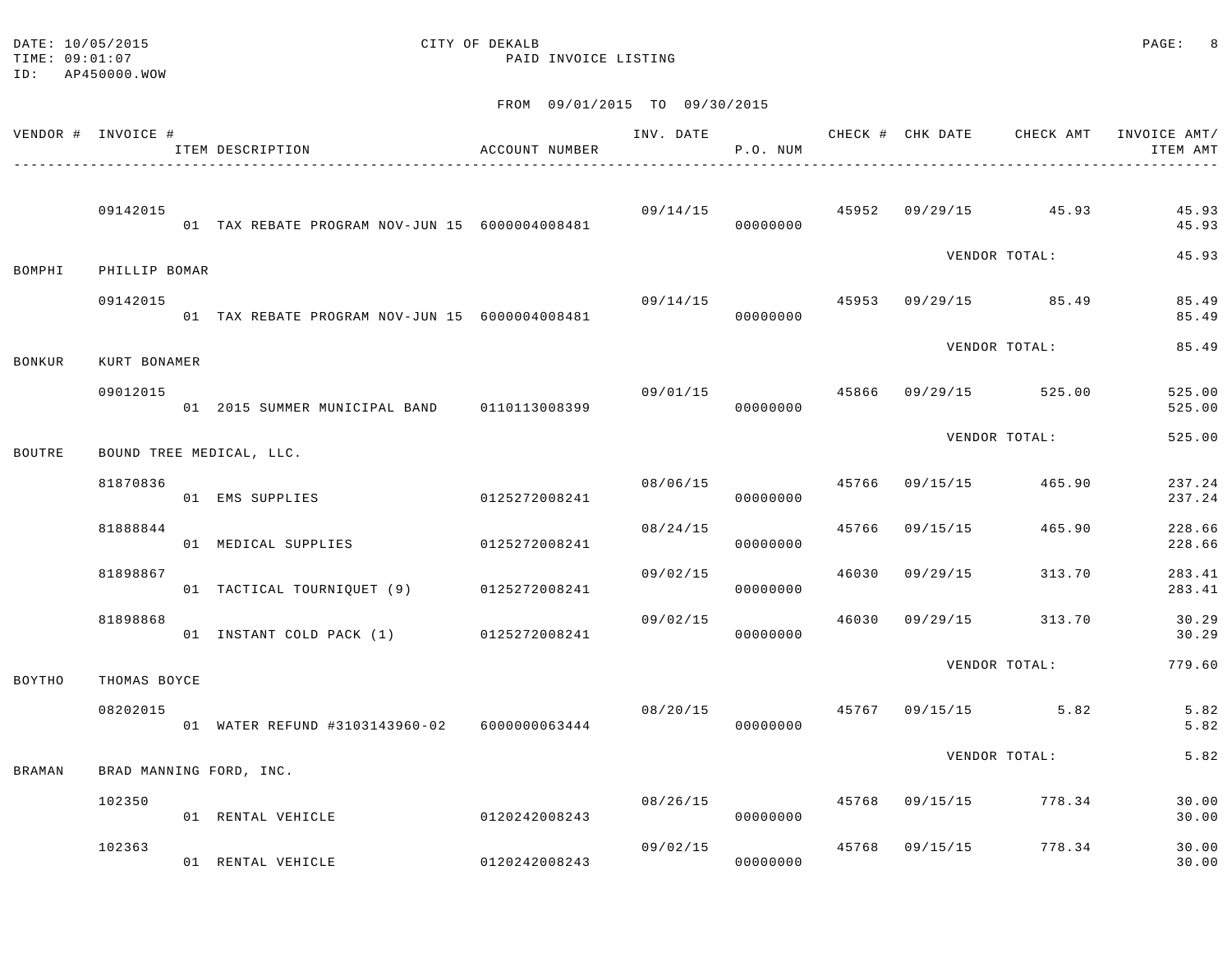## DATE: 10/05/2015 PAGE: 9

### TIME:  $09:01:07$  PAID INVOICE LISTING

|               | VENDOR # INVOICE #    | ITEM DESCRIPTION                             | ACCOUNT NUMBER                 |          | P.O. NUM             |       |                | INV. DATE <b>CHECK # CHK DATE</b> CHECK AMT | INVOICE AMT/<br>ITEM AMT   |
|---------------|-----------------------|----------------------------------------------|--------------------------------|----------|----------------------|-------|----------------|---------------------------------------------|----------------------------|
|               | 102368                | 01 RENTAL AGREEMENT                          | 0120242008243                  | 09/04/15 | 00000000             |       |                | $46031$ $09/29/15$ 3,923.90                 | 30.00<br>30.00             |
|               | 60199FOW              | 01 PADS, COVER                               | 0130332008226                  | 08/14/15 | 00000000             |       | 46031 09/29/15 | 3,923.90                                    | 489.03<br>489.03           |
|               | 60251FOW              | 01 RETAINER                                  | 0125272008226                  | 08/24/15 | 00000000             | 45768 |                | 09/15/15 778.34                             | 5.06<br>5.06               |
|               | 60331FOW              | 01 MODULE                                    | 0130332008226                  | 09/09/15 | 00000000             | 46031 | 09/29/15       | 3,923.90                                    | 55.65<br>55.65             |
|               | FOCS58835             | 01 PRESSURE SWITCH                           | 0125273008315                  | 08/21/15 | 00000000             | 46031 | 09/29/15       | 3,923.90                                    | 2,960.04<br>2,960.04       |
|               | FOCS58933             | 01 PARTS<br>02 LABOR                         | 0120222008226<br>0120223008315 | 08/17/15 | 00000000<br>00000000 | 45768 |                | 09/15/15 778.34                             | 713.28<br>483.28<br>230.00 |
|               | FOCS59355             | 01 MODULE REPAIR<br>02 MODULE REPAIR         | 0120223008315<br>0120222008226 | 09/03/15 | 00000000<br>00000000 |       |                | 46031 09/29/15 3,923.90                     | 389.18<br>333.50<br>55.68  |
| <b>BRATHY</b> |                       | BRAUN THYSSENKRUPP ELEVATOR                  |                                |          |                      |       |                | VENDOR TOTAL: 4,702.24                      |                            |
|               | 109592                | 01 QTRLY EXAM - PD ELEVATOR 0130323008311    |                                |          | 00000000             |       |                | $09/01/15$ $46032$ $09/29/15$ $240.00$      | 240.00<br>240.00           |
| <b>BRIAND</b> | ANDREA BRIGGS         |                                              |                                |          |                      |       |                | VENDOR TOTAL:                               | 240.00                     |
|               | 08202015              | 01 WATER REFUND #2102098810-03 6000000063444 |                                | 08/20/15 | 00000000             |       |                | 45769 09/15/15 6.80                         | 6.80<br>$6.80$             |
| BROGIL        | GILLIAN R BROWN       |                                              |                                |          |                      |       |                | VENDOR TOTAL:                               | 6.80                       |
|               | 09012015              | 01 2015 SUMMER MUNICIPAL BAND 0110113008399  |                                |          | 00000000             |       |                | $09/01/15$ $45867$ $09/29/15$ $325.00$      | 325.00<br>325.00           |
| BROJEA        | <b>JEANNIE BROOKS</b> |                                              |                                |          |                      |       |                | VENDOR TOTAL:                               | 325.00                     |
|               | 09012015              |                                              |                                | 09/01/15 |                      |       |                | 45868 09/29/15 50.00                        | 50.00                      |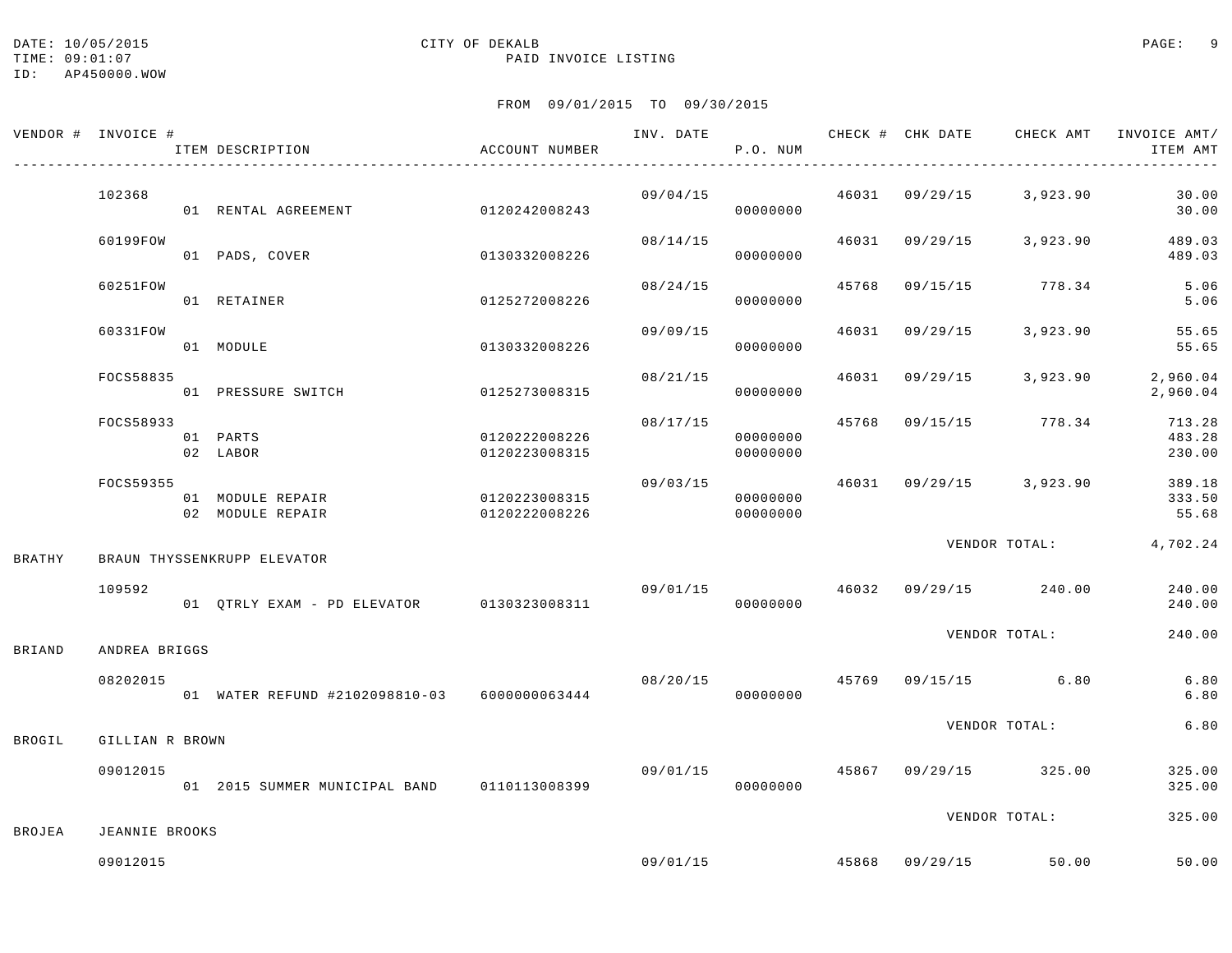DATE: 10/05/2015 CITY OF DEKALB PAGE: 10 TIME:  $09:01:07$  PAID INVOICE LISTING

ID: AP450000.WOW

|               | VENDOR # INVOICE #   | ITEM DESCRIPTION                                | ACCOUNT NUMBER |          | P.O. NUM             |       |                |                         | INV. DATE 6 CHECK # CHK DATE CHECK AMT INVOICE AMT/<br>ITEM AMT<br>$- - - - -$ |
|---------------|----------------------|-------------------------------------------------|----------------|----------|----------------------|-------|----------------|-------------------------|--------------------------------------------------------------------------------|
|               | 09012015             | 01  2015  SUMMER MUNICIPAL BAND   0110113008399 |                |          | 09/01/15<br>00000000 |       |                | 45868 09/29/15 50.00    | 50.00<br>50.00                                                                 |
| BROJOH        | JOHN BROWN           |                                                 |                |          |                      |       |                | VENDOR TOTAL:           | 50.00                                                                          |
|               | 08202015             | 01 WATER REFUND #2603119460-04 6000000063444    |                | 08/20/15 | 00000000             |       |                | 45770 09/15/15 6.77     | 6.77<br>6.77                                                                   |
| <b>BRONOA</b> | NOAH BROOKS          |                                                 |                |          |                      |       |                | VENDOR TOTAL:           | 6.77                                                                           |
|               | 09012015             | 01 2015 SUMMER MUNICIPAL BAND 0110113008399     |                | 09/01/15 | 00000000             |       |                | 45869 09/29/15 50.00    | 50.00<br>50.00                                                                 |
| <b>BROTRA</b> |                      | BROWN TRAFFIC PRODUCTS, INC.                    |                |          |                      |       |                | VENDOR TOTAL:           | 50.00                                                                          |
|               | 207456               | 01 REPAIR SIGN SUPPLIES 7200004008472           |                | 08/11/15 | 00000000             |       |                | 45771 09/15/15 3,293.25 | 590.00<br>590.00                                                               |
|               | 207477               | 01 REPAIR SIGN SUPPLIES                         | 7200004008472  | 08/11/15 | 00000000             |       | 45771 09/15/15 | 3,293.25                | 97.00<br>97.00                                                                 |
|               | 207508               | 01 IRON BASE, POLE AND CAP                      | 0130332008230  | 08/12/15 | 00000000             | 45771 | 09/15/15       | 3,293.25                | 648.00<br>648.00                                                               |
|               | 207767               | 01 REPAIR SIGN/LGHT SUPPLIES 7200004008472      |                | 08/21/15 | 00000000             |       |                | 45771 09/15/15 3,293.25 | 908.00<br>908.00                                                               |
|               | 207793               | 01 REPAIR LIGHT SUPPLIES 7200004008472          |                | 08/25/15 | 00000000             |       |                | 45771 09/15/15 3,293.25 | 1,050.25<br>1,050.25                                                           |
| <b>BSG</b>    | BASTON SERVICE GROUP |                                                 |                |          |                      |       |                | VENDOR TOTAL:           | 3, 293. 25                                                                     |
|               | 1956                 | 01 SERV CALL - AVGAS CABINET 6500003008311      |                | 08/26/15 | 00000000             |       |                | 45772 09/15/15 340.00   | 340.00<br>340.00                                                               |
|               | 1957                 | 01 MANAGEMENT FEE - SEPT 2015 6500004008450     |                | 09/08/15 | 00000000             |       |                | 46033 09/29/15 400.00   | 400.00<br>400.00                                                               |
| <b>BURJUA</b> | JUANITA BURKE        |                                                 |                |          |                      |       |                | VENDOR TOTAL:           | 740.00                                                                         |
|               | 09012015             |                                                 |                | 09/01/15 |                      |       |                | 45733 09/15/15 250.00   | 250.00                                                                         |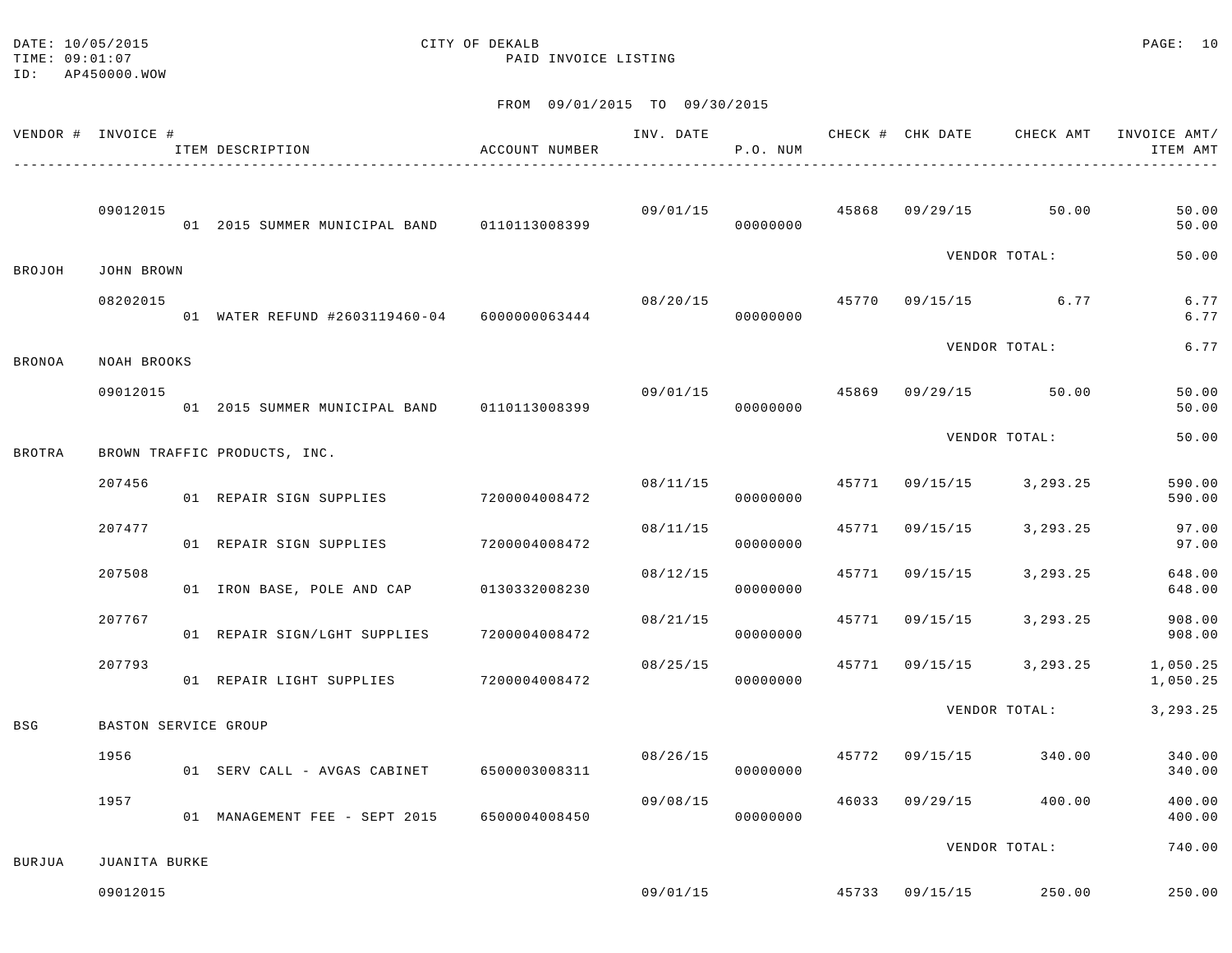#### DATE: 10/05/2015 CITY OF DEKALB PAGE: 11 TIME:  $09:01:07$  PAID INVOICE LISTING

ID: AP450000.WOW

|               | VENDOR # INVOICE #  | ITEM DESCRIPTION                                         | ACCOUNT NUMBER |          | P.O. NUM             |       | INV. DATE 6 1992 CHECK # CHK DATE 6 CHECK AMT INVOICE AMT | ITEM AMT         |
|---------------|---------------------|----------------------------------------------------------|----------------|----------|----------------------|-------|-----------------------------------------------------------|------------------|
|               | 09012015            | 01 2015 WELLNESS REIMB 7100004008476                     |                |          | 09/01/15<br>00000000 |       | 45733 09/15/15 250.00                                     | 250.00<br>250.00 |
| <b>BURPES</b> | BURR PEST CONTROL   |                                                          |                |          |                      |       | VENDOR TOTAL:                                             | 250.00           |
|               | 1696259             | 01 TREATMENT - ANTS                                      | 0125274008450  | 08/18/15 | 00000000             |       | 45773 09/15/15 235.00                                     | 235.00<br>235.00 |
| BURWEI        | BUREAU OF WEIGHTS & |                                                          |                |          |                      |       | VENDOR TOTAL:                                             | 235.00           |
|               | 3L004284            | 01 ANNUAL INSPECTION 6500003008385                       |                | 09/03/15 | 00000000             |       | 46034 09/29/15 500.00                                     | 500.00<br>500.00 |
| <b>BUTAAR</b> | AARON BUTLER        |                                                          |                |          |                      |       | VENDOR TOTAL:                                             | 500.00           |
|               | 09012015            | 01  2015  SUMMER  MUNICIPAL BAND   0110113008399         |                |          | 09/01/15<br>00000000 | 45870 | $09/29/15$ 200.00                                         | 200.00<br>200.00 |
| CADROB        | ROBERT CADIE        |                                                          |                |          |                      |       | VENDOR TOTAL:                                             | 200.00           |
|               | 09142015            | 01 TAX REBATE PROGRAM NOV-JUN 15 6000004008481           |                | 09/14/15 | 00000000             |       | 45954 09/29/15 59.49                                      | 59.49<br>59.49   |
| CARCHR        | CHRISTOPHER CARLSON |                                                          |                |          |                      |       | VENDOR TOTAL:                                             | 59.49            |
|               | 08182015            | 08/18/15<br>01 WATER REFUND #1001046480-00 6000000063444 |                | 08/18/15 | 00000000             |       | 45774 09/15/15 16.35                                      | 16.35<br>16.35   |
| CARELM        | ELMIE CAREY         |                                                          |                |          |                      |       | VENDOR TOTAL:                                             | 16.35            |
|               | 09142015            | 01 TAX REBATE PROGRAM NOV-JUN 15 6000004008481           |                | 09/14/15 | 00000000             | 45955 | 09/29/15 48.01                                            | 48.01<br>48.01   |
|               | 09252015            | 01 TAX REBATE DIFFERENCE 6000004008481                   |                | 09/29/15 | 00000000             |       | 46126 09/29/15 7.61                                       | 7.61<br>7.61     |
| CARHOS        |                     | BILL WHITE'S C.A.R. HOSPITAL                             |                |          |                      |       | VENDOR TOTAL:                                             | 55.62            |
|               | 08252015            |                                                          |                |          |                      |       | 08/25/15 45775 09/15/15 46.40                             | 46.40            |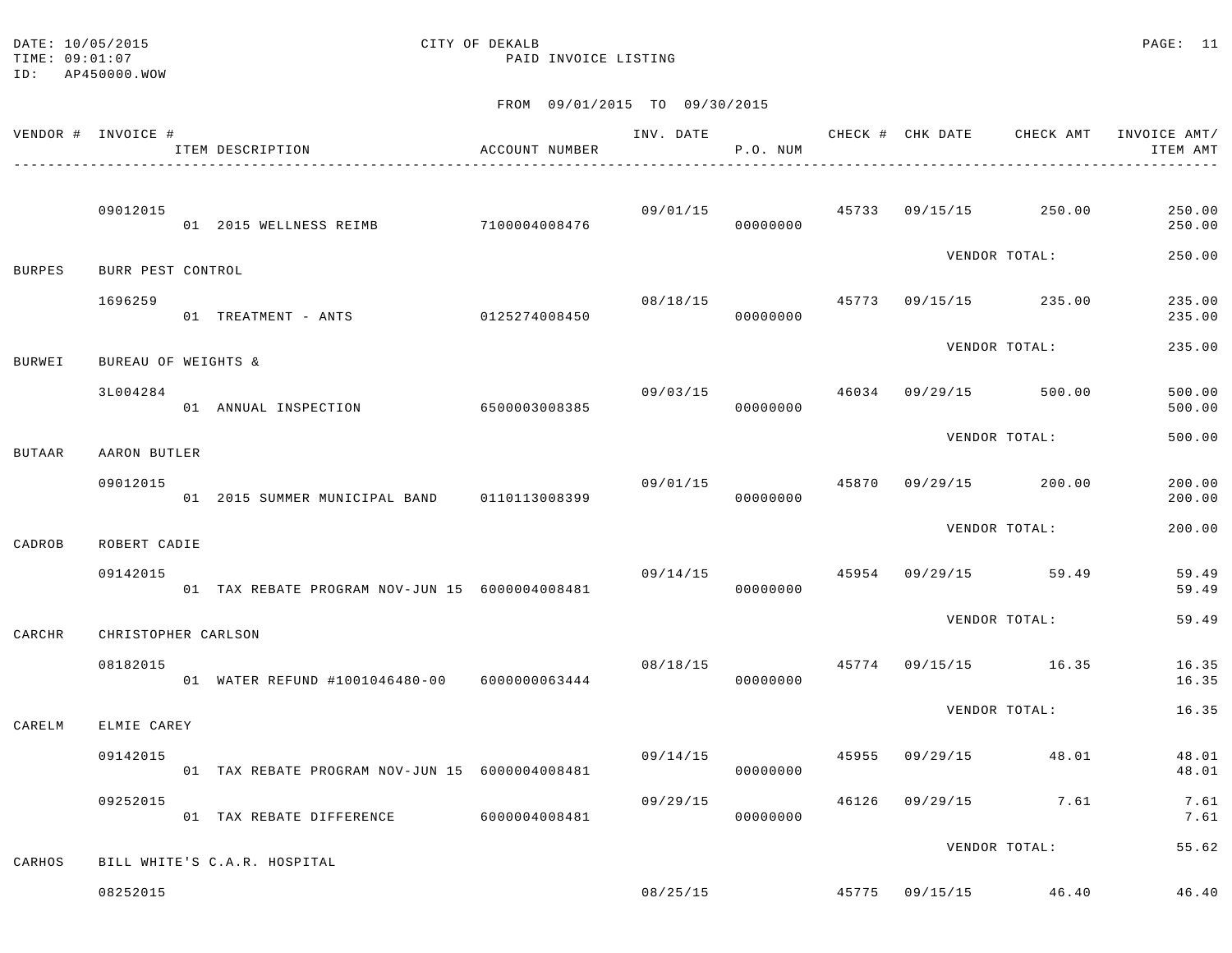#### DATE: 10/05/2015 CITY OF DEKALB PAGE: 12 TIME:  $09:01:07$  PAID INVOICE LISTING

ID: AP450000.WOW

|        | VENDOR # INVOICE # |    | ITEM DESCRIPTION                                | ACCOUNT NUMBER | INV. DATE | P.O. NUM             |       |                  | CHECK # CHK DATE CHECK AMT INVOICE AMT/ | ITEM AMT         |
|--------|--------------------|----|-------------------------------------------------|----------------|-----------|----------------------|-------|------------------|-----------------------------------------|------------------|
|        |                    |    |                                                 |                |           |                      |       |                  |                                         |                  |
|        | 08252015           |    | 01 OIL CHANGE - M196135 0125273008315           |                |           | 08/25/15<br>00000000 |       |                  | 45775 09/15/15 46.40                    | 46.40<br>46.40   |
|        |                    |    |                                                 |                |           |                      |       |                  | VENDOR TOTAL:                           | 46.40            |
| CARPAU | PAUL CARLSON       |    |                                                 |                |           |                      |       |                  |                                         |                  |
|        | 09142015           |    | 01 TAX REBATE PROGRAM NOV-JUN 15 6000004008481  |                | 09/14/15  | 00000000             | 45956 |                  | 09/29/15 61.09                          | 61.09<br>61.09   |
|        | 09232015           |    |                                                 |                | 09/29/15  |                      | 46127 |                  | $09/29/15$ 2.17                         | 2.17             |
|        |                    |    | 01 TAX REBATE DIFFERENCE 6000004008481          |                |           | 00000000             |       |                  |                                         | 2.17             |
| CARRIC | RICH CARLSON       |    |                                                 |                |           |                      |       |                  | VENDOR TOTAL:                           | 63.26            |
|        |                    |    |                                                 |                |           |                      |       |                  |                                         |                  |
|        | 09012015           |    | 01  2015  SUMMER MUNICIPAL BAND   0110113008399 |                | 09/01/15  | 00000000             |       |                  | 45871 09/29/15 600.00                   | 600.00<br>600.00 |
|        |                    |    |                                                 |                |           |                      |       |                  | VENDOR TOTAL:                           | 600.00           |
| CASBAN | CASTLE BANK        |    |                                                 |                |           |                      |       |                  |                                         |                  |
|        | 1132AUG15CC        |    |                                                 |                | 08/24/15  |                      |       | D000900 09/15/15 | 298.87                                  | 298.87           |
|        |                    |    | 01 FLIGHTWARE - ADVERTISING                     | 6500003008373  |           | 00000000             |       |                  |                                         | 8.00             |
|        |                    |    | 02 GALETON - FUELING GLOVES                     | 6500002008219  |           | 00000000             |       |                  |                                         | 64.88            |
|        |                    |    | 03 DIRECTV - 7/14-8/13/15                       | 6500003008348  |           | 00000000             |       |                  |                                         | 55.99            |
|        |                    |    | 04 CHILTONS - SHIRTS                            | 6500003008373  |           | 00000000             |       |                  |                                         | 170.00           |
|        | 1941AUG15CC        |    |                                                 |                | 08/24/15  |                      |       |                  | D000899 09/15/15 137.99                 | 137.99           |
|        |                    |    | 01 OFFICE MAX - CHAIR                           | 0115156008510  |           | 00000000             |       |                  |                                         | 137.99           |
|        | 2455AUG15CC        |    |                                                 |                | 08/24/15  |                      |       |                  | D000900 09/15/15 7.99                   | 7.99             |
|        |                    |    | 01 PRESS PLUS - ONLINCE NEWSPAPER 0115153008375 |                |           | 00000000             |       |                  |                                         | 7.99             |
|        | 2865AUG15CC        |    |                                                 |                | 08/24/15  |                      |       |                  | D000900 09/15/15 4,267.32               | 4,267.32         |
|        |                    |    | 01 TIME LOT PARK 6 - MARZ                       | 0120233008376  |           | 00000000             |       |                  |                                         | 5.00             |
|        |                    |    | 02 RPS DENV SHERMAN - MARZ                      | 0120233008376  |           | 00000000             |       |                  |                                         | 8.00             |
|        |                    |    | 03 SCHNUCKS - BUG REPELLANT                     | 0120222008242  |           | 00000000             |       |                  |                                         | 27.06            |
|        |                    |    | 04 DENVER ATHLETIC CLUB - MARZ                  | 0120233008376  |           | 00000000             |       |                  |                                         | 25.00            |
|        |                    |    | 05 SUBWAY - MEAL                                | 0120213008376  |           | 00000000             |       |                  |                                         | 14.18            |
|        |                    |    | 06 CANDLEWOOD - PARSON                          | 0120223008376  |           | 00000000             |       |                  |                                         | 1,674.00         |
|        |                    |    | 07 ILEAS - 2015 DUES                            | 0120223008375  |           | 00000000             |       |                  |                                         | 240.00           |
|        |                    | 08 | YELLOW CARD - CAB                               | 0120213008376  |           | 00000000             |       |                  |                                         | 48.85            |
|        |                    | 09 | CIRCLE K - FUEL                                 | 0120223008376  |           | 00000000             |       |                  |                                         | 54.75            |
|        |                    |    | 10 D'ARCY'S PINT - MEAL                         | 0120223008376  |           | 00000000             |       |                  |                                         | 21.08            |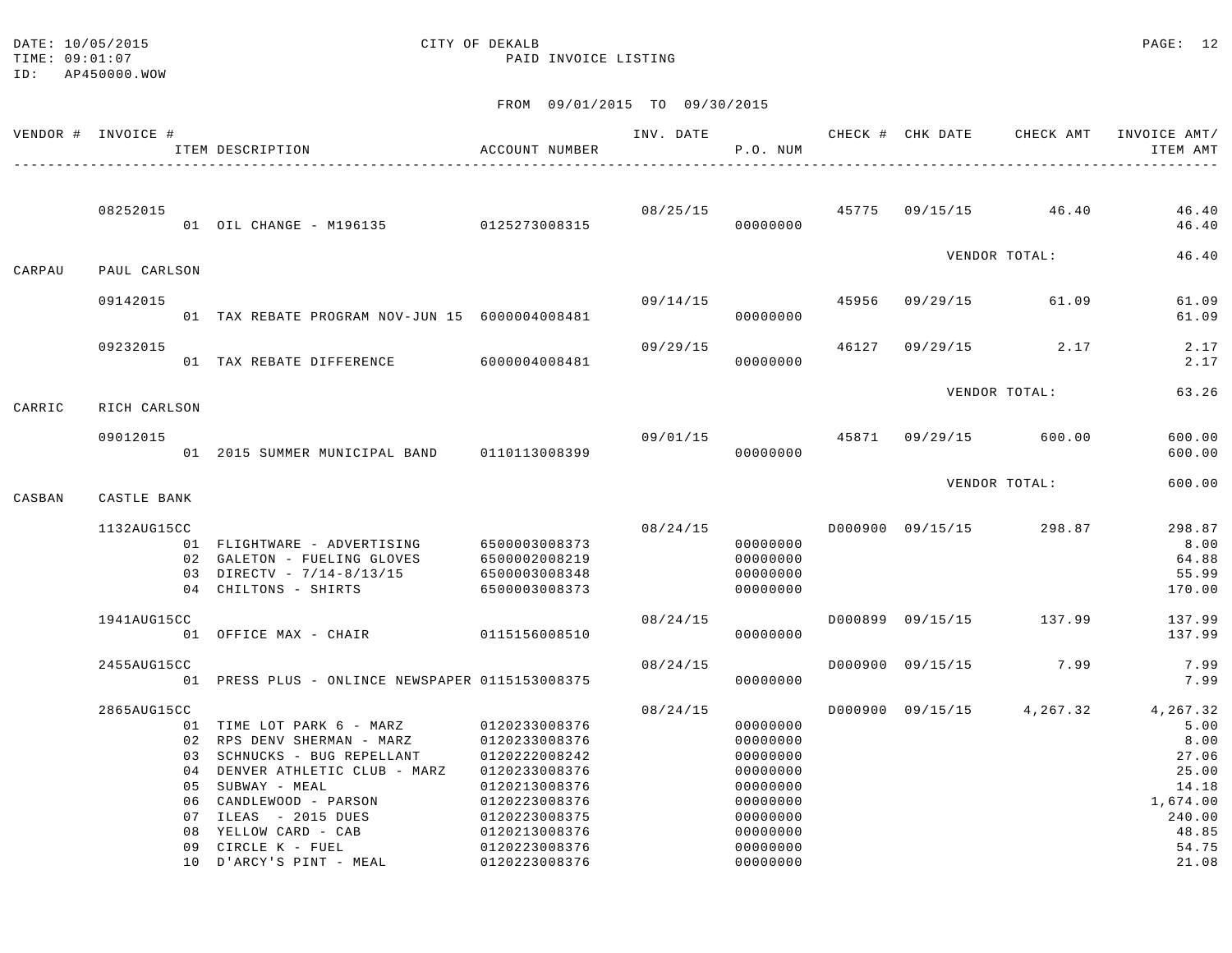#### DATE: 10/05/2015 CITY OF DEKALB PAGE: 13 TIME:  $09:01:07$  PAID INVOICE LISTING

| VENDOR # INVOICE # | ACCOUNT NUMBER<br>ITEM DESCRIPTION              |               |          | P.O. NUM |  | INV. DATE 6 . CHECK # CHK DATE 6 CHECK AMT INVOICE AMT | ITEM AMT |
|--------------------|-------------------------------------------------|---------------|----------|----------|--|--------------------------------------------------------|----------|
| 2865AUG15CC        |                                                 |               | 08/24/15 |          |  | D000900 09/15/15 4,267.32 4,267.32                     |          |
|                    | 11 AMZN - RADIO BATTERIES 0120222008242         |               |          | 00000000 |  |                                                        | 107.97   |
|                    | 12 CHI-OHARE PARKING 7/10-7/15 0120213008376    |               |          | 00000000 |  |                                                        | 98.00    |
|                    | 13 AMZN - BANDAGES                              | 0120222008242 |          | 00000000 |  |                                                        | 14.88    |
|                    | 14 CASEY'S - FUEL                               | 0120212008245 |          | 00000000 |  |                                                        | 19.74    |
|                    | 15 SEATTLE CAB                                  | 0120213008376 |          | 00000000 |  |                                                        | 48.90    |
|                    | 16 BAYMONT - 7/12-7/13 0120223008376            |               |          | 00000000 |  |                                                        | 195.16   |
|                    | 17 DEKALB HARLEY - CAP ASY/SWITCH 0120222008226 |               |          | 00000000 |  |                                                        | 17.34    |
| 18                 | IACP - BODY CAMERA TRAINING                     | 0120223008376 |          | 00000000 |  |                                                        | 198.00   |
| 19                 | SOS - CAMP PWR TRLR PLTS                        | 0120212008248 |          | 00000000 |  |                                                        | 115.66   |
| 20                 | AMZN -NOISE CANCELLING EARSETS 0120236008580    |               |          | 00000000 |  |                                                        | 92.91    |
|                    | 21 AMZN - WIDEBAND HEADSET                      | 0120236008580 |          | 00000000 |  |                                                        | 243.80   |
|                    | 22 SOAS - NEW EMPLOYEE SHIRTS 0120232008270     |               |          | 00000000 |  |                                                        | 209.88   |
|                    | 23 OVERLIMIT FEE                                | 0120213008305 |          | 00000000 |  |                                                        | 39.00    |
|                    | 24 HAMPTON INN - LEVERTON 0120213008305         |               |          | 00000000 |  |                                                        | 748.16   |
| 2865AUG15CCA       |                                                 |               | 09/03/15 |          |  | D000899 09/15/15 935.20                                | 935.20   |
|                    | 01 HAMPTON INN - LEVERTON 0120233008376         |               |          | 00000000 |  |                                                        | 935.20   |
| 3672AUG15CC        |                                                 |               | 08/24/15 |          |  | D000900 09/15/15 150.17                                | 150.17   |
|                    | 01 IAFSM - RENEWAL                              | 0130353008375 |          | 00000000 |  |                                                        | 50.00    |
|                    | 02 UPS STORE - POSTAGE 6000003008305            |               |          | 00000000 |  |                                                        | 10.17    |
|                    | 03 BIKE SUMMIT REG - BAHLING                    | 0130353008376 |          | 00000000 |  |                                                        | 50.00    |
|                    | 04 IPASS AUTOREPLENISH                          | 0130352008226 |          | 00000000 |  |                                                        | 40.00    |
| 5539AUG15CC        |                                                 |               | 08/24/15 |          |  | D000900 09/15/15 2,314.23 2,314.23                     |          |
|                    | 01 FTD BOUQUET - SPARTZ 0115152008294           |               |          | 00000000 |  |                                                        | 107.15   |
|                    | 02 RAMP - BRKNG BRRS DINNER                     | 0115153008376 |          | 00000000 |  |                                                        | 90.00    |
|                    | 03 RAMP - BRKNG BRRS DINNER                     | 0132103008376 |          | 00000000 |  |                                                        | 45.00    |
|                    | 04 STATE OF THE CITY - JACOBSON 0110103008376   |               |          | 00000000 |  |                                                        | 25.00    |
| 05                 | JUDGEMENTS                                      | 0115153008366 |          | 00000000 |  |                                                        | 168.00   |
|                    | 06 NIU- HLMS CTR - BAVC25342 0115153008306      |               |          | 00000000 |  |                                                        | 432.50   |
|                    | 07 ICMA - TIPPS                                 | 0115153008376 |          | 00000000 |  |                                                        | 25.00    |
| 08                 | ILCMA RNWL - STOTT                              | 0115153008376 |          | 00000000 |  |                                                        | 200.00   |
| 09                 | ILCMA RNWL - TIPPS                              | 0115153008376 |          | 00000000 |  |                                                        | 30.00    |
| 10                 | STATE OF THE CITY - LASKOWSKI 0130353008376     |               |          | 00000000 |  |                                                        | 25.00    |
|                    | 11 STATE OF THE CITY - OLEARY                   | 0110103008376 |          | 00000000 |  |                                                        | 25.00    |
|                    | 12 NELSON MULTIMEDIA - WLBK                     | 0115153008373 |          | 00000000 |  |                                                        | 494.00   |
|                    | 13 STATE OF THE CITY RFND LOWERY 0120213008376  |               |          | 00000000 |  |                                                        | $-25.00$ |
|                    | 14 WNIU - AGREEMENT                             | 0115153008373 |          | 00000000 |  |                                                        | 494.00   |
| 15                 | CHILTONS - GIFT BASKET ITEMS 0115153008306      |               |          | 00000000 |  |                                                        | 16.95    |
| 16                 | OLEARYS - GIFT BASKET ITEMS                     | 0115153008306 |          | 00000000 |  |                                                        | 50.00    |
| 17                 | CONFECTIONARY - GIFT BASKET IT 0115153008306    |               |          | 00000000 |  |                                                        | 31.63    |
| 18                 | ICMA MEMBERSHIP JACKSON                         | 0115153008375 |          | 00000000 |  |                                                        | 25.00    |
| 19                 | ILCMA MEMBERSHIP - JACKSON                      | 0115153008375 |          | 00000000 |  |                                                        | 30.00    |
| 20                 | STATE OF THE CITY - LOWERY                      | 0120213008376 |          | 00000000 |  |                                                        | 25.00    |
|                    |                                                 |               |          |          |  |                                                        |          |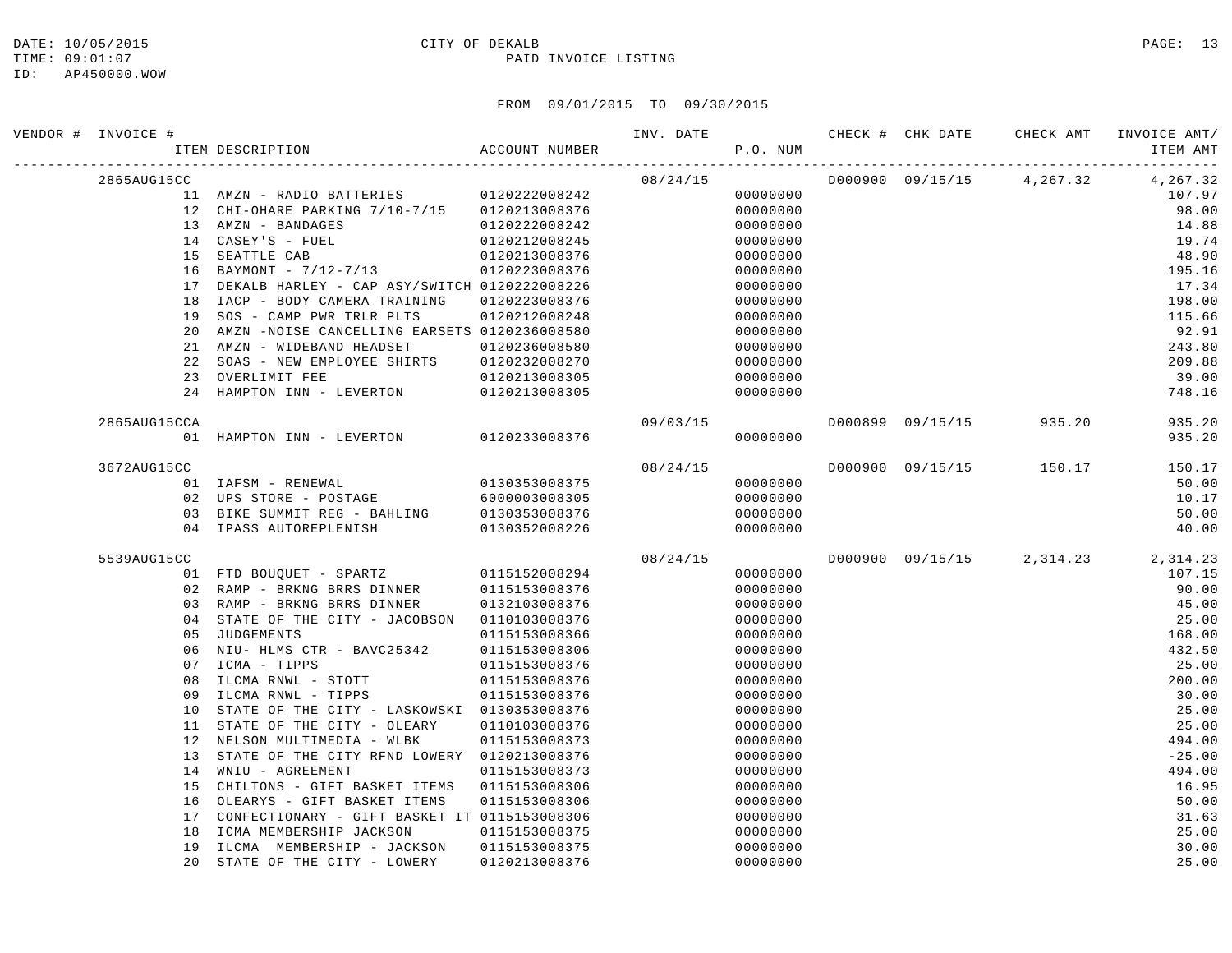#### DATE: 10/05/2015 CITY OF DEKALB PAGE: 14 TIME:  $09:01:07$  PAID INVOICE LISTING

| VENDOR # INVOICE # | ITEM DESCRIPTION                               | ACCOUNT NUMBER | INV. DATE | P.O. NUM | CHECK # CHK DATE | CHECK AMT               | INVOICE AMT/<br>ITEM AMT |
|--------------------|------------------------------------------------|----------------|-----------|----------|------------------|-------------------------|--------------------------|
| 5649AUG15CC        |                                                |                | 08/24/15  |          |                  | D000900 09/15/15 330.00 |                          |
|                    | 01 ICSC - CHI RTL CONNECT                      | 0132103008375  |           | 00000000 |                  |                         | 330.00<br>90.00          |
|                    | 02 ICSC - MMBRSHP RNWL                         | 0132103008375  |           | 00000000 |                  |                         | 50.00                    |
|                    | 03 ICSC - MMBRSHP RNWL                         | 0132103008375  |           | 00000000 |                  |                         | 100.00                   |
|                    | 04 ICSC - CHI RETAIL CONNECT                   | 0132103008376  |           | 00000000 |                  |                         | 90.00                    |
| 5700AUG15CC        |                                                |                | 08/24/15  |          | D000900 09/15/15 | 325.00                  | 325.00                   |
|                    | 01 IGFOA CONF - HALEY                          | 0117113008376  |           | 00000000 |                  |                         | 325.00                   |
| 6874AUG15CC        |                                                |                | 08/24/15  |          | D000900 09/15/15 | 215.27                  | 215.27                   |
|                    | 01 AMZN - HUSKY LINERS                         | 6000002008226  |           | 00000000 |                  |                         | 83.57                    |
|                    | 02 MGAACCSS - GARAGE DR OPENER                 | 0130333008310  |           | 00000000 |                  |                         | 41.75                    |
|                    | 03 AMZN-HUSKY LINERS                           | 6000002008226  |           | 00000000 |                  |                         | 89.95                    |
| 7228AUG15CC        |                                                |                | 08/24/15  |          | D000900 09/15/15 | 919.10                  | 919.10                   |
|                    | 05 ISFSI - MEMBERSHIP                          | 0125263008375  |           | 00000000 |                  |                         | 50.00                    |
|                    | 06 ICC - SIG CHANGES                           | 0125272008202  |           | 00000000 |                  |                         | 131.76                   |
|                    | 07 ALLIED100 - ELECTRODES                      | 0125272008241  |           | 00000000 |                  |                         | 294.00                   |
| 08                 | WALMART - CAR SEAT                             | 0125272008241  |           | 00000000 |                  |                         | 44.98                    |
| 09                 | FIRST IN RESPONSE - LIVE FIRE 0125273008376    |                |           | 00000000 |                  |                         | 360.00                   |
| 1 N                | SCHNUCKS - BOTTLED WATER                       | 0125272008240  |           | 00000000 |                  |                         | 38.36                    |
| 7228AUG15CCA       |                                                |                | 08/24/15  |          | D000899 09/15/15 | 555.59                  | 555.59                   |
|                    | 02 DARLEY - HOSE                               | 0125272008226  |           | 00000000 |                  |                         | 113.95                   |
|                    | 03 EMER BKS - BLDBRNE PATH                     | 0125273008376  |           | 00000000 |                  |                         | 233.95                   |
|                    | 07 OPEN AIR - ATV TIRES                        | 0125272008226  |           | 00000000 |                  |                         | 714.54                   |
| 08                 | JUMERS CASINO - REFUND                         | 0125273008376  |           | 00000000 |                  |                         | $-202.74$                |
| 09                 | JUMERS CASINO - REFUND                         | 0125273008376  |           | 00000000 |                  |                         | $-202.74$                |
|                    | 10 JUMERS CASINO - REFUND                      | 0125273008376  |           | 00000000 |                  |                         | $-101.37$                |
| 9299AUG15CC        |                                                |                | 08/24/15  |          | D000900 09/15/15 | 222.70                  | 222.70                   |
|                    | 01 MINERAL SPIRITS, ROLLERS, PNT 6000002008232 |                |           | 00000000 |                  |                         | 222.70                   |
| 9401AUG15CC        |                                                |                | 08/24/15  |          | D000900 09/15/15 | 557.99                  | 557.99                   |
|                    | 01 JIFFY 931 - FUEL                            | 0910002008245  |           | 00000000 |                  |                         | 25.21                    |
|                    | 02 CASEY'S - FUEL                              | 0910002008245  |           | 00000000 |                  |                         | 10.00                    |
|                    | 03 CMCO IOWA DOT - LUNCH                       | 0920003008376  |           | 00000000 |                  |                         | 4.26                     |
|                    | 04 HICKORY REST. MEAL                          | 0920003008376  |           | 00000000 |                  |                         | 16.18                    |
| 0 <sub>5</sub>     | CMCO IOWA DOT - MEAL                           | 0920003008376  |           | 00000000 |                  |                         | 2.66                     |
| 06                 | CMCO IOWA DOT - MEAL                           | 0920003008376  |           | 00000000 |                  |                         | 3.52                     |
|                    | 07 MEAL RECEIPT                                | 0920003008376  |           | 00000000 |                  |                         | 8.51                     |
| 08                 | PEKING CHINESE - MEAL                          | 0920003008376  |           | 00000000 |                  |                         | 21.90                    |
| 09                 | GREAT PLAINS SAUCE - MEAL                      | 0920003008376  |           | 00000000 |                  |                         | 15.86                    |
| 10                 | HYVEE - MEAL                                   | 0920003008376  |           | 00000000 |                  |                         | 5.06                     |
| 11                 | BIKE SUMMIT REG - LASKOWSKI                    | 0910003008376  |           | 00000000 |                  |                         | 50.00                    |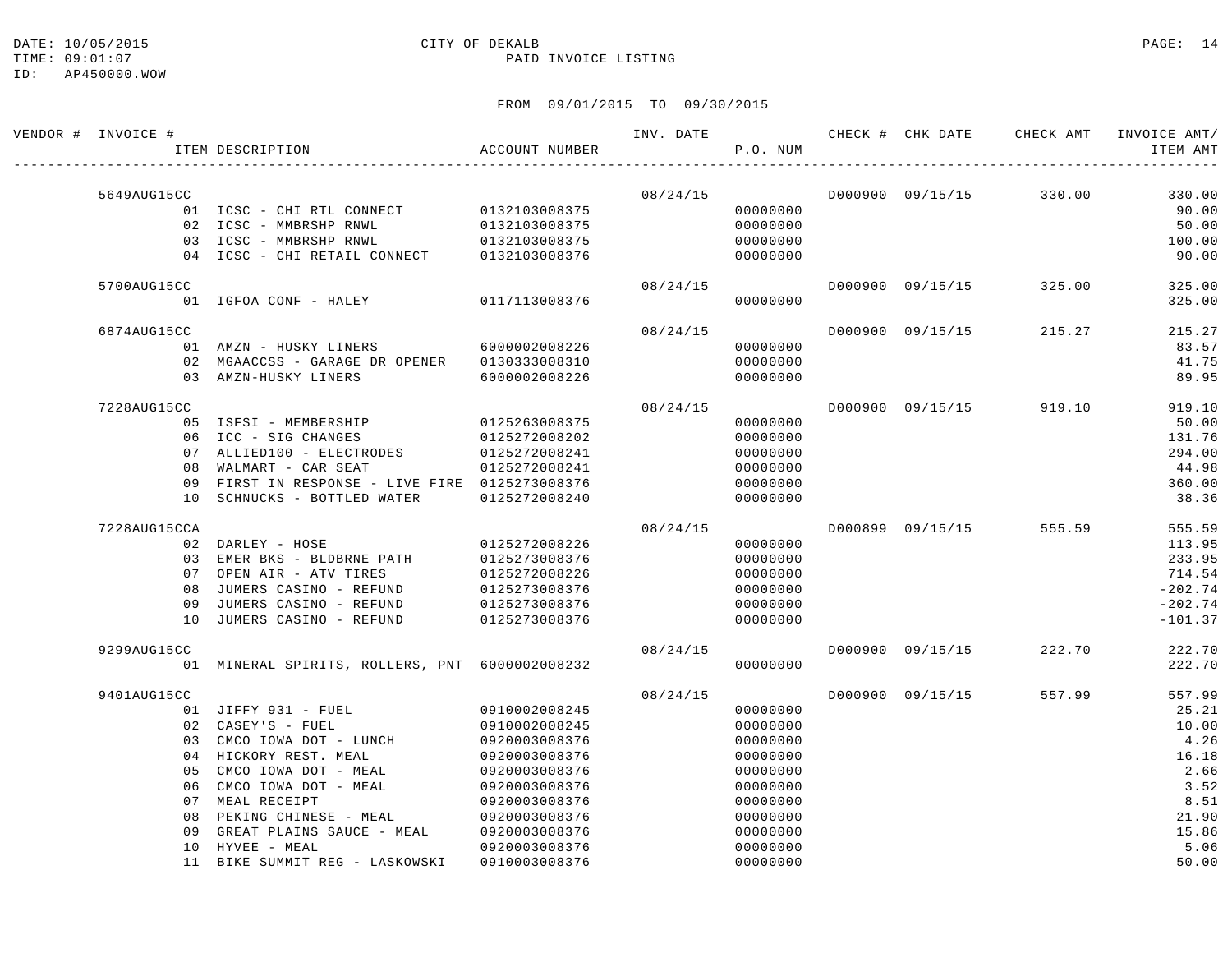#### DATE: 10/05/2015 CITY OF DEKALB PAGE: 15 TIME:  $09:01:07$  PAID INVOICE LISTING

#### FROM 09/01/2015 TO 09/30/2015

|          | VENDOR # INVOICE # | ITEM DESCRIPTION                                                                                                                                                                                                                                  | ACCOUNT NUMBER                                                   |                                | P.O. NUM                                                                         |  |                                          | INV. DATE 6 CHECK # CHK DATE CHECK AMT INVOICE AMT/<br>ITEM AMT                                        |
|----------|--------------------|---------------------------------------------------------------------------------------------------------------------------------------------------------------------------------------------------------------------------------------------------|------------------------------------------------------------------|--------------------------------|----------------------------------------------------------------------------------|--|------------------------------------------|--------------------------------------------------------------------------------------------------------|
|          | 9401AUG15CC        | 12 BIKE SUMMIT REG - HYINK 0910003008376<br>13 BIKE SUMMIT REG - DICKSON<br>14 MARRIOTT- DICKSON 7/9-10<br>15 SAYAT NOVA REST - DINNER<br>16 LOWE'S - PADLOCKS                                                                                    | 0910003008376<br>0920003008376<br>0920003008376<br>0910003008310 | 08/24/15                       | 00000000<br>00000000<br>00000000<br>00000000<br>00000000                         |  | D000900 09/15/15 557.99                  | 557.99<br>50.00<br>50.00<br>223.49<br>38.96<br>32.38                                                   |
|          | 9427AUG15CC        | 01 AMZN-SEAGATE BARRACUDA<br>02 TRI - PROF SERVICES<br>03 GMIA INT - ILL CHPTR DUES 0117123008375<br>04 AMZN - HDMI SPLITTER<br>05 AMZN - RADIO ROOM<br>06 NW PERFORM SFTWR - MNTNNC 0117122008285<br>07 VIDOBLKS - MNTHLY SBSCRPTN 0117122008285 | 0117122008285<br>0117124008450<br>0117122008285<br>0117122008285 | 08/24/15                       | 00000000<br>00000000<br>00000000<br>00000000<br>00000000<br>00000000<br>00000000 |  |                                          | D000900 09/15/15 2,524.74 2,524.74<br>139.59<br>2,000.00<br>250.00<br>31.63<br>24.52<br>60.00<br>19.00 |
| CASBANLB |                    | CASTLE BANK-DIVISION OF 1ST                                                                                                                                                                                                                       |                                                                  |                                |                                                                                  |  |                                          | VENDOR TOTAL: 13,762.16                                                                                |
|          | 08172015           | 01 LOCK BOX FEES JULY 2015 6000003008342                                                                                                                                                                                                          |                                                                  | 08/17/15                       | 00000000                                                                         |  | D000898 09/15/15 740.68                  | 740.68<br>740.68                                                                                       |
| CASPRI   | CASTLE PRINTECH    |                                                                                                                                                                                                                                                   |                                                                  |                                |                                                                                  |  | VENDOR TOTAL:                            | 740.68                                                                                                 |
|          | 18069              | 01 (500) KEEP OUT LABELS 0132102008202                                                                                                                                                                                                            |                                                                  |                                | 00000000                                                                         |  | 08/06/15 45776 09/15/15 225.00           | 225.00<br>225.00                                                                                       |
| CATFLU   |                    | CATCHING FLUIDPOWER, INC.                                                                                                                                                                                                                         |                                                                  |                                |                                                                                  |  | VENDOR TOTAL:                            | 225.00                                                                                                 |
|          | 6029191            | 02 QUICK COUPLING PRD                                                                                                                                                                                                                             |                                                                  | 09/09/15                       | 00000000<br>00000000                                                             |  | 46035 09/29/15 324.43                    | 324.43<br>162.22<br>162.21                                                                             |
| CATSUS   | SUSAN E CATRON     |                                                                                                                                                                                                                                                   |                                                                  |                                |                                                                                  |  | VENDOR TOTAL:                            | 324.43                                                                                                 |
|          | 09012015           | 01  2015  SUMMER MUNICIPAL BAND   0110113008399                                                                                                                                                                                                   |                                                                  | 09/01/15 45872 09/29/15 100.00 | 00000000                                                                         |  |                                          | 100.00<br>100.00                                                                                       |
| CCMSI    | CCMSI              |                                                                                                                                                                                                                                                   |                                                                  |                                |                                                                                  |  | VENDOR TOTAL:                            | 100.00                                                                                                 |
|          | 0093177IN          | 01 CLAIMS FEE CNT 7/15/15-6/30/16 7000003008391                                                                                                                                                                                                   |                                                                  |                                | 00000000                                                                         |  | $08/21/15$ $45777$ $09/15/15$ $1,400.00$ | 1,400.00<br>1,400.00                                                                                   |

VENDOR TOTAL: 1,400.00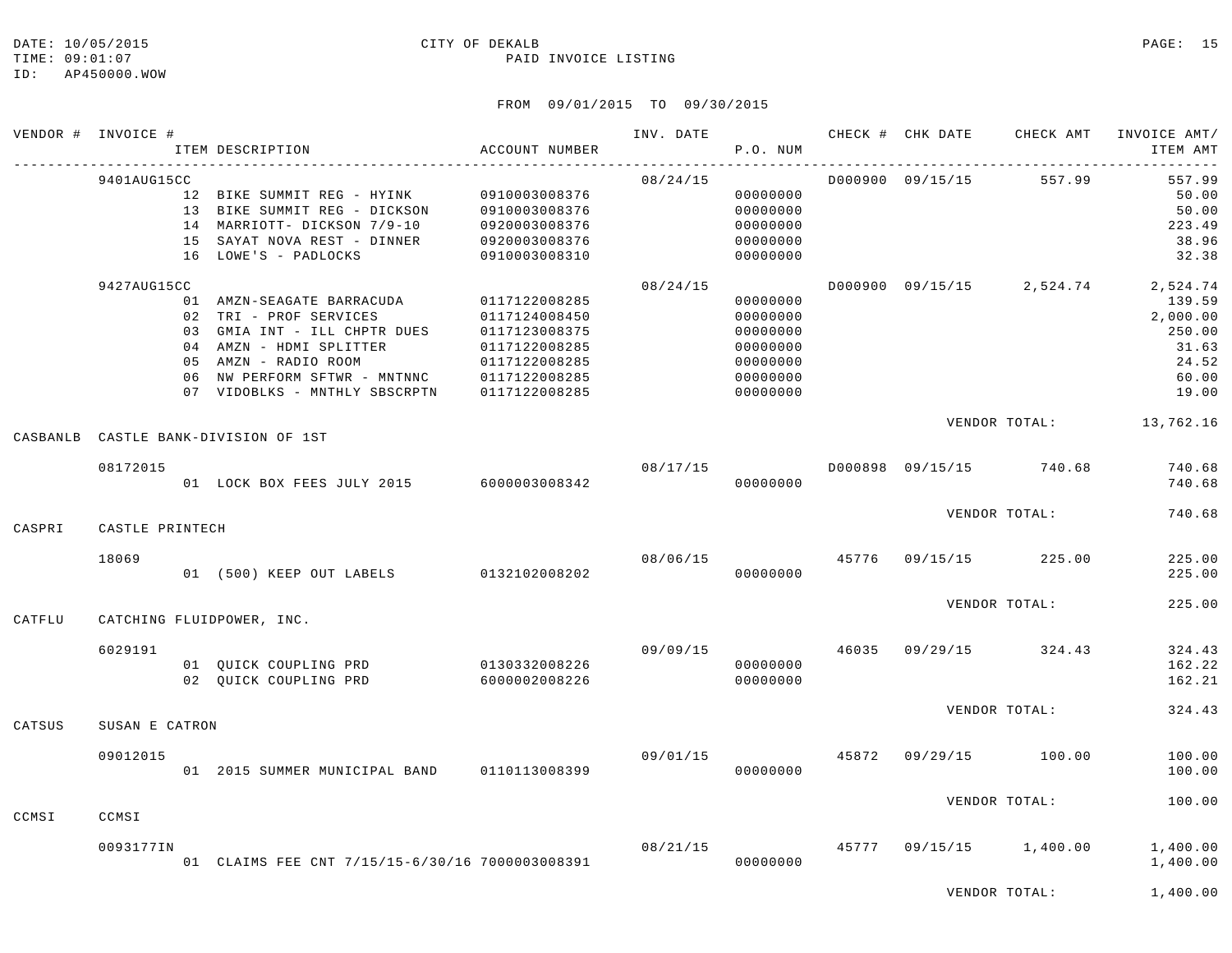#### DATE: 10/05/2015 CITY OF DEKALB PAGE: 16 TIME:  $09:01:07$  PAID INVOICE LISTING

|        | VENDOR # INVOICE #   | ITEM DESCRIPTION                               | ACCOUNT NUMBER                 | INV. DATE | P.O. NUM             |       |          | CHECK # CHK DATE CHECK AMT | INVOICE AMT/<br>ITEM AMT         |
|--------|----------------------|------------------------------------------------|--------------------------------|-----------|----------------------|-------|----------|----------------------------|----------------------------------|
| CCMSIW | CCMSI                |                                                |                                |           |                      |       |          |                            |                                  |
|        | 09032015             | 01 WORKERS COMP CLAIMS AUG 2015 7000004008472  |                                | 09/03/15  | 00000000             |       |          | D000911 09/29/15 11,970.35 | 11,970.35<br>11,970.35           |
| CENRES |                      | CENTRAL RESTAURANT PRODUCTS                    |                                |           |                      |       |          | VENDOR TOTAL:              | 11,970.35                        |
|        | 11312660             | 01 ICE STORAGE BIN<br>02 ICE STORAGE BIN       | 6000006008540<br>0130336008540 | 09/01/15  | 00000000<br>00000000 |       |          | 46036 09/29/15 2,965.00    | 2,965.00<br>1,482.50<br>1,482.50 |
| CERBAL |                      | CERTIFIED BALANCE & SCALE CORP                 |                                |           |                      |       |          | VENDOR TOTAL:              | 2,965.00                         |
|        | 21926                | 01 CRIME LAB CLEANING & CALIBRAT 0120212008249 |                                |           | 08/13/15<br>00000000 | 45660 |          | 09/15/15 242.00            | 242.00<br>242.00                 |
| CHAENE | CHAMPION ENERGY, LLC |                                                |                                |           |                      |       |          | VENDOR TOTAL:              | 242.00                           |
|        | B1508280430          | 01 9140600287 7/29-8/26/15 6500003008352       |                                | 08/31/15  | 00000000             | 45657 | 09/04/15 | 3,553.62                   | 93.28<br>93.28                   |
|        | B1508280431          | 01 9140600288 7/29-8/26/15                     | 6500003008352                  | 08/31/15  | 00000000             | 45657 | 09/04/15 | 3,553.62                   | 96.54<br>96.54                   |
|        | B1508280432          | 01 9140600289 7/29-8/26/15                     | 6500003008352                  | 08/31/15  | 00000000             | 45657 | 09/04/15 | 3,553.62                   | 90.34<br>90.34                   |
|        | B1508280433          | 01 9140600291 7/29-8/26/15                     | 6500003008352                  | 08/31/15  | 00000000             | 45657 | 09/04/15 | 3,553.62                   | 1,289.42<br>1,289.42             |
|        | B1508280434          | 01 9140600292 7/29-8/26/15                     | 6500003008352                  | 08/31/15  | 00000000             | 45657 | 09/04/15 | 3,553.62                   | 946.39<br>946.39                 |
|        | B1508280435          | 01 9140600293 7/29-8/26/15 6500003008352       |                                | 08/31/15  | 00000000             | 45657 | 09/04/15 | 3,553.62                   | 234.78<br>234.78                 |
|        | B1508280436          | 01 9140600294 7/29-8/26/15                     | 6500003008352                  | 08/31/15  | 00000000             | 45657 | 09/04/15 | 3,553.62                   | 70.39<br>70.39                   |
|        | B1508280437          | 01 9140600297 7/29-8/26/15 6500003008352       |                                | 08/31/15  | 00000000             | 45657 | 09/04/15 | 3,553.62                   | 46.90<br>46.90                   |
|        | B1508280438          |                                                |                                | 08/31/15  |                      | 45657 | 09/04/15 | 3,553.62                   | 57.80                            |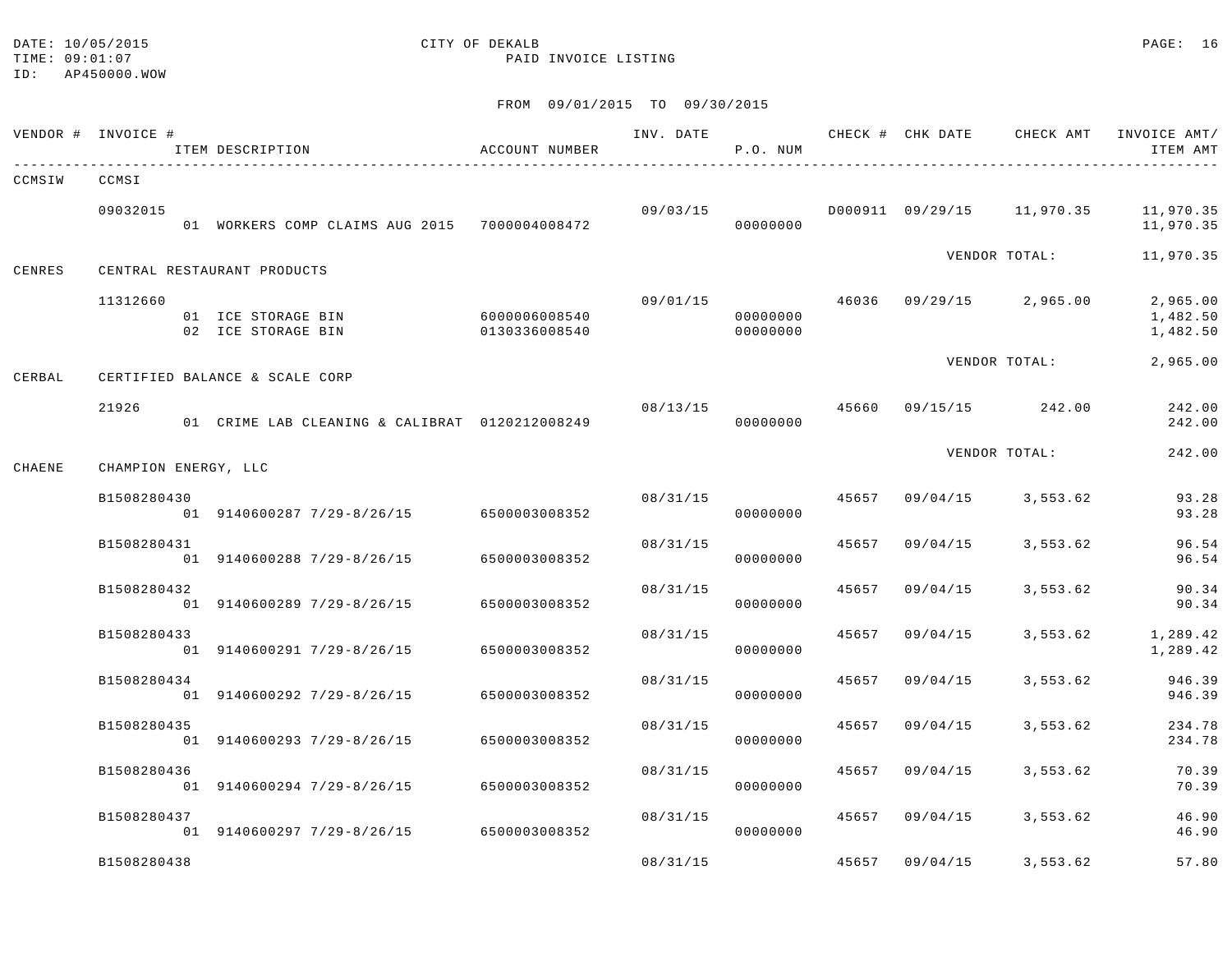#### DATE: 10/05/2015 CITY OF DEKALB PAGE: 17 TIME:  $09:01:07$  PAID INVOICE LISTING

ID: AP450000.WOW

|                | VENDOR # INVOICE #      | ITEM DESCRIPTION                                 | ACCOUNT NUMBER |          | P.O. NUM             |       |                | INV. DATE 6 CHECK # CHK DATE CHECK AMT INVOICE AMT/ | ITEM AMT             |
|----------------|-------------------------|--------------------------------------------------|----------------|----------|----------------------|-------|----------------|-----------------------------------------------------|----------------------|
|                | B1508280438             |                                                  |                | 08/31/15 |                      |       |                | 45657 09/04/15 3,553.62                             | 57.80                |
|                |                         | 01 9140600298 7/29-8/26/15 6500003008352         |                |          | 00000000             |       |                |                                                     | 57.80                |
|                | B1508300193             | 01 9140600290 7/31-8/28/15                       | 6500003008352  | 08/31/15 | 00000000             | 45657 | 09/04/15       | 3,553.62                                            | 145.86<br>145.86     |
|                | B1508300194             | 01 9140600295 7/31-8/28/15                       | 6500003008352  | 08/31/15 | 00000000             | 45657 | 09/04/15       | 3,553.62                                            | 64.02<br>64.02       |
|                | B1508300195             | 01 9140600296 7/31-8/28/15 6500003008352         |                | 08/31/15 | 00000000             | 45657 | 09/04/15       | 3,553.62                                            | 417.90<br>417.90     |
| CHITIT         |                         | CHICAGO TITLE INSURANCE CO                       |                |          |                      |       |                | VENDOR TOTAL:                                       | 3,553.62             |
|                | 5252C1500542            | 01 TRACT SEARCH - 334 DELCY DRIVE 1900006508624  |                | 09/03/15 | 00000000             |       |                | 45850 09/17/15 35.00                                | 35.00<br>35.00       |
| <b>CHO1HEA</b> |                         | CHOICE 1 HEALTH CARE SERVICES                    |                |          |                      |       |                | VENDOR TOTAL:                                       | 35.00                |
|                | 3899                    | 01 MICRODOT STRIPS                               | 0125272008241  | 08/26/15 | 00000000             | 45778 |                | 09/15/15 139.70                                     | 139.70<br>139.70     |
| CHOBRI         | BRIDGET CHO             |                                                  |                |          |                      |       |                | VENDOR TOTAL:                                       | 139.70               |
|                | 09012015                | 01 2015 SUMMER MUNICIPAL BAND 0110113008399      |                |          | 09/01/15<br>00000000 |       |                | 45873 09/29/15 375.00                               | 375.00<br>375.00     |
| CHRMAU         | MAUREEN CHRISTINE       |                                                  |                |          |                      |       |                | VENDOR TOTAL:                                       | 375.00               |
|                | 09012015                | 01  2015  SUMMER  MUNICIPAL BAND   0110113008399 |                | 09/01/15 | 00000000             |       |                | 45874 09/29/15 200.00                               | 200.00<br>200.00     |
| CLABAI         | CLARK, BAIRD, SMITH LLP |                                                  |                |          |                      |       |                | VENDOR TOTAL:                                       | 200.00               |
|                | 6365                    | 01 AUGUST 2015 SERVICES 0115153008366            |                | 09/03/15 | 00000000             |       | 46037 09/29/15 | 9,276.48                                            | 9,276.48<br>9,276.48 |
| CLADON         | DONNA CLAUSEN           |                                                  |                |          |                      |       |                | VENDOR TOTAL:                                       | 9,276.48             |
|                | 09142015                |                                                  |                |          |                      |       |                | 09/14/15 19.44 19.44 19.44                          |                      |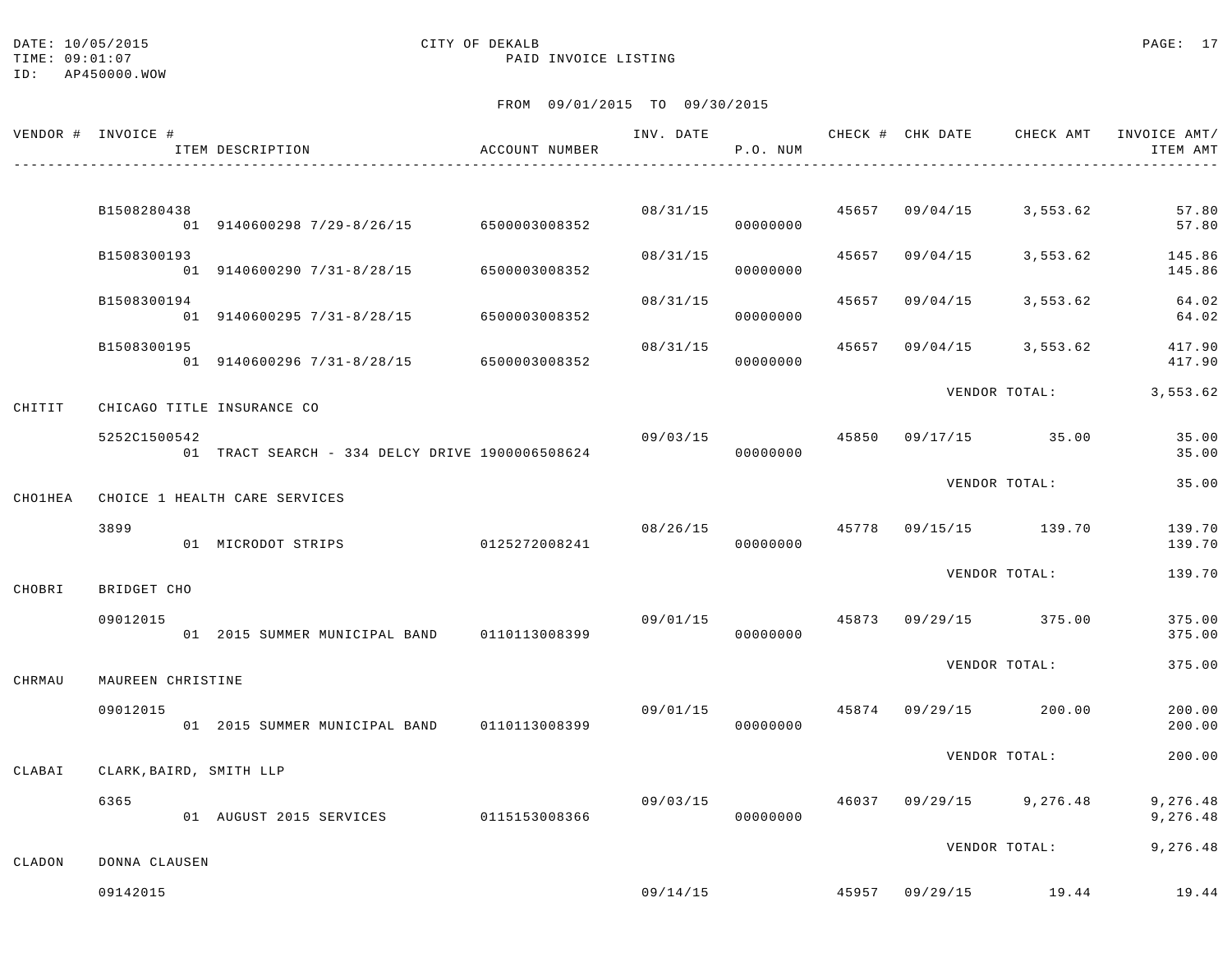#### DATE: 10/05/2015 CITY OF DEKALB PAGE: 18 TIME:  $09:01:07$  PAID INVOICE LISTING

|         | VENDOR # INVOICE #    | ITEM DESCRIPTION                                | ACCOUNT NUMBER | INV. DATE | P.O. NUM             |       |                |                         | CHECK # CHK DATE CHECK AMT INVOICE AMT/<br>ITEM AMT |
|---------|-----------------------|-------------------------------------------------|----------------|-----------|----------------------|-------|----------------|-------------------------|-----------------------------------------------------|
|         | 09142015              | 01 TAX REBATE PROGRAM NOV-JUN 15 6000004008481  |                |           | 09/14/15<br>00000000 |       |                | 45957 09/29/15 19.44    | 19.44<br>19.44                                      |
| CLAERI  | ERIN CLARK            |                                                 |                |           |                      |       |                | VENDOR TOTAL:           | 19.44                                               |
|         | 09012015              | 01  2015  SUMMER MUNICIPAL BAND   0110113008399 |                | 09/01/15  | 00000000             |       |                | 45875 09/29/15 150.00   | 150.00<br>150.00                                    |
| CLEFLO  |                       | CLEAN-FLO INTERNATIONAL LLC                     |                |           |                      |       |                | VENDOR TOTAL:           | 150.00                                              |
|         | 6924A                 | 01 COMPRESSOR                                   | 0130333008327  | 08/12/15  | 00000000             |       |                | 45779 09/15/15 1,452.94 | 1,452.94<br>1,452.94                                |
| CLEUSA  | CLEAN USA             |                                                 |                |           |                      |       |                | VENDOR TOTAL:           | 1,452.94                                            |
|         | 50153                 | 01 WATER EXTRACTION - EGYPT.THR 1300006508624   |                | 07/20/15  | 00000000             | 46038 |                | 09/29/15 6,306.91       | 1,498.76<br>1,498.76                                |
|         | 50186                 | 01 JNTRL SRVCS W/E 08/16/15 0130324008450       |                | 08/17/15  | 00000000             |       |                | 45780 09/15/15 3,222.11 | 1,635.86<br>1,635.86                                |
|         | 50191                 | 01 JNTRL SRVCS W/E 08/23/15                     | 0130324008450  | 08/24/15  | 00000000             | 45780 | 09/15/15       | 3,222.11                | 1,586.25<br>1,586.25                                |
|         | 50192                 | 01 JNTRL SRVCS W/E 08/30/15                     | 0130324008450  | 08/31/15  | 00000000             |       | 46038 09/29/15 | 6,306.91                | 1,666.04<br>1,666.04                                |
|         | 50216                 | 01 JNTRL SRVCS W/E 09/06/15                     | 0130324008450  | 09/07/15  | 00000000             |       | 46038 09/29/15 | 6,306.91                | 1,879.78<br>1,879.78                                |
|         | 50217                 | 01 JNTRL SRVCS W/E 09/13/15 0130324008450       |                | 09/14/15  | 00000000             |       |                | 46038 09/29/15 6,306.91 | 1,262.33<br>1,262.33                                |
| COD     | CITY OF DEKALB        |                                                 |                |           |                      |       |                | VENDOR TOTAL:           | 9,529.02                                            |
|         | 08172015              | 01 TARGET RESPONSE TEAM 0120212008247           |                | 08/17/15  | 00000000             |       |                | 45656 09/04/15 1,000.00 | 1,000.00<br>1,000.00                                |
| CODILIS | CODILIS & ASSOC. P.C. |                                                 |                |           |                      |       |                | VENDOR TOTAL:           | 1,000.00                                            |
|         | 08192015              |                                                 |                |           |                      |       |                |                         | 08/19/15 45781 09/15/15 325.39 325.39               |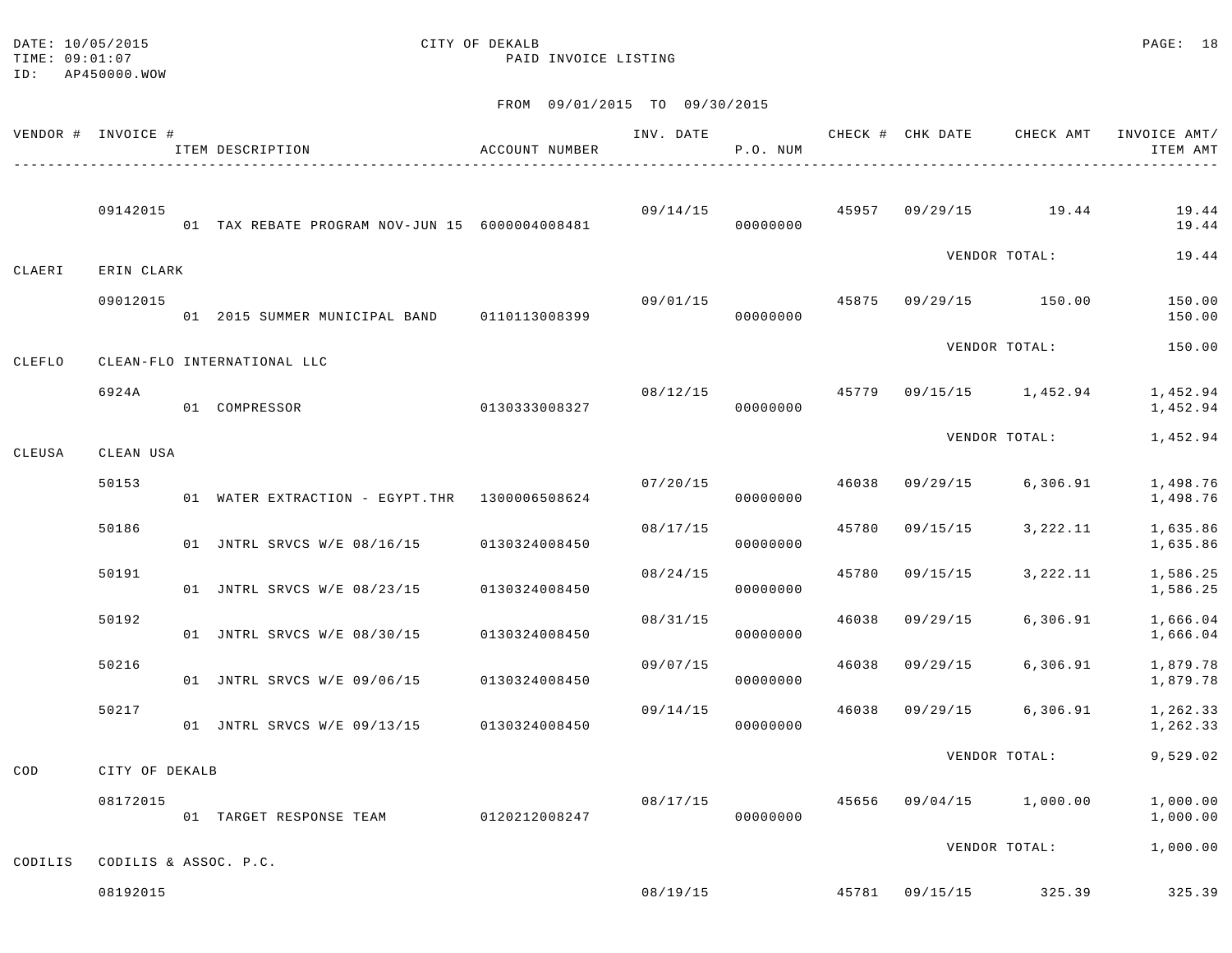## DATE: 10/05/2015 CITY OF DEKALB PAGE: 19

TIME:  $09:01:07$  PAID INVOICE LISTING

|         | VENDOR # INVOICE #  | ITEM DESCRIPTION                                                                                       | ACCOUNT NUMBER                                  | INV. DATE | P.O. NUM                         |       |          | CHECK # CHK DATE CHECK AMT | INVOICE AMT/<br>ITEM AMT |
|---------|---------------------|--------------------------------------------------------------------------------------------------------|-------------------------------------------------|-----------|----------------------------------|-------|----------|----------------------------|--------------------------|
|         | 08192015            | 01 WATER REFUND #1902081770-00 6000000063444                                                           |                                                 | 08/19/15  | 00000000                         | 45781 |          | 09/15/15 325.39            | 325.39<br>325.39         |
| CODPC1  | CITY OF DEKALB      |                                                                                                        |                                                 |           |                                  |       |          | VENDOR TOTAL:              | 325.39                   |
|         | 09102015            | 01 REDEL - FBINAA                                                                                      | 0120243008376                                   | 09/10/15  | 00000000                         | 46039 | 09/29/15 | 227.51                     | 227.51<br>25.00          |
|         |                     | 02 EHRKE - CASE# 09-42197 MEAL<br>03 LOCKHART - CASE#15-5346 MEAL<br>04 LEKKAS - CASE#09-42197 MEAL    | 0120242008243<br>0120242008243<br>0120242008243 |           | 00000000<br>00000000<br>00000000 |       |          |                            | 10.00<br>8.59<br>13.85   |
|         |                     | 05 LOCKHART - #15-4861 MEAL<br>06 REYES - #15-4861 MEAL<br>07 PETRAGALLO - TRAINING MEAL               | 0120242008243<br>0120242008243<br>0120223008376 |           | 00000000<br>00000000<br>00000000 |       |          |                            | 10.00<br>10.00<br>10.00  |
|         |                     | 08 MCDOUGALL - TRAINING MEAL<br>09 BOLLOW - TRAINING MEALS(3)<br>10 PETRAGALLO - FBINAA                | 0120223008376<br>0120223008376<br>0120223008376 |           | 00000000<br>00000000<br>00000000 |       |          |                            | 9.24<br>16.35<br>25.00   |
|         |                     | 11 BROWN - TRAINING MEALS (3)<br>12 RHOADES - EVIDENCE LOCKER KEY 0120223008315<br>13 HOADLEY - FBINAA | 0120223008376<br>0120213008376                  |           | 00000000<br>00000000<br>00000000 |       |          |                            | 30.00<br>5.99<br>25.00   |
|         |                     | 14 HOADLEY - FBINAA<br>15 HOADLEY - TRAINING MEAL                                                      | 0120213008376<br>0120213008376                  |           | 00000000<br>00000000             |       |          |                            | 25.00<br>3.49            |
| COMCAST | COMCAST             |                                                                                                        |                                                 |           |                                  |       |          | VENDOR TOTAL:              | 227.51                   |
|         | 08142015            | 01 8771100880677701 8/21-9/20/15 0120223008399                                                         |                                                 | 08/14/15  | 00000000                         | 45782 | 09/15/15 | 8.44                       | 8.44<br>8.44             |
|         | 09032015            | 01 8771100880733562 09/10-10/09 0120223008399                                                          |                                                 | 09/03/15  | 00000000                         | 46040 | 09/29/15 | 122.90                     | 122.90<br>122.90         |
| COMED   | COMMONWEALTH EDISON |                                                                                                        |                                                 |           |                                  |       |          | VENDOR TOTAL:              | 131.34                   |
|         | 08042015A           | 01 2439716008 7/2-8/3/15 6500003008352                                                                 |                                                 | 08/04/15  | 00000000                         | 45783 | 09/15/15 | 96.14                      | 29.61<br>29.61           |
|         | 08042015B           | $01$ 3034540007 7/6-8/4/15                                                                             | 0130333008352                                   | 08/04/15  | 00000000                         | 45783 | 09/15/15 | 96.14                      | 21.30<br>21.30           |
|         | 08042015C           | 01 2698543003 7/6-8/4/15                                                                               | 0130333008352                                   | 08/04/15  | 00000000                         | 45783 | 09/15/15 | 96.14                      | 10.47<br>10.47           |
|         | 08042015D           |                                                                                                        |                                                 | 08/04/15  |                                  | 45783 | 09/15/15 | 96.14                      | 3.55                     |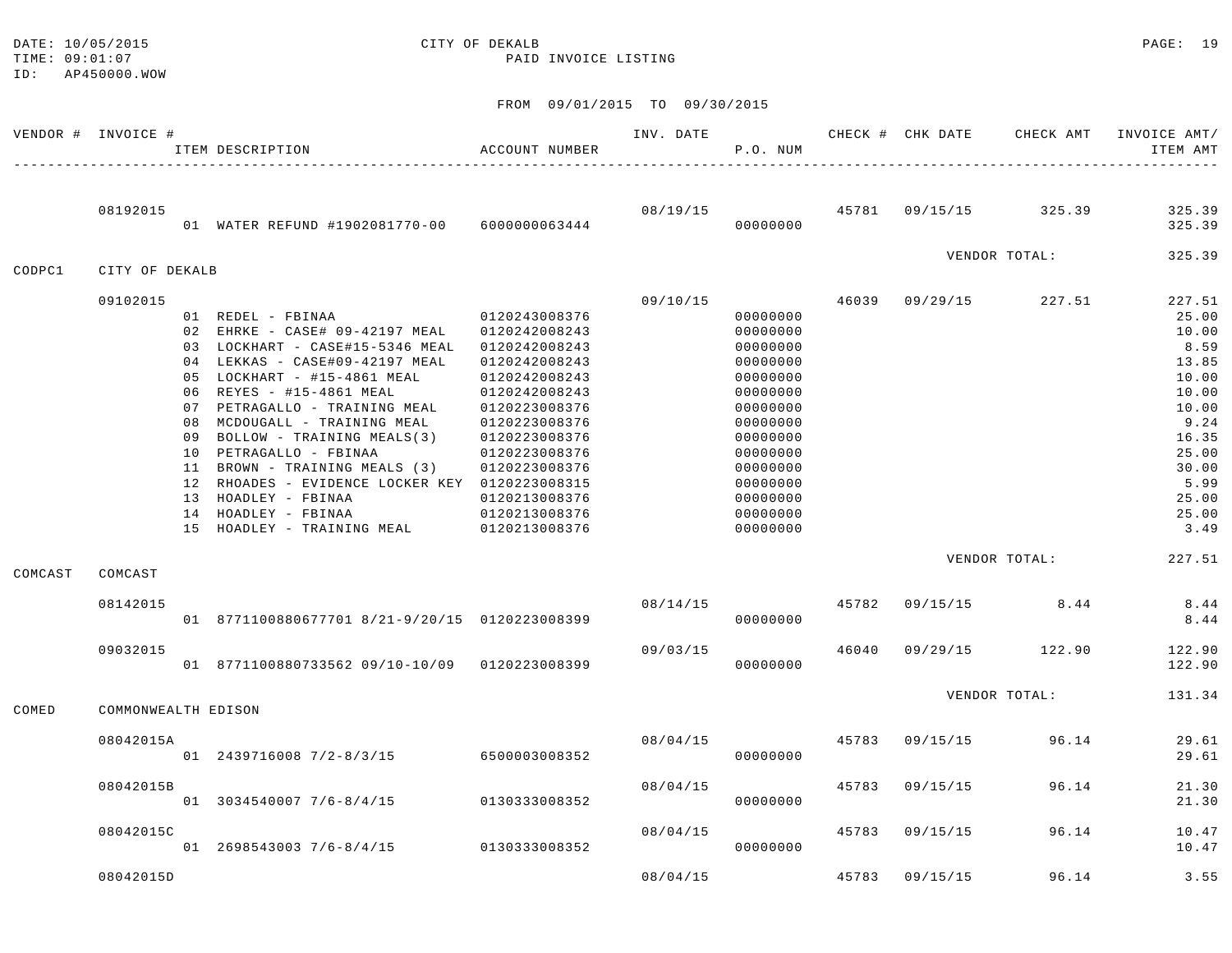DATE: 10/05/2015 PAGE: 20 TIME:  $09:01:07$  PAID INVOICE LISTING

ID: AP450000.WOW

| VENDOR # INVOICE # | ITEM DESCRIPTION |                                        | ACCOUNT NUMBER | INV. DATE | P.O. NUM |       | CHECK # CHK DATE CHECK AMT |          | INVOICE AMT/<br>ITEM AMT |
|--------------------|------------------|----------------------------------------|----------------|-----------|----------|-------|----------------------------|----------|--------------------------|
|                    |                  |                                        |                |           |          |       |                            |          |                          |
| 08042015D          |                  | 01 2698651000 7/2-8/3/15 0130333008352 |                | 08/04/15  | 00000000 |       | 45783 09/15/15             | 96.14    | 3.55<br>3.55             |
| 08052015A          |                  | 01 5477111064 7/7-8/5/15 MFT           | 1000003008352  | 08/05/15  | 00000000 | 45783 | 09/15/15                   | 96.14    | 12.99<br>12.99           |
| 08062015A          |                  | 01 1253019001 7/8-8/6/15 MFT           | 1000003008352  | 08/06/15  | 00000000 | 45783 | 09/15/15                   | 96.14    | 18.22<br>18.22           |
| 08262015A          |                  | 01 0103047054 07/27-08/25/15           | 0130333008352  | 08/26/15  | 00000000 | 46042 | 09/29/15                   | 1,011.85 | 9.28<br>9.28             |
| 08272015A          |                  | 01 0099140182 7/30-8/27/15             | 0130333008352  | 08/27/15  | 00000000 | 46042 | 09/29/15                   | 1,011.85 | 44.88<br>44.88           |
| 08272015B          |                  | 01 3034017012 7/29-8/26/15             | 6500003008352  | 08/27/15  | 00000000 | 46042 | 09/29/15                   | 1,011.85 | 173.24<br>173.24         |
| 08282015A          |                  | 01 2378089039 7/31-8/28/15             | 0130333008352  | 08/28/15  | 00000000 | 46042 | 09/29/15                   | 1,011.85 | 148.55<br>148.55         |
| 08282015B          |                  | 01 2948159011 7/29-8/27/15             | 0130333008352  | 08/28/15  | 00000000 | 46042 | 09/29/15                   | 1,011.85 | 17.86<br>17.86           |
| 08312015           |                  | 01 3243134066 7/31-8/28/15             | 0130333008352  | 08/31/15  | 00000000 | 46042 | 09/29/15                   | 1,011.85 | 101.77<br>101.77         |
| 08312015B          |                  |                                        |                | 08/31/15  |          | 46042 | 09/29/15                   | 1,011.85 | 60.45                    |
| 08312015C          |                  | 01 1353027096 7/31-8/28/15             | 0130333008352  | 08/31/15  | 00000000 | 46042 | 09/29/15                   | 1,011.85 | 60.45<br>40.95           |
| 08312015D          |                  | 01 0338120095 7/30-8/28/15 MFT         | 1000003008352  | 08/31/15  | 00000000 | 46042 | 09/29/15                   | 1,011.85 | 40.95<br>54.36           |
| 08312015E          |                  | 01 1053017076 7/30-8/28/15 MFT         | 1000003008352  | 08/31/15  | 00000000 | 46042 | 09/29/15                   | 1,011.85 | 54.36<br>84.23           |
| 08312015F          |                  | 01 2691445004 7/31-8/28/15             | 0130333008352  | 08/31/15  | 00000000 | 46042 | 09/29/15                   | 1,011.85 | 84.23<br>47.18           |
|                    |                  | 01 0965041007 7/31-8/28/15             | 0130333008352  |           | 00000000 |       |                            |          | 47.18                    |
| 08312015G          |                  | 01 1428051200 7/31-8/28/15 MFT         | 1000003008352  | 08/31/15  | 00000000 | 46042 | 09/29/15                   | 1,011.85 | 9.91<br>9.91             |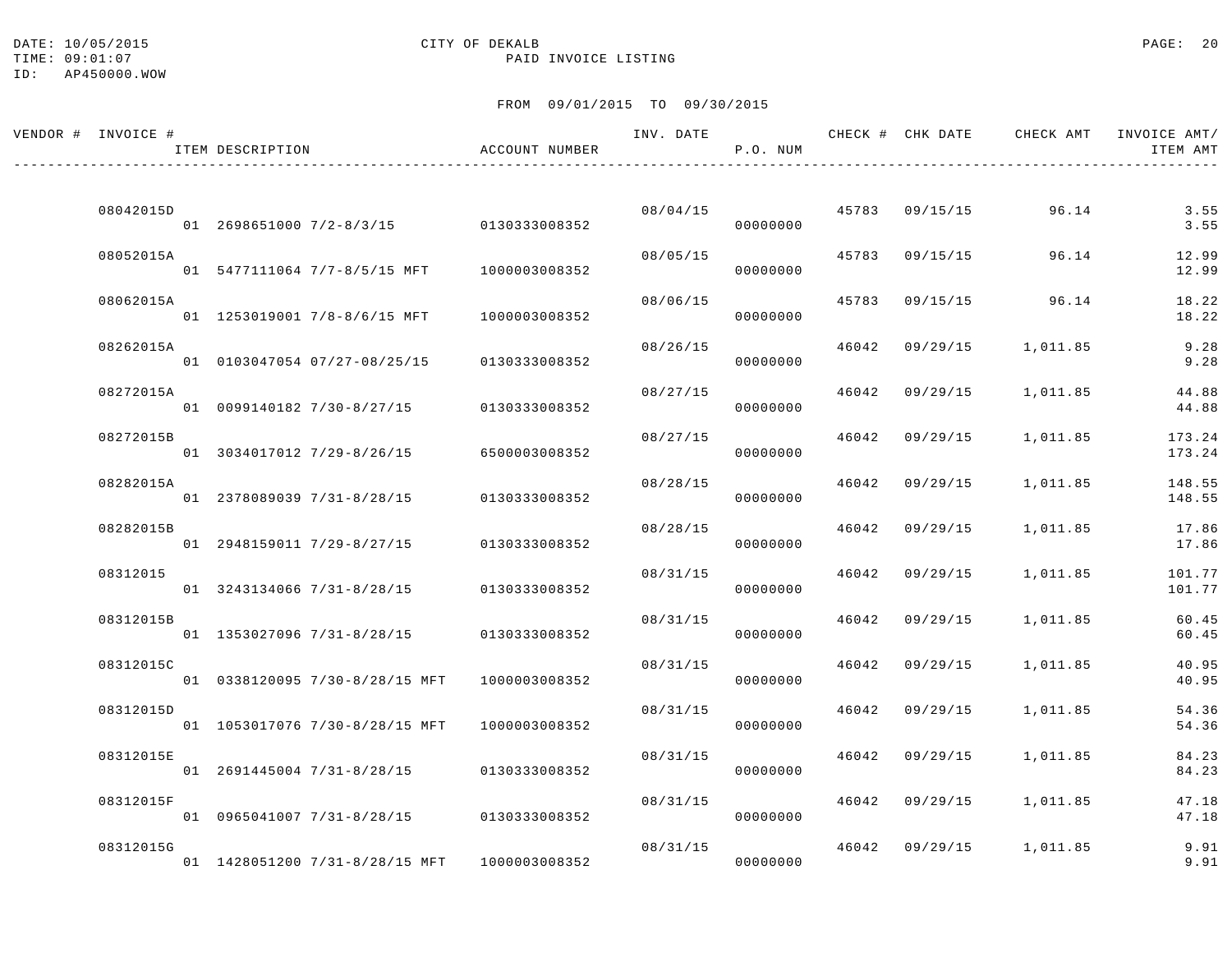#### DATE: 10/05/2015 CITY OF DEKALB PAGE: 21 TIME:  $09:01:07$  PAID INVOICE LISTING

|        | VENDOR # INVOICE # | ITEM DESCRIPTION                             | ACCOUNT NUMBER | INV. DATE | P.O. NUM             |       |                | CHECK # CHK DATE CHECK AMT | INVOICE AMT/<br>ITEM AMT |
|--------|--------------------|----------------------------------------------|----------------|-----------|----------------------|-------|----------------|----------------------------|--------------------------|
|        | 08312015H          | 01 2201002013 7/31-8/31/15 MFT 1000003008352 |                | 08/31/15  | 00000000             |       |                | 46042 09/29/15 1,011.85    | 12.99<br>12.99           |
|        | 08312015I          | 01 6247144034 7/31-8/31/15 MFT               | 1000003008352  | 08/31/15  | 00000000             |       |                | 46042 09/29/15 1,011.85    | 12.99<br>12.99           |
|        | 08312015J          | 01 2691541038 7/31-8/28/15 0130333008352     |                | 08/31/15  | 00000000             |       | 46042 09/29/15 | 1,011.85                   | 5.30<br>5.30             |
|        | 08312015K          | 01 3909108035 7/31-8/31/15 MFT               | 1000003008352  | 08/31/15  | 00000000             |       | 46042 09/29/15 | 1,011.85                   | 12.99<br>12.99           |
|        | 08312015L          | 01 2845061003 7/31-8/31/15 MFT               | 1000003008352  | 08/31/15  | 00000000             |       | 46042 09/29/15 | 1,011.85                   | 12.99<br>12.99           |
|        | 08312015M          | 01 5617001014 7/31-8/31/15 MFT               | 1000003008352  | 08/31/15  | 00000000             |       | 46042 09/29/15 | 1,011.85                   | 12.99<br>12.99           |
|        | 09012015A          | 01 3203158108 7/31-8/31/15 0130333008352     |                | 09/01/15  | 00000000             |       | 46042 09/29/15 | 1,011.85                   | 31.92<br>31.92           |
|        | 09012015B          | 01 2698651000 8/3/15-8/31/15 0130333008352   |                | 09/01/15  | 00000000             |       | 46042 09/29/15 | 1,011.85                   | 21.13<br>21.13           |
|        | 09022015A          | 01 2439716008 8/3-9/1/15 6500003008352       |                | 09/02/15  | 00000000             |       | 46042 09/29/15 | 1,011.85                   | 29.56<br>29.56           |
|        | 09022015B          | 01 2698543003 8/4-9/2/15                     | 0130333008352  | 09/02/15  | 00000000             |       | 46042 09/29/15 | 1,011.85                   | 15.18<br>15.18           |
|        | 09022015C          | 01 3034540007 8/4-9/2/15                     | 0130333008352  | 09/02/15  | 00000000             |       | 46042 09/29/15 | 1,011.85                   | 20.39<br>20.39           |
|        | 09032015A          | 01 5477111064 8/5-9/3/15 MFT                 | 1000003008352  | 09/03/15  | 00000000             |       | 46042 09/29/15 | 1,011.85                   | 12.79<br>12.79           |
|        | 09042015A          | 01 1253019001 8/6-9/4/15 MFT 1000003008352   |                | 09/04/15  | 00000000             | 46042 | 09/29/15       | 1,011.85                   | 17.97<br>17.97           |
| COMEDG | COMPETITIVE EDGE   |                                              |                |           |                      |       |                | VENDOR TOTAL:              | 1,107.99                 |
|        | 43672              | 01 (36) SAFETY GREEN SHIRTS 0130332008270    |                |           | 05/06/15<br>00000000 |       |                | 45784 09/15/15 108.00      | 108.00<br>108.00         |
|        |                    |                                              |                |           |                      |       |                | VENDOR TOTAL:              | 108.00                   |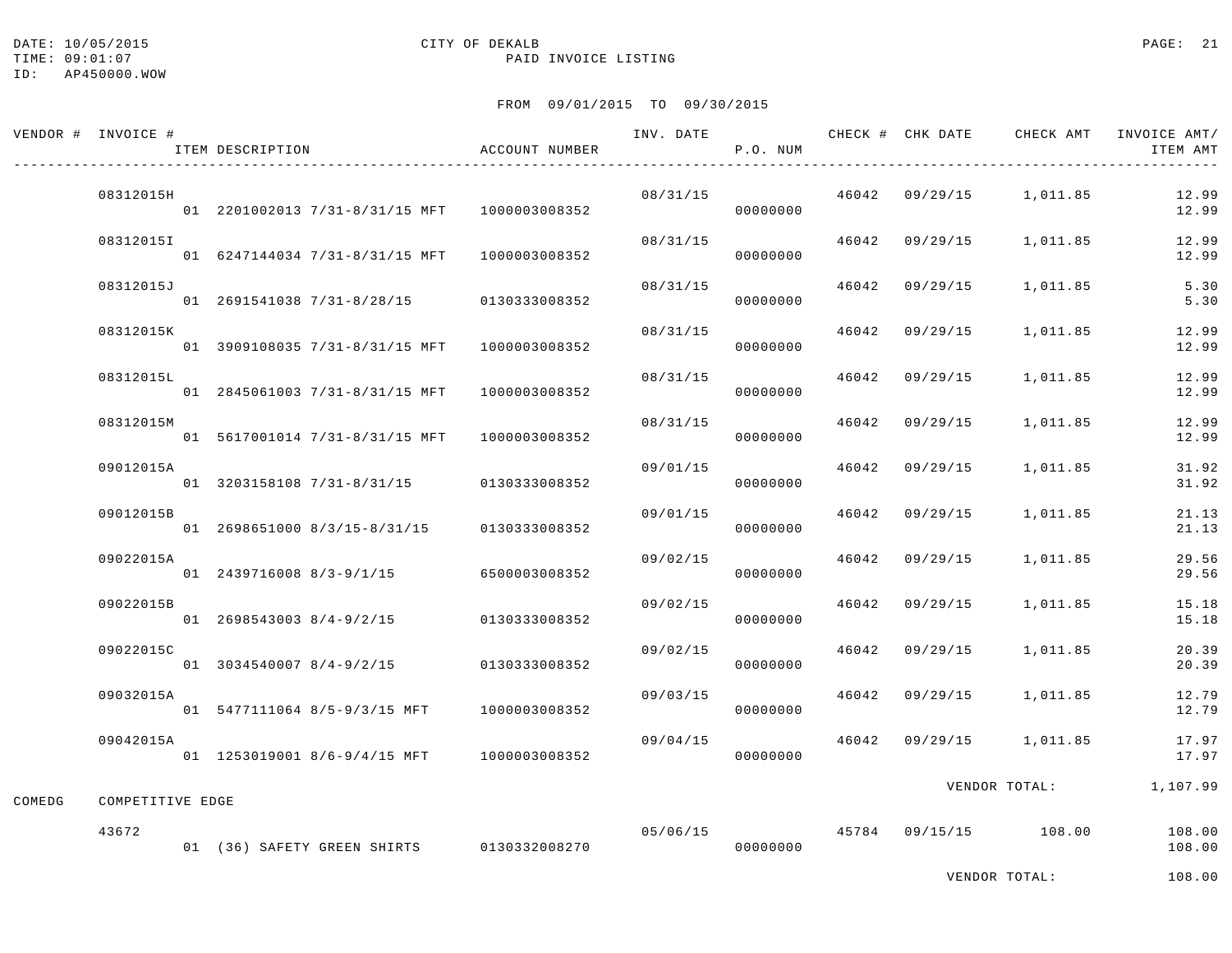#### DATE: 10/05/2015 CITY OF DEKALB PAGE: 22 TIME:  $09:01:07$  PAID INVOICE LISTING

|        | VENDOR # INVOICE # | ITEM DESCRIPTION                          | ACCOUNT NUMBER | INV. DATE | P.O. NUM |       |                | CHECK # CHK DATE CHECK AMT | INVOICE AMT/<br>ITEM AMT |
|--------|--------------------|-------------------------------------------|----------------|-----------|----------|-------|----------------|----------------------------|--------------------------|
| COMREV |                    | COMMUNICATION REVOLVING FUND              |                |           |          |       |                |                            |                          |
|        | T1603048           | 01 PD LEADS                               | 0120233008320  | 08/31/15  | 00000000 |       | 46043 09/29/15 | 500.40                     | 500.40<br>500.40         |
| COMYAR |                    | COMPETITIVE YARD WORX, INC.               |                |           |          |       |                | VENDOR TOTAL:              | 500.40                   |
|        | 2565               | 01 ABATEMENT LAWNCARE SRVCS 0100000001265 |                | 09/30/14  | 00000000 | 45945 | 09/29/15       | 1,995.00                   | 75.00<br>75.00           |
|        | 2566               | 01 ABATEMENT LAWNCARE SRVCS               | 0100000001265  | 09/30/14  | 00000000 | 45945 | 09/29/15       | 1,995.00                   | 95.00<br>95.00           |
|        | 2567               | 01 ABATEMENT LAWNCARE SRVCS               | 0100000001265  | 09/30/14  | 00000000 | 45945 | 09/29/15       | 1,995.00                   | 85.00<br>85.00           |
|        | 2568               | 01 ABATEMENT LAWNCARE SRVCS               | 0100000001265  | 09/03/14  | 00000000 | 45945 | 09/29/15       | 1,995.00                   | 75.00<br>75.00           |
|        | 2569               | 01 ABATEMENT LAWNCARE SRVCS               | 0100000001265  | 09/20/14  | 00000000 | 45945 | 09/29/15       | 1,995.00                   | 80.00<br>80.00           |
|        | 2570               | 01 ABATEMENT LAWNCARE SRVCS               | 0100000001265  | 05/18/15  | 00000000 | 45945 | 09/29/15       | 1,995.00                   | 325.00<br>325.00         |
|        | 2571               | 01 ABATEMENT LAWNCARE SRVCS               | 0100000001265  | 05/22/15  | 00000000 | 45945 | 09/29/15       | 1,995.00                   | 85.00<br>85.00           |
|        | 2572               |                                           |                | 06/08/15  |          | 45945 | 09/29/15       | 1,995.00                   | 150.00                   |
|        | 2573               | 01 ABATEMENT LAWNCARE SRVCS               | 0100000001265  | 06/01/15  | 00000000 | 45945 | 09/29/15       | 1,995.00                   | 150.00<br>65.00          |
|        | 2574               | 01 ABATEMENT LAWNCARE SRVCS               | 0100000001265  | 06/01/15  | 00000000 | 45945 | 09/29/15       | 1,995.00                   | 65.00<br>60.00           |
|        | 2575               | 01 ABATEMENT LAWNCARE SRVCS               | 0100000001265  | 06/01/15  | 00000000 | 45945 | 09/29/15       | 1,995.00                   | 60.00<br>75.00           |
|        | 2576               | 01 ABATEMENT LAWNCARE SRVCS               | 0100000001265  | 06/02/15  | 00000000 | 45945 | 09/29/15       | 1,995.00                   | 75.00<br>150.00          |
|        |                    | 01 ABATEMENT LAWNCARE SRVCS               | 0100000001265  |           | 00000000 |       |                |                            | 150.00                   |
|        | 2577               | 01 ABATEMENT LAWNCARE SRVCS               | 0100000001265  | 06/02/15  | 00000000 | 45945 | 09/29/15       | 1,995.00                   | 185.00<br>185.00         |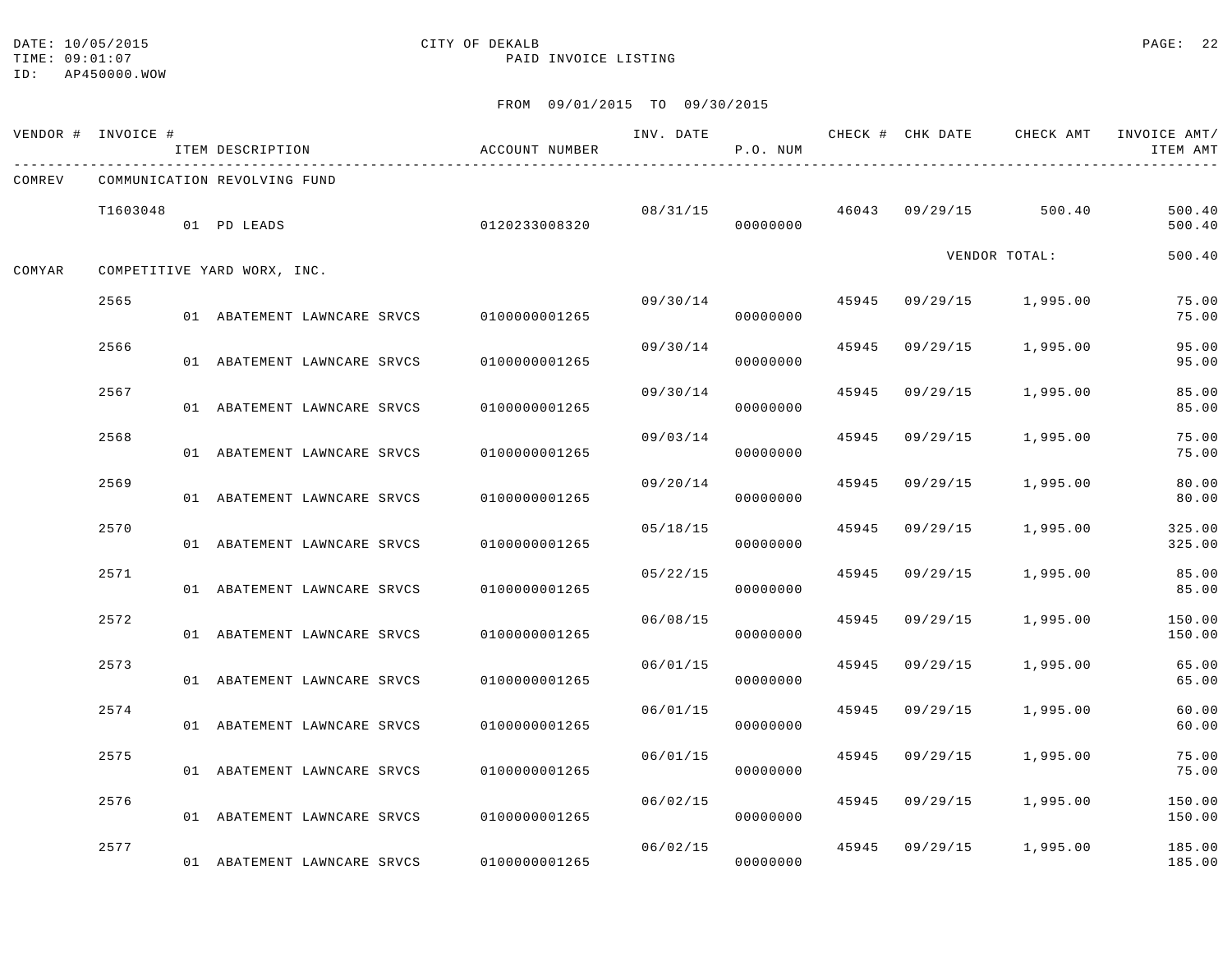#### DATE: 10/05/2015 CITY OF DEKALB PAGE: 23 TIME:  $09:01:07$  PAID INVOICE LISTING

|         | VENDOR # INVOICE #    | ITEM DESCRIPTION                         | ACCOUNT NUMBER | INV. DATE | P.O. NUM |       | CHECK # CHK DATE | CHECK AMT             | INVOICE AMT/<br>ITEM AMT |
|---------|-----------------------|------------------------------------------|----------------|-----------|----------|-------|------------------|-----------------------|--------------------------|
|         | 2578                  | 01 ABATEMENT LAWNCARE SRVCS              | 0100000001265  | 06/10/15  | 00000000 | 45945 | 09/29/15         | 1,995.00              | 75.00<br>75.00           |
|         | 2579                  | 01 ABATEMENT LAWNCARE SRVCS              | 0100000001265  | 06/19/15  | 00000000 | 45945 | 09/29/15         | 1,995.00              | 95.00<br>95.00           |
|         | 2580                  | 01 ABATEMENT LAWNCARE SRVCS              | 0100000001265  | 06/20/15  | 00000000 | 45945 | 09/29/15         | 1,995.00              | 110.00<br>110.00         |
|         | 2581                  | 01 ABATEMENT LAWNCARE SRVCS              | 0100000001265  | 06/20/15  | 00000000 | 45945 | 09/29/15         | 1,995.00              | 75.00<br>75.00           |
|         | 2582                  | 01 ABATEMENT LAWNCARE SRVCS              | 0100000001265  | 06/20/15  | 00000000 | 45945 | 09/29/15         | 1,995.00              | 60.00<br>60.00           |
|         | 2583                  | 01 ABATEMENT LAWNCARE SRVCS              | 0100000001265  | 06/20/15  | 00000000 | 45945 | 09/29/15         | 1,995.00              | 75.00<br>75.00           |
|         | 2584                  | 01 ABATEMENT LAWNCARE SRVCS              | 0100000001265  | 07/25/15  | 00000000 | 46044 | 09/29/15         | 1,080.00              | 85.00<br>85.00           |
|         | 2585                  | 01 ABATEMENT LAWNCARE SRVCS              | 0100000001265  | 07/24/15  | 00000000 | 46044 | 09/29/15         | 1,080.00              | 135.00<br>135.00         |
|         | 2586                  | 01 ABATEMENT LAWNCARE SRVCS              | 0100000001265  | 07/21/15  | 00000000 | 46044 | 09/29/15         | 1,080.00              | 325.00<br>325.00         |
|         | 2587                  | 01 ABATEMENT LAWNCARE SRVCS              | 0100000001265  | 07/10/15  | 00000000 | 46044 | 09/29/15         | 1,080.00              | 60.00<br>60.00           |
|         | 2588                  | 01 ABATEMENT LAWNCARE SRVCS              | 0100000001265  | 07/08/15  | 00000000 | 46044 | 09/29/15         | 1,080.00              | 75.00<br>75.00           |
|         | 2589                  | 01 ABATEMENT LAWNCARE SRVCS              | 0100000001265  | 07/08/15  | 00000000 | 46044 | 09/29/15         | 1,080.00              | 100.00<br>100.00         |
|         | 2590                  | 01 ABATEMENT LAWNCARE SRVCS              | 0100000001265  | 07/04/15  | 00000000 | 46044 | 09/29/15         | 1,080.00              | 300.00<br>300.00         |
| CONSERV | STATE OF ILLINOIS SOS |                                          |                |           |          |       |                  | VENDOR TOTAL:         | 3,075.00                 |
|         | 09142015              | 01 PLATE RENEWAL - G831848 0120212008247 |                | 09/14/15  | 00000000 |       |                  | 46045 09/29/15 101.00 | 101.00<br>101.00         |
|         |                       |                                          |                |           |          |       |                  | VENDOR TOTAL:         | 101.00                   |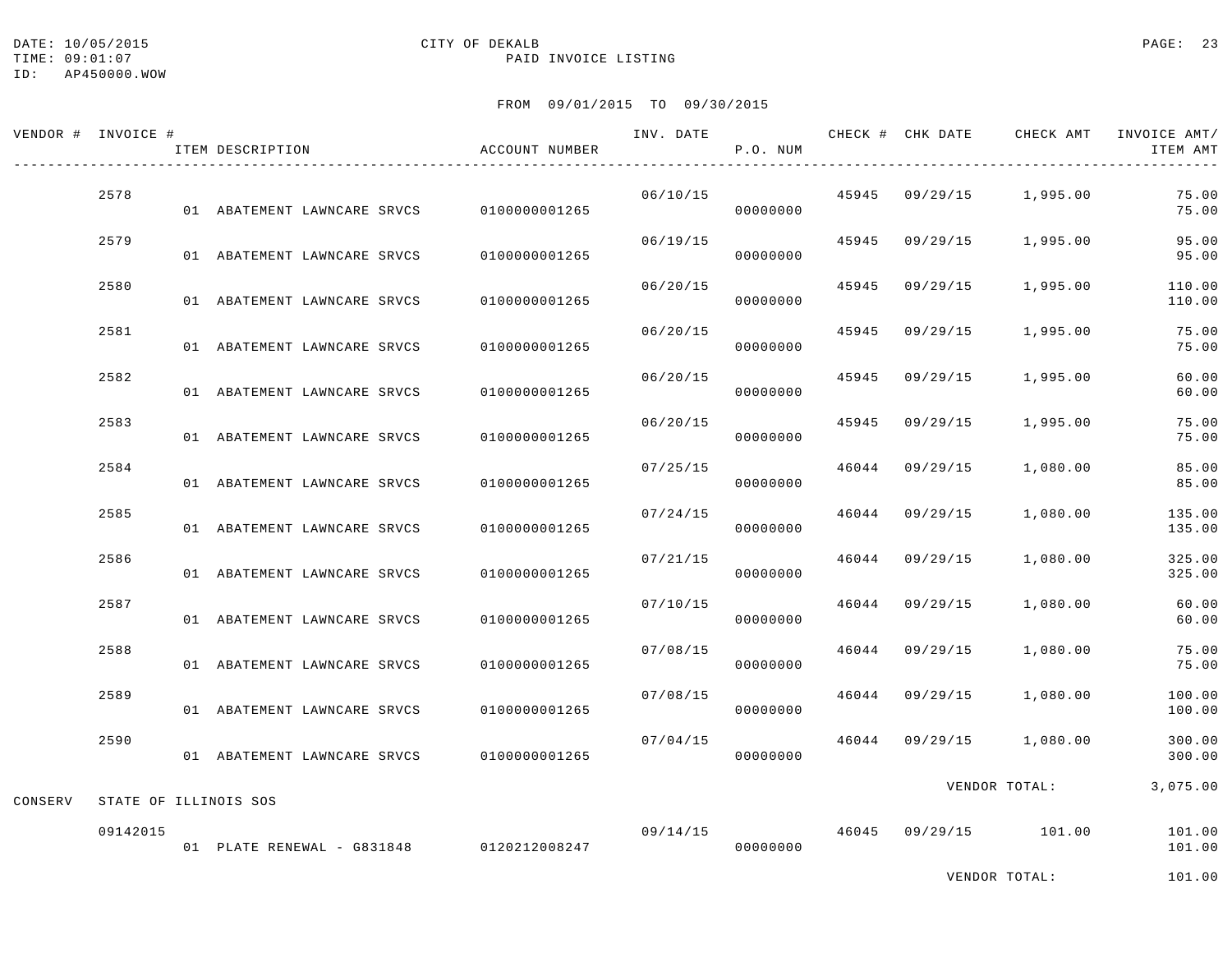#### DATE: 10/05/2015 CITY OF DEKALB PAGE: 24 TIME:  $09:01:07$  PAID INVOICE LISTING

|         | VENDOR # INVOICE #    | ITEM DESCRIPTION                               | ACCOUNT NUMBER |          | P.O. NUM |       |                | INV. DATE 6 CHECK # CHK DATE CHECK AMT INVOICE AMT/ | ITEM AMT               |
|---------|-----------------------|------------------------------------------------|----------------|----------|----------|-------|----------------|-----------------------------------------------------|------------------------|
| CONSTEL | CONSTELLATION         |                                                |                |          |          |       |                |                                                     |                        |
|         | 0024641322A           | 01 0551052012 4/8-5/6/12 MFT 1000003008352     |                | 09/11/15 | 00000000 |       |                | 45849 09/17/15 3,000.00                             | 3,000.00<br>3,000.00   |
|         | 0026682653            | 01 5571073030 7/1-7/30/15 0130333008352        |                | 08/12/15 | 00000000 | 45785 | 09/15/15       | 987.93                                              | 31.61<br>31.61         |
|         | 0026682656            | 01 2614499000 7/1-7/30/15                      | 0130333008352  | 08/12/15 | 00000000 | 45785 | 09/15/15       | 987.93                                              | 17.12<br>17.12         |
|         | 0026682715            | 01 2698554006 7/1-7/30/15                      | 0130333008352  | 08/12/15 | 00000000 | 45785 | 09/15/15       | 987.93                                              | 35.60<br>35.60         |
|         | 0026682724            | 01 2698544000 7/1-7/30/15                      | 0130333008352  | 08/12/15 | 00000000 |       | 45785 09/15/15 | 987.93                                              | 57.49<br>57.49         |
|         | 0026682732            | 01 2698542006 7/1-7/30/15                      | 0130333008352  | 08/12/15 | 00000000 | 45785 | 09/15/15       | 987.93                                              | 49.83<br>49.83         |
|         | 0026682770            | 01 2691744002 7/1-7/30/15                      | 0130333008352  | 08/12/15 | 00000000 | 45785 | 09/15/15       | 987.93                                              | 40.83<br>40.83         |
|         | 0026682785            | 01 1017178005 7/1-7/30/15                      | 0130333008352  | 08/12/15 | 00000000 | 45785 | 09/15/15       | 987.93                                              | 714.62<br>714.62       |
|         | 0026682818            | 01 2614448003 7/1-7/30/15                      | 0130333008352  | 08/12/15 | 00000000 | 45785 | 09/15/15       | 987.93                                              | 17.82<br>17.82         |
|         | 0026682919            | 01 3139014022 7/1-7/30/15                      | 0130333008352  | 08/12/15 | 00000000 | 45785 |                | 09/15/15 987.93                                     | 23.01<br>23.01         |
|         | 0027151472            |                                                |                | 08/28/15 | 00000000 |       | 46046 09/29/15 | 29,597.36                                           | 28,009.39<br>28,009.39 |
|         | 0027151490            | 01 1791072020 7/8-8/5/15 MFT 1000003008352     |                | 08/28/15 | 00000000 |       |                | 46046 09/29/15 29,597.36                            | 1,587.97<br>1,587.97   |
| COOCOU  | COOK COUNTY SHERIFF'S |                                                |                |          |          |       |                | VENDOR TOTAL:                                       | 33,585.29              |
|         | 15304                 | 01 RECRUIT TUITION FEE - PARSONS 0120223008376 |                | 08/17/15 | 00000000 |       |                | 45786 09/15/15 2,070.00                             | 2,070.00<br>2,070.00   |
| COODEE  | DEE COOVER            |                                                |                |          |          |       |                | VENDOR TOTAL:                                       | 2,070.00               |
|         | 09012015              |                                                |                | 09/01/15 |          |       |                | 45787 09/15/15 78.20                                | 78.20                  |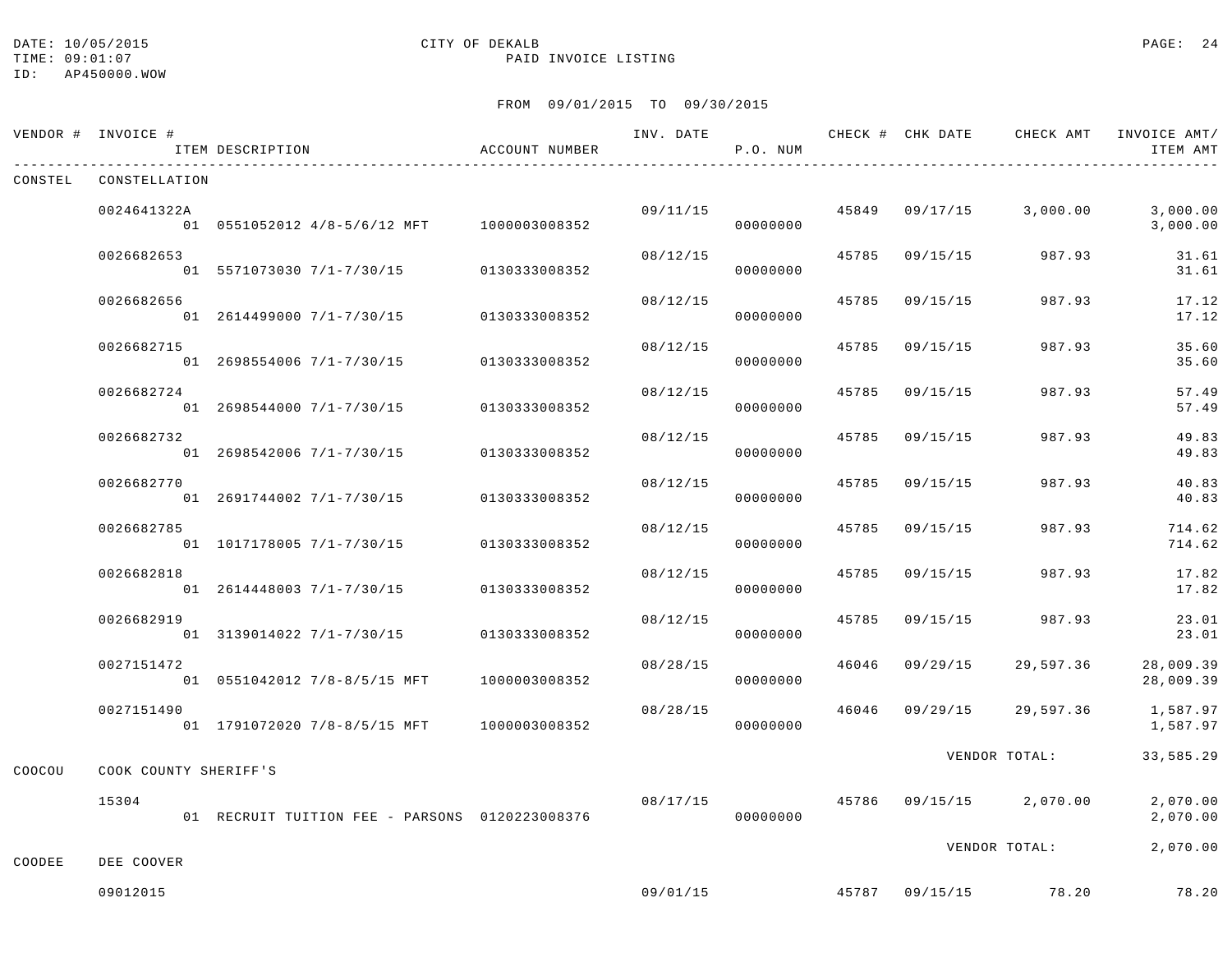#### DATE: 10/05/2015 PAGE: 25 TIME:  $09:01:07$  PAID INVOICE LISTING

|        | VENDOR # INVOICE # | ITEM DESCRIPTION                                                                  | ACCOUNT NUMBER |          | INV. DATE<br>P.O. NUM |       |                |                                       | CHECK # CHK DATE CHECK AMT INVOICE AMT/<br>ITEM AMT |
|--------|--------------------|-----------------------------------------------------------------------------------|----------------|----------|-----------------------|-------|----------------|---------------------------------------|-----------------------------------------------------|
|        | 09012015           | 01 WELLNESS RMB 2015 7100004008476                                                |                |          | 00000000              |       |                | $09/01/15$ $45787$ $09/15/15$ $78.20$ | 78.20<br>78.20                                      |
| COOLYN | LYNN COOK          |                                                                                   |                |          |                       |       |                | VENDOR TOTAL:                         | 78.20                                               |
|        | 09012015           | 01 2015 SUMMER MUNICIPAL BAND 0110113008399                                       |                | 09/01/15 | 00000000              |       |                | 45876 09/29/15 1,400.00               | 1,400.00<br>1,400.00                                |
| COXKAT | KATHLEEN COX       |                                                                                   |                |          |                       |       |                | VENDOR TOTAL:                         | 1,400.00                                            |
|        | 09142015           | 01 TAX REBATE PROGRAM NOV-JUN 15 6000004008481                                    |                | 09/14/15 | 00000000              |       |                | 45958 09/29/15 27.90                  | 27.90<br>27.90                                      |
| CRATER | TERRI CRAIN        |                                                                                   |                |          |                       |       |                | VENDOR TOTAL:                         | 27.90                                               |
|        | 09012015           | 01  2015  SUMMER  MUNICIPAL BAND   0110113008399<br>02 2015 SUMMER MUNICIPAL BAND | 0110113008399  |          | 00000000<br>00000000  |       |                | 09/01/15 45877 09/29/15 175.00        | 175.00<br>100.00<br>75.00                           |
| CRECOL |                    | CREATIVE COLOR INTERNATIONAL                                                      |                |          |                       |       |                | VENDOR TOTAL:                         | 175.00                                              |
|        | 67317              | 01 CLEANED/RPRD CUSHNS MEDIC 4 0125273008315                                      |                | 08/21/15 | 00000000              |       |                | 46047 09/29/15 675.00                 | 450.00<br>450.00                                    |
|        | 67341              | 01 REPAIRED CUSHIONS - MEDIC 2 0125273008315                                      |                | 09/04/15 | 00000000              |       |                | 46047 09/29/15 675.00                 | 225.00<br>225.00                                    |
| CREELE | CRESCENT ELECTRIC  |                                                                                   |                |          |                       |       |                | VENDOR TOTAL:                         | 675.00                                              |
|        | S500586153001      | 01 SUPPLIES                                                                       | 0125272008210  |          | 08/14/15<br>00000000  | 45788 | 09/15/15       | 694.06                                | 230.29<br>230.29                                    |
|        | \$500811606001     | 01 FILLER PLATE, SEAL, WIRENUT 0130332008230                                      |                | 08/05/15 | 00000000              | 45788 | 09/15/15       | 694.06                                | 119.07<br>119.07                                    |
|        | S500857179001      | 01 SUPPLIES                                                                       | 0125272008210  | 08/14/15 | 00000000              |       | 45788 09/15/15 | 694.06                                | 213.33<br>213.33                                    |
|        | \$500880930001     |                                                                                   |                | 08/20/15 |                       | 45788 | 09/15/15       | 694.06                                | 131.37                                              |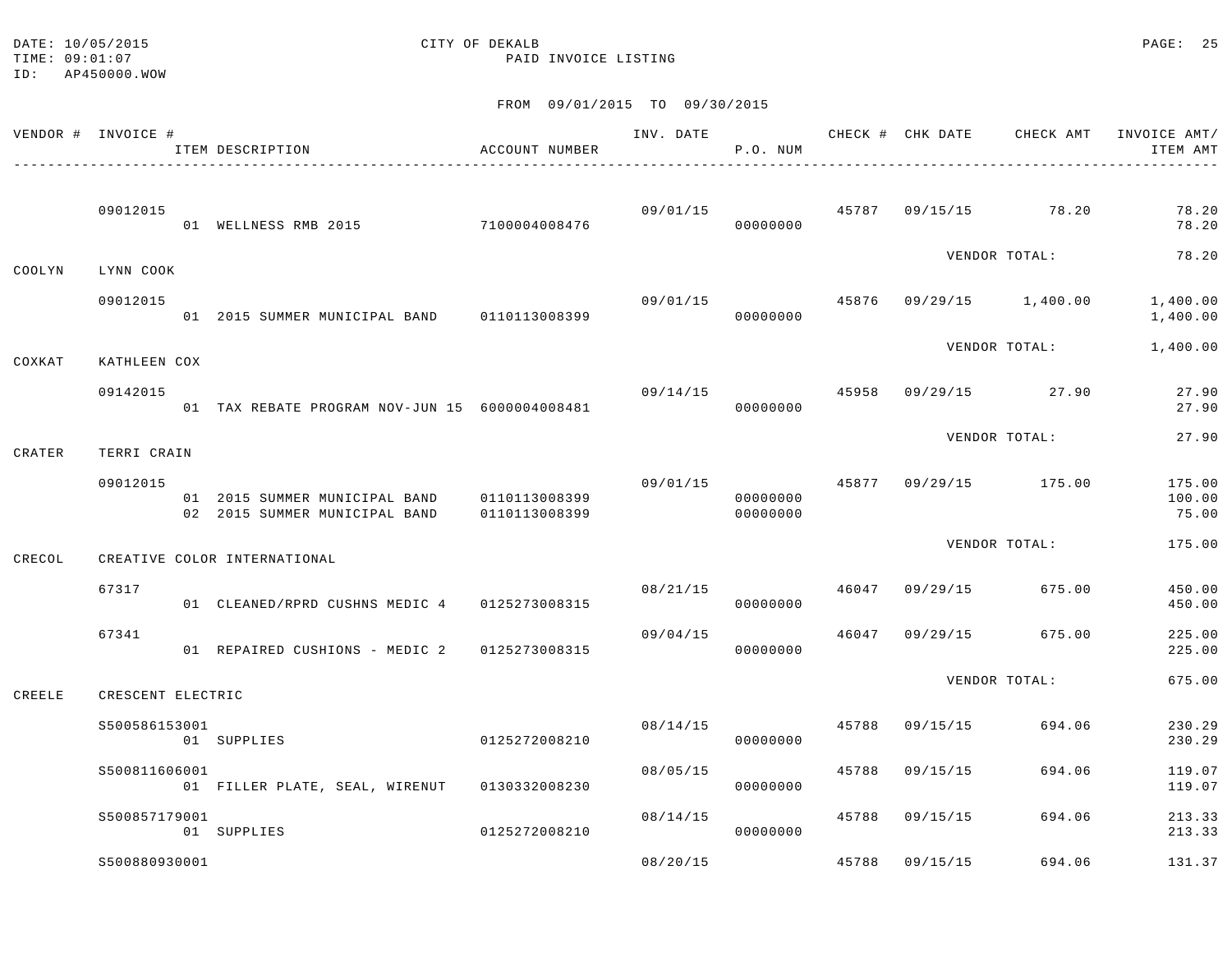TIME:  $09:01:07$  PAID INVOICE LISTING

# DATE: 10/05/2015 CITY OF DEKALB PAGE: 26

ID: AP450000.WOW

|        | VENDOR # INVOICE # | ITEM DESCRIPTION                            | ACCOUNT NUMBER | INV. DATE | P.O. NUM |       |          | CHECK # CHK DATE CHECK AMT INVOICE AMT/      | ITEM AMT             |
|--------|--------------------|---------------------------------------------|----------------|-----------|----------|-------|----------|----------------------------------------------|----------------------|
|        |                    |                                             |                |           |          |       |          |                                              |                      |
|        | S500880930001      | 01 SUPPLIES                                 | 0125272008210  | 08/20/15  | 00000000 | 45788 | 09/15/15 | 694.06                                       | 131.37<br>131.37     |
|        | S500910299001      | 01 P&S 20A GFCI RCPT (6) 0130332008229      |                | 08/26/15  | 00000000 | 46048 |          | 09/29/15 98.18                               | 77.08<br>77.08       |
|        | S500941088001      | 01 BRDGPORT - AIRPORT 6500002008218         |                | 09/02/15  | 00000000 | 46048 | 09/29/15 | 98.18                                        | 21.10<br>21.10       |
|        |                    |                                             |                |           |          |       |          | VENDOR TOTAL:                                | 792.24               |
| CREPHY | PHYLLIS CRESS      |                                             |                |           |          |       |          |                                              |                      |
|        | 08202015           | 01 WATER REFUND#0701037550-00 6000000063444 |                | 08/20/15  | 00000000 | 45789 |          | $09/15/15$ 5.26                              | 5.26<br>5.26         |
| CROBEN | BEN CROSBY         |                                             |                |           |          |       |          | VENDOR TOTAL:                                | 5.26                 |
|        | 09012015           |                                             |                | 09/01/15  |          | 45878 |          | 09/29/15 50.00                               | 50.00                |
|        |                    | 01 2015 SUMMER MUNICIPAL BAND 0110113008399 |                |           | 00000000 |       |          |                                              | 50.00                |
| CSRBOB |                    | C.S.R. BOBCAT, INCORPORATED                 |                |           |          |       |          | VENDOR TOTAL:                                | 50.00                |
|        | 121141             |                                             |                | 08/19/15  |          |       |          | 46049 09/29/15 73.67                         | 73.67                |
|        |                    | 01 HOSE/CRIMP                               | 6500003008310  |           | 00000000 |       |          |                                              | 73.67                |
| CURCON |                    | CURRAN CONTRACTING COMPANY                  |                |           |          |       |          | VENDOR TOTAL:                                | 73.67                |
|        | 9771               | 01 MATERIAL                                 | 6000002008228  | 07/30/15  | 00000000 | 45790 | 09/15/15 | 3,386.82                                     | 914.50<br>914.50     |
|        | 9808               | 01 MATERIAL                                 | 6000002008228  | 08/06/15  | 00000000 | 45790 | 09/15/15 | 3,386.82                                     | 2,040.32<br>2,040.32 |
|        | 9845               | 01 MATERIAL                                 | 0130332008233  | 08/13/15  | 00000000 | 45790 | 09/15/15 | 3,386.82                                     | 432.00<br>432.00     |
|        | 9905               | 01 MATERIAL                                 | 0130332008233  | 08/26/15  | 00000000 | 46050 |          | $09/29/15$ 115.42                            | 115.42<br>115.42     |
| DAVAUT | DAVE'S AUTO DETAIL |                                             |                |           |          |       |          | VENDOR TOTAL:                                | 3,502.24             |
|        | 8970               |                                             |                |           |          |       |          | $07/18/15$ $46051$ $09/29/15$ $130.00$ 65.00 |                      |
|        |                    |                                             |                |           |          |       |          |                                              |                      |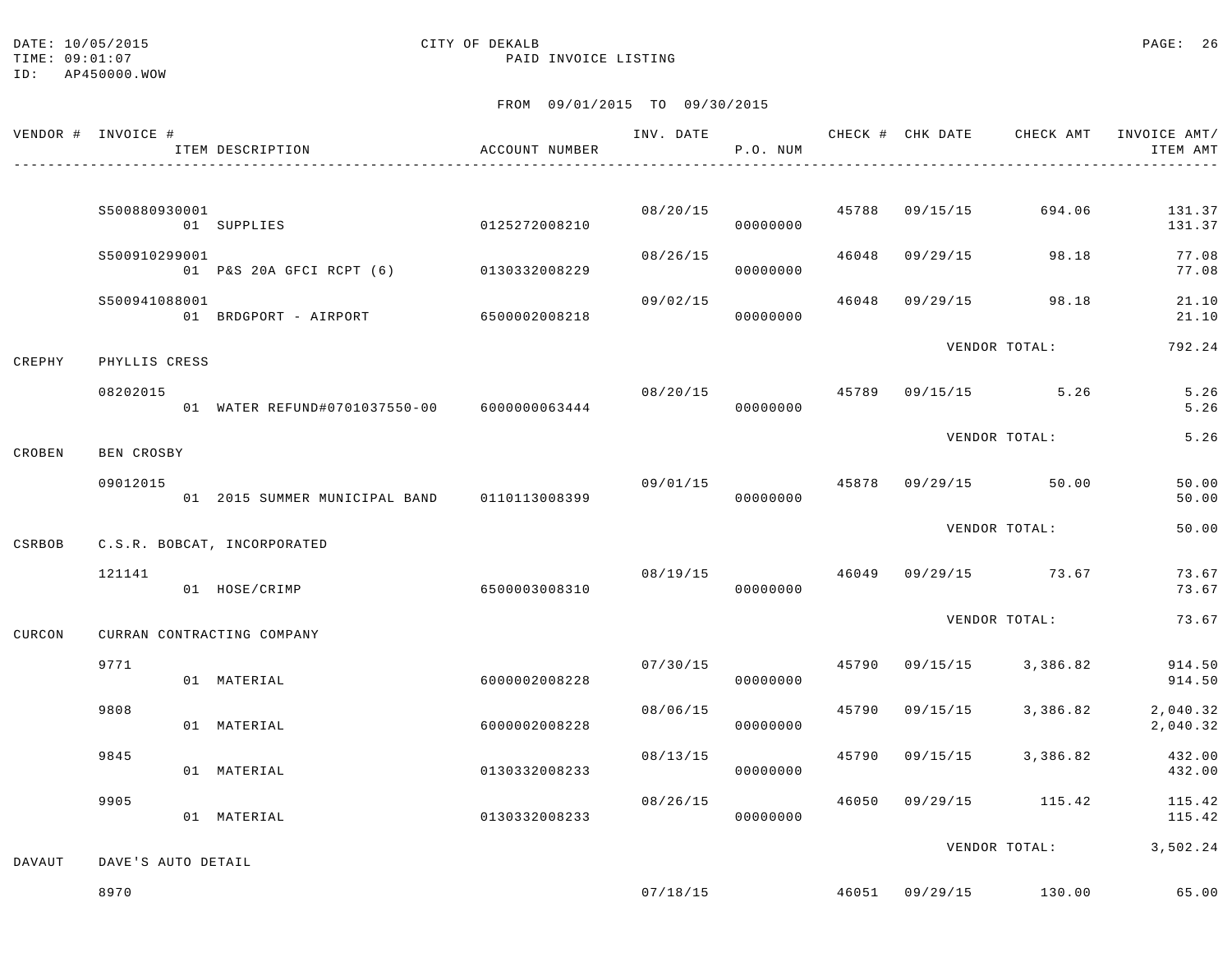#### DATE: 10/05/2015 CITY OF DEKALB PAGE: 27 TIME:  $09:01:07$  PAID INVOICE LISTING

ID: AP450000.WOW

|        | VENDOR # INVOICE # | ITEM DESCRIPTION                               | ACCOUNT NUMBER                 |          | P.O. NUM             |       |                | INV. DATE 6 7 CHECK # CHK DATE CHECK AMT INVOICE AMT/ | ITEM AMT                |
|--------|--------------------|------------------------------------------------|--------------------------------|----------|----------------------|-------|----------------|-------------------------------------------------------|-------------------------|
|        |                    |                                                |                                |          |                      |       |                |                                                       |                         |
|        | 8970               | 01 COMPLETE DETAIL - 323 0120243008315         |                                |          | 07/18/15<br>00000000 |       |                | 46051 09/29/15 130.00                                 | 65.00<br>65.00          |
|        | 8981               | 01 COMPLETE DETAIL - 344 0120223008315         |                                | 08/07/15 | 00000000             |       |                | 46051 09/29/15 130.00                                 | 65.00<br>65.00          |
| DAVHOW | HOWARD DAVENPORT   |                                                |                                |          |                      |       |                | VENDOR TOTAL:                                         | 130.00                  |
|        | 09142015           | 01 TAX REBATE PROGRAM NOV-JUN 15 6000004008481 |                                |          | 00000000             |       |                | $09/14/15$ $45959$ $09/29/15$ $68.17$                 | 68.17<br>68.17          |
| DAVMAN | MANDY DAVIS        |                                                |                                |          |                      |       |                | VENDOR TOTAL:                                         | 68.17                   |
|        | 09142015           | 01 TAX REBATE PROGRAM NOV-JUN 15 6000004008481 |                                | 09/14/15 | 00000000             |       |                | 45960 09/29/15 74.56                                  | 74.56<br>74.56          |
| DAYMAR | MARGARET L DAY     |                                                |                                |          |                      |       |                | VENDOR TOTAL:                                         | 74.56                   |
|        | 09142015           | 01 TAX REBATE PROGRAM NOV-JUN 15 6000004008481 |                                |          | 00000000             |       |                | 09/14/15 45961 09/29/15 96.97                         | 96.97<br>96.97          |
| DCAUTO |                    | DEKALB COUNTY AUTO PARTS INC                   |                                |          |                      |       |                | VENDOR TOTAL:                                         | 96.97                   |
|        | 513050             | 01 PD31 - STRUT                                | 0120223008376                  | 08/04/15 | 00000000             |       | 45663 09/15/15 | 2,050.62                                              | 275.87<br>275.87        |
|        | 513205             | 01 OIL FILTERS                                 | 6500003008310                  | 08/05/15 | 00000000             | 45663 | 09/15/15       | 2,050.62                                              | 8.72<br>8.72            |
|        | 513253             | 01 OIL FILTER<br>02 5W30 QUART OIL             | 6500002008245<br>6500003008310 | 08/05/15 | 00000000<br>00000000 |       | 45663 09/15/15 | 2,050.62                                              | 45.86<br>17.37<br>28.49 |
|        | 513284             | 01 CAPSULE - '13 IMPALA 0120222008226          |                                | 08/05/15 | 00000000             |       | 45663 09/15/15 | 2,050.62                                              | 90.00<br>90.00          |
|        | 513297             | 01 BLOW GUN                                    | 0130332008295                  | 08/05/15 | 00000000             |       | 45663 09/15/15 | 2,050.62                                              | 16.40<br>16.40          |
|        | 513371             |                                                |                                | 08/06/15 |                      | 45663 | 09/15/15       | 2,050.62                                              | 60.45                   |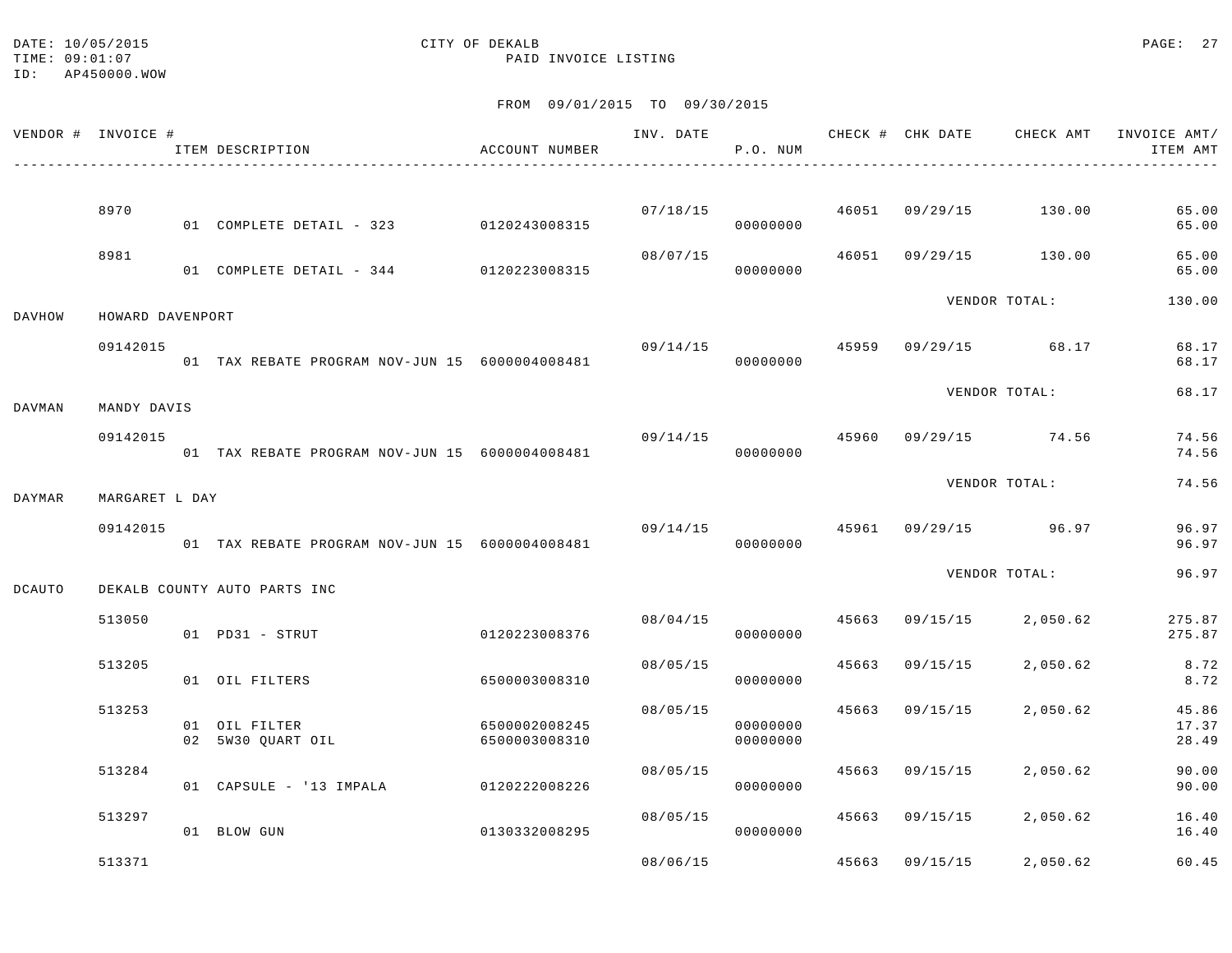#### DATE: 10/05/2015 PAGE: 28 TIME:  $09:01:07$  PAID INVOICE LISTING

| VENDOR # INVOICE # | ITEM DESCRIPTION                                | ACCOUNT NUMBER |          | P.O. NUM |       |                | INV. DATE 6 1999 CHECK # CHK DATE 6 CHECK AMT INVOICE AMT/ | ITEM AMT             |
|--------------------|-------------------------------------------------|----------------|----------|----------|-------|----------------|------------------------------------------------------------|----------------------|
| 513371             | 01 DIST CAP, PLUG SET 0130332008226             |                | 08/06/15 | 00000000 |       | 45663 09/15/15 | 2,050.62                                                   | 60.45<br>60.45       |
| 513502             | 01 DISTRIBUTOR ROTOR                            | 0130332008226  | 08/07/15 | 00000000 | 45663 | 09/15/15       | 2,050.62                                                   | 5.80<br>5.80         |
| 513503             | 01 DISTRIBUTOR ROTOR                            | 0130332008226  | 08/07/15 | 00000000 |       | 45663 09/15/15 | 2,050.62                                                   | $-7.77$<br>$-7.77$   |
| 513504             | 01 CLAMP                                        | 0130332008226  | 08/07/15 | 00000000 | 45663 | 09/15/15       | 2,050.62                                                   | 3.05<br>3.05         |
| 513547             | 01 PREM PLUG WIRE SET                           | 0130332008226  | 08/07/15 | 00000000 | 45663 | 09/15/15       | 2,050.62                                                   | 27.99<br>27.99       |
| 513578             | 01 10W30 OIL & FILTER                           | 0130332008226  | 08/07/15 | 00000000 |       | 45663 09/15/15 | 2,050.62                                                   | 53.32<br>53.32       |
| 513592             | 01 PREM PLUG WIRE SET 0130332008226             |                | 08/07/15 | 00000000 | 45663 | 09/15/15       | 2,050.62                                                   | $-26.23$<br>$-26.23$ |
| 513914             | 01 WATER PMP, SERP BELT, WILLCAL 0130332008226  |                | 08/11/15 | 00000000 | 45663 | 09/15/15       | 2,050.62                                                   | 225.45<br>225.45     |
| 513950             | 01 ADAPTER, COUPLER                             | 0130332008295  | 08/11/15 | 00000000 |       | 45663 09/15/15 | 2,050.62                                                   | 10.05<br>10.05       |
| 513975             | 01 WORK LMP                                     | 0125272008226  | 08/11/15 | 00000000 |       | 45663 09/15/15 | 2,050.62                                                   | 10.75<br>10.75       |
| 514016             | 01 WORK LAMP, BRK CLNR, HOSE CLMP 0125272008226 |                | 08/11/15 | 00000000 | 45663 | 09/15/15       | 2,050.62                                                   | 58.21<br>58.21       |
| 514125             | 01 BRITE LITE LAMP                              | 0130332008226  | 08/12/15 | 00000000 | 45663 | 09/15/15       | 2,050.62                                                   | 41.98<br>41.98       |
| 514394             | 01 RED ABRAS STIKIT                             | 0130332008226  | 08/14/15 | 00000000 |       | 45663 09/15/15 | 2,050.62                                                   | 89.80<br>89.80       |
| 514398             | 01 WATER PUMP, THERMOSTAT 0130332008226         |                | 08/14/15 | 00000000 |       | 45663 09/15/15 | 2,050.62                                                   | 139.04<br>139.04     |
| 514660             | 01 COMB SWITCH                                  | 0120222008226  | 08/17/15 | 00000000 |       | 45663 09/15/15 | 2,050.62                                                   | 70.52<br>70.52       |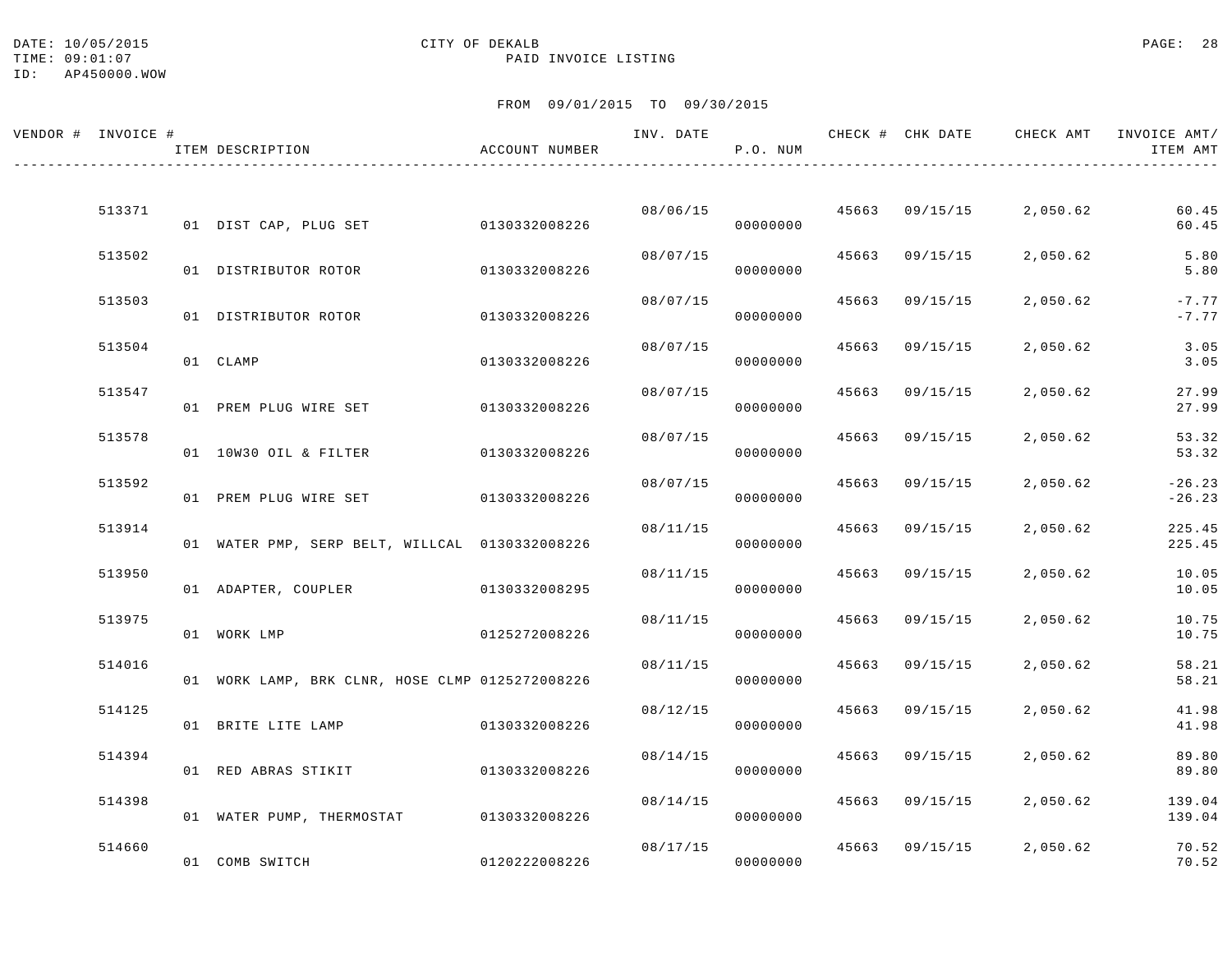#### DATE: 10/05/2015 CITY OF DEKALB PAGE: 29 TIME:  $09:01:07$  PAID INVOICE LISTING

| VENDOR # INVOICE # | ITEM DESCRIPTION              | ACCOUNT NUMBER |          | P.O. NUM |       | INV. DATE 6 CHECK # CHK DATE CHECK AMT |          | INVOICE AMT/<br>ITEM AMT |
|--------------------|-------------------------------|----------------|----------|----------|-------|----------------------------------------|----------|--------------------------|
| 514707             | 01 BULBS, BRAKE PARTS CLEANER | 0125272008226  | 08/17/15 | 00000000 |       | 45663 09/15/15                         | 2,050.62 | 83.44<br>83.44           |
| 514730             | 01 REFRIGERANT                | 0125272008226  | 08/17/15 | 00000000 |       | 45663 09/15/15                         | 2,050.62 | 48.40<br>48.40           |
| 514757             | 01 RECHARGE HOSE GAUGE        | 0125272008226  | 08/17/15 | 00000000 |       | 45663 09/15/15                         | 2,050.62 | 16.83<br>16.83           |
| 514768             | 01 STP OIL TREATMENT          | 0120222008226  | 08/17/15 | 00000000 | 45663 | 09/15/15                               | 2,050.62 | 48.84<br>48.84           |
| 514793             | 01 AXLE REPAIR BEARING        | 0120222008226  | 08/17/15 | 00000000 | 45663 | 09/15/15                               | 2,050.62 | 40.85<br>40.85           |
| 514880             | 01 AXLE REPAIR BEARING        | 0120222008226  | 08/18/15 | 00000000 |       | 45663 09/15/15                         | 2,050.62 | 40.85<br>40.85           |
| 514913             | 01 U-JOINT '00 TAHOE          | 0120222008226  | 08/18/15 | 00000000 |       | 45663 09/15/15                         | 2,050.62 | 31.58<br>31.58           |
| 515306             | 01 WARRANTY                   | 0120222008226  | 08/21/15 | 00000000 | 45663 | 09/15/15                               | 2,050.62 | $-40.85$<br>$-40.85$     |
| 515307             | 01 BATTERY                    | 6000002008226  | 08/21/15 | 00000000 | 45663 | 09/15/15                               | 2,050.62 | 66.40<br>66.40           |
| 515309             | 01 BATTERY                    | 0120222008226  | 08/21/15 | 00000000 |       | 45663 09/15/15                         | 2,050.62 | 102.15<br>102.15         |
| 515553             | 01 RADIATOR - '06 FORD TRK    | 0125272008226  | 08/22/15 | 00000000 |       | 45663 09/15/15                         | 2,050.62 | 228.16<br>228.16         |
| 515696             | 01 BRAKE LINE                 | 0120222008226  | 08/24/15 | 00000000 | 45663 | 09/15/15                               | 2,050.62 | 8.08<br>8.08             |
| 515818             | 01 NAPA RADIATOR              | 0125272008226  | 08/25/15 | 00000000 | 45663 | 09/15/15                               | 2,050.62 | $-228.16$<br>$-228.16$   |
| 515855             | 01 SILICONE HTR HOSE          | 0125272008226  | 08/25/15 | 00000000 |       | 45663 09/15/15                         | 2,050.62 | 66.90<br>66.90           |
| 515891             | 01 BATTERY                    | 6500003008310  | 08/25/15 | 00000000 |       | 45663 09/15/15                         | 2,050.62 | 102.98<br>102.98         |
| 516116             |                               |                | 08/27/15 |          |       | 45663 09/15/15                         | 2,050.62 | 44.87                    |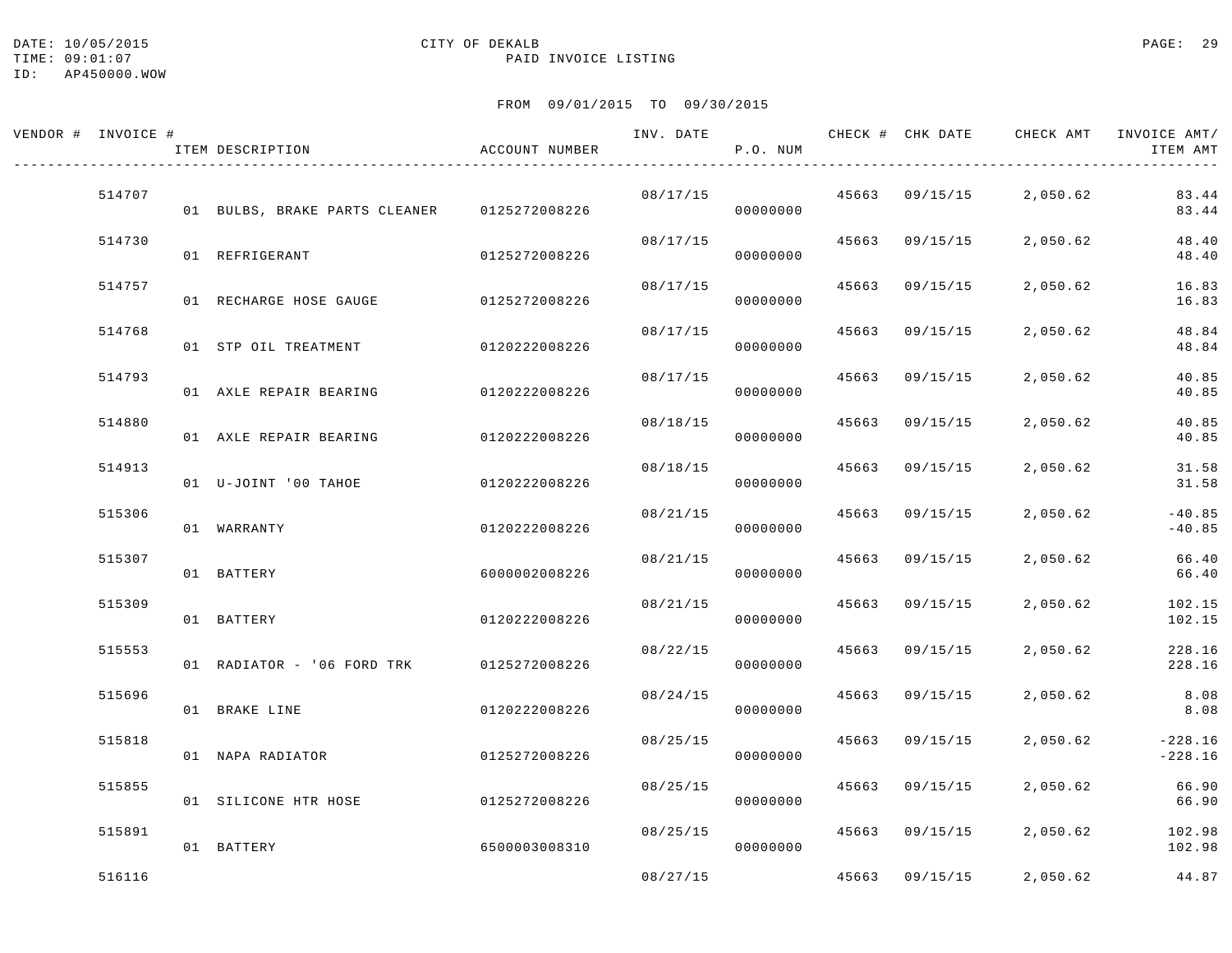#### DATE: 10/05/2015 PAGE: 30 TIME:  $09:01:07$  PAID INVOICE LISTING

|        | VENDOR # INVOICE # | ITEM DESCRIPTION                             | ACCOUNT NUMBER                 | INV. DATE | P.O. NUM                         |       |                | CHECK # CHK DATE CHECK AMT | INVOICE AMT/<br>ITEM AMT  |
|--------|--------------------|----------------------------------------------|--------------------------------|-----------|----------------------------------|-------|----------------|----------------------------|---------------------------|
|        |                    |                                              |                                |           |                                  |       |                |                            |                           |
|        | 516116             | 01 OXYGEN SENSOR                             | 0120222008226                  |           | 08/27/15<br>00000000             |       | 45663 09/15/15 | 2,050.62                   | 44.87<br>44.87            |
|        | 516453             | 01 OIL DRY (10)                              | 0125272008226                  | 08/29/15  | 00000000                         | 45663 | 09/15/15       | 2,050.62                   | 82.60<br>82.60            |
|        | 516608             | 01 AIR FILTER                                | 0125272008226                  | 08/31/15  | 00000000                         | 45663 | 09/15/15       | 2,050.62                   | 79.19<br>79.19            |
|        | 516631             |                                              |                                | 08/31/15  |                                  | 45663 | 09/15/15       | 2,050.62                   | 15.76                     |
|        |                    | 01 CIRCUIT TESTER                            | 0125272008226                  |           | 00000000                         |       |                |                            | 15.76                     |
|        | 516632             | 01 SUPER WTHRSTRP ADHV                       | 0125272008226                  | 08/31/15  | 00000000                         |       | 45663 09/15/15 | 2,050.62                   | 12.49<br>12.49            |
| DCCOL  |                    | DEKALB COUNTY COLLECTOR                      |                                |           |                                  |       |                | VENDOR TOTAL:              | 2,050.62                  |
|        | 091710000220142    | 01 13239 BARBER GREENE ROAD 6500003008385    |                                |           | 09/09/15<br>00000000             | 45658 | 09/09/15       | 2,524.62                   | 801.96<br>801.96          |
|        | 091710001520142    | 01 13091 BARBER GREENE RD 6500003008385      |                                | 09/09/15  | 00000000                         | 45658 | 09/09/15       | 2,524.62                   | 1,722.66<br>1,722.66      |
| DCFARM |                    | DEKALB COUNTY FARM BUREAU                    |                                |           |                                  |       |                | VENDOR TOTAL:              | 2,524.62                  |
|        | 09012015           | 01 ANNUAL DUES - 091-774874 EM 6500003008375 |                                | 09/01/15  | 00000000                         |       |                | 46052 09/29/15 48.00       | 48.00<br>48.00            |
| DCREC  |                    | DEKALB COUNTY CLERK &                        |                                |           |                                  |       |                | VENDOR TOTAL:              | 48.00                     |
|        | 08192015           | 01 RECORDING FEES<br>02 RECORDING FEES       | 1900006508624<br>1900006508624 |           | 08/19/15<br>00000000<br>00000000 |       |                | 45851 09/17/15 160.00      | 160.00<br>120.00<br>40.00 |
| DECGEO | GEOFFREY DECKER    |                                              |                                |           |                                  |       |                | VENDOR TOTAL:              | 160.00                    |
|        |                    |                                              |                                |           |                                  |       |                |                            |                           |
|        | 09012015           | 01 2015 SUMMER MUNICIPAL BAND                | 0110113008399                  |           | 09/01/15<br>00000000             |       |                | 45879 09/29/15 650.00      | 650.00<br>650.00          |
|        |                    |                                              |                                |           |                                  |       |                | VENDOR TOTAL:              | 650.00                    |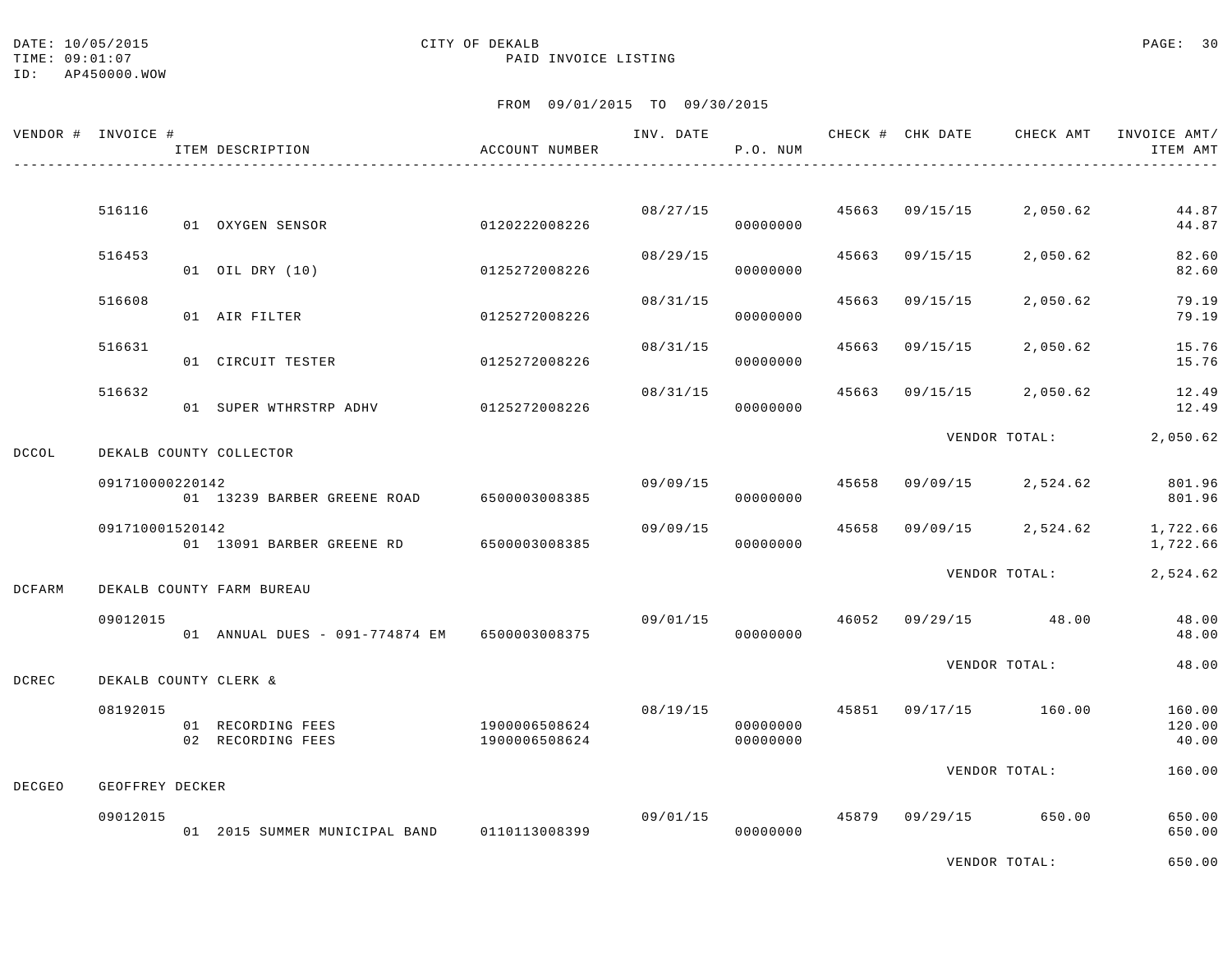## DATE: 10/05/2015 CITY OF DEKALB PAGE: 31

### TIME:  $09:01:07$  PAID INVOICE LISTING

FROM 09/01/2015 TO 09/30/2015

| VENDOR # INVOICE # |       | ITEM DESCRIPTION                                                 | ACCOUNT NUMBER |          | P.O. NUM             |       |                |               | INV. DATE THE CHECK # CHK DATE CHECK AMT INVOICE AMT/<br>ITEM AMT |
|--------------------|-------|------------------------------------------------------------------|----------------|----------|----------------------|-------|----------------|---------------|-------------------------------------------------------------------|
| DEKCHA             |       | DEKALB CHAMBER OF COMMERCE                                       |                |          |                      |       |                |               |                                                                   |
|                    | 15834 | 01 LDRSHP CLSS - MCMASTER 0125263008376                          |                |          | 08/20/15<br>00000000 |       | 45791 09/15/15 | 2,700.00      | 900.00<br>900.00                                                  |
|                    | 15835 | 01 LDRSHP CLSS - MARZ 0120233008376                              |                | 08/20/15 | 00000000             |       | 45791 09/15/15 | 2,700.00      | 900.00<br>900.00                                                  |
|                    | 15836 | 01 LDRSHP CLSS - HOPPENSTEDT 0115153008376                       |                | 08/20/15 | 00000000             |       | 45791 09/15/15 | 2,700.00      | 900.00<br>900.00                                                  |
| DEKLAWN            |       | DEKALB LAWN & EQUIPMENT CO INC                                   |                |          |                      |       |                | VENDOR TOTAL: | 2,700.00                                                          |
|                    | 30610 | 01 MOWING HEAD, RPLCMNT BLDS 0130333008310                       |                | 08/12/15 | 00000000             |       | 45792 09/15/15 | 534.41        | 32.90<br>32.90                                                    |
|                    | 33832 | 01 FIXED PRIMER - LABOR 0130332008226                            |                |          | 08/03/15<br>00000000 | 46053 | 09/29/15       | 212.32        | 10.00<br>10.00                                                    |
|                    | 33846 | 01 SPARK PLUGS/FILTER/HEAD                                       | 6500003008310  | 08/03/15 | 00000000             |       | 46053 09/29/15 | 212.32        | 80.00<br>80.00                                                    |
|                    | 34033 | 01 SPARK PLUGS, COIL, PARTS/LABOR 0130333008310                  |                | 08/10/15 | 00000000             |       | 45792 09/15/15 | 534.41        | 46.70<br>46.70                                                    |
|                    | 34151 | 01 RPLCMNT BLDS                                                  | 0130333008310  | 08/14/15 | 00000000             | 45792 | 09/15/15       | 534.41        | 21.90<br>21.90                                                    |
|                    | 34187 | 01 CIRC. SAW BLADE                                               | 6500003008310  | 08/17/15 | 00000000             |       | 45792 09/15/15 | 534.41        | 32.95<br>32.95                                                    |
|                    | 34307 | 01 BLOWER, PRIMER BULB 0130332008295<br>02 STIHL BAR OIL (1 GAL) | 0130332008245  | 08/21/15 | 00000000<br>00000000 |       | 45792 09/15/15 | 534.41        | 199.90<br>167.90<br>32.00                                         |
|                    | 34462 | 01 STICKS                                                        | 0130332008295  | 08/31/15 | 00000000             | 46053 | 09/29/15       | 212.32        | 57.90<br>57.90                                                    |
|                    | 34476 | 01 SHARPENING CHAIN                                              | 0125273008315  | 08/31/15 | 00000000             |       | 45792 09/15/15 | 534.41        | 200.06<br>200.06                                                  |
|                    | 34544 | 01 GROOVED BALL BEARING/SPROCKET 0130333008310                   |                | 09/02/15 | 00000000             |       | 46053 09/29/15 | 212.32        | 64.42<br>64.42                                                    |

VENDOR TOTAL: 746.73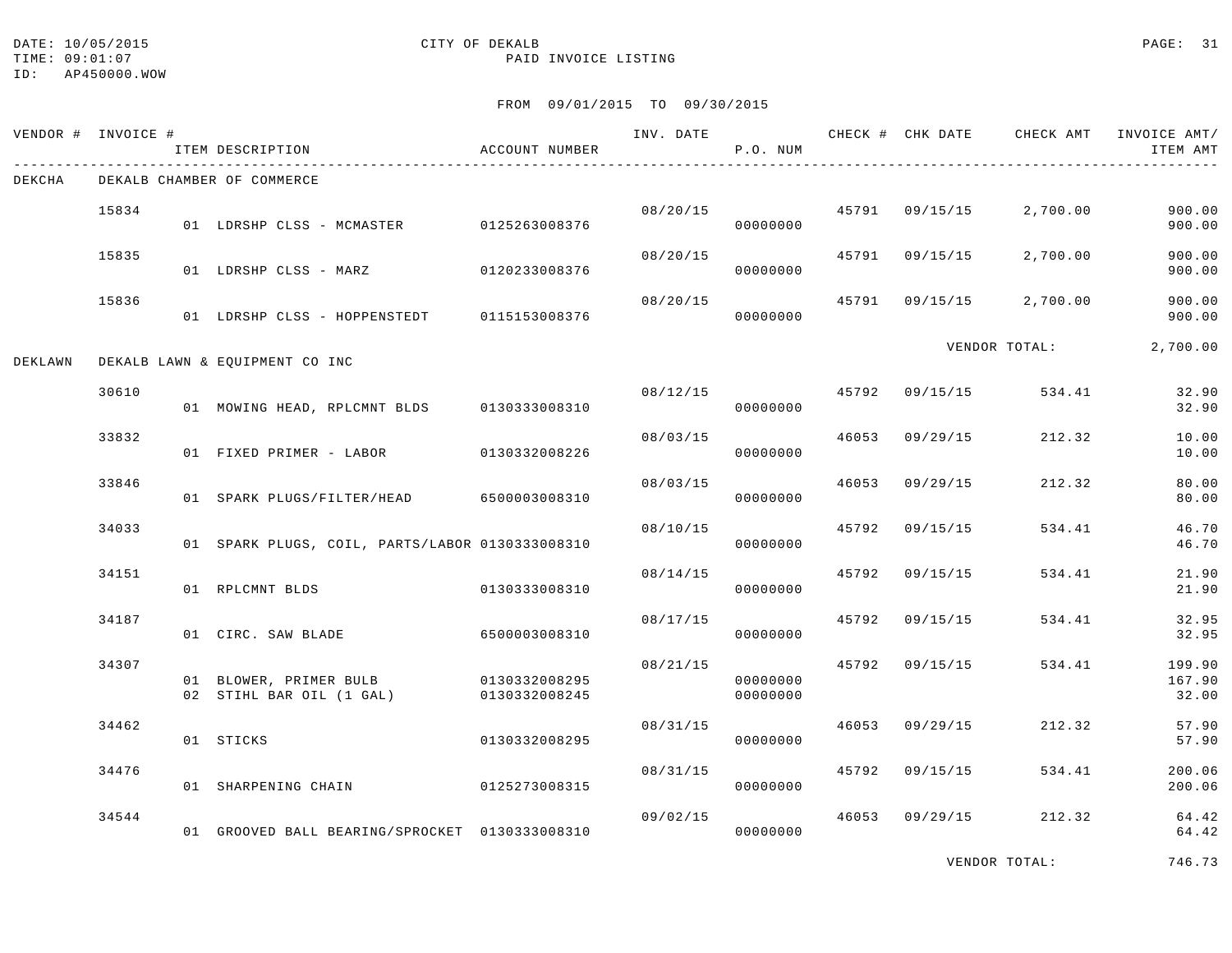# DATE: 10/05/2015 CITY OF DEKALB PAGE: 32

### TIME:  $09:01:07$  PAID INVOICE LISTING

| VENDOR #      | INVOICE #            | ITEM DESCRIPTION                                                                     | ACCOUNT NUMBER                                  | INV. DATE | P.O. NUM                         |       | CHECK # CHK DATE | CHECK AMT     | INVOICE AMT/<br>ITEM AMT                          |
|---------------|----------------------|--------------------------------------------------------------------------------------|-------------------------------------------------|-----------|----------------------------------|-------|------------------|---------------|---------------------------------------------------|
| DEKMEC        | DEKALB MECHANICAL    |                                                                                      |                                                 |           |                                  |       |                  |               |                                                   |
|               | 16637                | 01 DAEWOO TRK - JUNE 2015                                                            | 6500006008597                                   | 08/13/15  | 00000000                         | 45734 | 09/15/15         | 200.00        | 200.00<br>200.00                                  |
|               | 16638                | 01 DAEWOO TRUCK - JULY 2015                                                          | 6500006008597                                   | 08/13/15  | 00000000                         | 45793 | 09/15/15         | 2,950.00      | 200.00<br>200.00                                  |
|               | 65161                | 01 FILTERS/BELTS                                                                     | 0130323008311                                   | 08/12/15  | 00000000                         | 45793 | 09/15/15         | 2,950.00      | 2,750.00<br>2,750.00                              |
| DEKPAR        | DEKALB PARK DISTRICT |                                                                                      |                                                 |           |                                  |       |                  | VENDOR TOTAL: | 3,150.00                                          |
|               | 09012015             | 01 1ST QTR CDBG REQUEST                                                              | 1900003008307                                   | 09/01/15  | 00000000                         | 45852 | 09/17/15         | 2,000.00      | 2,000.00<br>2,000.00                              |
| DEKSAN        |                      | DEKALB SANITARY DISTRICT                                                             |                                                 |           |                                  |       |                  | VENDOR TOTAL: | 2,000.00                                          |
|               | 09082015             | 01 AUGUST 2015 SERVICE<br>02 AUGUST 2015 APPLIED CREDITS<br>03 AUGUST 2015 PENALTIES | 6000000002210<br>6000000002210<br>6000000002210 | 09/08/15  | 00000000<br>00000000<br>00000000 | 45848 | 09/17/15         | 589,784.95    | 589,784.95<br>580, 393.65<br>6,779.91<br>2,611.39 |
| DEKSYC        | DEKALB SYCAMORE      |                                                                                      |                                                 |           |                                  |       |                  | VENDOR TOTAL: | 589,784.95                                        |
|               | 321837C              | 01 OIL CHANGE                                                                        | 0125273008315                                   | 09/03/15  | 00000000                         | 46054 | 09/29/15         | 70.52         | 65.83<br>65.83                                    |
|               | 5564                 | 01 COVER/PAD/PANEL                                                                   | 0120222008226                                   | 08/13/15  | 00000000                         | 45794 | 09/15/15         | 754.41        | 754.41<br>754.41                                  |
|               | 6021                 | 01 HANDLE                                                                            | 0120222008226                                   | 09/02/15  | 00000000                         | 46054 | 09/29/15         | 70.52         | 4.69<br>4.69                                      |
| DESSNO        | DESSERT SNOW, LLC    |                                                                                      |                                                 |           |                                  |       |                  | VENDOR TOTAL: | 824.93                                            |
|               | 3356                 | 01 (4) TRAININGS (TBA)                                                               | 0120243008376                                   | 03/11/15  | 00000000                         | 45795 | 09/15/15         | 2,360.00      | 2,360.00<br>2,360.00                              |
| <b>DICBOD</b> | DICK'S BODY SHOP     |                                                                                      |                                                 |           |                                  |       |                  | VENDOR TOTAL: | 2,360.00                                          |
|               | 30271                |                                                                                      |                                                 | 08/14/15  |                                  | 45796 | 09/15/15         | 679.20        | 679.20                                            |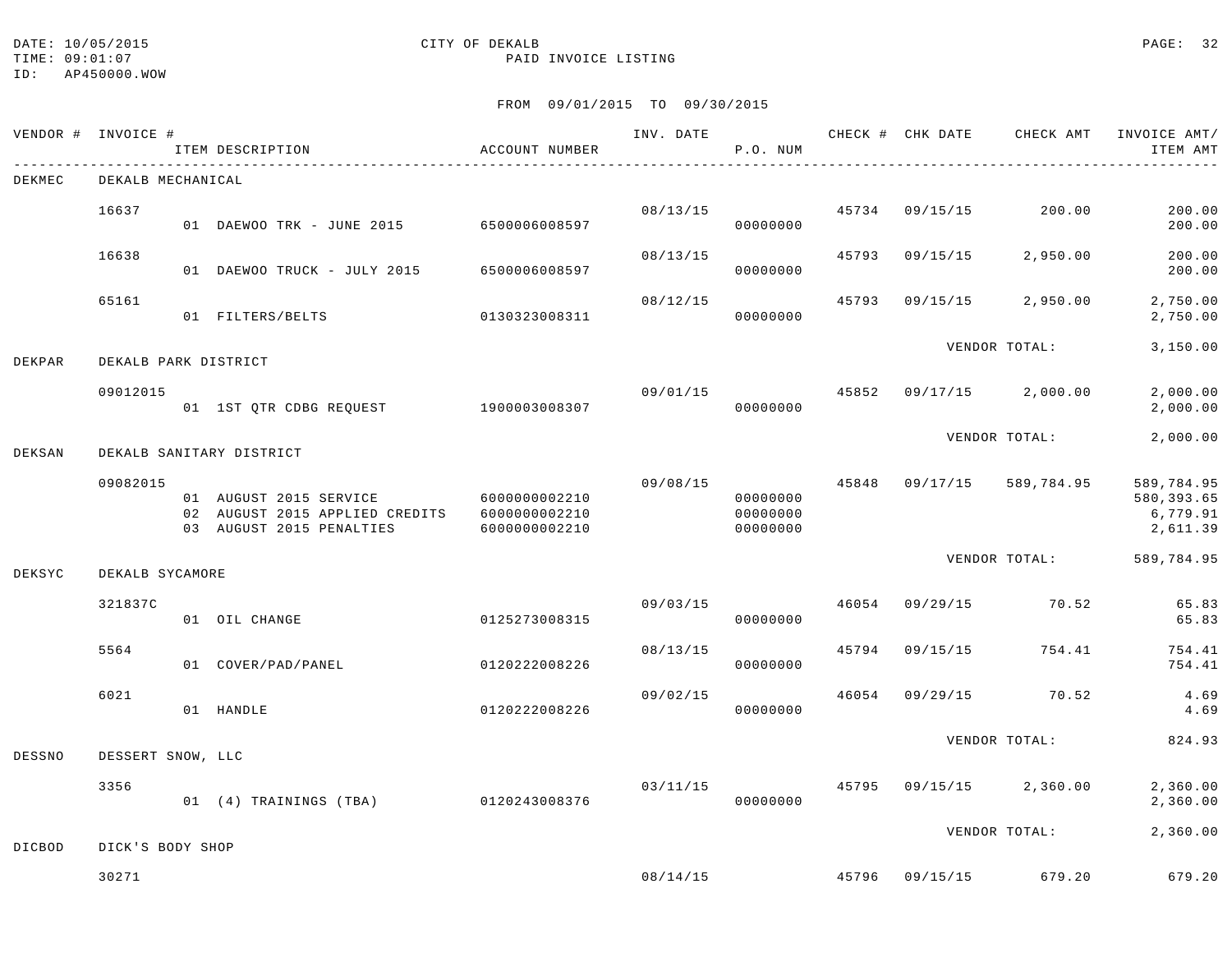#### DATE: 10/05/2015 CITY OF DEKALB PAGE: 33 TIME:  $09:01:07$  PAID INVOICE LISTING

ID: AP450000.WOW

|                 | VENDOR # INVOICE #    | ITEM DESCRIPTION                                 | ACCOUNT NUMBER | INV. DATE | P.O. NUM |       |          |                         | CHECK # CHK DATE CHECK AMT INVOICE AMT/<br>ITEM AMT |
|-----------------|-----------------------|--------------------------------------------------|----------------|-----------|----------|-------|----------|-------------------------|-----------------------------------------------------|
|                 | 30271                 | 01 SQUAD 307 REPAIRS 0120223008315               |                | 08/14/15  | 00000000 | 45796 |          | 09/15/15 679.20         | 679.20<br>679.20                                    |
| DISBENW         | DISCOVERY BENEFITS    |                                                  |                |           |          |       |          | VENDOR TOTAL:           | 679.20                                              |
|                 | 08132015              | 01 FSA FEE JULY 2015 7100003008394               |                | 09/02/15  | 00000000 |       |          | D000897 09/15/15 476.00 | 476.00<br>476.00                                    |
| DIXOTT          |                       | BARBECK COMMUNICATIONS INC                       |                |           |          |       |          | VENDOR TOTAL:           | 476.00                                              |
|                 | 235330                | 01 PROGM NEW CALL LIST                           | 0120226008580  | 08/13/15  | 00000000 | 45797 | 09/15/15 | 675.00                  | 675.00<br>675.00                                    |
|                 | 235754                | 01 RADIO REPAIR                                  | 0120226008580  | 09/10/15  | 00000000 | 46055 | 09/29/15 | 408.14                  | 188.00<br>188.00                                    |
|                 | 441761                | 01 OCT 2015 MAINTENANCE                          | 0125276008580  | 09/01/15  | 00000000 | 46055 | 09/29/15 | 408.14                  | 220.14<br>220.14                                    |
| DONDOR          | DOROTHY L DONALDSON   |                                                  |                |           |          |       |          | VENDOR TOTAL:           | 1,083.14                                            |
|                 | 09142015              | 01 TAX REBATE PROGRAM NOV-JUN 15 6000004008481   |                | 09/14/15  | 00000000 |       |          | 45962 09/29/15 91.44    | 91.44<br>91.44                                      |
| DONTAY          | DON TAYLOR EXCAVATING |                                                  |                |           |          |       |          | VENDOR TOTAL:           | 91.44                                               |
|                 | 6145                  | 01 DIG STORM LINE - 208 TLTN PRK 1900006508624   |                | 08/06/15  | 00000000 | 46128 |          | 09/29/15 1,000.00       | 1,000.00<br>1,000.00                                |
| DORJAM          | JAMES ADAM DORLAND    |                                                  |                |           |          |       |          | VENDOR TOTAL:           | 1,000.00                                            |
|                 | 09012015              | 01  2015  SUMMER  MUNICIPAL BAND   0110113008399 |                | 09/01/15  | 00000000 | 45880 |          | 09/29/15 100.00         | 100.00<br>100.00                                    |
| <b>DR&amp;G</b> | DR&G SERVICES         |                                                  |                |           |          |       |          | VENDOR TOTAL:           | 100.00                                              |
|                 | 08272015              | 01 WATER USAGE                                   | 6000000063444  | 08/27/15  | 00000000 |       |          | 46056 09/29/15 359.64   | 165.08<br>165.08                                    |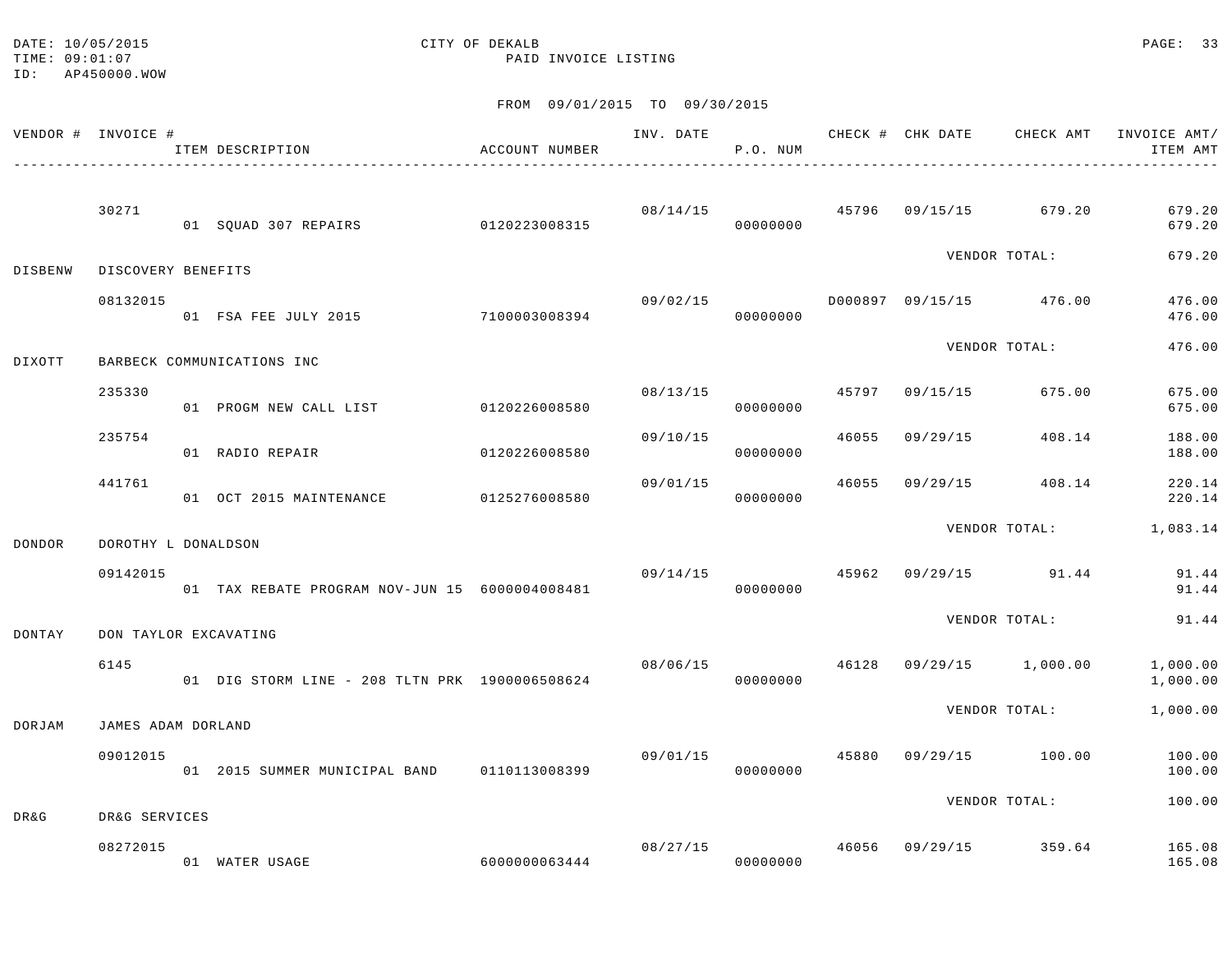#### DATE: 10/05/2015 CITY OF DEKALB PAGE: 34 TIME:  $09:01:07$  PAID INVOICE LISTING

ID: AP450000.WOW

|        | VENDOR # INVOICE # | ITEM DESCRIPTION                               | ACCOUNT NUMBER | INV. DATE      | P.O. NUM             |       | CHECK # CHK DATE | CHECK AMT             | INVOICE AMT/<br>ITEM AMT |
|--------|--------------------|------------------------------------------------|----------------|----------------|----------------------|-------|------------------|-----------------------|--------------------------|
|        | 08282015           | 01 WATER USAGE                                 | 6000000063444  | 08/28/15       | 00000000             | 46056 |                  | 09/29/15 359.64       | 194.56<br>194.56         |
| DUEALL | ALLEN DUERKSEN     |                                                |                |                |                      |       |                  | VENDOR TOTAL:         | 359.64                   |
|        | 09012015           | 01 2015 SUMMER MUNICIPAL BAND 0110113008399    |                | 09/01/15       | 00000000             | 45881 |                  | 09/29/15 525.00       | 525.00<br>525.00         |
| DUMVIR | VIRGINIA E DUMDIE  |                                                |                |                |                      |       |                  | VENDOR TOTAL:         | 525.00                   |
|        | 09142015           | 01 TAX REBATE PROGRAM NOV-JUN 15 6000004008481 |                | 09/14/15 45963 | 00000000             |       |                  | 09/29/15 42.49        | 42.49<br>42.49           |
| DURDOR | DOROTHY DURR       |                                                |                |                |                      |       |                  | VENDOR TOTAL:         | 42.49                    |
|        | 09142015           | 01 TAX REBATE PROGRAM NOV-JUN 15 6000004008481 |                | 09/14/15       | 00000000             | 45964 |                  | 09/29/15 59.07        | 59.07<br>59.07           |
| ECOWAT | ECOWATER SYSTEMS   |                                                |                |                |                      |       |                  | VENDOR TOTAL:         | 59.07                    |
|        | 08152015           | 01 JULY SERVICES 0130324008450                 |                |                | 08/15/15<br>00000000 | 46057 |                  | 09/29/15 56.90        | 56.90<br>56.90           |
| EDWALY | ALYSSA EDWARDS     |                                                |                |                |                      |       |                  | VENDOR TOTAL:         | 56.90                    |
|        | 09012015           | 01 2015 SUMMER MUNICIPAL BAND 0110113008399    |                |                | 09/01/15<br>00000000 |       |                  | 45882 09/29/15 500.00 | 500.00<br>500.00         |
| ELBRAD |                    | ELBURN RADIATOR & REPAIR                       |                |                |                      |       |                  | VENDOR TOTAL:         | 500.00                   |
|        | 10527              | 01 CLEAN/PRESSURE TEST BOILER                  | 6500003008310  | 09/03/15       | 00000000             | 46058 |                  | 09/29/15 40.00        | 40.00<br>40.00           |
| ELDCAR |                    | ELDER CARE SERVICES OF                         |                |                |                      |       |                  | VENDOR TOTAL:         | 40.00                    |
|        | 08182015           | 01 1ST QTR CDBG REQUEST                        | 1900003008307  |                | 08/18/15<br>00000000 | 45853 |                  | 09/17/15 750.00       | 750.00<br>750.00         |
|        |                    |                                                |                |                |                      |       |                  | VENDOR TOTAL:         | 750.00                   |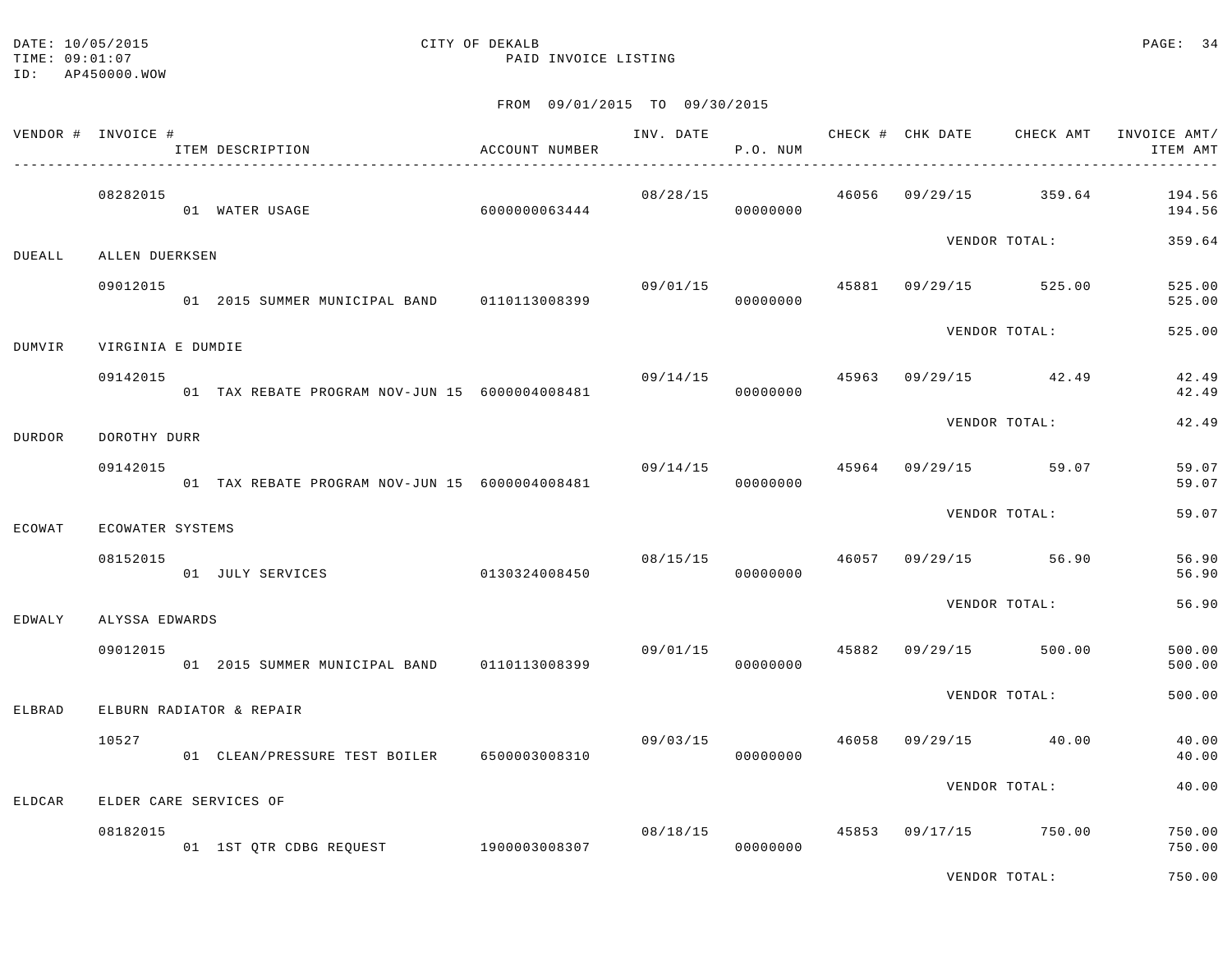#### DATE: 10/05/2015 CITY OF DEKALB PAGE: 35 TIME:  $09:01:07$  PAID INVOICE LISTING

|               | VENDOR # INVOICE #   | ITEM DESCRIPTION                                                                                                                                 | ACCOUNT NUMBER                                  |          | P.O. NUM                         |       |                | INV. DATE 6 CHECK # CHK DATE CHECK AMT INVOICE AMT/ | ITEM AMT                                              |
|---------------|----------------------|--------------------------------------------------------------------------------------------------------------------------------------------------|-------------------------------------------------|----------|----------------------------------|-------|----------------|-----------------------------------------------------|-------------------------------------------------------|
| ELLJAM        | JJ ACCOUNT           |                                                                                                                                                  |                                                 |          |                                  |       |                |                                                     |                                                       |
|               | 08202015             | 01 WATER REFUND #2603120560-04 6000000063444                                                                                                     |                                                 | 08/20/15 | 00000000                         |       |                | 45798 09/15/15 25.00                                | 25.00<br>25.00                                        |
| <b>ELLWOO</b> | ELLIOTT & WOOD, INC. |                                                                                                                                                  |                                                 |          |                                  |       |                | VENDOR TOTAL:                                       | 25.00                                                 |
|               | 08212015             | 01  12-EN028-01-WM  PAYMENT  #6  1900006508641<br>02  12-EN028-01-WM  PAYMENT  #6  1900006508641<br>03 12-EN028-01-WM RETAINAGE #6 6000006508631 |                                                 | 08/21/15 | 00000000<br>00000000<br>00000000 |       |                | 45854 09/17/15 121,537.60                           | 121,537.60<br>70,204.16<br>56, 373.07<br>$-5,039.63$  |
|               | 0922015              | 01  12-EN028-01-WM<br>02 12-EN028-01-WM<br>03 12-EN028-01-WM RETAINAGE 6000000002215                                                             | 1900006508641<br>6000006508631                  | 09/22/15 | 00000000<br>00000000<br>00000000 |       |                | 46129 09/29/15 105,706.76                           | 105,706.76<br>78,853.48<br>38,598.48<br>$-11, 745.20$ |
| ENCAP         | ENCAP INC            |                                                                                                                                                  |                                                 |          |                                  |       |                | VENDOR TOTAL:                                       | 227, 244.36                                           |
|               | 1490                 | 01 HERBICIDE APPLICATION 0130333008313                                                                                                           |                                                 | 08/03/15 | 00000000                         |       |                | 45799 09/15/15 999.84                               | 999.84<br>999.84                                      |
| ESPRAN        | RANDY ESPE           |                                                                                                                                                  |                                                 |          |                                  |       |                | VENDOR TOTAL:                                       | 999.84                                                |
|               | 08202015             | 01 WATER REFUND #1301056850-02 6000000063444                                                                                                     |                                                 |          | 08/20/15<br>00000000             | 45800 |                | $09/15/15$ 38.10                                    | 38.10<br>38.10                                        |
| FEDEX         | FEDEX                |                                                                                                                                                  |                                                 |          |                                  |       |                | VENDOR TOTAL:                                       | 38.10                                                 |
|               | 510309639            | 01 DSATS FY16 CONTRACT TO IDOT 0910003008305                                                                                                     |                                                 | 07/22/15 | 00000000                         |       | 45664 09/15/15 | 22.01                                               | 22.01<br>22.01                                        |
|               | 512474031            | 01 ISP TOX                                                                                                                                       | 0120253008305                                   | 08/12/15 | 00000000                         | 45801 | 09/15/15       | 124.90                                              | 22.97<br>22.97                                        |
|               | 513214956            | 01 CMI - SCHARING                                                                                                                                | 0120213008305                                   | 08/19/15 | 00000000                         | 45801 | 09/15/15       | 124.90                                              | 25.09<br>25.09                                        |
|               | 513935984            | 01 Q4 REIMB<br>02 FY15 DOAP FINAL REO<br>03 FY16 DOAP CONTRACT                                                                                   | 0910003008305<br>0920003008305<br>0920003008305 | 08/26/15 | 00000000<br>00000000<br>00000000 |       | 45801 09/15/15 | 124.90                                              | 53.87<br>21.75<br>18.45<br>13.67                      |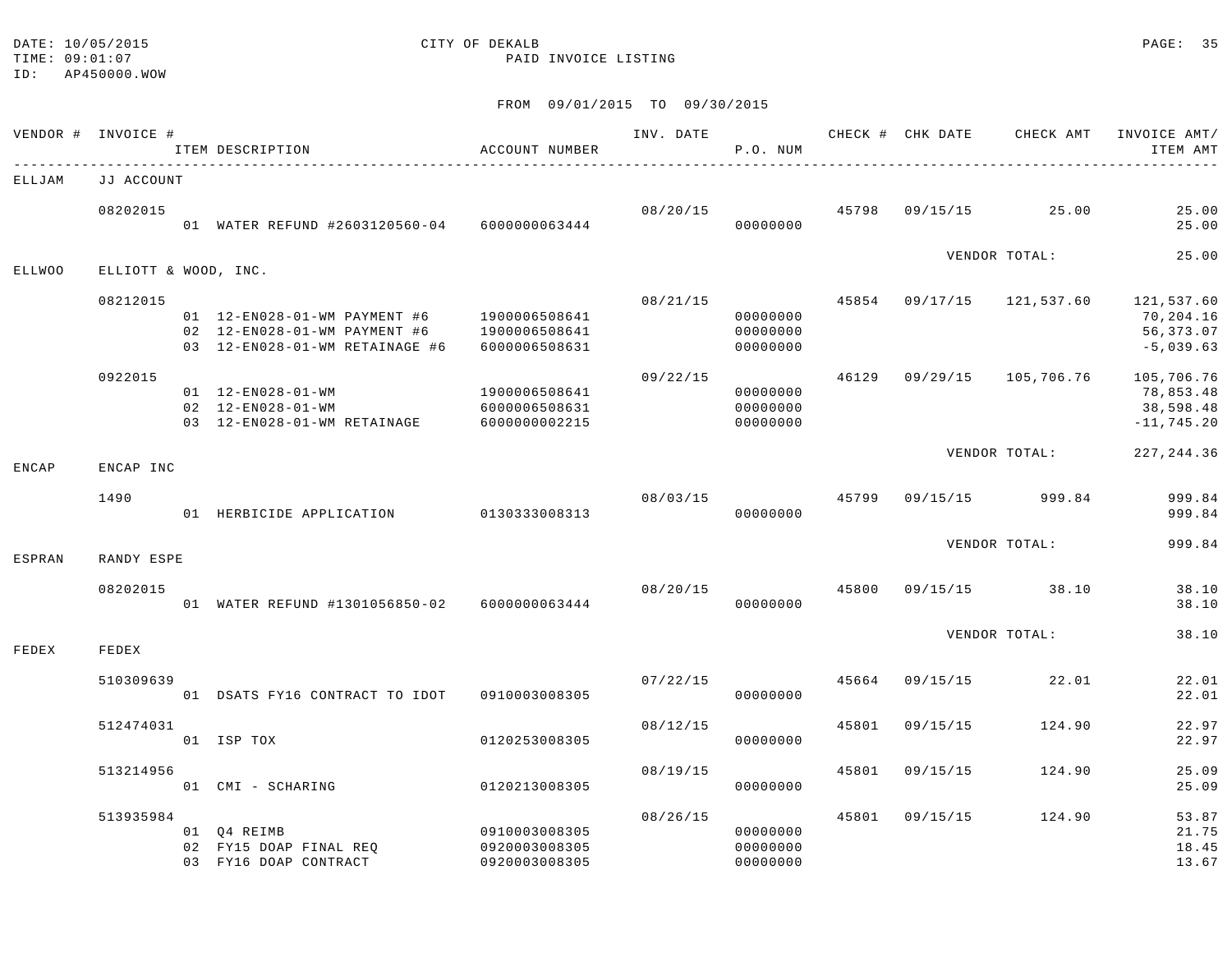## DATE: 10/05/2015 CITY OF DEKALB PAGE: 36

### TIME:  $09:01:07$  PAID INVOICE LISTING

#### FROM 09/01/2015 TO 09/30/2015

| VENDOR # INVOICE # |                           |              | ITEM DESCRIPTION                                            | ACCOUNT NUMBER |          | P.O. NUM             |               |               | INV. DATE 6 CHECK # CHK DATE CHECK AMT INVOICE AMT/ | ITEM AMT                |
|--------------------|---------------------------|--------------|-------------------------------------------------------------|----------------|----------|----------------------|---------------|---------------|-----------------------------------------------------|-------------------------|
|                    | 513956803                 |              | 01 ISP TOX<br>0120253008305                                 |                | 08/26/15 | 00000000             |               |               | 45801 09/15/15 124.90                               | 22.97<br>22.97          |
|                    | 513988192                 |              | 01 CHAPEMAN CUTTER<br>02 STANARD & ASSOCIATES 0116103008305 | 0117113008305  | 08/26/15 | 00000000<br>00000000 |               |               | 46059 09/29/15 119.51                               | 96.54<br>44.00<br>52.54 |
|                    | 514692266                 |              | 01 ISP TOXICOLOGY 0120253008305                             |                | 09/02/15 | 00000000             |               |               | 46059 09/29/15 119.51                               | 22.97<br>22.97          |
| FEHGRA             | FEHR GRAHAM               |              |                                                             |                |          |                      | VENDOR TOTAL: |               | 266.42                                              |                         |
|                    | 09092015                  |              | 01  12-EN028-01-WM  PAYMENT#4  6000003008331                |                | 09/09/15 | 00000000             |               |               | 46060 09/29/15 19,471.25                            | 19,471.25<br>19,471.25  |
| FEKJOH             |                           | JOHN E FEKEN |                                                             |                |          |                      |               | VENDOR TOTAL: |                                                     |                         |
|                    | 09012015                  |              | 01 2015 SUMMER MUNICIPAL BAND 0110113008399                 |                | 09/01/15 | 00000000             |               |               | 45883 09/29/15 150.00                               | 150.00<br>150.00        |
| FERENT             | FERGUSON ENTERPRISES INC. |              |                                                             |                |          |                      |               | VENDOR TOTAL: | 150.00                                              |                         |
|                    | 0157178                   |              | 01 BRUSH/UNION                                              | 6000002008232  |          | 00000000             |               |               | 08/25/15 46061 09/29/15 17.61                       | 17.61<br>17.61          |
| FIEJES             | <b>JESSICA FIELDER</b>    |              |                                                             |                |          |                      | VENDOR TOTAL: | 17.61         |                                                     |                         |
|                    | 08202015                  |              | 01 WATER REFUND #2302106200-04 6000000063444                |                | 08/20/15 | 00000000             |               |               | 45802 09/15/15 46.91                                | 46.91<br>46.91          |
| FIRSUP             | FIREGROUND SUPPLY, INC.   |              |                                                             |                |          |                      | VENDOR TOTAL: | 46.91         |                                                     |                         |
|                    | 14704                     |              | 01 COLLAR PIN, NAMEPLATE, BARS 0125272008240                |                | 08/21/15 | 00000000             | 45803         |               | 09/15/15 60.00                                      | 60.00<br>60.00          |
| FISJAC             | JACQUELINE M FISCHER      |              |                                                             |                |          |                      | VENDOR TOTAL: |               | 60.00                                               |                         |
|                    | 09012015                  |              | 01  2015  SUMMER MUNICIPAL BAND   0110113008399             |                | 09/01/15 | 00000000             |               |               | 45884 09/29/15 50.00                                | 50.00<br>50.00          |

VENDOR TOTAL: 50.00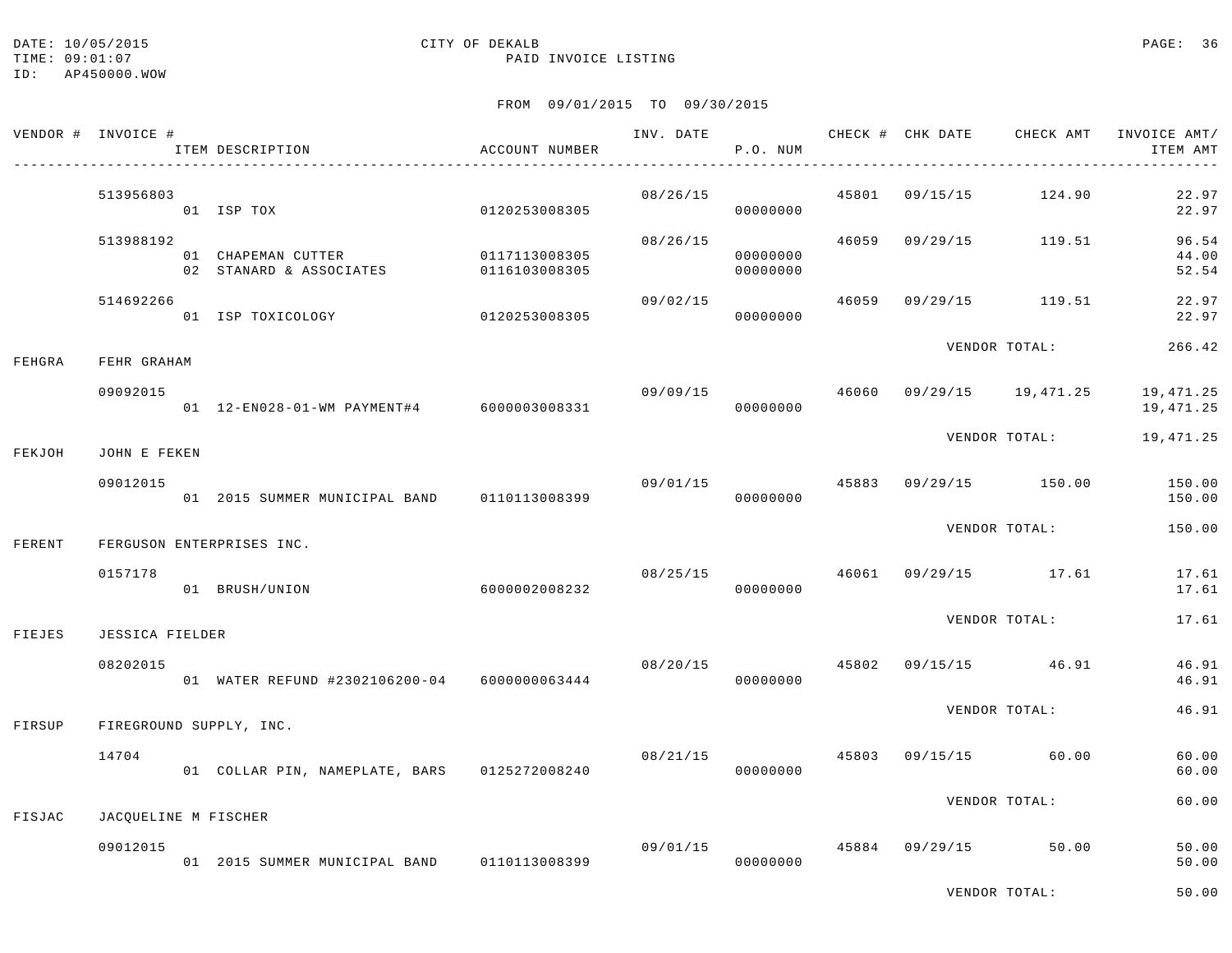#### DATE: 10/05/2015 CITY OF DEKALB PAGE: 37 TIME:  $09:01:07$  PAID INVOICE LISTING

VENDOR TOTAL: 17,340.00

|        | VENDOR # INVOICE # | ITEM DESCRIPTION                                                                                                                                                                        | ACCOUNT NUMBER                                                   | INV. DATE | P.O. NUM                                                             |       | CHECK # CHK DATE CHECK AMT | INVOICE AMT/<br>ITEM AMT                                                      |
|--------|--------------------|-----------------------------------------------------------------------------------------------------------------------------------------------------------------------------------------|------------------------------------------------------------------|-----------|----------------------------------------------------------------------|-------|----------------------------|-------------------------------------------------------------------------------|
| FISJOS | JOSEPH FISHER      |                                                                                                                                                                                         |                                                                  |           |                                                                      |       |                            |                                                                               |
|        | 08282015           | 01 FIRE APP. ENG. TRAINING REIMB 0125273008376                                                                                                                                          |                                                                  | 08/28/15  | 00000000                                                             |       | D000913 09/29/15 92.86     | 92.86<br>92.86                                                                |
| FLAMAS |                    | NATIONAL PARTS CORPORATION                                                                                                                                                              |                                                                  |           |                                                                      |       | VENDOR TOTAL:              | 92.86                                                                         |
|        | 107938             | 01 P198 BLADE, TORO Z TURN BLADE 6500003008310                                                                                                                                          |                                                                  | 08/20/15  | 00000000                                                             | 45665 | 09/15/15 380.88            | 380.88<br>380.88                                                              |
| FOSCOA |                    | FOSTER COACH SALES, INC.                                                                                                                                                                |                                                                  |           |                                                                      |       | VENDOR TOTAL:              | 380.88                                                                        |
|        | 7408               | 01 DOOR SWITCH MAGNET                                                                                                                                                                   | 0125272008226                                                    | 08/14/15  | 00000000                                                             | 45804 | 09/15/15 41.96             | 41.96<br>41.96                                                                |
| FOXVAL |                    | FOX VALLEY FIRE & SAFETY                                                                                                                                                                |                                                                  |           |                                                                      |       | VENDOR TOTAL:              | 41.96                                                                         |
|        | 930505             | 01 EXSTINGUISHER MAINTENANCE 0130333008310                                                                                                                                              |                                                                  | 08/13/15  | 00000000                                                             | 45805 | 09/15/15 288.50            | 288.50<br>288.50                                                              |
| FRANOR | NORMA FRANCIS      |                                                                                                                                                                                         |                                                                  |           |                                                                      |       | VENDOR TOTAL:              | 288.50                                                                        |
|        | 09012015           | 01 2015 WELLNESS REIMB 7100004008476                                                                                                                                                    |                                                                  | 09/01/15  | 00000000                                                             | 45735 | 09/15/15 129.60            | 129.60<br>129.60                                                              |
| FREZEL | ZELLA FREEMAN      |                                                                                                                                                                                         |                                                                  |           |                                                                      |       | VENDOR TOTAL:              | 129.60                                                                        |
|        | 09142015           | 01 TAX REBATE PROGRAM NOV-JUN 15 6000004008481                                                                                                                                          |                                                                  | 09/14/15  | 00000000                                                             | 45965 | $09/29/15$ 48.14           | 48.14<br>48.14                                                                |
| FRILAW | FRIEDERS LAW, LLC. |                                                                                                                                                                                         |                                                                  |           |                                                                      |       | VENDOR TOTAL:              | 48.14                                                                         |
|        | 09012015           | 01 LGL SRVCS - CMO 0115153008366<br>02 LGL SRVCS - DSATS<br>03 LGL SRVCS - TRANSIT<br>04 LGL SRVCS - WATER<br>05 LGL SRVCS - WORK COMP<br>06 LGL SRVCS - PROP & LIABILITY 7200003008366 | 0910003008366<br>0920003008366<br>6000003008366<br>7000003008366 | 09/01/15  | 00000000<br>00000000<br>00000000<br>00000000<br>00000000<br>00000000 | 46134 | 09/29/15 17,340.00         | 17,340.00<br>9,537.00<br>433.30<br>433.30<br>3,468.40<br>1,734.00<br>1,734.00 |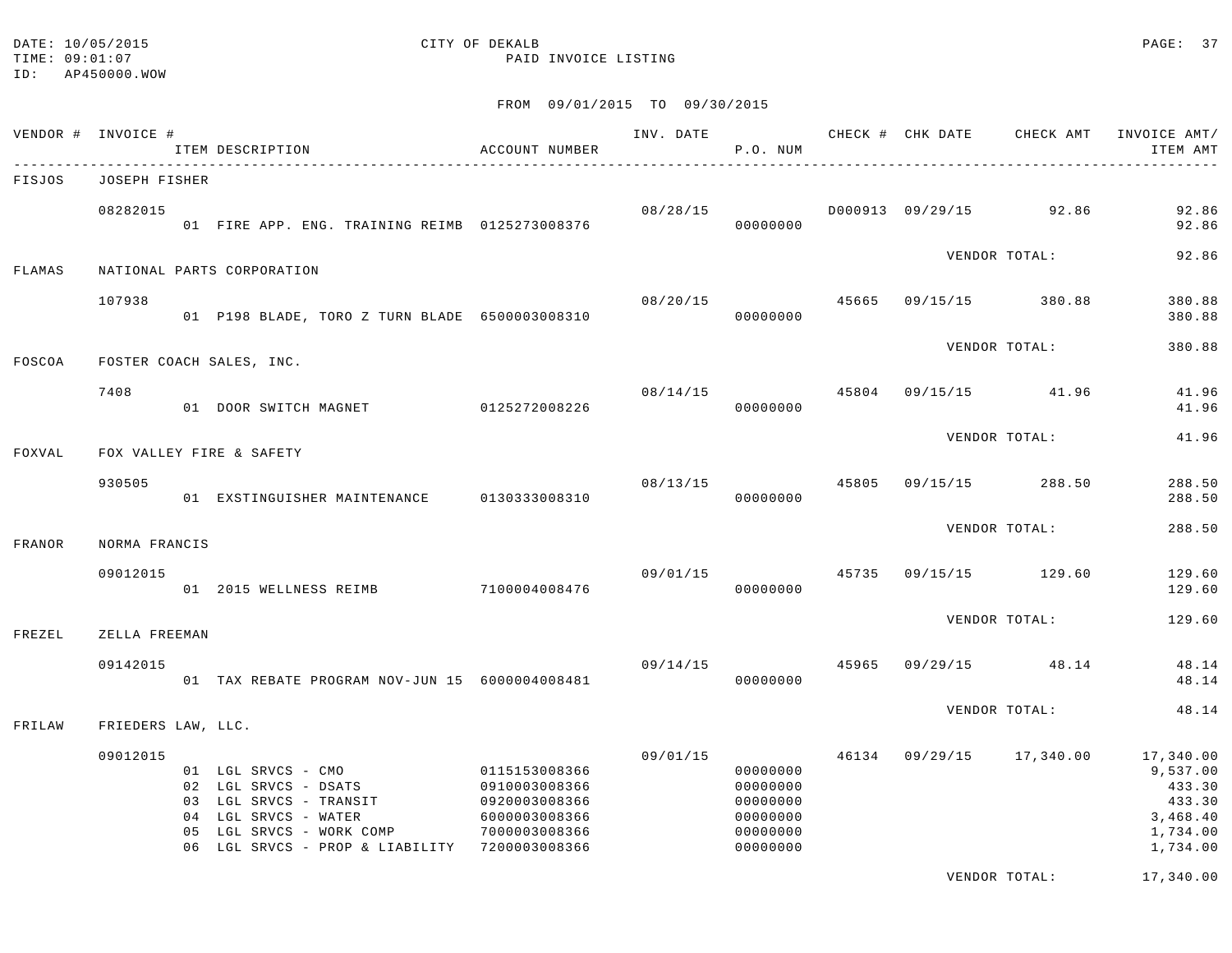#### DATE: 10/05/2015 CITY OF DEKALB PAGE: 38 TIME:  $09:01:07$  PAID INVOICE LISTING

|         | VENDOR # INVOICE #   |    |                                                |                | INV. DATE |          |       | CHECK # CHK DATE | CHECK AMT     | INVOICE AMT/ |
|---------|----------------------|----|------------------------------------------------|----------------|-----------|----------|-------|------------------|---------------|--------------|
|         |                      |    | ITEM DESCRIPTION                               | ACCOUNT NUMBER |           | P.O. NUM |       |                  |               | ITEM AMT     |
| FROCOM  |                      |    | FRONTIER COMMUNICATIONS                        |                |           |          |       |                  |               |              |
|         | 09012015             |    |                                                |                | 09/01/15  |          | 46062 | 09/29/15         | 4,866.85      | 4,866.85     |
|         |                      |    | 01 LCL PHN CHRGS - POLICE                      | 0120213008337  |           | 00000000 |       |                  |               | 61.33        |
|         |                      |    | 02 LCL PHN CHRGS - ARPT                        | 6500003008337  |           | 00000000 |       |                  |               | 122.66       |
|         |                      |    | 03 LCL PHN CHRGS - POLICE                      | 0120213008337  |           | 00000000 |       |                  |               | 81.39        |
|         |                      |    | 04 LCL PHN CHRGS - COUNTY FARM                 | 6000003008337  |           | 00000000 |       |                  |               | $-8.07$      |
|         |                      |    | 05 LCL PHN CHRGS - YSB                         | 0135003008337  |           | 00000000 |       |                  |               | 524.78       |
|         |                      |    | 06 LCL PHN CHRGS - ARPT                        | 6500003008337  |           | 00000000 |       |                  |               | 616.27       |
|         |                      |    | 07 LCL PHN CHRGS - GENERAL                     | 0135003008337  |           | 00000000 |       |                  |               | 89.68        |
|         |                      |    | 08 LCL PHN CHRGS - WATER                       | 6000003008337  |           | 00000000 |       |                  |               | 106.70       |
|         |                      | 09 | LCL PHN CHRGS - POLICE ELEV.                   | 0120213008337  |           | 00000000 |       |                  |               | 42.17        |
|         |                      |    | 10 LCL PHN CHRGS - ALARM                       | 0135003008337  |           | 00000000 |       |                  |               | 42.17        |
|         |                      |    | 11 LCL PHN CHRGS - STREET                      | 0130313008337  |           | 00000000 |       |                  |               | 187.13       |
|         |                      |    | 12 LCL PHN CHRGS - POLICE                      | 0120213008337  |           | 00000000 |       |                  |               | 1,217.20     |
|         |                      |    | 13 LCL PHN CHRGS - FIRE                        | 0125263008337  |           | 00000000 |       |                  |               | 529.09       |
|         |                      |    | 14 LCL PHN CHRGS - CITY PHONE                  | 0135003008337  |           | 00000000 |       |                  |               | 1,178.29     |
|         |                      |    | 15 LCL PHN CHRGS - ARPT                        | 6500003008337  |           | 00000000 |       |                  |               | 84.13        |
|         |                      |    | 16 LCL PHN CHRGS - 1505 WLH                    | 6000003008337  |           | 00000000 |       |                  |               | $-8.07$      |
|         |                      |    |                                                |                |           |          |       |                  | VENDOR TOTAL: | 4,866.85     |
| FSI     | FILTER SERVICES INC. |    |                                                |                |           |          |       |                  |               |              |
|         | INV12209077          |    |                                                |                | 08/12/15  |          | 45806 | 09/15/15         | 50.00         | 50.00        |
|         |                      |    | 01 PREV MAINTENANCE                            | 0130323008311  |           | 00000000 |       |                  |               | 50.00        |
|         |                      |    |                                                |                |           |          |       |                  | VENDOR TOTAL: | 50.00        |
| FULLCOM |                      |    | FULL COMPASS SYSTEMS LTD                       |                |           |          |       |                  |               |              |
|         | INC00005596          |    |                                                |                | 08/05/15  |          | 45807 | 09/15/15         | 29.00         | 29.00        |
|         |                      |    | 01 SDHC CLASS 10, 32 GB 0117122008285          |                |           | 00000000 |       |                  |               | 29.00        |
|         | INC00014004          |    |                                                |                | 08/20/15  |          | 46063 | 09/29/15         | 209.67        | 209.67       |
|         |                      |    | 01 REPLACEMENT CAMERA LENS                     | 0115152008204  |           | 00000000 |       |                  |               | 209.67       |
|         |                      |    |                                                |                |           |          |       |                  | VENDOR TOTAL: | 238.67       |
| FUNSUS  | SUSAN FUNK           |    |                                                |                |           |          |       |                  |               |              |
|         | 09142015             |    |                                                |                | 09/14/15  |          | 45966 | 09/29/15         | 22.07         | 22.07        |
|         |                      |    | 01 TAX REBATE PROGRAM NOV-JUN 15 6000004008481 |                |           | 00000000 |       |                  |               | 22.07        |
|         |                      |    |                                                |                |           |          |       |                  | VENDOR TOTAL: | 22.07        |
| FURBRI  | BRIAN FURMAN         |    |                                                |                |           |          |       |                  |               |              |
|         | 08202015             |    |                                                |                | 08/20/15  |          | 45808 | 09/15/15         | 65.00         | 65.00        |
|         |                      |    | 01 WATER REFUND #3103145700-01 6000000063444   |                |           | 00000000 |       |                  |               | 65.00        |
|         |                      |    |                                                |                |           |          |       |                  | VENDOR TOTAL: | 65.00        |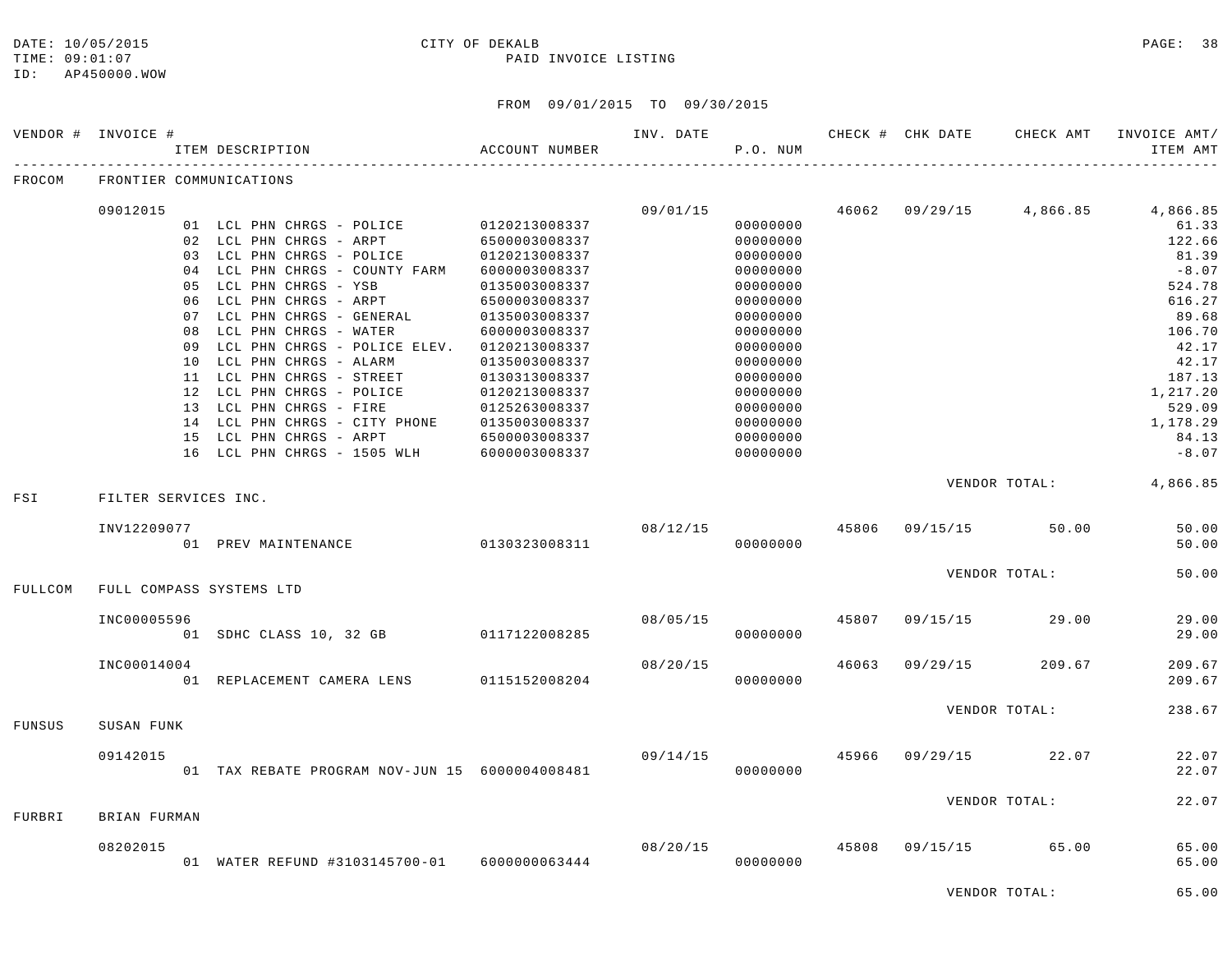#### DATE: 10/05/2015 CITY OF DEKALB PAGE: 39 TIME:  $09:01:07$  PAID INVOICE LISTING

|        | VENDOR # INVOICE # | ITEM DESCRIPTION                                 | ACCOUNT NUMBER |                | P.O. NUM |       |                                       | ITEM AMT         |
|--------|--------------------|--------------------------------------------------|----------------|----------------|----------|-------|---------------------------------------|------------------|
| GADDAR | DARREN GADDIS      |                                                  |                |                |          |       |                                       |                  |
|        | 09142015           | 01 TAX REBATE PROGRAM NOV-JUN 15 6000004008481   |                |                | 00000000 |       | $09/14/15$ $45967$ $09/29/15$ $19.41$ | 19.41<br>19.41   |
| GATAAR | AARON GATES        |                                                  |                |                |          |       | VENDOR TOTAL:                         | 19.41            |
|        | 09152015           | 01 GROOMING REIMB - K9 0120212008247             |                | 09/14/15       | 00000000 |       | D000914 09/29/15 40.00                | 40.00<br>40.00   |
| GEAWAS | GEAR WASH, LLC     |                                                  |                |                |          |       | VENDOR TOTAL:                         | 40.00            |
|        |                    |                                                  |                |                |          |       |                                       |                  |
|        | 10974              | 01 TROUSER REPAIR                                | 0125272008240  | 07/09/15       | 00000000 |       | 45809 09/15/15 264.92                 | 189.71<br>189.71 |
|        | 11092              | 01 TROUSER REPAIR                                | 0125272008240  | 08/17/15       | 00000000 | 45809 | 09/15/15 264.92                       | 75.21<br>75.21   |
| GERDAV | DAVID GERSIC       |                                                  |                |                |          |       | VENDOR TOTAL:                         | 264.92           |
|        | 09012015           | 01  2015  SUMMER  MUNICIPAL BAND   0110113008399 |                | 09/01/15 45885 | 00000000 |       | 09/29/15 625.00                       | 625.00<br>625.00 |
|        |                    |                                                  |                |                |          |       | VENDOR TOTAL:                         | 625.00           |
| GETEMI | EMILY GETZELMAN    |                                                  |                |                |          |       |                                       |                  |
|        | 08142015           | 01 REIMB CLOTHING                                | 0120252008270  | 08/14/15       | 00000000 |       | D000901 09/15/15 54.39                | 54.39<br>54.39   |
| GFEWAL | WALLACE G'FELLERS  |                                                  |                |                |          |       | VENDOR TOTAL:                         | 54.39            |
|        | 09142015           | 01 TAX REBATE PROGRAM NOV-JUN 15 6000004008481   |                | 09/14/15       | 00000000 | 45968 | 09/29/15 65.19                        | 65.19<br>65.19   |
| GIFJON | JONATHAN GIFFORD   |                                                  |                |                |          |       | VENDOR TOTAL:                         | 65.19            |
|        | 09012015           | 01 2015 SUMMER MUNICIPAL BAND 0110113008399      |                | 09/01/15       | 00000000 |       | 45886 09/29/15 525.00                 | 525.00<br>525.00 |
| GORHAR |                    | GORDON'S HARDWARE LLC.                           |                |                |          |       | VENDOR TOTAL:                         | 525.00           |
|        |                    |                                                  |                |                |          |       |                                       |                  |
|        | 824631             |                                                  |                |                |          |       | $07/17/15$ 45667 09/15/15 749.66      | 10.98            |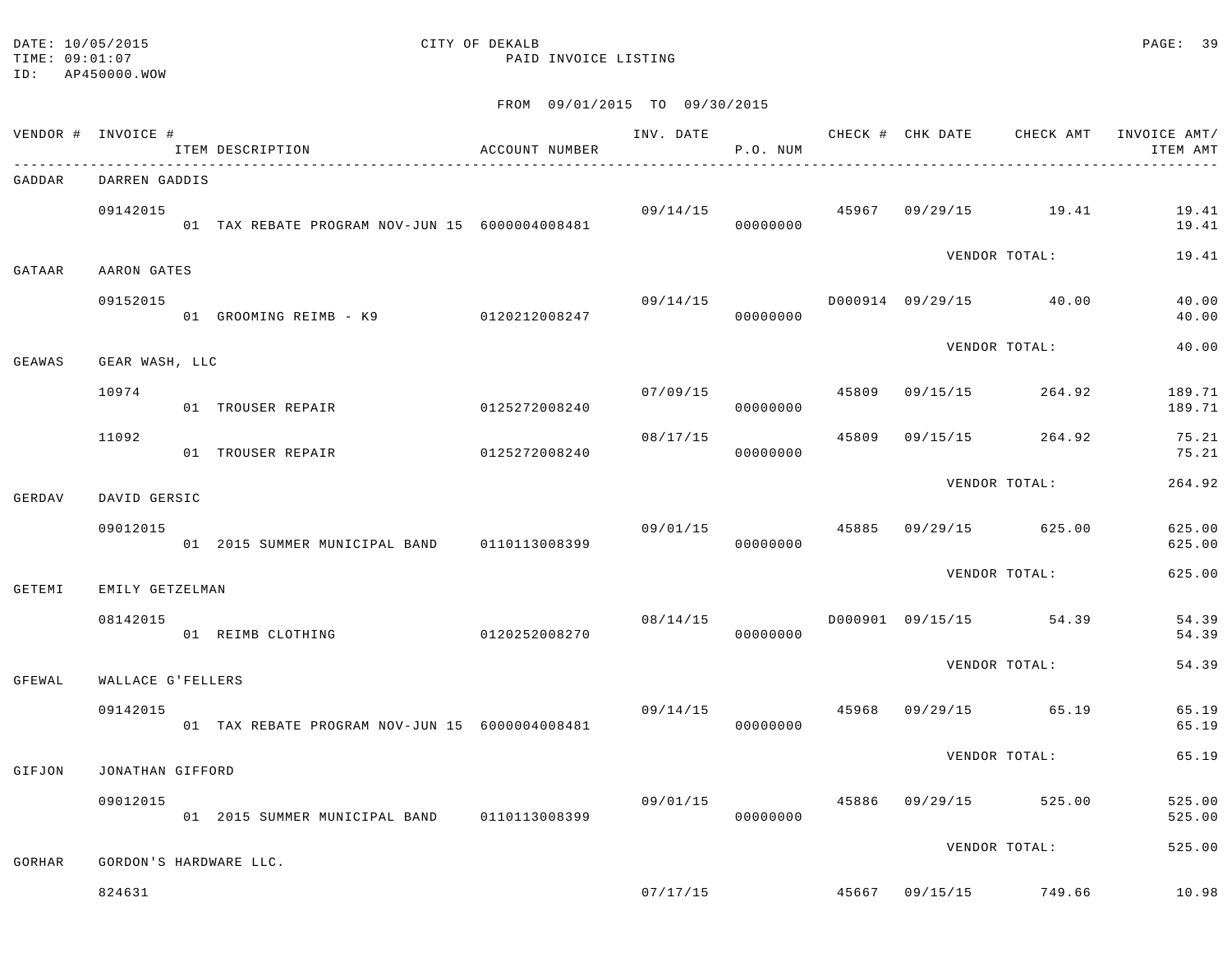# DATE: 10/05/2015 CITY OF DEKALB PAGE: 40

TIME:  $09:01:07$  PAID INVOICE LISTING

| VENDOR # INVOICE # | ITEM DESCRIPTION                                         | ACCOUNT NUMBER                 | INV. DATE | P.O. NUM             |                | CHECK # CHK DATE CHECK AMT INVOICE AMT/ | ITEM AMT               |
|--------------------|----------------------------------------------------------|--------------------------------|-----------|----------------------|----------------|-----------------------------------------|------------------------|
|                    |                                                          |                                |           |                      |                |                                         |                        |
| 824631             | 01 BUG REPELLANT (6) 0130332008219                       |                                |           | 07/17/15<br>00000000 | 45667 09/15/15 | 749.66                                  | 10.98<br>10.98         |
| 824879             | 01 3' PULLEY W/ 5/8' BORE                                | 0130322008210                  | 07/23/15  | 00000000             | 45667 09/15/15 | 749.66                                  | 10.79<br>10.79         |
| 824891             | 01 V-BELT 21' & 22'                                      | 0130322008210                  | 07/23/15  | 00000000             | 45667 09/15/15 | 749.66                                  | 25.96<br>25.96         |
| 824941             | 01 SCREWS, MISC FASTENERS                                | 6000002008232                  | 07/24/15  | 00000000             | 45667 09/15/15 | 749.66                                  | 10.32<br>10.32         |
| 824955             | 01 3/4' BRASS FITTINGS                                   | 6000002008232                  | 07/24/15  | 00000000             | 45667 09/15/15 | 749.66                                  | 14.36<br>14.36         |
| 824977             | 01 289 TAMPER, 8INX8IN                                   | 0130332008295                  | 07/24/15  | 00000000             | 45667 09/15/15 | 749.66                                  | 33.99<br>33.99         |
| 824980             | 01 BALLCOCK ADJUST 400A (9) 0130322008219                |                                | 07/24/15  | 00000000             | 45667 09/15/15 | 749.66                                  | 8.89<br>8.89           |
| 824994             | 01 R-OLEUM SPRAY PAINT (8) 0120242008242                 |                                | 07/25/15  | 00000000             | 45667 09/15/15 | 749.66                                  | 22.96<br>22.96         |
| 824995             | 01 CABLE TIE, INSERTS, 1/2 COMP 0125272008226            |                                | 07/25/15  | 00000000             | 45667 09/15/15 | 749.66                                  | 10.27<br>10.27         |
| 825034             | 01 FLUSHES BLUE (6), PISTOL NOZZL 0130322008219          |                                | 07/27/15  | 00000000             | 45667 09/15/15 | 749.66                                  | 9.98<br>9.98           |
| 825045             | 01 V-BELT<br>02 6' CABINET SCREWDRIVER (6) 0130332008295 | 0130322008210                  | 07/27/15  | 00000000<br>00000000 | 45667 09/15/15 | 749.66                                  | 24.47<br>14.98<br>9.49 |
| 825067             | 01 20A SQ D BREAKER<br>02 CONDUIT BENDER                 | 0130332008229<br>0130332008295 | 07/27/15  | 00000000<br>00000000 | 45667 09/15/15 | 749.66                                  | 89.48<br>9.49<br>79.99 |
| 825145             | 01 TOWELS, NUTDRIVER, FILTER 0130332008295               |                                | 07/29/15  | 00000000             | 45667 09/15/15 | 749.66                                  | 43.80<br>43.80         |
| 825146             | 01 SCREWS, MISC FASTENERS 0130322008210                  |                                | 07/29/15  | 00000000             | 45667 09/15/15 | 749.66                                  | 1.58<br>1.58           |
| 825235             |                                                          |                                | 07/30/15  |                      | 45667 09/15/15 | 749.66                                  | 13.79                  |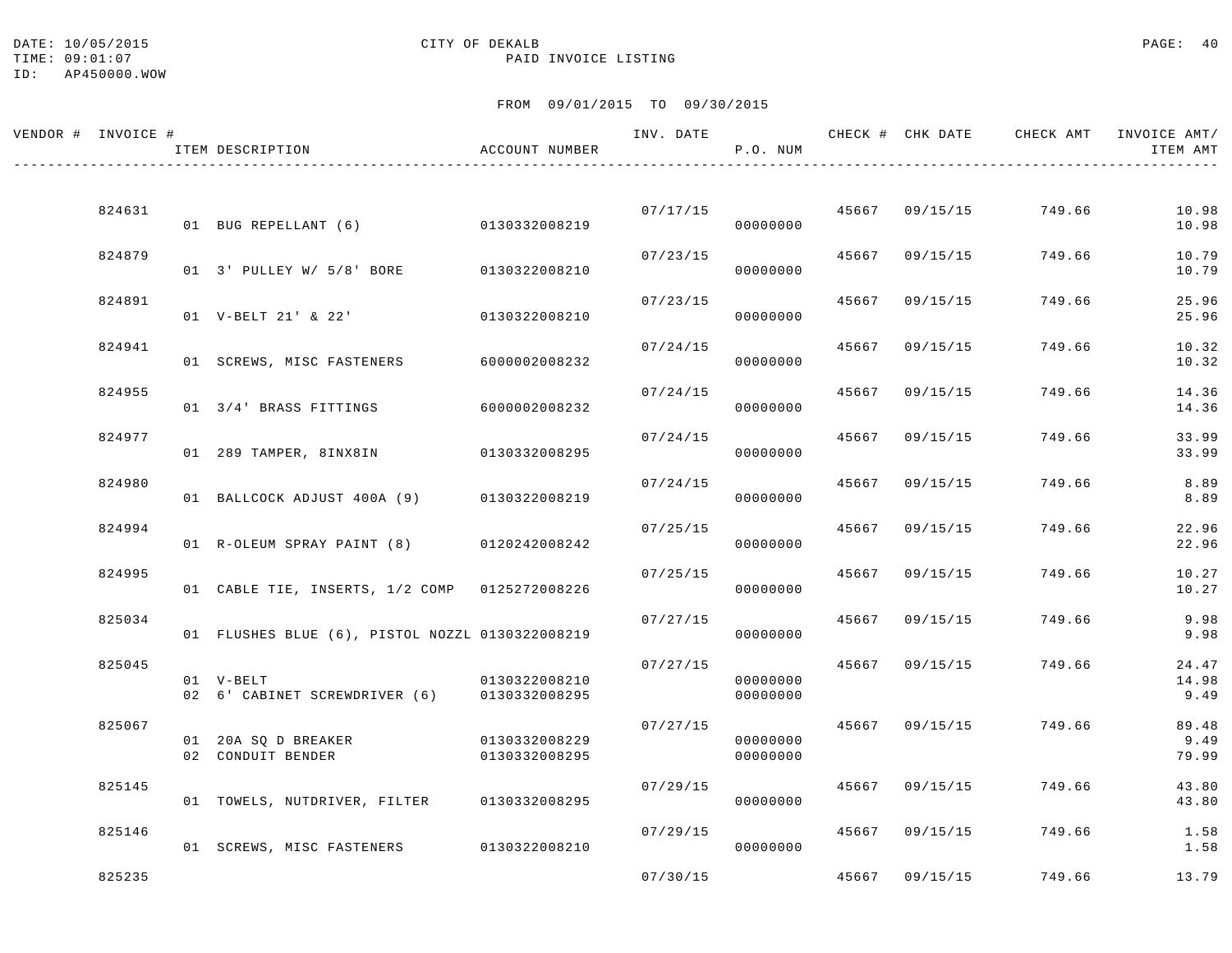#### DATE: 10/05/2015 CITY OF DEKALB PAGE: 41 TIME:  $09:01:07$  PAID INVOICE LISTING

| VENDOR # INVOICE # | ITEM DESCRIPTION                                                       | ACCOUNT NUMBER                 | INV. DATE            | P.O. NUM             |                |                      | CHECK # CHK DATE CHECK AMT INVOICE AMT/ | ITEM AMT                |
|--------------------|------------------------------------------------------------------------|--------------------------------|----------------------|----------------------|----------------|----------------------|-----------------------------------------|-------------------------|
| 825235             | 01 1/4' QUICK LINK - MOWING TRL 0130332008226                          |                                | 07/30/15             | 00000000             |                | 45667 09/15/15       | 749.66                                  | 13.79<br>1.49           |
| 825273             | 02 HITCH PINS - PD MRAP<br>01 5/16' SLOT SCREW HLD DRVR                | 0120222008226<br>0130332008295 | 07/31/15             | 00000000<br>00000000 |                | 45667 09/15/15       | 749.66                                  | 12.30<br>13.99<br>13.99 |
| 825364             | 01 TAMPER HANDLE 8"                                                    | 0130332008295                  | 07/03/15             | 00000000             | 45667          | 09/15/15             | 749.66                                  | 15.99<br>15.99          |
| 825383             | 01 1/4" WIRE ROPE CLIP                                                 | 0125272008226                  | 08/03/15             | 00000000             |                | 45667 09/15/15       | 749.66                                  | 0.69<br>0.69            |
| 825517             | 01 PLASTIC TOLIET SEAT                                                 | 0130322008219                  | 08/06/15             | 00000000             |                | 45667 09/15/15       | 749.66                                  | 10.99<br>10.99          |
| 825655             | 01 THINNER, TOWELS, POLY SPRAY                                         | 6000002008219                  | 08/10/15             | 00000000             |                | 45667 09/15/15       | 749.66                                  | 28.97<br>28.97          |
| 825674             | 01 HEX NIPPLE, DRAIN COCK, VALVE 6000002008232                         |                                | 08/10/15             | 00000000             |                | 45667 09/15/15       | 749.66                                  | 28.03<br>28.03          |
| 825710             | 01 BLEACH (12) OXI (3) SOAP (4) 6000002008291                          |                                | 08/10/15             | 00000000             |                | 45667 09/15/15       | 749.66                                  | 30.05<br>30.05          |
| 825734<br>825742   | 01 HOL WALL ANCH - PD RR TV MOUNT 0117122008295                        |                                | 08/11/15<br>08/11/15 | 00000000             | 45667<br>45667 | 09/15/15<br>09/15/15 | 749.66<br>749.66                        | 27.99<br>27.99<br>37.18 |
| 825750             | 01 PAINTING SUPPLIES - WELL HSE 6000002008295                          |                                | 08/11/15             | 00000000             |                | 45667 09/15/15       | 749.66                                  | 37.18<br>30.71          |
| 825755             | 01 VALVE, BUSHING, NIPPLE 6500003008310                                |                                | 08/11/15             | 00000000             |                | 45667 09/15/15       | 749.66                                  | 30.71<br>21.99          |
| 825756             | 01 CHNLOK 12" G-J PLIER<br>01 6" CABINET SCREWDRIVER (6) 0130332008295 | 0130332008295                  | 08/11/15             | 00000000<br>00000000 |                | 45667 09/15/15       | 749.66                                  | 21.99<br>9.49<br>9.49   |
| 825764             | 01 BRM HNDL, ROLLER FRAME & COVER 0130323008348                        |                                | 08/11/15             | 00000000             |                | 45667 09/15/15       | 749.66                                  | 17.07<br>17.07          |
| 825807             |                                                                        |                                | 08/12/15             |                      |                | 45667 09/15/15       | 749.66                                  | 19.97                   |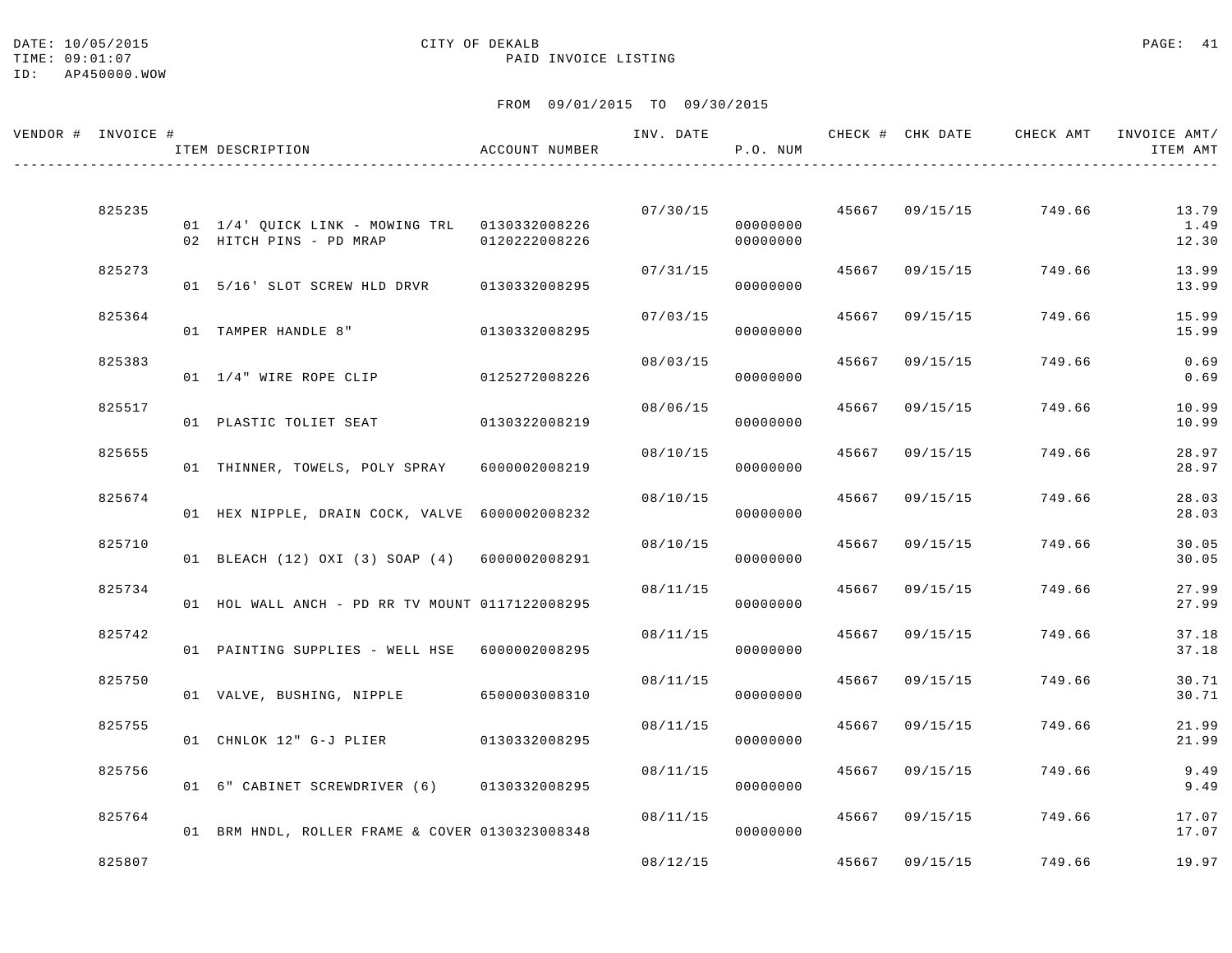#### DATE: 10/05/2015 CITY OF DEKALB PAGE: 42 TIME:  $09:01:07$  PAID INVOICE LISTING

FROM 09/01/2015 TO 09/30/2015

| VENDOR # INVOICE # |             | ITEM DESCRIPTION                               | ACCOUNT NUMBER |                | P.O. NUM |                | INV. DATE 6 1992 CHECK # CHK DATE 6 CHECK AMT INVOICE AMT | ITEM AMT         |
|--------------------|-------------|------------------------------------------------|----------------|----------------|----------|----------------|-----------------------------------------------------------|------------------|
|                    | 825807      |                                                |                | 08/12/15       |          |                | 45667 09/15/15 749.66                                     | 19.97            |
|                    |             | 01 TAPE (8), KEY RING 6000002008219            |                |                | 00000000 |                |                                                           | 19.97            |
|                    | 825832      | 01 STANLEY TAPE, SUPER GLUE 0130332008295      |                | 08/12/15       | 00000000 |                | 45667 09/15/15 749.66                                     | 16.28<br>16.28   |
|                    | 825889      | 01 COIL CHAIN, SCREW EYE, SNAP                 | 6000002008219  | 08/13/15       | 00000000 | 45667 09/15/15 | 749.66                                                    | 11.42<br>11.42   |
|                    | 825928      | 01 TEE BIT, TORX BIT 0130332008295             |                | 08/14/15       | 00000000 | 45667 09/15/15 | 749.66                                                    | 4.95<br>4.95     |
|                    | 825945      | 01 R-OLEUM AUTO PRMR 0130332008226             |                | 08/14/15       | 00000000 | 45667 09/15/15 | 749.66                                                    | 10.58<br>10.58   |
|                    | 825958      | 01 UTL BLANDES, MESH, CEMENT KIT 6000002008219 |                | 08/14/15       | 00000000 | 45667 09/15/15 | 749.66                                                    | 23.57<br>23.57   |
|                    | 825976      | 01 BRASS CPLNG & NIPPLE 6000002008232          |                | 08/14/15       | 00000000 | 45667 09/15/15 | 749.66                                                    | 18.55<br>18.55   |
|                    | 825981      | 01 GLOVES, HOSE, PAINT BRUSHES 6000002008295   |                | 08/14/15       | 00000000 | 45667 09/15/15 | 749.66                                                    | 19.59<br>19.59   |
|                    | 825995      | 01 HVY DUTY POP RIVET TOOL (4) 0125272008226   |                | 08/15/15       | 00000000 |                | 45667 09/15/15 749.66                                     | 19.99<br>19.99   |
| GRASAR             | SARAH GRANT |                                                |                |                |          |                | VENDOR TOTAL:                                             | 749.66           |
|                    | 09012015    | 01 2015 SUMMER MUNICIPAL BAND 0110113008399    |                |                | 00000000 |                | $09/01/15$ $45887$ $09/29/15$ $425.00$                    | 425.00<br>425.00 |
| GRASCO             | SCOTT GRANT |                                                |                |                |          |                | VENDOR TOTAL:                                             | 425.00           |
|                    | 09012015    | 01 2015 SUMMER MUNICIPAL BAND 0110113008399    |                | 09/01/15 45888 | 00000000 |                | 09/29/15 300.00                                           | 300.00<br>300.00 |
| GRELAK             |             | GREAT LAKES FIRE & SAFETY                      |                |                |          |                | VENDOR TOTAL:                                             | 300.00           |
|                    | 158711      |                                                |                |                |          |                | $10/13/14$ $45736$ $09/15/15$ $272.70$                    | 272.70           |
|                    |             | 01 (4) BADGES                                  | 0120232008270  |                | 00000000 |                |                                                           | 272.70           |

VENDOR TOTAL: 272.70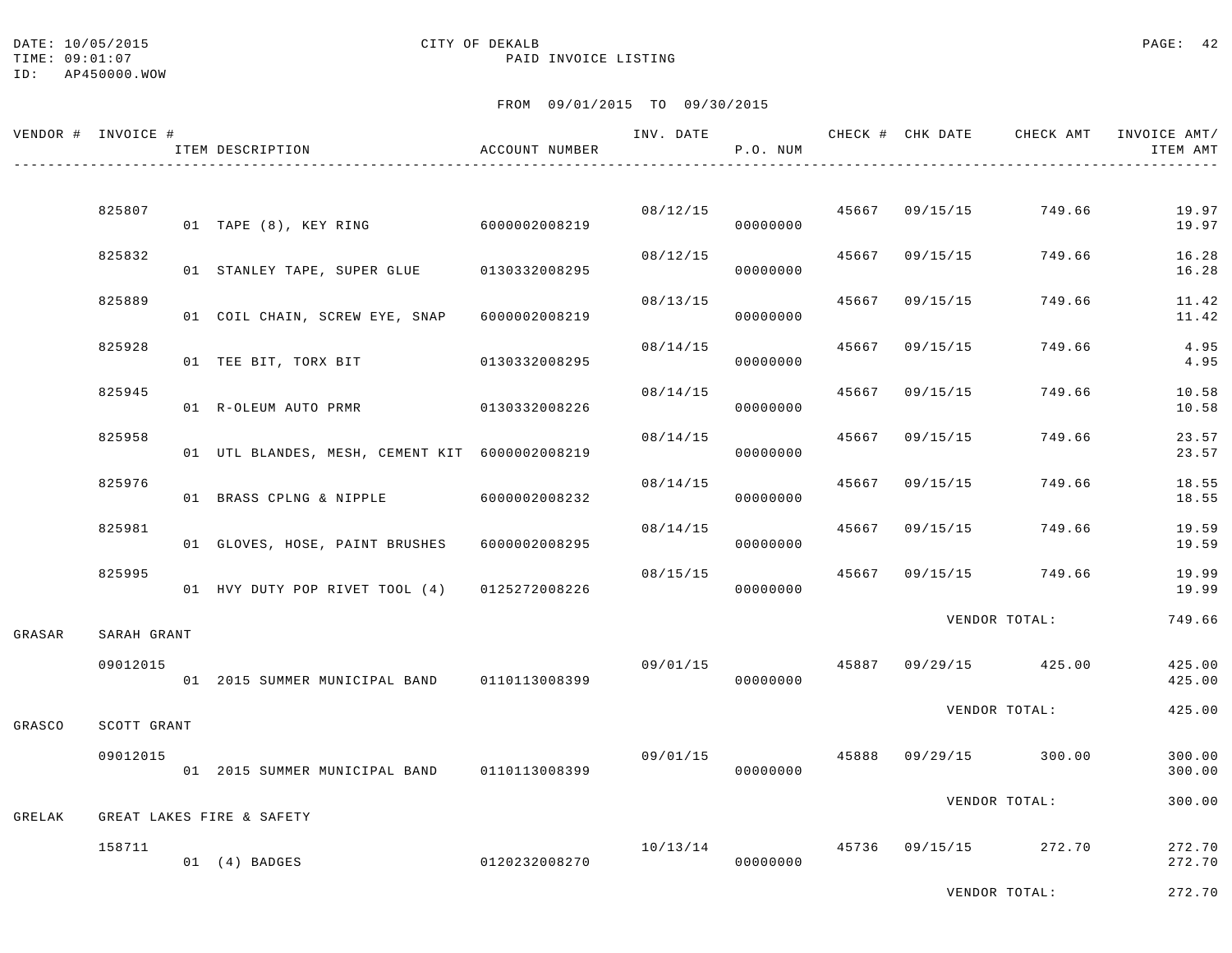#### DATE: 10/05/2015 CITY OF DEKALB PAGE: 43 TIME:  $09:01:07$  PAID INVOICE LISTING

|         | VENDOR # INVOICE # | ITEM DESCRIPTION                                                               | ACCOUNT NUMBER |                | P.O. NUM             |       |                                | ITEM AMT                   |
|---------|--------------------|--------------------------------------------------------------------------------|----------------|----------------|----------------------|-------|--------------------------------|----------------------------|
| GREWEN  | WENDY GREEN        |                                                                                |                |                |                      |       |                                |                            |
|         | 08272015           | 01 REFUND ADMIN HEARING 15AH096  0100000073521                                 |                | 08/27/15       | 00000000             |       | 45810 09/15/15 25.00           | 25.00<br>25.00             |
| GRIJAC  | JACQUELIN GRIFFITH |                                                                                |                |                |                      |       | VENDOR TOTAL:                  | 25.00                      |
|         | 09142015           | 01 TAX REBATE PROGRAM NOV-JUN 15 6000004008481                                 |                | 09/14/15       | 00000000             |       | 45969 09/29/15 43.77           | 43.77<br>43.77             |
| GROJOH  |                    | LAW OFFICES OF JOHN GROTTO                                                     |                |                |                      |       | VENDOR TOTAL:                  | 43.77                      |
|         | 09012015           | 01 PRO LGL SRVCS AH AUG 2015 0115153008366                                     |                | 09/01/15 46064 | 00000000             |       | 09/29/15 375.00                | 375.00<br>375.00           |
| GROVJOH | <b>JOHN GROVES</b> |                                                                                |                |                |                      |       | VENDOR TOTAL:                  | 375.00                     |
|         | 09142015           | 01 TAX REBATE PROGRAM NOV-JUN 15 6000004008481                                 |                | 09/14/15       | 00000000             | 45970 | 09/29/15 43.37                 | 43.37<br>43.37             |
| GSRPLU  |                    | G'S R PLUMBING & HEATING, INC.                                                 |                |                |                      |       | VENDOR TOTAL:                  | 43.37                      |
|         | 120817             | 01 YEOMAN POUMP GLAND ASSEMBLY 0130322008210<br>02 YEOMAN POUMP GLAND ASSEMBLY | 0130323008311  |                | 00000000<br>00000000 |       | 08/11/15 45737 09/15/15 818.00 | 818.00<br>200.00<br>618.00 |
|         | 120831             | 01 COMPRESSOR REPAIR 0130322008210                                             |                | 08/11/15       | 00000000             |       | 45811 09/15/15 2,874.00        | 2,874.00<br>2,874.00       |
|         | 121607             | 01 REPAIRED BOILER/FLOAT ARM 0130323008311                                     |                | 09/03/15       | 00000000             | 46065 | 09/29/15 250.00                | 250.00<br>250.00           |
| GUECHR  | CHRISTINA GUERRERO |                                                                                |                |                |                      |       | VENDOR TOTAL:                  | 3,942.00                   |
|         | 09012015           | 01 2015 SUMMER MUNICIPAL BAND 0110113008399                                    |                | 09/01/15 45889 | 00000000             |       | 09/29/15 100.00                | 100.00<br>100.00           |
| GUZGEO  | GEOFFREY GUZINSKI  |                                                                                |                |                |                      |       | VENDOR TOTAL:                  | 100.00                     |
|         | 08222015           |                                                                                |                |                |                      |       |                                | 75.00                      |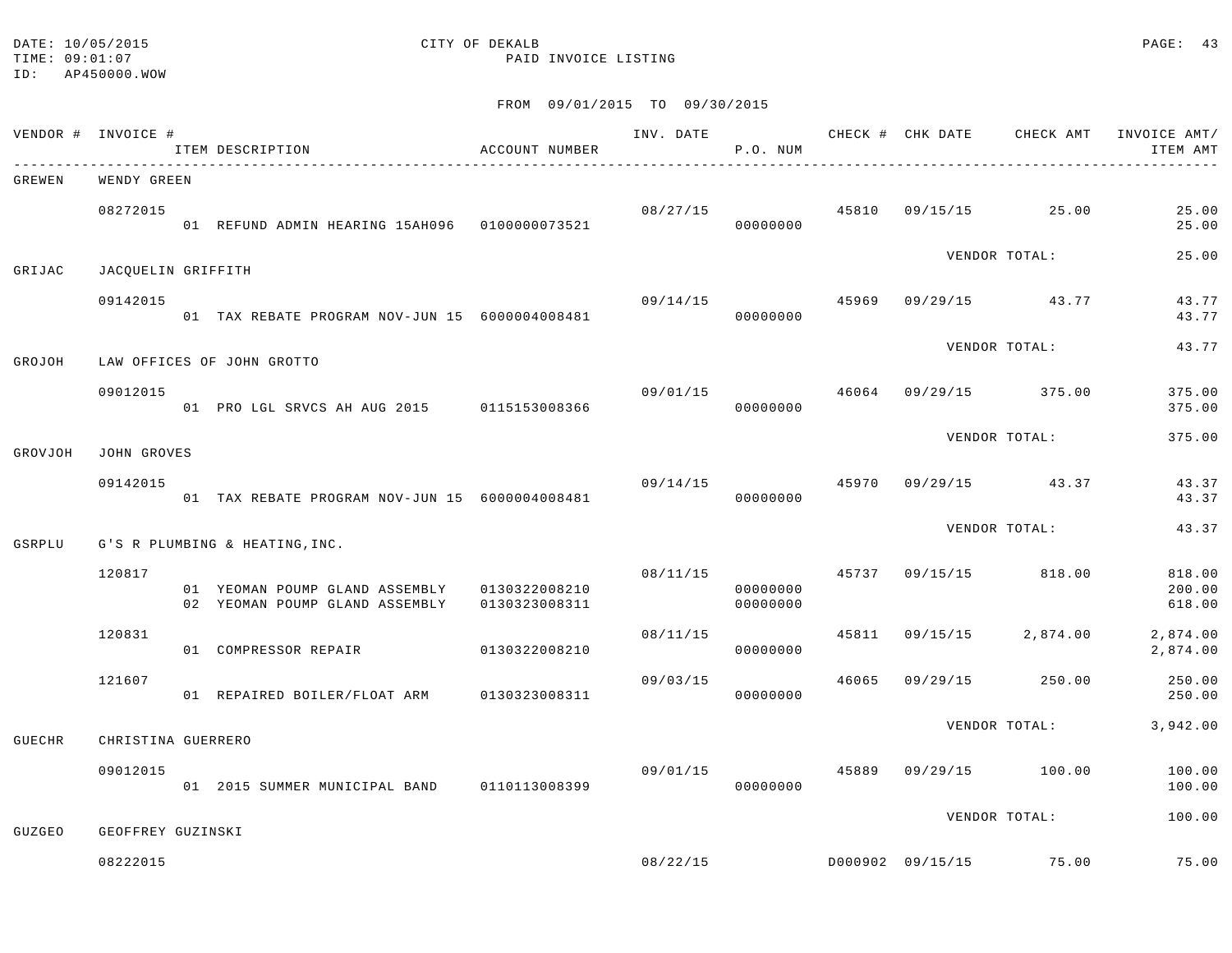#### DATE: 10/05/2015 CITY OF DEKALB PAGE: 44 TIME:  $09:01:07$  PAID INVOICE LISTING

|        | VENDOR # INVOICE # | ACCOUNT NUMBER<br>ITEM DESCRIPTION             |          | P.O. NUM             |  |                                       | INV. DATE 6 CHECK # CHK DATE CHECK AMT INVOICE AMT/<br>ITEM AMT |
|--------|--------------------|------------------------------------------------|----------|----------------------|--|---------------------------------------|-----------------------------------------------------------------|
|        | 08222015           | 01 ILEAS TRAINING REIMB 0120222008270          |          | 08/22/15<br>00000000 |  | D000902 09/15/15 75.00                | 75.00<br>75.00                                                  |
| GWADOR | DOROTHY V GWALTNEY |                                                |          |                      |  | VENDOR TOTAL:                         | 75.00                                                           |
|        | 09142015           | 01 TAX REBATE PROGRAM NOV-JUN 15 6000004008481 | 09/14/15 | 00000000             |  | 45971 09/29/15 86.73                  | 86.73<br>86.73                                                  |
| HAMGLO | GLORIA HAMPTON     |                                                |          |                      |  | VENDOR TOTAL:                         | 86.73                                                           |
|        | 09142015           | 01 TAX REBATE PROGRAM NOV-JUN 15 6000004008481 | 09/14/15 | 00000000             |  | 45972 09/29/15 42.79                  | 42.79<br>42.79                                                  |
| HAMPLU | HAMP PLUMBING      |                                                |          |                      |  | VENDOR TOTAL:                         | 42.79                                                           |
|        | 1437               | 01 DRAINLINE - 208 TLTN PRK 1900006508624      |          | 00000000             |  |                                       | $09/02/15$ $46130$ $09/29/15$ $1,900.00$ $1,900.00$<br>1,900.00 |
| HANPRO |                    | HANSON PROFESSIONAL SERVICES                   |          |                      |  | VENDOR TOTAL:                         | 1,900.00                                                        |
|        | 1047534            | 01 AIRPORT PROJ DKB-3937 6500006508638         | 03/05/15 | 00000000             |  | 45738 09/15/15 12,451.86              | 5,209.97<br>5,209.97                                            |
|        | 1077537            | 01 AIRPORT PROJECT DKB-3937 6500006508638      | 03/05/15 | 00000000             |  |                                       | 45738  09/15/15  12,451.86  7,241.89<br>7,241.89                |
| HARDIA | DIANATHA HARDESTY  |                                                |          |                      |  | VENDOR TOTAL:                         | 12,451.86                                                       |
|        | 09142015           | 01 TAX REBATE PROGRAM NOV-JUN 15 6000004008481 |          | 00000000             |  | $09/14/15$ $45973$ $09/29/15$ $12.17$ | 12.17<br>12.17                                                  |
| HARED  | ED HARVEY          |                                                |          |                      |  | VENDOR TOTAL:                         | 12.17                                                           |
|        | 09012015           | 01 2015 SUMMER MUNICIPAL BAND 0110113008399    | 09/01/15 | 00000000             |  | 45890 09/29/15 100.00                 | 100.00<br>100.00                                                |
| HARLUC | LUCILLE HAROLD     |                                                |          |                      |  | VENDOR TOTAL:                         | 100.00                                                          |
|        | 09142015           |                                                |          |                      |  | $09/14/15$ $45974$ $09/29/15$ $32.25$ | 32.25                                                           |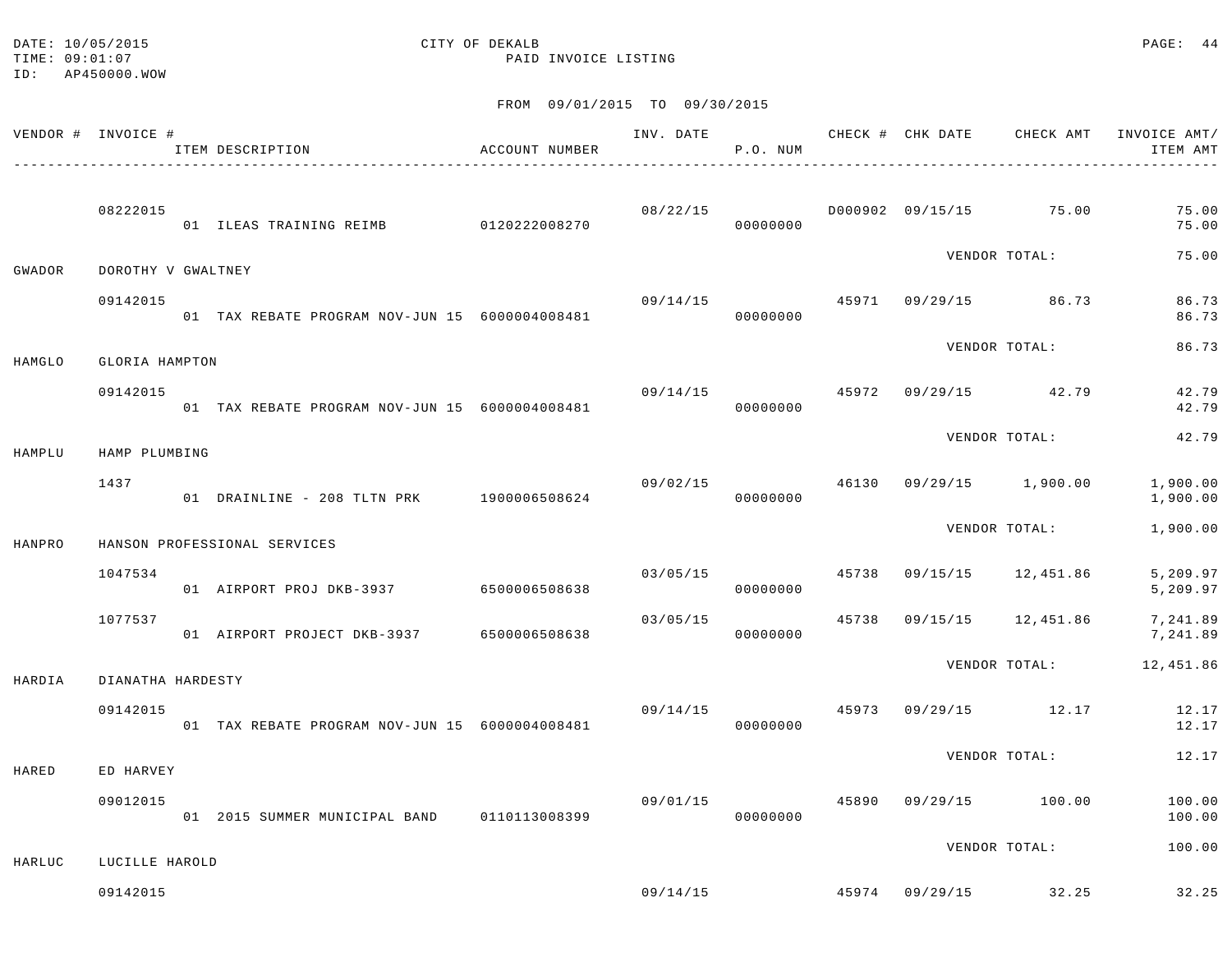#### DATE: 10/05/2015 CITY OF DEKALB PAGE: 45 TIME:  $09:01:07$  PAID INVOICE LISTING

|         | VENDOR # INVOICE #        | ITEM DESCRIPTION                               | ACCOUNT NUMBER | INV. DATE | P.O. NUM |       |                | CHECK # CHK DATE CHECK AMT     | INVOICE AMT/<br>ITEM AMT |
|---------|---------------------------|------------------------------------------------|----------------|-----------|----------|-------|----------------|--------------------------------|--------------------------|
|         | 09142015                  | 01 TAX REBATE PROGRAM NOV-JUN 15 6000004008481 |                | 09/14/15  | 00000000 |       |                | $45974$ 09/29/15 32.25         | 32.25<br>32.25           |
| HARMARK | MARK HARVEY               |                                                |                |           |          |       |                | VENDOR TOTAL:                  | 32.25                    |
|         | 08272015                  | 01 WATER REFUND #3803169800-00 6000000063444   |                | 08/27/15  | 00000000 |       |                | 45812 09/15/15 103.74          | 103.74<br>103.74         |
| HAWSUI  | HAWTHORN SUITES LTD.      |                                                |                |           |          |       |                | VENDOR TOTAL:                  | 103.74                   |
|         | 781                       | 01 TRNG 8/9-8/14 - JURSICH 0120223008376       |                |           | 00000000 |       |                | 08/21/15 45813 09/15/15 365.70 | 365.70<br>365.70         |
|         |                           |                                                |                |           |          |       |                | VENDOR TOTAL:                  | 365.70                   |
| HAYLOR  | LOREN E HAYES<br>09142015 | 01 TAX REBATE PROGRAM NOV-JUN 15 6000004008481 |                | 09/14/15  | 00000000 |       |                | 45975 09/29/15 46.56           | 46.56<br>46.56           |
|         |                           |                                                |                |           |          |       |                | VENDOR TOTAL:                  | 46.56                    |
| HDSUP   | E310862                   | HD SUPPLY WATERWORKS, LTD.<br>01 SUPPLIES      | 6000002008232  | 08/10/15  | 00000000 |       | 45814 09/15/15 | 2,819.48                       | 796.58<br>796.58         |
|         | E316000                   | 01 CURB BOX REPAIR SECTION                     | 6000002008232  | 08/10/15  | 00000000 | 45814 | 09/15/15       | 2,819.48                       | 237.30<br>237.30         |
|         | E316035                   | 01 CURB STOP                                   | 6000002008232  | 08/10/15  | 00000000 | 45814 | 09/15/15       | 2,819.48                       | 769.50<br>769.50         |
|         | E316739                   | 01 CLAMPS                                      | 6000002008232  | 08/10/15  | 00000000 | 45814 | 09/15/15       | 2,819.48                       | 246.60<br>246.60         |
|         | E317136                   | 01 CURB STOP                                   | 6000002008232  | 08/10/15  | 00000000 | 45814 | 09/15/15       | 2,819.48                       | 769.50<br>769.50         |
|         | E329709                   | 01 CURB BOX REPAIR                             | 6000002008232  | 08/18/15  | 00000000 | 46066 |                | 09/29/15 857.32                | 161.34<br>161.34         |
|         | E348735                   | 01 REPAIR LID                                  | 6000002008232  | 08/18/15  | 00000000 | 46066 | 09/29/15       | 857.32                         | 138.12<br>138.12         |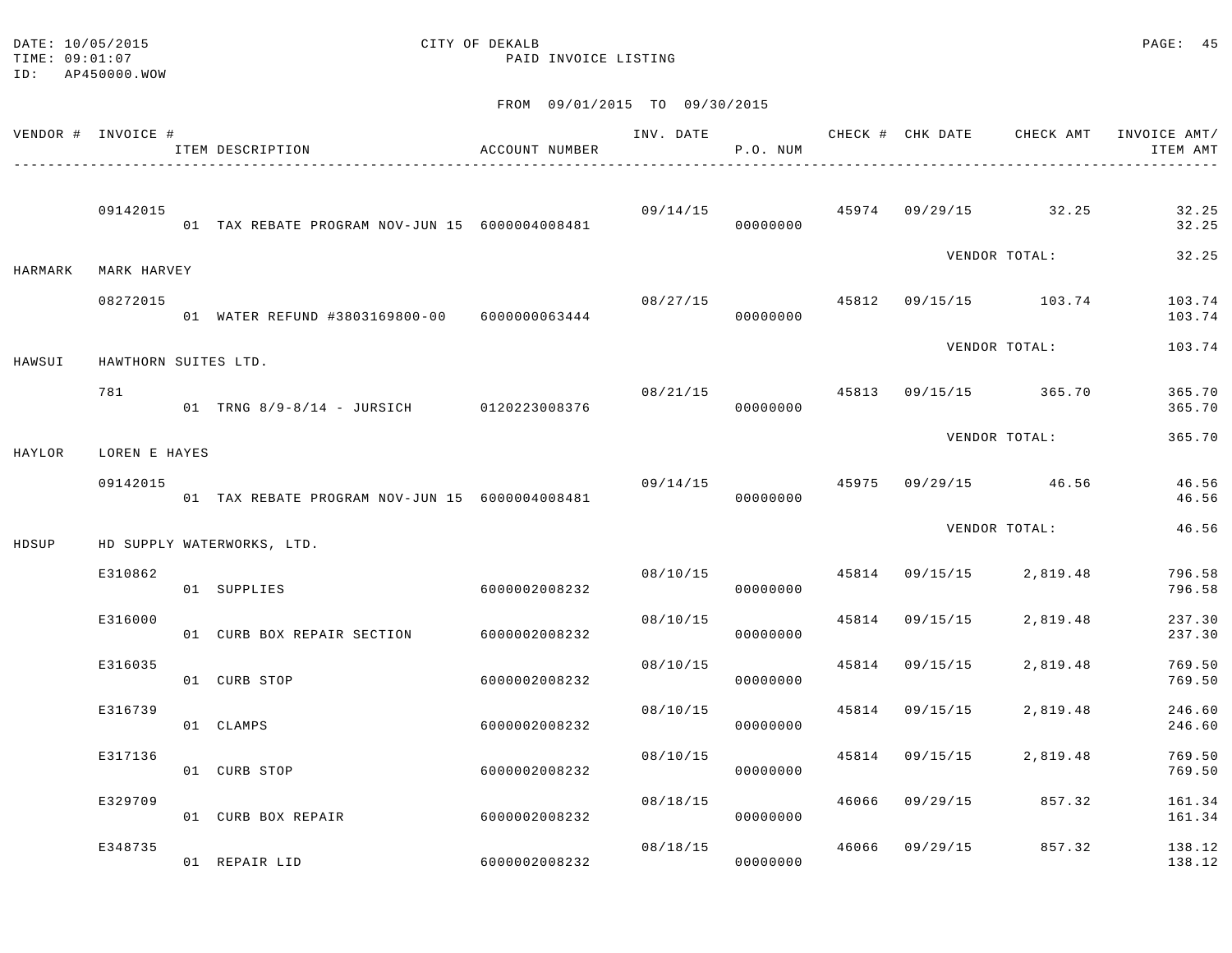#### DATE: 10/05/2015 CITY OF DEKALB PAGE: 46 TIME:  $09:01:07$  PAID INVOICE LISTING

FROM 09/01/2015 TO 09/30/2015

| VENDOR # INVOICE # |                    | ITEM DESCRIPTION                               | ACCOUNT NUMBER |                | P.O. NUM                   |       |                | INV. DATE 6 CHECK # CHK DATE 6 CHECK AMT | INVOICE AMT/<br>ITEM AMT |
|--------------------|--------------------|------------------------------------------------|----------------|----------------|----------------------------|-------|----------------|------------------------------------------|--------------------------|
|                    | E396162            | 01 CLAMP                                       | 6000002008232  | 08/26/15       | 00000000                   | 46066 |                | 09/29/15 857.32                          | 187.34<br>187.34         |
|                    | E401917            | 01 CLAMPS                                      | 6000002008232  | 08/26/15       | 00000000                   |       |                | 46066 09/29/15 857.32                    | 370.52<br>370.52         |
| HEIKEN             | KENT HEITZ         |                                                |                |                |                            |       |                | VENDOR TOTAL:                            | 3,676.80                 |
|                    | 08182015           | 01 WATER REFUND #3803181930-01 6000000063444   |                | 08/18/15       | 00000000                   |       |                | 45815 09/15/15 3.74                      | 3.74<br>3.74             |
| <b>HERHAN</b>      | JOSEPH SCHAEFER    |                                                |                |                |                            |       |                | VENDOR TOTAL:                            | 3.74                     |
|                    | 1314B              | 01 HANGER REPAIR                               | 6500003008348  |                | 08/19/15 45816<br>00000000 |       |                | 09/15/15 283.00                          | 283.00<br>283.00         |
| HIEISA             | ISAAC HIETANEN     |                                                |                |                |                            |       |                | VENDOR TOTAL:                            | 283.00                   |
|                    | 09012015           | 01 2015 SUMMER MUNICIPAL BAND 0110113008399    |                |                | 09/01/15<br>00000000       |       |                | 45891 09/29/15 525.00                    | 525.00<br>525.00         |
| HOFMIC             | MICHAEL L HOFBAUER |                                                |                |                |                            |       |                | VENDOR TOTAL:                            | 525.00                   |
|                    | 09142015           | 01 TAX REBATE PROGRAM NOV-JUN 15 6000004008481 |                | 09/14/15 45976 | 00000000                   |       |                | 09/29/15 103.10                          | 103.10<br>103.10         |
| HOLSEA             | SEAN HOLLY         |                                                |                |                |                            |       |                | VENDOR TOTAL:                            | 103.10                   |
|                    | 09012015           | 01 2015 SUMMER MUNICIPAL BAND 0110113008399    |                | 09/01/15       | 00000000                   |       |                | 45892 09/29/15 250.00                    | 250.00<br>250.00         |
| HORDIST            |                    | HORIZON DISTRIBUTORS, INC.                     |                |                |                            |       |                | VENDOR TOTAL:                            | 250.00                   |
|                    | S3244346001        | 01 BUILDING SUPPLIES 0125272008291             |                | 07/29/15       | 00000000                   |       | 45817 09/15/15 | 1,154.42                                 | 466.90<br>466.90         |
|                    | S3249215001        | 01 DISHWASHER DETERGENT (1 CS) 0125272008291   |                | 08/26/15       | 00000000                   | 45817 |                | 09/15/15 1,154.42                        | 687.52<br>687.52         |

VENDOR TOTAL: 1,154.42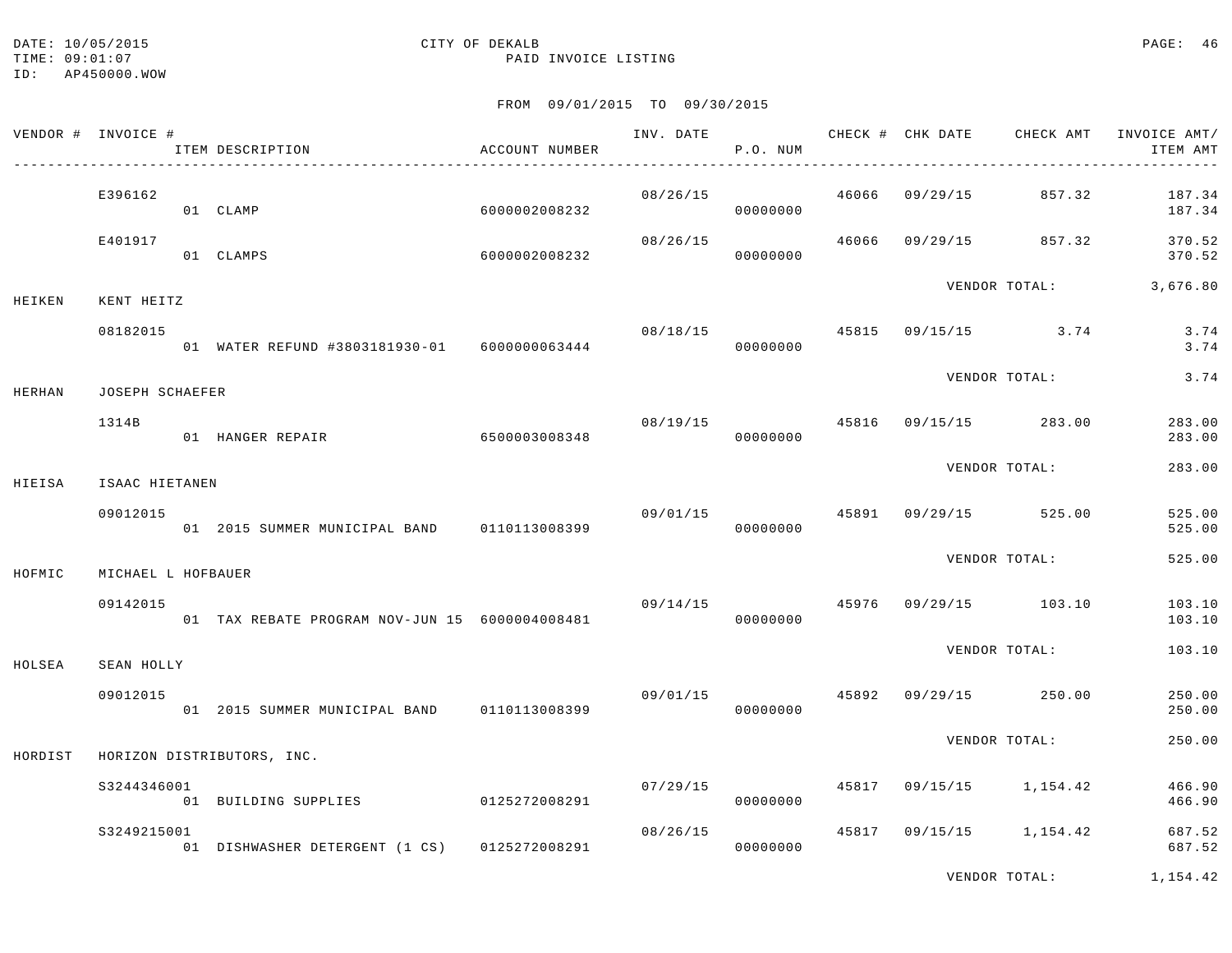#### DATE: 10/05/2015 CITY OF DEKALB PAGE: 47 TIME:  $09:01:07$  PAID INVOICE LISTING

#### FROM 09/01/2015 TO 09/30/2015

|        | VENDOR # INVOICE #           | ITEM DESCRIPTION                                | ACCOUNT NUMBER | INV. DATE | P.O. NUM |       |          |                      | CHECK # CHK DATE CHECK AMT INVOICE AMT/<br>ITEM AMT<br>$    -$ |
|--------|------------------------------|-------------------------------------------------|----------------|-----------|----------|-------|----------|----------------------|----------------------------------------------------------------|
| HOWDIA | DIANE HOWARD                 |                                                 |                |           |          |       |          |                      |                                                                |
|        | 09142015                     | 01 TAX REBATE PROGRAM NOV-JUN 15 6000004008481  |                | 09/14/15  | 00000000 |       |          | 45977 09/29/15 21.79 | 21.79<br>21.79                                                 |
| HUHSUE | SUE HUHTA                    |                                                 |                |           |          |       |          | VENDOR TOTAL:        | 21.79                                                          |
|        | 09012015                     | 01 2015 SUMMER MUNICIPAL BAND 0110113008399     |                | 09/01/15  | 00000000 | 45893 |          | $09/29/15$ 1,225.00  | 1,225.00<br>1,225.00                                           |
| HUSWIL | WILLIAM J HUSHOUR            |                                                 |                |           |          |       |          | VENDOR TOTAL:        | 1,225.00                                                       |
|        | 09142015                     | 01 TAX REBATE PROGRAM NOV-JUN 15 6000004008481  |                | 09/14/15  | 00000000 | 45978 |          | $09/29/15$ 68.63     | 68.63<br>68.63                                                 |
| ICFA   |                              | INTERNATIONAL CRIME FREE ASSOC                  |                |           |          |       |          | VENDOR TOTAL:        | 68.63                                                          |
|        | 06262015                     | 01 CF LEONI RNWL 2015-2016 0120263008375        |                | 06/26/15  | 00000000 | 45818 | 09/15/15 | 50.00                | 50.00<br>50.00                                                 |
| IDELAB | IDEXX LABORATORIES           |                                                 |                |           |          |       |          | VENDOR TOTAL:        | 50.00                                                          |
|        | 292655251                    | 01 GAMMA IRAD COLILERT 6000002008244            |                | 09/02/15  | 00000000 | 46067 |          | $09/29/15$ 2,589.62  | 2,589.62<br>2,589.62                                           |
| IGFOA  | IGFOA                        |                                                 |                |           |          |       |          | VENDOR TOTAL:        | 2,589.62                                                       |
|        | 03052015                     | 01 PURCHASE LEGAL ISSUES - PARKER 0117113008376 |                | 03/05/15  | 00000000 | 45739 | 09/15/15 | 70.00                | 70.00<br>70.00                                                 |
| ILARC  |                              | ILARC - IDOT CONFERENCE                         |                |           |          |       |          | VENDOR TOTAL:        | 70.00                                                          |
|        | 08282015                     | 01  2015  IDOT FALL PLNG CONF   0910003008376   |                | 08/28/15  | 00000000 | 45819 | 09/15/15 | 270.00               | 270.00<br>270.00                                               |
|        | ILLFIRST ILLINOIS FIRE STORE |                                                 |                |           |          |       |          | VENDOR TOTAL:        | 270.00                                                         |
|        |                              |                                                 |                |           |          |       |          |                      |                                                                |
|        | 34974                        | 01 DRAGER TESTING & REPAIR 0125273008311        |                | 08/13/15  | 00000000 | 45820 | 09/15/15 | 597.20               | 597.20<br>597.20                                               |

VENDOR TOTAL: 597.20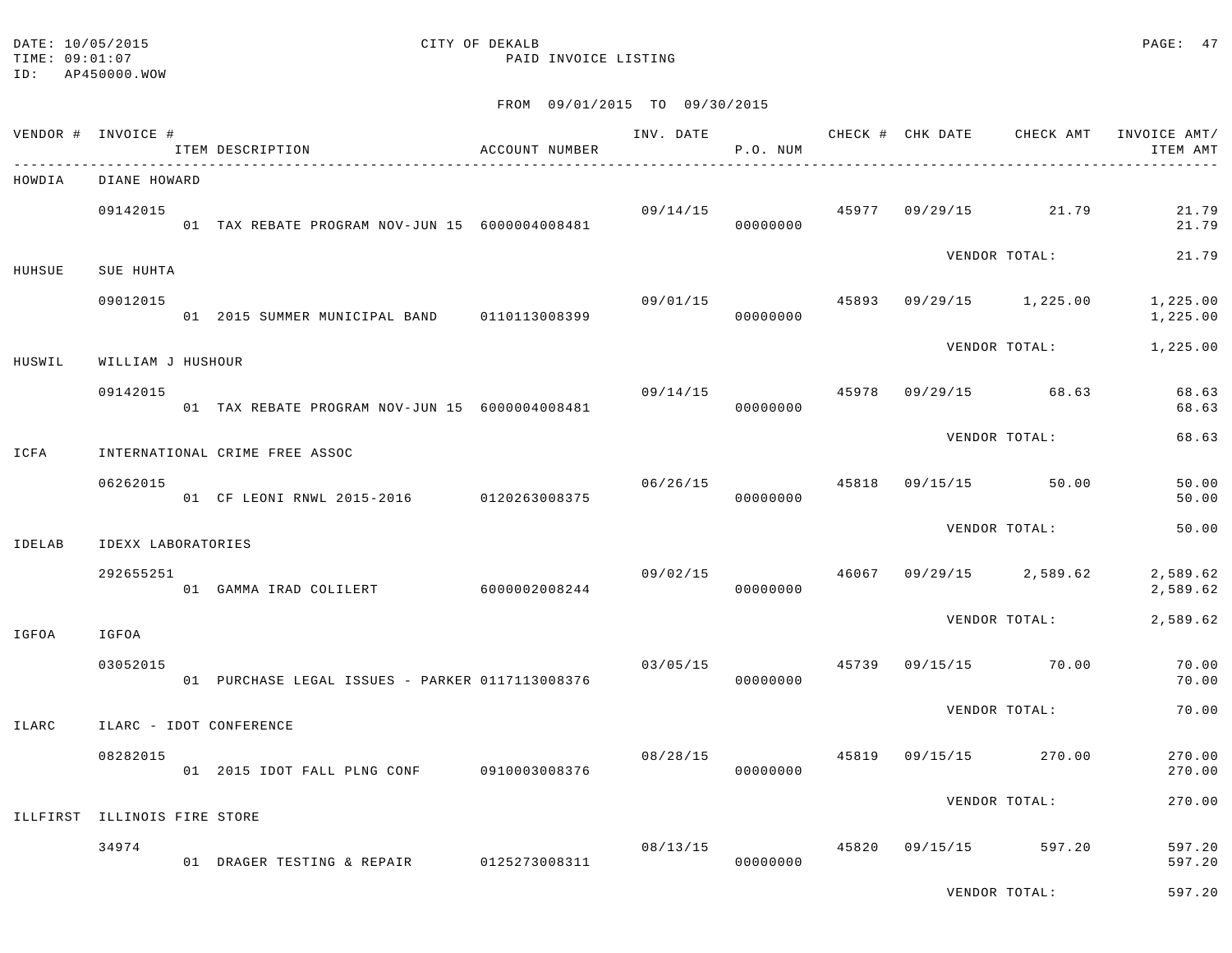#### DATE: 10/05/2015 CITY OF DEKALB PAGE: 48 TIME:  $09:01:07$  PAID INVOICE LISTING

| VENDOR # INVOICE #             |                    | ITEM DESCRIPTION                                                                                                                       | ACCOUNT NUMBER |          | P.O. NUM                         |       |                                        | INV. DATE 6 1992 CHECK # CHK DATE 6 CHECK AMT INVOICE AMT<br>ITEM AMT |
|--------------------------------|--------------------|----------------------------------------------------------------------------------------------------------------------------------------|----------------|----------|----------------------------------|-------|----------------------------------------|-----------------------------------------------------------------------|
| ILLREV                         |                    | ILLINOIS DEPARTMENT OF REVENUE                                                                                                         |                |          |                                  |       |                                        |                                                                       |
|                                | 08212015           | 01 4020-3581 DTMA JULY 2015 ST-1 6500000063437                                                                                         |                |          | 08/21/15<br>00000000             |       | D000912 09/29/15 3,527.00              | 3,527.00<br>3,527.00                                                  |
| ILLSOS                         |                    | ILL SECRETARY OF STATE                                                                                                                 |                |          |                                  |       | VENDOR TOTAL:                          | 3,527.00                                                              |
|                                | 08272015           | 01 DL SUSPENSIONS                                                                                                                      | 0115153008366  |          | 08/27/15<br>00000000             |       | 45821 09/15/15 30.00                   | 30.00<br>30.00                                                        |
| ILLSTATE ILLINOIS STATE POLICE |                    |                                                                                                                                        |                |          |                                  |       | VENDOR TOTAL:                          | 30.00                                                                 |
|                                | 045102             | 01 PD APPLCNTS FEE                                                                                                                     | 0120212008243  |          | 07/21/15<br>00000000             | 46068 | 09/29/15 372.75                        | 372.75<br>372.75                                                      |
| IMPNET                         |                    | IMPACT NETWORKING, LLC                                                                                                                 |                |          |                                  |       | VENDOR TOTAL:                          | 372.75                                                                |
|                                | 535555             | 01 OVERAGE CHRG 7/4-8/3/15 0117112008202<br>02 CONTRACT BASE RATE 8/4-9/3/15 0117113008310<br>03 FREIGHT - SUPPLY ORDERS 0117123008305 |                |          | 00000000<br>00000000<br>00000000 |       | $08/06/15$ $45822$ $09/15/15$ $455.05$ | 455.05<br>62.05<br>388.00<br>5.00                                     |
| INDWAT                         | IWM CORPORATION    |                                                                                                                                        |                |          |                                  |       | VENDOR TOTAL:                          | 455.05                                                                |
|                                | 11893              | 01 ANNUAL CONTRACT RENEWAL                                                                                                             | 0130324008450  | 08/12/15 | 00000000                         | 46069 | 09/29/15 500.00                        | 500.00<br>500.00                                                      |
| INTOX                          | INTOXIMETERS, INC. |                                                                                                                                        |                |          |                                  |       | VENDOR TOTAL:                          | 500.00                                                                |
|                                | 508882             | 01 DRYGAS                                                                                                                              | 0120212008246  | 09/04/15 | 00000000                         | 46070 | 09/29/15 198.50                        | 198.50<br>198.50                                                      |
| ISAERI                         | ERIC ISAACSON      |                                                                                                                                        |                |          |                                  |       | VENDOR TOTAL:                          | 198.50                                                                |
|                                | 08202015           | 01 WATER REFUND #1001185630-00 6000000063444                                                                                           |                | 08/20/15 | 00000000                         |       | 45823 09/15/15 92.42                   | 92.42<br>92.42                                                        |
| ISECIN                         | CINDI ISENHOWER    |                                                                                                                                        |                |          |                                  |       | VENDOR TOTAL:                          | 92.42                                                                 |
|                                | 09012015           |                                                                                                                                        |                |          | 09/01/15                         |       | 45894 09/29/15 350.00                  | 350.00                                                                |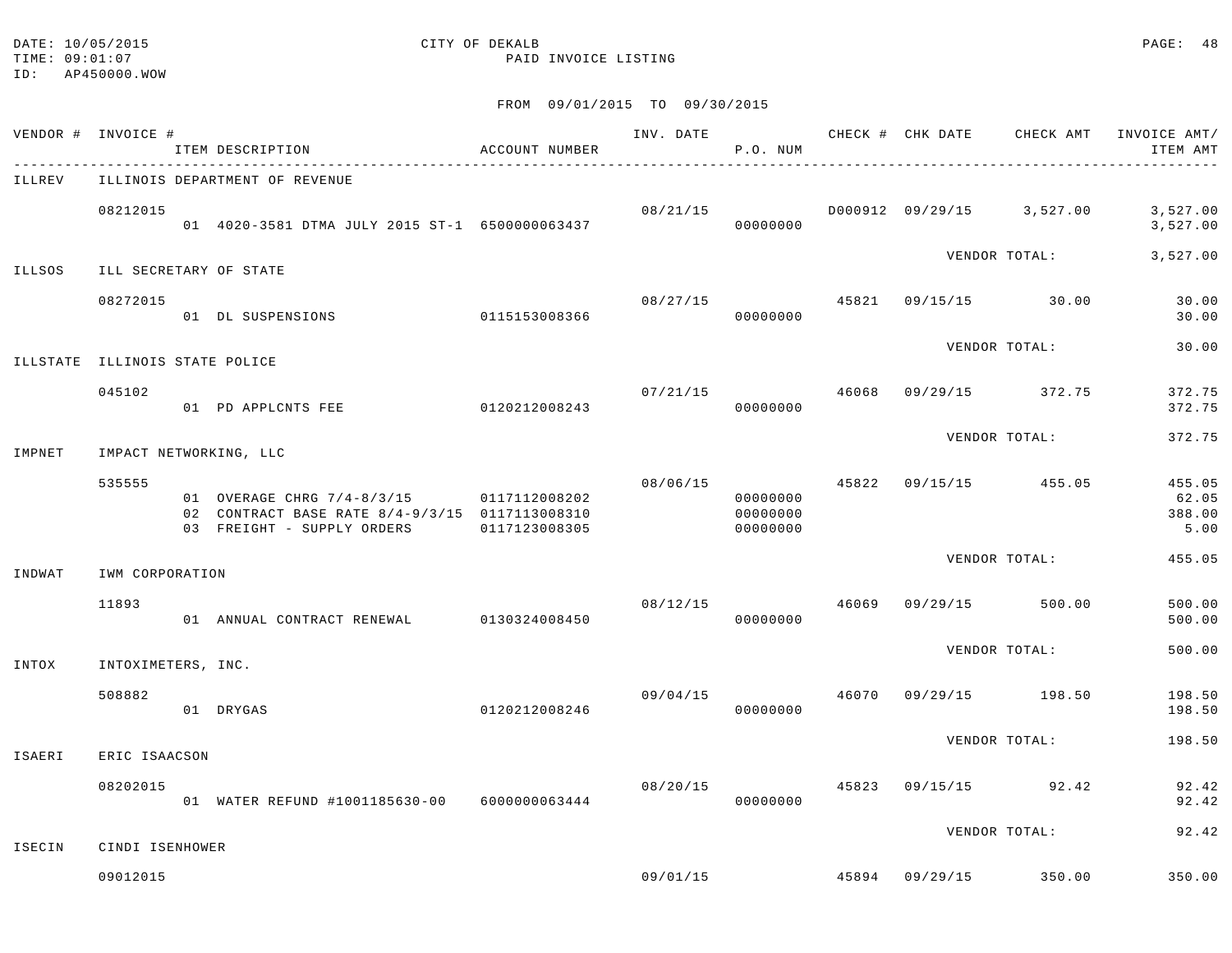#### DATE: 10/05/2015 CITY OF DEKALB PAGE: 49 TIME:  $09:01:07$  PAID INVOICE LISTING

|               | VENDOR # INVOICE #   | ITEM DESCRIPTION                                       | ACCOUNT NUMBER                 | INV. DATE                             | P.O. NUM             |  | CHECK # CHK DATE CHECK AMT             | INVOICE AMT/<br>ITEM AMT                            |
|---------------|----------------------|--------------------------------------------------------|--------------------------------|---------------------------------------|----------------------|--|----------------------------------------|-----------------------------------------------------|
|               | 09012015             | 01 2015 SUMMER MUNICIPAL BAND 0110113008399            |                                |                                       | 00000000             |  | $09/01/15$ $45894$ $09/29/15$ $350.00$ | 350.00<br>350.00                                    |
| ISOANT        | ANTHONY ISOM         |                                                        |                                |                                       |                      |  | VENDOR TOTAL:                          | 350.00                                              |
|               | 09142015             | 01 TAX REBATE PROGRAM NOV-JUN 15 6000004008481         |                                | $09/14/15$ $45979$ $09/29/15$ $64.81$ | 00000000             |  |                                        | 64.81<br>64.81                                      |
| JACNAN        | NANCY JACKSON        |                                                        |                                |                                       |                      |  | VENDOR TOTAL:                          | 64.81                                               |
|               | 09142015             | 01 TAX REBATE PROGRAM NOV-JUN 15 6000004008481         |                                |                                       | 09/14/15<br>00000000 |  | 45980 09/29/15 53.34                   | 53.34<br>53.34                                      |
| JANROB        | ROBERT G JANIS       |                                                        |                                |                                       |                      |  | VENDOR TOTAL:                          | 53.34                                               |
|               | 09142015             | 01 TAX REBATE PROGRAM NOV-JUN 15 6000004008481         |                                | 09/14/15                              | 00000000             |  | 45981 09/29/15 74.52                   | 74.52<br>74.52                                      |
| JIMBOD        | JIM'S BODY SHOP      |                                                        |                                |                                       |                      |  | VENDOR TOTAL:                          | 74.52                                               |
|               | 518                  | 01 VEHICLE REPAIRS - #336<br>02 VEHICLE REPAIRS - #336 | 0120223008315<br>0120223008315 | 09/09/15                              | 00000000<br>00000000 |  | 46071 09/29/15 444.89                  | 444.89<br>33.00<br>411.89                           |
| JOHCAR        | CAROLE L JOHNSON     |                                                        |                                |                                       |                      |  | VENDOR TOTAL:                          | 444.89                                              |
|               | 09142015             | 01 TAX REBATE PROGRAM NOV-JUN 15 6000004008481         |                                | $09/14/15$ $45982$ $09/29/15$ $50.30$ | 00000000             |  |                                        | 50.30<br>50.30                                      |
| JOHNCHA       | CHARLES JOHNSON      |                                                        |                                |                                       |                      |  | VENDOR TOTAL:                          | 50.30                                               |
|               | 08202015             | 01 WATER REFUND #2703121260-00 6000000063444           |                                | 08/20/15                              | 00000000             |  | 45824 09/15/15 89.03                   | 89.03<br>89.03                                      |
| <b>JOHTRA</b> | JOHNSON TRACTOR INC. |                                                        |                                |                                       |                      |  | VENDOR TOTAL:                          | 89.03                                               |
|               | WR31273              |                                                        |                                |                                       |                      |  |                                        | $08/15/15$ $45825$ $09/15/15$ $1,300.62$ $1,300.62$ |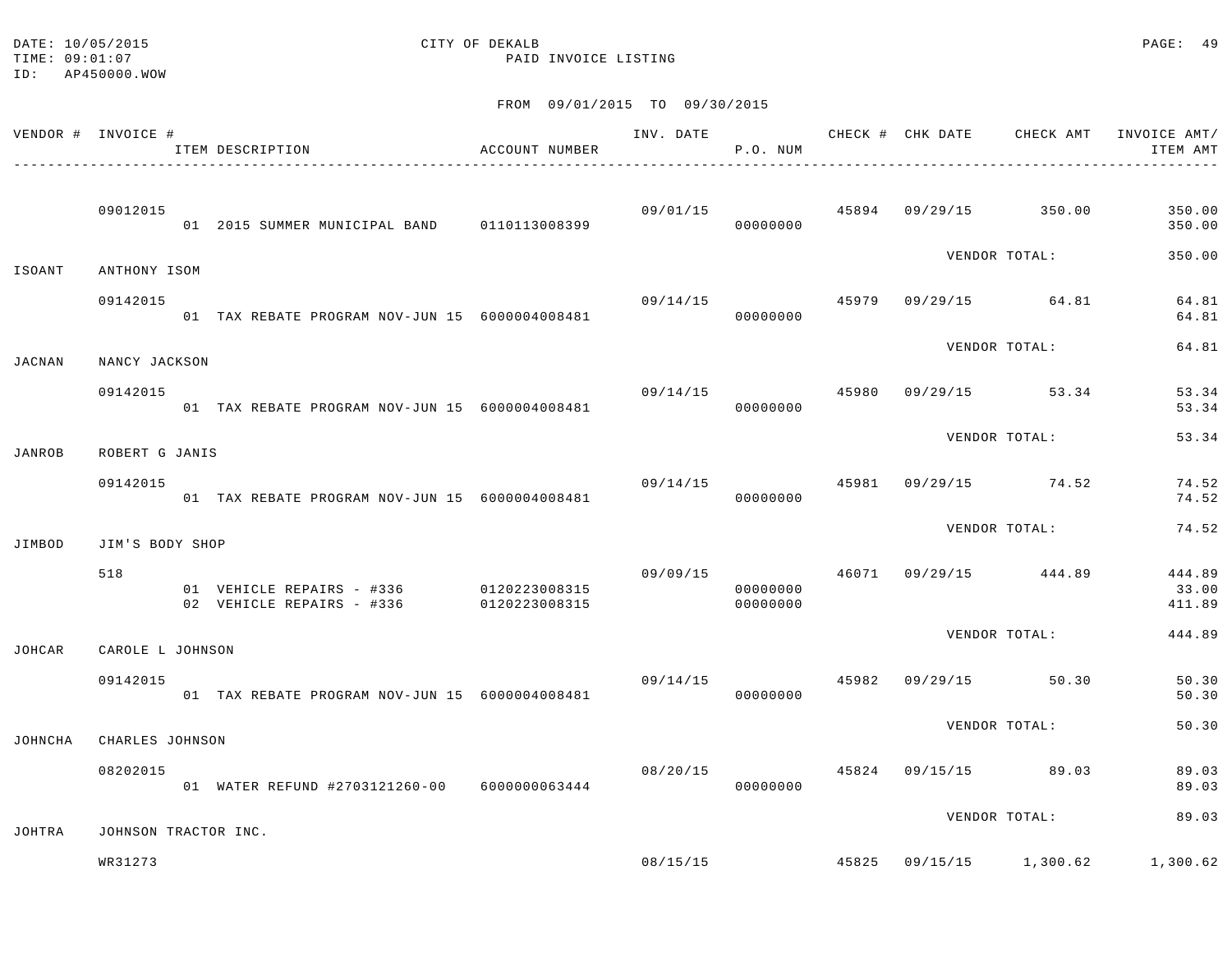TIME:  $09:01:07$  PAID INVOICE LISTING

DATE: 10/05/2015 PAGE: 50

ID: AP450000.WOW

|        | VENDOR # INVOICE # | ITEM DESCRIPTION<br>-----------------------------------              | ACCOUNT NUMBER |          | P.O. NUM             |       |          |                                          | INV. DATE 6 CHECK # CHK DATE CHECK AMT INVOICE AMT/<br>ITEM AMT |
|--------|--------------------|----------------------------------------------------------------------|----------------|----------|----------------------|-------|----------|------------------------------------------|-----------------------------------------------------------------|
|        | WR31273            | 01 REPAIR HYDRAULIC OIL LEAK 6500003008310                           |                |          | 08/15/15<br>00000000 |       |          |                                          | 45825  09/15/15  1,300.62  1,300.62<br>1,300.62                 |
| JOHWIL |                    | JOHNSON WILBUR ADAMS, INC.                                           |                |          |                      |       |          | VENDOR TOTAL:                            | 1,300.62                                                        |
|        | 8031               | 01 STRUCTURAL ASSESSMENT 1300003008331                               |                |          | 08/12/15<br>00000000 |       |          | 46072 09/29/15 840.00                    | 840.00<br>840.00                                                |
| JURJON | JONATHAN JURSICH   |                                                                      |                |          |                      |       |          | VENDOR TOTAL:                            | 840.00                                                          |
|        | 08102015           | 01 TRAINING REIMB. MEALS 0120223008376<br>02 TRAINING REIMB. MILEAGE | 0120223008376  |          | 00000000<br>00000000 |       |          |                                          | 249.52<br>53.15<br>196.37                                       |
| JUSSAF | JUST SAFETY LTD    |                                                                      |                |          |                      |       |          | VENDOR TOTAL:                            | 249.52                                                          |
|        | 24837              | 01 FIRST AID SUPPLIES                                                | 0120222008242  | 09/04/15 | 00000000             |       |          | 46073 09/29/15 141.60                    | 31.30<br>31.30                                                  |
|        | 24838              | 01 FIRST AID SUPPLIES                                                | 0130332008219  | 09/04/15 | 00000000             | 46073 | 09/29/15 | 141.60                                   | 57.80<br>57.80                                                  |
|        | 24839              | 01 FIRST AID SUPPLIES                                                | 6000002008219  | 09/04/15 | 00000000             | 46073 |          | 09/29/15 141.60                          | 52.50<br>52.50                                                  |
| JWPEP  |                    | J.W. PEPPER & SON, INC.                                              |                |          |                      |       |          | VENDOR TOTAL:                            | 141.60                                                          |
|        | 11A92503           | 01 MUNI BND MUSIC                                                    | 0110112008299  | 06/25/15 | 00000000             |       |          | 45740 09/15/15 82.99                     | 82.99<br>82.99                                                  |
| KAFCEC | CECELIA KAFER      |                                                                      |                |          |                      |       |          | VENDOR TOTAL:                            | 82.99                                                           |
|        | 09012015           | 01 2015 SUMMER MUNICIPAL BAND 0110113008399                          |                | 09/01/15 | 00000000             |       |          | 45895 09/29/15 100.00                    | 100.00<br>100.00                                                |
| KARCOM | KARA COMPANY, INC. |                                                                      |                |          |                      |       |          | VENDOR TOTAL:                            | 100.00                                                          |
|        | 312480             |                                                                      |                |          |                      |       |          | $08/26/15$ $46074$ $09/29/15$ $1,737.30$ | 1,737.30                                                        |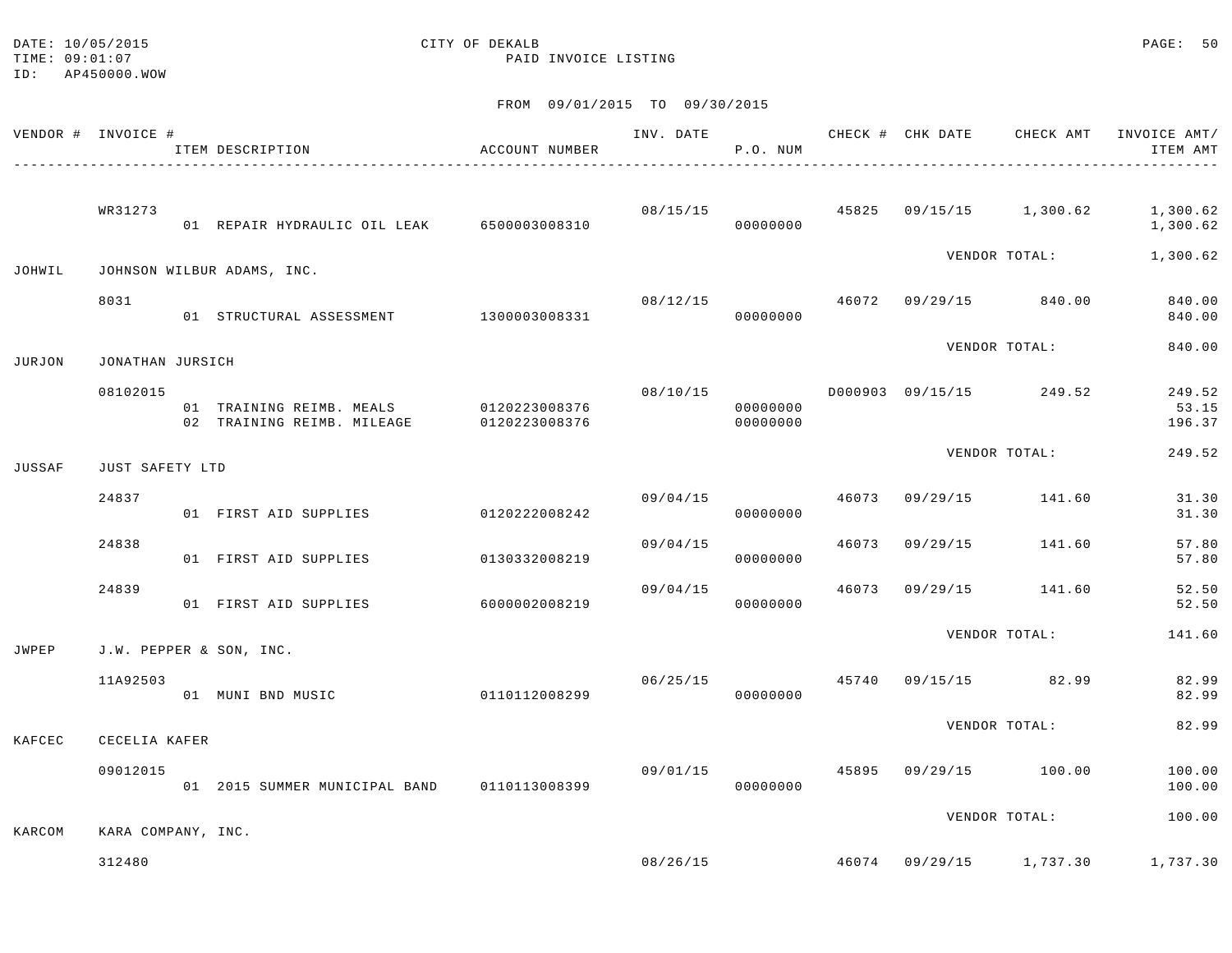#### DATE: 10/05/2015 CITY OF DEKALB PAGE: 51 TIME:  $09:01:07$  PAID INVOICE LISTING

FROM 09/01/2015 TO 09/30/2015

| VENDOR # INVOICE # |                     | ITEM DESCRIPTION                                                                                                                                                              | ACCOUNT NUMBER                                  | INV. DATE | P.O. NUM                                                             |       |          |                                          | CHECK # CHK DATE CHECK AMT INVOICE AMT/<br>ITEM AMT                      |
|--------------------|---------------------|-------------------------------------------------------------------------------------------------------------------------------------------------------------------------------|-------------------------------------------------|-----------|----------------------------------------------------------------------|-------|----------|------------------------------------------|--------------------------------------------------------------------------|
|                    | 312480              | 01 MONTHLY RENTAL - 7/26-8/26/15 6000006008515                                                                                                                                |                                                 |           | 00000000                                                             |       |          | $08/26/15$ $46074$ $09/29/15$ $1,737.30$ | 1,737.30<br>1,737.30                                                     |
| KASMIC             | MICHAEL KASPER      |                                                                                                                                                                               |                                                 |           |                                                                      |       |          | VENDOR TOTAL:                            | 1,737.30                                                                 |
|                    | 09012015            | 01 2015 SUMMER MUNICIPAL BAND 0110113008399                                                                                                                                   |                                                 | 09/01/15  | 00000000                                                             | 45896 |          | 09/29/15 50.00                           | 50.00<br>50.00                                                           |
| KATFIE             | KATHLEEN FIELD ORR  |                                                                                                                                                                               |                                                 |           |                                                                      |       |          | VENDOR TOTAL:                            | 50.00                                                                    |
|                    | 14722               | 01 JULY PRO SERVICES<br>02 JULY PRO SERVICES                                                                                                                                  | 1300003008366<br>1400003008366                  | 08/08/15  | 00000000<br>00000000                                                 | 46075 |          | 09/29/15 830.00                          | 830.00<br>415.00<br>415.00                                               |
| KINGRE             | GREGORY KING        |                                                                                                                                                                               |                                                 |           |                                                                      |       |          | VENDOR TOTAL:                            | 830.00                                                                   |
|                    | 09012015            | 01 2015 SUMMER MUNICIPAL BAND 0110113008399                                                                                                                                   |                                                 | 09/01/15  | 00000000                                                             |       |          | 45897 09/29/15 150.00                    | 150.00<br>150.00                                                         |
| KISCOR             |                     | KISHWAUKEE CORPORATE HEALTH                                                                                                                                                   |                                                 |           |                                                                      |       |          | VENDOR TOTAL:                            | 150.00                                                                   |
|                    | 32613               | 01 NEW HIRE SCREENING                                                                                                                                                         | 0116103008333                                   | 09/01/15  | 00000000                                                             | 46076 |          | 09/29/15 1,776.00                        | 154.00<br>154.00                                                         |
|                    | 32655               | 01 NEW HIRE SCREENING                                                                                                                                                         | 0125273008345                                   | 09/01/15  | 00000000                                                             | 46076 | 09/29/15 | 1,776.00                                 | 802.00<br>802.00                                                         |
|                    | 32667               | 01 NEW HIRE SCREENING                                                                                                                                                         | 0125273008345                                   | 09/11/15  | 00000000                                                             | 46076 |          | 09/29/15 1,776.00                        | 820.00<br>820.00                                                         |
| KNULAW             | KNUTSON LAWN CARE & |                                                                                                                                                                               |                                                 |           |                                                                      |       |          | VENDOR TOTAL:                            | 1,776.00                                                                 |
|                    | 5770                | 01 HEARTLAND FIELDS 2500003008313<br>02 KNOLLS<br>03 HERITAGE RIDGE<br>04 COLBY, TAYLOR, FRMNT, PRTNS, 0130323008313<br>05 KENSINGTON<br>06 AGR, LINCOLN & 14TH 0130333008313 | 2400003008313<br>2300003008313<br>0130324008450 | 08/31/15  | 00000000<br>00000000<br>00000000<br>00000000<br>00000000<br>00000000 | 46077 |          | $09/29/15$ 4,155.00                      | 4,155.00<br>175.00<br>825.00<br>137.50<br>1,225.00<br>137.50<br>1,655.00 |

VENDOR TOTAL: 4,155.00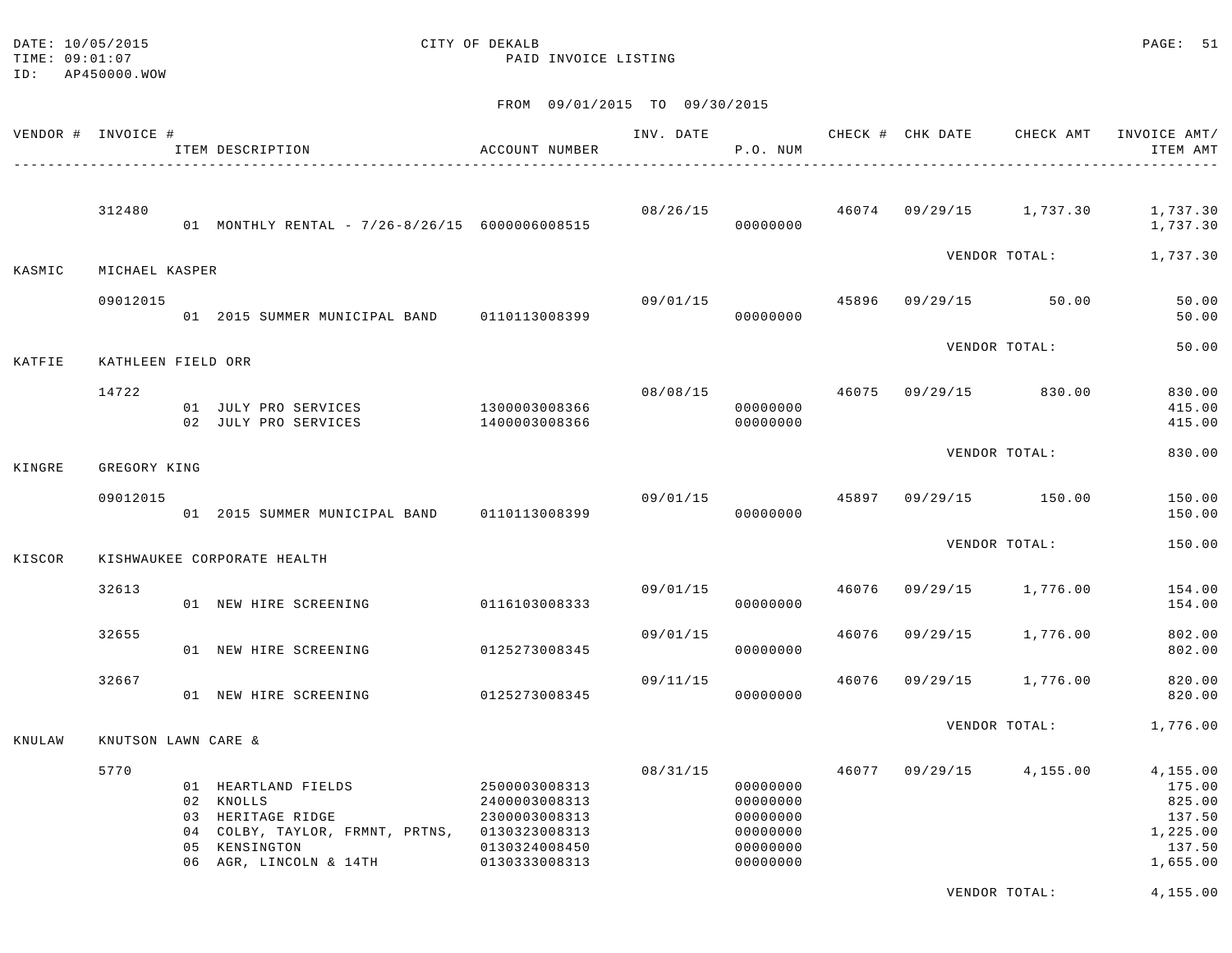#### DATE: 10/05/2015 CITY OF DEKALB PAGE: 52 TIME:  $09:01:07$  PAID INVOICE LISTING

#### FROM 09/01/2015 TO 09/30/2015

|        | VENDOR # INVOICE # | ITEM DESCRIPTION                               | ACCOUNT NUMBER |          | INV. DATE<br>P.O. NUM |       |                        |                       | CHECK # CHK DATE CHECK AMT INVOICE AMT/<br>ITEM AMT |
|--------|--------------------|------------------------------------------------|----------------|----------|-----------------------|-------|------------------------|-----------------------|-----------------------------------------------------|
| KOEGOR | GORDON KOEHLING    |                                                |                |          |                       |       |                        |                       |                                                     |
|        | 09142015           | 01 TAX REBATE PROGRAM NOV-JUN 15 6000004008481 |                | 09/14/15 | 00000000              |       |                        | 45983 09/29/15 100.53 | 100.53<br>100.53                                    |
| KOMRUT | RUTH KOMADINA      |                                                |                |          |                       |       |                        | VENDOR TOTAL:         | 100.53                                              |
|        | 09142015           | 01 TAX REBATE PROGRAM NOV-JUN 15 6000004008481 |                | 09/14/15 | 00000000              |       |                        | 45984 09/29/15 29.92  | 29.92<br>29.92                                      |
| KOZTED | TED KOZINSKI       |                                                |                |          |                       |       |                        | VENDOR TOTAL:         | 29.92                                               |
|        | 08282015           | 01 ICPAS ANNUAL CONF REIMB 0117113008376       |                | 08/25/15 | 00000000              |       | D000915 09/29/15 82.70 |                       | 82.70<br>82.70                                      |
| KRATRE |                    | KRAMER TREE SPECIALISTS, INC.                  |                |          |                       |       |                        | VENDOR TOTAL:         | 82.70                                               |
|        | 51783              | 01 FUNGICIDE INJECTION 0130333008386           |                | 08/24/15 | 00000000              | 46078 | 09/29/15 1,528.00      |                       | 558.00<br>558.00                                    |
|        | 51785              | 01 FUNGICIDE INJECTION                         | 0130333008386  | 08/24/15 | 00000000              | 46078 |                        | 09/29/15 1,528.00     | 447.00<br>447.00                                    |
|        | 51786              | 01 FUNGICIDE INJECTION 0130333008386           |                | 08/24/15 | 00000000              | 46078 |                        | 09/29/15 1,528.00     | 523.00<br>523.00                                    |
| KRELAR | LARRY KREY         |                                                |                |          |                       |       |                        | VENDOR TOTAL:         | 1,528.00                                            |
|        | 09012015           | 01 2015 SUMMER MUNICIPAL BAND 0110113008399    |                | 09/01/15 | 00000000              |       | 45898 09/29/15 875.00  |                       | 875.00<br>875.00                                    |
| KRUDAV | DAVIS KRUK         |                                                |                |          |                       |       |                        | VENDOR TOTAL:         | 875.00                                              |
|        | 08312015           | 01 WATER REFUND# 3803192370-02 6000000063444   |                |          | 08/31/15<br>00000000  | 45826 |                        | 09/15/15 32.48        | 32.48<br>32.48                                      |
| KWATON | TONY KWASNIEWSKI   |                                                |                |          |                       |       |                        | VENDOR TOTAL:         | 32.48                                               |
|        |                    |                                                |                |          |                       |       |                        |                       |                                                     |
|        | 08182015           | 01 TRAINING                                    | 0120243008376  | 08/18/15 | 00000000              |       | D000893 09/15/15 29.49 |                       | 29.49<br>29.49                                      |

VENDOR TOTAL: 29.49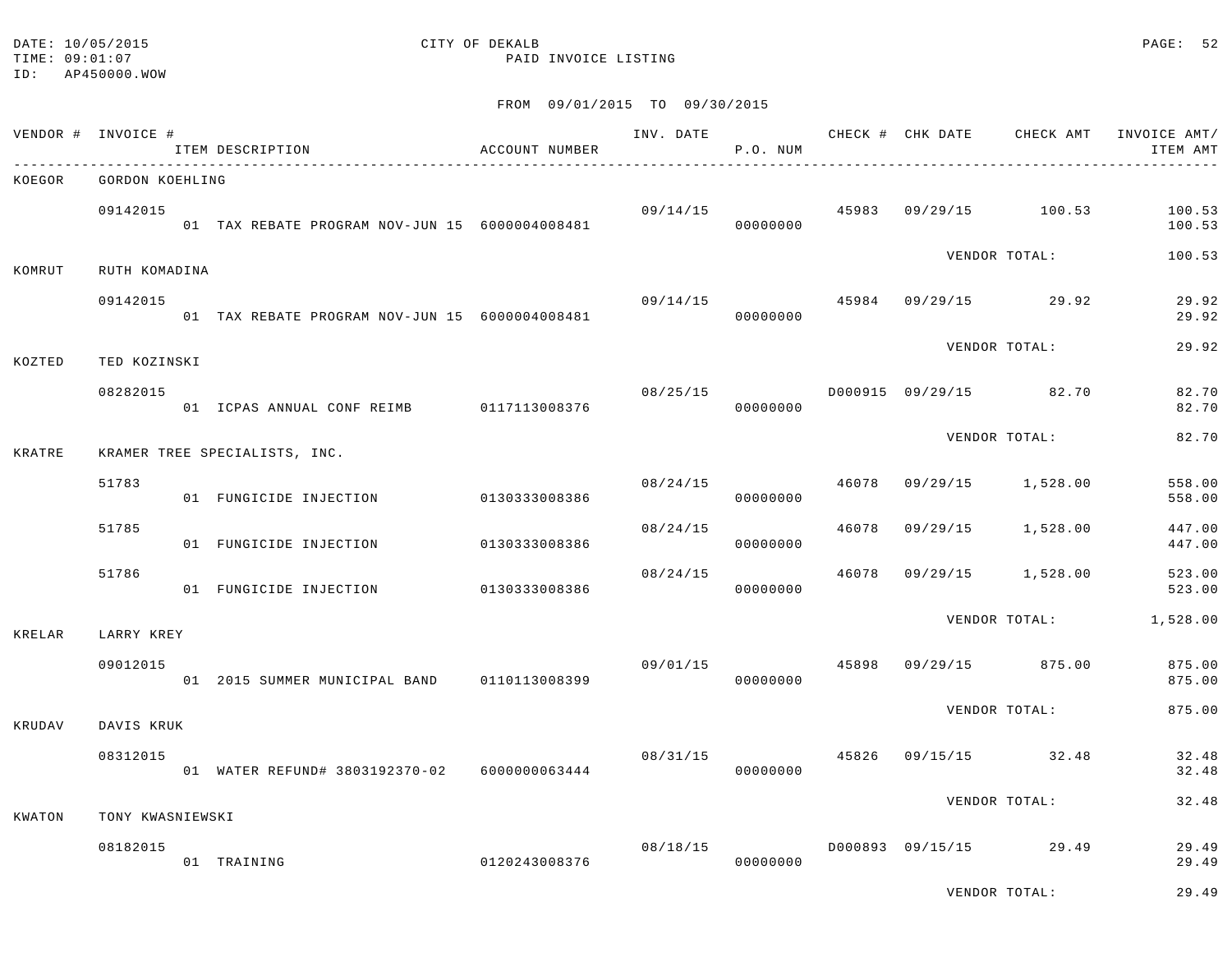# DATE: 10/05/2015 CITY OF DEKALB PAGE: 53

|        | VENDOR # INVOICE # | ITEM DESCRIPTION                               | ACCOUNT NUMBER |          | P.O. NUM |       |                                        | INV. DATE 6 CHECK # CHK DATE CHECK AMT INVOICE AMT/<br>ITEM AMT |
|--------|--------------------|------------------------------------------------|----------------|----------|----------|-------|----------------------------------------|-----------------------------------------------------------------|
| LAKINT |                    | LAKESIDE INTERNATIONAL TRUCKS                  |                |          |          |       |                                        |                                                                 |
|        | 7064286P           |                                                |                |          |          |       | $08/06/15$ $45827$ $09/15/15$ $109.62$ | 109.62<br>109.62                                                |
| LAMALE | ALEXIS LAMB        |                                                |                |          |          |       | VENDOR TOTAL:                          | 109.62                                                          |
|        | 09012015           | 01 2015 SUMMER MUNICIPAL BAND 0110113008399    |                |          | 00000000 |       | $09/01/15$ $45899$ $09/29/15$ $50.00$  | 50.00<br>50.00                                                  |
| LARSAN | SANDRA LARKIN      |                                                |                |          |          |       | VENDOR TOTAL:                          | 50.00                                                           |
|        | 09142015           | 01 TAX REBATE PROGRAM NOV-JUN 15 6000004008481 |                | 09/14/15 | 00000000 |       | 45985 09/29/15 65.90                   | 65.90<br>65.90                                                  |
| LAYCHR |                    | LAYNE CHRISTENSEN COMPANY                      |                |          |          |       | VENDOR TOTAL:                          | 65.90                                                           |
|        | 89075830           | 01 WELL #7 PUMP REPAIR 6000006008584           |                | 08/19/15 | 00000000 | 46079 | 09/29/15 35,810.00                     | 35,810.00<br>35,810.00                                          |
| LEEMAE | MAE LEE            |                                                |                |          |          |       | VENDOR TOTAL:                          | 35,810.00                                                       |
|        | 09142015           | 01 TAX REBATE PROGRAM NOV-JUN 15 6000004008481 |                | 09/14/15 | 00000000 |       | 45986 09/29/15 15.63                   | 15.63<br>15.63                                                  |
| LEHDAV | DAVE LEHMAN        |                                                |                |          |          |       | VENDOR TOTAL:                          | 15.63                                                           |
|        | 09012015           | 01 2015 SUMMER MUNICIPAL BAND 0110113008399    |                | 09/01/15 | 00000000 | 45900 |                                        | 09/29/15 1,175.00 1,175.00<br>1,175.00                          |
| LEKSTY | STYLIANOS LEKKAS   |                                                |                |          |          |       |                                        | VENDOR TOTAL: 1,175.00                                          |
|        | 08182015           | 0120243008376<br>01 TRAINING                   |                | 08/18/15 | 00000000 |       | D000894 09/15/15 29.44                 | 29.44<br>29.44                                                  |
| LEVJAS | JASON LEVERTON     |                                                |                |          |          |       | VENDOR TOTAL:                          | 29.44                                                           |
|        | 08112015           | 01 NENA CONF REIMB                             | 0120213008376  |          | 00000000 |       |                                        | 299.00<br>299.00                                                |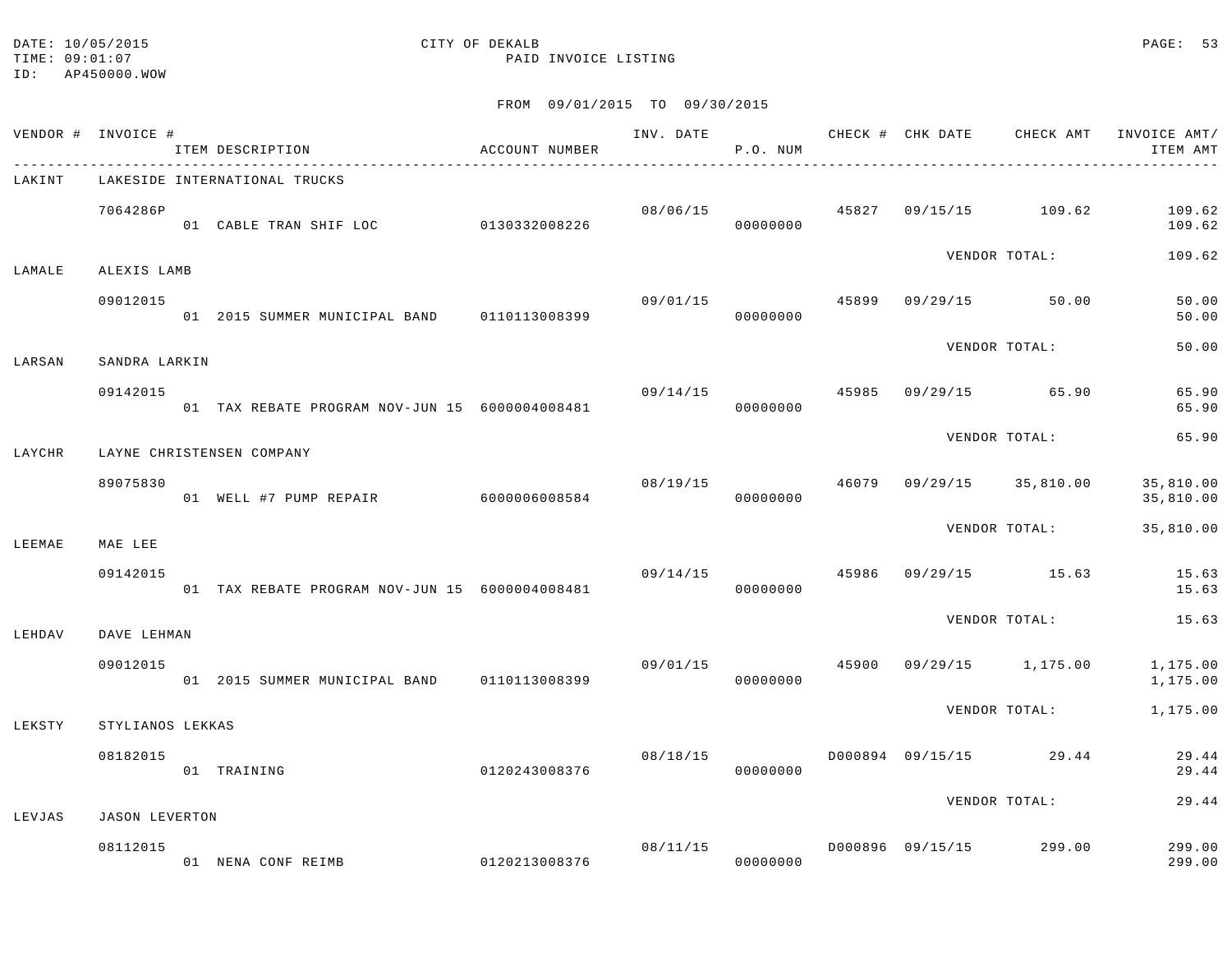#### DATE: 10/05/2015 CITY OF DEKALB PAGE: 54 TIME:  $09:01:07$  PAID INVOICE LISTING

|        | VENDOR # INVOICE # | ITEM DESCRIPTION                                 | ACCOUNT NUMBER                 | INV. DATE | P.O. NUM             |                | CHECK # CHK DATE CHECK AMT INVOICE AMT/ | ITEM AMT                  |
|--------|--------------------|--------------------------------------------------|--------------------------------|-----------|----------------------|----------------|-----------------------------------------|---------------------------|
|        | 08172015           | 01 PROP CLEANUP - MEAL REIMB 0120222008299       |                                | 08/17/15  | 00000000             |                | D000904 09/15/15 34.52                  | 34.52<br>34.52            |
|        | 08172015A          | 01 FOOT SWITCH PEDEL REIMB. 0120226008510        |                                | 08/17/15  | 00000000             |                | D000904 09/15/15 59.92                  | 59.92<br>59.92            |
|        | 09042015           | 01 REIMBURSE FOR LABEL MAKER 0120232008204       |                                | 09/04/15  | 00000000             |                | D000916 09/29/15 90.96                  | 90.96<br>90.96            |
| LININN |                    | LINCOLN INN RESTAURANT                           |                                |           |                      |                | VENDOR TOTAL:                           | 484.40                    |
|        | 3600               | 01 08/13/15 RENTAL SPACE 0132103008373           |                                | 08/13/15  | 00000000             |                | 46080 09/29/15 131.16                   | 131.16<br>131.16          |
| LOEHEA | LOESCHER HEATING   |                                                  |                                |           |                      |                | VENDOR TOTAL:                           | 131.16                    |
|        | 120058             | 01 REPAIR POP-UP DRAIN<br>02 REPAIR POP-UP DRAIN | 0130332008219<br>0130333008311 | 05/22/15  | 00000000<br>00000000 |                | 46081 09/29/15 183.23                   | 183.23<br>33.23<br>150.00 |
| LOVDIS |                    | LOVELL'S DISCOUNT TIRE, INC.                     |                                |           |                      |                | VENDOR TOTAL:                           | 183.23                    |
|        | 41857              | 01 TIRES 11/R225 G.Y. (4) 0125273008315          |                                | 08/13/15  | 00000000             |                | 45668 09/15/15 1,988.60                 | 1,954.60<br>1,954.60      |
|        | 41902              | 01 TIRE REPAIR                                   | 0125273008315                  | 08/17/15  | 00000000             |                | 45668 09/15/15 1,988.60                 | 34.00<br>34.00            |
|        | 41964              | 01 (1) CONTINTENTAL TIRE 0130332008226           |                                | 08/12/15  | 00000000             |                | 46082 09/29/15 620.95                   | 347.50<br>347.50          |
|        | 42040              | 01 (1) INNERTUBE                                 | 6500003008310                  | 08/28/15  | 00000000             | 46082 09/29/15 | 620.95                                  | 36.45<br>36.45            |
|        | 42073              | 01 MOUNTING SERVICE                              | 0130333008315                  | 09/01/15  | 00000000             |                | 46082 09/29/15 620.95                   | 24.00<br>24.00            |
|        | 42152              | 01 (2) WRANGLER TIRES 0130332008226              |                                | 09/11/15  | 00000000             | 46082 09/29/15 | 620.95                                  | 213.00<br>213.00          |
| LOVRIT |                    | LOVETT'S RITE-WAY REBUILDERS,                    |                                |           |                      |                | VENDOR TOTAL:                           | 2,609.55                  |
|        | 07132015           |                                                  |                                |           |                      |                | $07/13/15$ $45669$ $09/15/15$ $640.00$  | 300.00                    |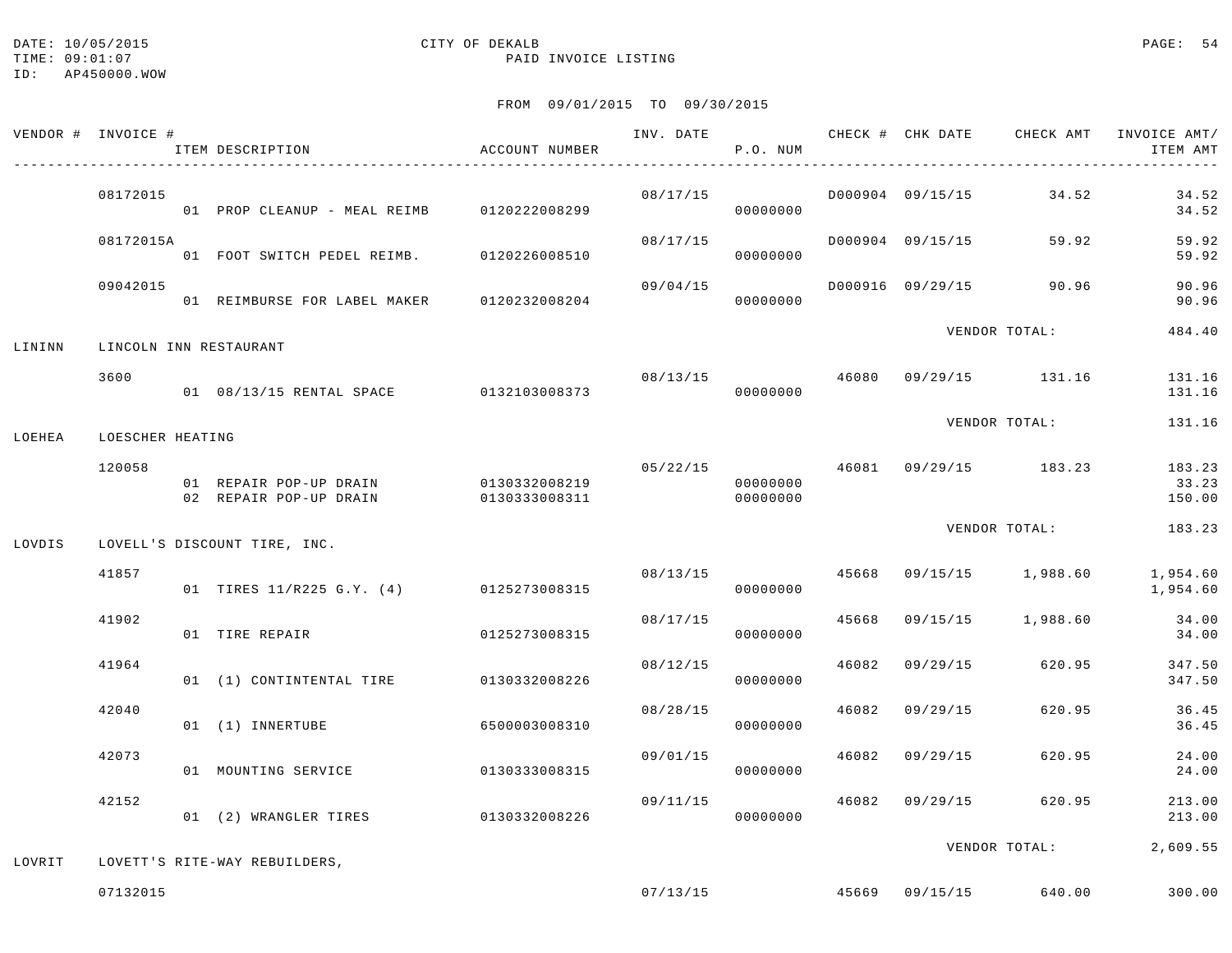#### DATE: 10/05/2015 CITY OF DEKALB PAGE: 55 TIME:  $09:01:07$  PAID INVOICE LISTING

|        | VENDOR # INVOICE # | ITEM DESCRIPTION                                | ACCOUNT NUMBER |          | P.O. NUM             |                |                                          | INV. DATE 6 CHECK # CHK DATE CHECK AMT INVOICE AMT/<br>ITEM AMT |
|--------|--------------------|-------------------------------------------------|----------------|----------|----------------------|----------------|------------------------------------------|-----------------------------------------------------------------|
|        | 07132015           | 01 PD TOW                                       | 0120223008384  |          | 07/13/15<br>00000000 | 45669 09/15/15 | 640.00                                   | 300.00<br>300.00                                                |
|        | 07132015A          | 01 PD TOW                                       | 0120223008384  | 07/13/15 | 00000000             | 45669 09/15/15 | 640.00                                   | 170.00<br>170.00                                                |
|        | 08032015           | 01 PD TOW                                       | 0120223008384  | 08/03/15 | 00000000             | 45669 09/15/15 | 640.00                                   | 170.00<br>170.00                                                |
| LOWCRE |                    | LOWE'S CREDIT SERVICES                          |                |          |                      |                | VENDOR TOTAL:                            | 640.00                                                          |
|        | 05867              | 01 ORANGE GLOSS SP                              | 0130332008226  |          | 00000000             |                | $08/14/15$ $45671$ $09/15/15$ $1,638.66$ | 7.38<br>7.38                                                    |
|        | 06466              | 01 20AMP CIR, 100AMP IND 0130322008210          |                |          | 07/27/15<br>00000000 | 45671 09/15/15 | 1,638.66                                 | 37.44<br>37.44                                                  |
|        | 06933              | 01 3/8 HOSE, STRAND, WIRE FIXT                  | 0125272008240  | 08/19/15 | 00000000             |                | 45671 09/15/15 1,638.66                  | 120.31<br>120.31                                                |
|        | 06987              | 01 BULBS                                        | 0125272008210  | 08/05/15 | 00000000             | 45671 09/15/15 | 1,638.66                                 | 43.65<br>43.65                                                  |
|        | 08317              | 01 TOP CHOICE KD WHITE                          | 6000002008228  | 08/20/15 | 00000000             | 45671 09/15/15 | 1,638.66                                 | 7.90<br>7.90                                                    |
|        | 13315              | 01 BULBS                                        | 0130322008210  | 08/18/15 | 00000000             | 45671 09/15/15 | 1,638.66                                 | 181.62<br>181.62                                                |
|        | 13918              | 01 SCREWDRIVER, DIAGCET PLR, LEV 0130332008295  |                | 07/28/15 | 00000000             | 45671 09/15/15 | 1,638.66                                 | 81.56<br>81.56                                                  |
|        | 13996              | 01 RO WATER SYS PARTS 0125272008210             |                | 07/28/15 | 00000000             | 45671 09/15/15 | 1,638.66                                 | 86.45<br>86.45                                                  |
|        | 36157              | 01 DELIVERY FEE                                 | 0125272008210  | 08/18/15 | 00000000             | 45671 09/15/15 | 1,638.66                                 | $-59.00$<br>$-59.00$                                            |
|        | 41302              | 01 T-BRD HBP HETE, POLE 20AMP CIR 6500002008218 |                | 08/04/15 | 00000000             |                | 45671 09/15/15 1,638.66                  | 158.65<br>158.65                                                |
|        | 41726              | 01 BUG & ANT KILLER                             | 0125272008210  |          | 08/14/15<br>00000000 |                | 45671 09/15/15 1,638.66                  | 15.40<br>15.40                                                  |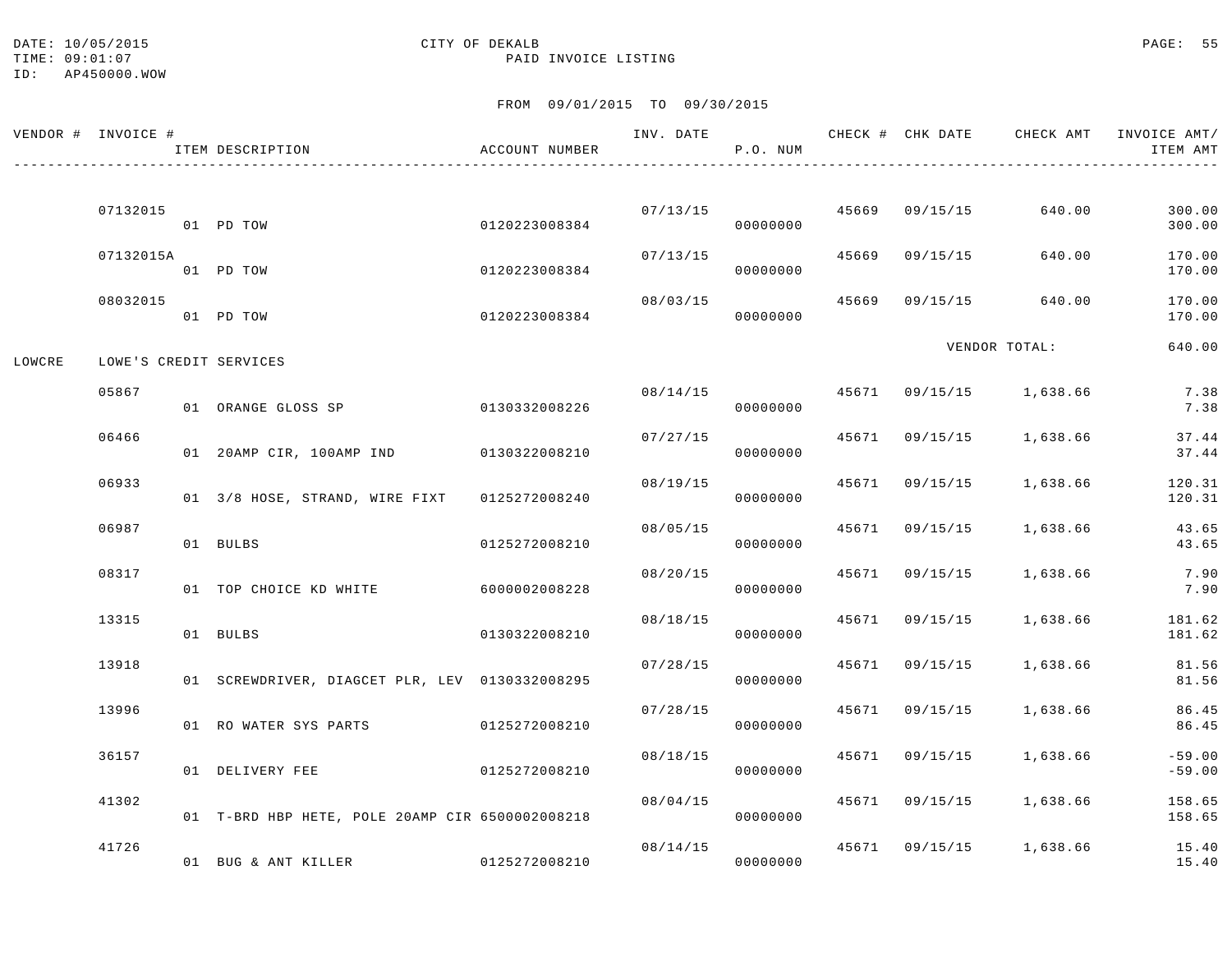# DATE: 10/05/2015 CITY OF DEKALB PAGE: 56

### TIME:  $09:01:07$  PAID INVOICE LISTING

|        | VENDOR # INVOICE # | ITEM DESCRIPTION                       | ACCOUNT NUMBER |          | P.O. NUM |       |                |                                        | INVOICE AMT/<br>ITEM AMT |
|--------|--------------------|----------------------------------------|----------------|----------|----------|-------|----------------|----------------------------------------|--------------------------|
|        | 53121              | 01 CLNG PANL FASHINE                   | 6500003008311  | 08/04/15 | 00000000 |       |                | 45671 09/15/15 1,638.66                | 33.72<br>33.72           |
|        | 53134              | 01 LUMBER & DRYWALL                    | 6000002008228  | 08/04/15 | 00000000 |       | 45671 09/15/15 | 1,638.66                               | 38.96<br>38.96           |
|        | 53309              | 01 WOOD & KICKDOWN DOOR                | 0130322008219  | 08/14/15 | 00000000 | 45671 | 09/15/15       | 1,638.66                               | 19.83<br>19.83           |
|        | 53318              | 01 SHIMS, ELBW - CLASSROOM             | 0125272008210  | 07/28/15 | 00000000 | 45671 | 09/15/15       | 1,638.66                               | 72.80<br>72.80           |
|        | 53411              | 01 WD-40 & GERM-X                      | 0120222008242  | 08/17/15 | 00000000 | 45671 | 09/15/15       | 1,638.66                               | 30.33<br>30.33           |
|        | 53440              | 01 BOTTLE WATER                        | 0120212008299  | 07/29/15 | 00000000 |       | 45671 09/15/15 | 1,638.66                               | 22.62<br>22.62           |
|        | 53554              | 01 SHELF SUPPLIES - LEGAL              | 0130323008348  | 08/19/15 | 00000000 |       | 45671 09/15/15 | 1,638.66                               | 77.96<br>77.96           |
|        | 53614A             | 01 25' DBL J HK & EAR PLUGS            | 0125272008226  | 08/07/15 | 00000000 | 45671 | 09/15/15       | 1,638.66                               | 67.31<br>67.31           |
|        | 53638              | 01 HOT RIMS ALL WHEEL                  | 0120222008226  | 07/31/15 | 00000000 |       | 45671 09/15/15 | 1,638.66                               | 22.72<br>22.72           |
|        | 92550              | 01 DISHWASHER                          | 0125272008210  | 08/18/15 | 00000000 |       |                | 45671 09/15/15 1,638.66                | 571.05<br>571.05         |
| LUKRES | LUKULOS RESTAURANT |                                        |                |          |          |       |                | VENDOR TOTAL:                          | 1,638.66                 |
|        | 08252015           | 01 NIU MOVE IN                         | 0120222008299  |          | 00000000 |       |                | $08/25/15$ $45672$ $09/15/15$ $930.00$ | 930.00<br>930.00         |
| LULBEL | BELEN LULE         |                                        |                |          |          |       |                | VENDOR TOTAL:                          | 930.00                   |
|        | 08312015           | 01 TICKET #305871 REFUND 0100000073514 |                | 08/31/15 | 00000000 |       |                | 46083 09/29/15 75.00                   | 75.00<br>75.00           |
| LUNKIR | KIRT T. LUNDBECK   |                                        |                |          |          |       |                | VENDOR TOTAL:                          | 75.00                    |
|        | 08152015           |                                        |                | 08/15/15 |          |       |                | 45828 09/15/15 1,750.00                | 1,750.00                 |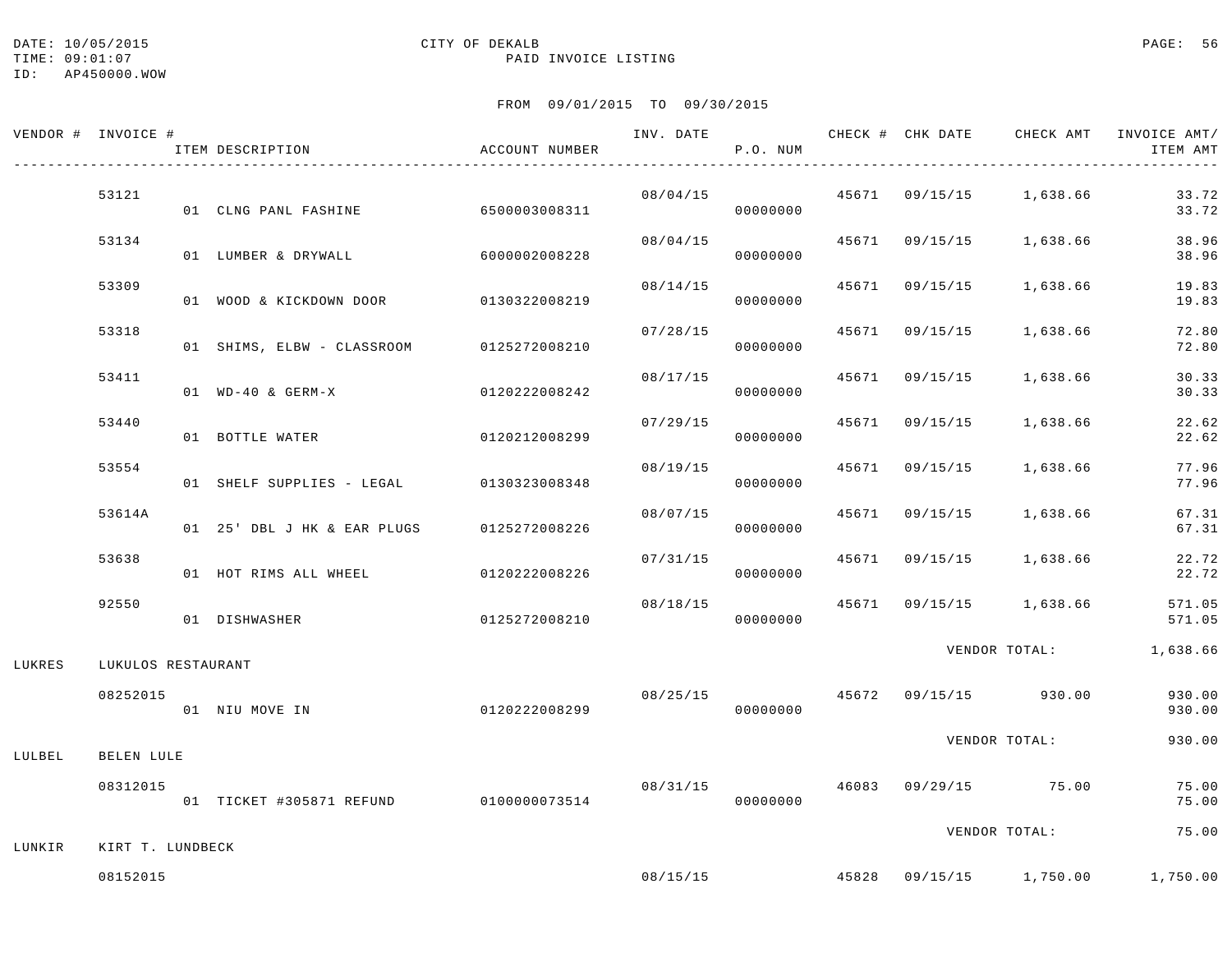TIME:  $09:01:07$  PAID INVOICE LISTING ID: AP450000.WOW

# DATE: 10/05/2015 CITY OF DEKALB PAGE: 57

FROM 09/01/2015 TO 09/30/2015

|        | VENDOR # INVOICE # | ITEM DESCRIPTION                               | ACCOUNT NUMBER | INV. DATE | P.O. NUM |       | CHECK # CHK DATE |                      | CHECK AMT INVOICE AMT/<br>ITEM AMT |
|--------|--------------------|------------------------------------------------|----------------|-----------|----------|-------|------------------|----------------------|------------------------------------|
|        | 08152015           | 01 MUNI BND DRCTR                              | 0110113008399  | 08/15/15  | 00000000 | 45828 |                  | 09/15/15 1,750.00    | 1,750.00<br>1,750.00               |
| LYMKAT | KATHRYN LYMAN      |                                                |                |           |          |       |                  | VENDOR TOTAL:        | 1,750.00                           |
|        | 09142015           | 01 TAX REBATE PROGRAM NOV-JUN 15 6000004008481 |                | 09/14/15  | 00000000 |       |                  | 45987 09/29/15 77.89 | 77.89<br>77.89                     |
| LYNCHA | CHARLES LYNCH SR   |                                                |                |           |          |       |                  | VENDOR TOTAL:        | 77.89                              |
|        | 09142015           | 01 TAX REBATE PROGRAM NOV-JUN 15 6000004008481 |                | 09/14/15  | 00000000 | 45988 |                  | 09/29/15 59.51       | 59.51<br>59.51                     |
| MADPAU | PAUL MADERE        |                                                |                |           |          |       |                  | VENDOR TOTAL:        | 59.51                              |
|        | 09012015           | 01 2015 SUMMER MUNICIPAL BAND 0110113008399    |                | 09/01/15  | 00000000 | 45901 |                  | 09/29/15 725.00      | 725.00<br>725.00                   |
| MALDAW | DAWN MALAPANES     |                                                |                |           |          |       |                  | VENDOR TOTAL:        | 725.00                             |
|        | 09142015           | 01 TAX REBATE PROGRAM NOV-JUN 15 6000004008481 |                | 09/14/15  | 00000000 | 45989 |                  | 09/29/15 68.14       | 68.14<br>68.14                     |
| MARDEN | DENNIS C MARTHA    |                                                |                |           |          |       |                  | VENDOR TOTAL:        | 68.14                              |
|        | 09142015           | 01 TAX REBATE PROGRAM NOV-JUN 15 6000004008481 |                | 09/14/15  | 00000000 | 45990 |                  | $09/29/15$ 38.40     | 38.40<br>38.40                     |
| MARTUR |                    | MARTENSON TURF PRODUCTS, INC.                  |                |           |          |       |                  | VENDOR TOTAL:        | 38.40                              |
|        | 48674              | 01 HYVAR XL (4X1GAL/CASE)                      | 6500003008313  | 07/27/15  | 00000000 | 45673 | 09/15/15         | 472.50               | 365.00<br>365.00                   |
|        | 48724              | 01 SHOWDOWN (5)                                | 6500003008313  | 08/03/15  | 00000000 | 45673 | 09/15/15         | 472.50               | 107.50<br>107.50                   |
|        | 49004              | 01 LANDSCAPING SUPPLIES 6500003008313          |                | 09/02/15  | 00000000 | 46084 | 09/29/15         | 745.00               | 745.00<br>745.00                   |

VENDOR TOTAL: 1,217.50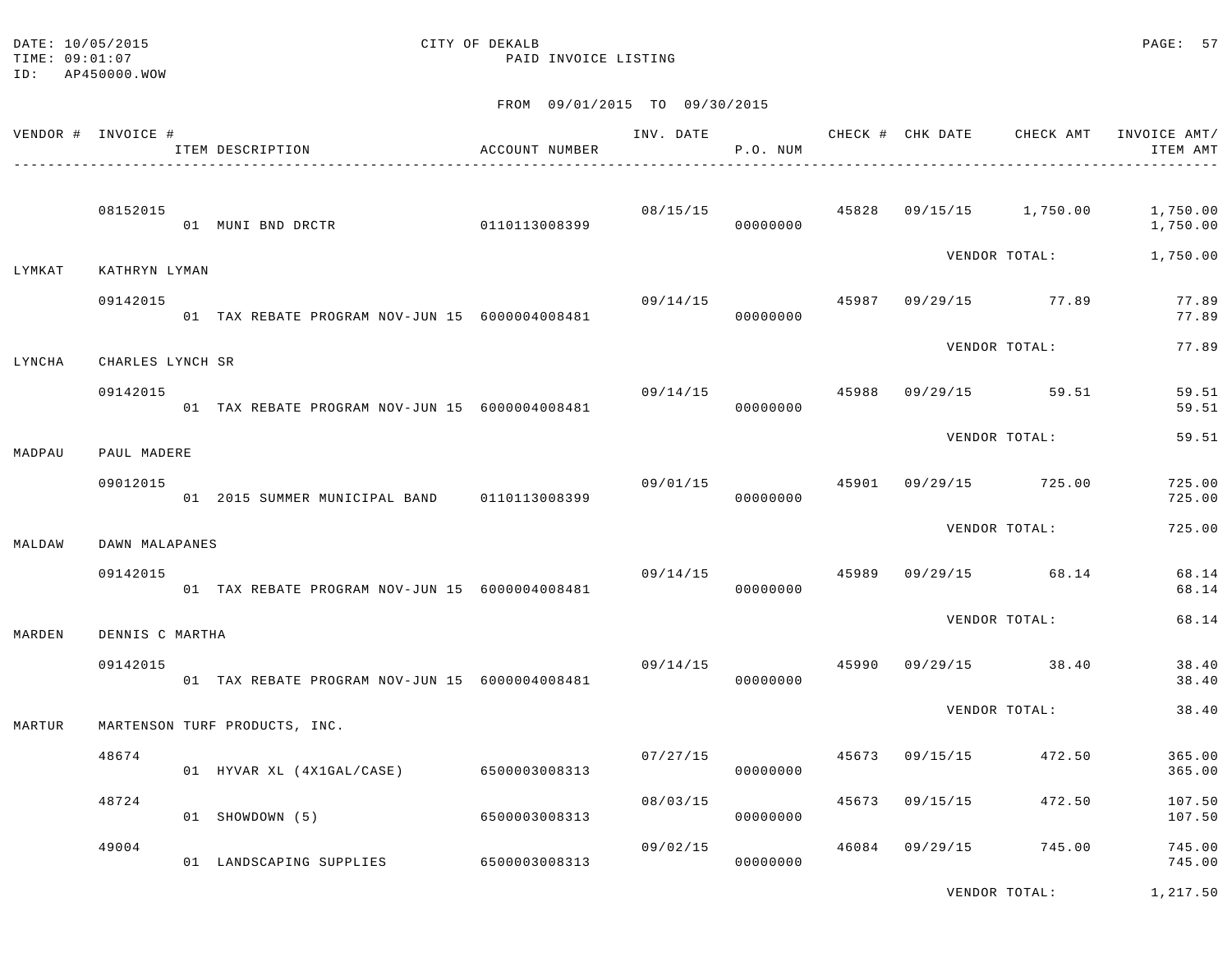#### DATE: 10/05/2015 CITY OF DEKALB PAGE: 58 TIME:  $09:01:07$  PAID INVOICE LISTING

|        | VENDOR # INVOICE #           | ITEM DESCRIPTION                                | ACCOUNT NUMBER | INV. DATE | P.O. NUM             |       |          |                                        | CHECK # CHK DATE CHECK AMT INVOICE AMT/<br>ITEM AMT |
|--------|------------------------------|-------------------------------------------------|----------------|-----------|----------------------|-------|----------|----------------------------------------|-----------------------------------------------------|
| MARZOE | ZOE E MARKLE                 |                                                 |                |           |                      |       |          |                                        |                                                     |
|        | 09012015                     | 01  2015  SUMMER MUNICIPAL BAND   0110113008399 |                |           | 09/01/15<br>00000000 |       |          | 45902 09/29/15 50.00                   | 50.00<br>50.00                                      |
| MATCLI | MATHERS CLINIC               |                                                 |                |           |                      |       |          | VENDOR TOTAL:                          | 50.00                                               |
|        | 031618                       | 01 PRE-EMPLYMNT EVALUATION 0116103008333        |                | 08/24/15  | 00000000             |       |          | 45674 09/15/15 900.00                  | 450.00<br>450.00                                    |
|        | 031678                       | 01 PRE-EMPLYMNT EVALUATION 0116103008333        |                | 08/24/15  | 00000000             | 45674 | 09/15/15 | 900.00                                 | 450.00<br>450.00                                    |
| MAYLOW | LOWELL MAY                   |                                                 |                |           |                      |       |          | VENDOR TOTAL:                          | 900.00                                              |
|        | 09012015                     | 01  2015  SUMMER MUNICIPAL BAND   0110113008399 |                | 09/01/15  | 00000000             | 45903 |          | 09/29/15 675.00                        | 675.00<br>675.00                                    |
| MAYRIC | RICHARD M MAYER              |                                                 |                |           |                      |       |          | VENDOR TOTAL:                          | 675.00                                              |
|        | 09012015                     | 01 2015 SUMMER MUNICIPAL BAND 0110113008399     |                | 09/01/15  | 00000000             | 45904 |          | 09/29/15 250.00                        | 250.00<br>250.00                                    |
| MCAPAT | PATRICIA MCADAMS             |                                                 |                |           |                      |       |          | VENDOR TOTAL:                          | 250.00                                              |
|        | 09152015                     | 01 2015 WELLNESS REIMB 7100004008476            |                | 09/15/15  | 00000000             | 46085 |          | 09/29/15 68.00                         | 68.00<br>68.00                                      |
| MCCBAR | BARB MCCASKEY                |                                                 |                |           |                      |       |          | VENDOR TOTAL:                          | 68.00                                               |
|        | 09012015                     | 01  2015  SUMMER MUNICIPAL BAND   0110113008399 |                |           | 09/01/15<br>00000000 | 45905 |          | 09/29/15 150.00                        | 150.00<br>150.00                                    |
|        |                              |                                                 |                |           |                      |       |          | VENDOR TOTAL:                          | 150.00                                              |
| MCCCHA | CHARLES MCCASLIN<br>09142015 | 01 TAX REBATE PROGRAM NOV-JUN 15 6000004008481  |                | 09/14/15  | 00000000             |       |          | 45991 09/29/15 35.72                   | 35.72<br>35.72                                      |
|        |                              |                                                 |                |           |                      |       |          | VENDOR TOTAL:                          | 35.72                                               |
| MCCJIL | JILL MCCORMICK               |                                                 |                |           |                      |       |          | $09/01/15$ $45906$ $09/29/15$ $100.00$ |                                                     |
|        | 09012015                     |                                                 |                |           |                      |       |          |                                        | 100.00                                              |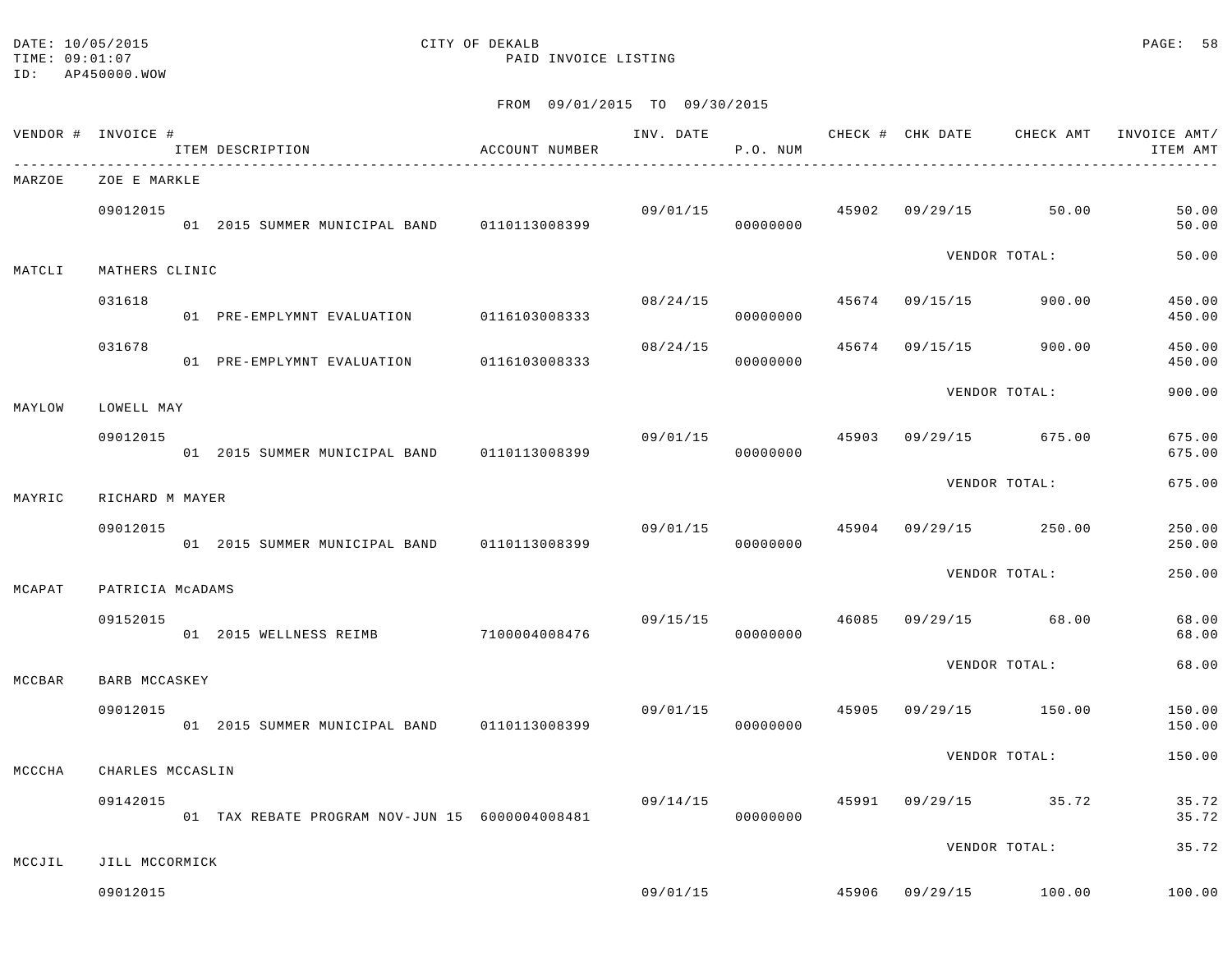#### DATE: 10/05/2015 CITY OF DEKALB PAGE: 59 TIME:  $09:01:07$  PAID INVOICE LISTING

#### FROM 09/01/2015 TO 09/30/2015

|        | VENDOR # INVOICE # | ITEM DESCRIPTION                                 | ACCOUNT NUMBER |          | P.O. NUM             |       |                |                                        | INV. DATE 6 1992 CHECK # CHK DATE CHECK AMT INVOICE AMT/<br>ITEM AMT |
|--------|--------------------|--------------------------------------------------|----------------|----------|----------------------|-------|----------------|----------------------------------------|----------------------------------------------------------------------|
|        | 09012015           | 01  2015  SUMMER  MUNICIPAL BAND   0110113008399 |                |          | 00000000             |       |                | $09/01/15$ $45906$ $09/29/15$ $100.00$ | 100.00<br>100.00                                                     |
| MCI    |                    | MUNICIPAL CLERKS OF ILLINOIS                     |                |          |                      |       |                | VENDOR TOTAL:                          | 100.00                                                               |
|        | 08182015           | 01 DUES FOR MUNICIPAL CLERK OF IL 0110103008375  |                | 09/03/15 | 00000000             |       |                | 45675 09/15/15 100.00                  | 75.00<br>75.00                                                       |
|        | 08202015           | 01 MCI MEMBERSHIP DUES 0115153008375             |                | 08/20/15 | 00000000             | 45675 |                | 09/15/15 100.00                        | 25.00<br>25.00                                                       |
| MCNCHA | CHAD MCNETT        |                                                  |                |          |                      |       |                | VENDOR TOTAL:                          | 100.00                                                               |
|        | 08252015           | 01 TRIAD MEETING 7/9/15 0120253008373            |                | 08/25/15 | 00000000             |       |                | D000905 09/15/15 22.70                 | 22.70<br>22.70                                                       |
| MCRFRA | MCR FRAMING        |                                                  |                |          |                      |       |                | VENDOR TOTAL:                          | 22.70                                                                |
|        | 16900              | 01 DEKALB FLYERS MATS 0132103008373              |                |          | 08/13/15<br>00000000 | 46086 |                | $09/29/15$ 20.00                       | 20.00<br>20.00                                                       |
| MEDALL |                    | MED ALLIANCE GROUP, INC.                         |                |          |                      |       |                | VENDOR TOTAL:                          | 20.00                                                                |
|        | 77481              | 01 FLOW SAFE CPAP                                | 0125272008241  | 08/26/15 | 00000000             |       |                | 45676 09/15/15 258.06                  | 258.06<br>258.06                                                     |
| MELLOC | MELIN'S LOCK & KEY |                                                  |                |          |                      |       |                | VENDOR TOTAL:                          | 258.06                                                               |
|        | 07142015           | 01 SCP (4) & DND (3) 0130322008219               |                |          | 07/14/15<br>00000000 | 45677 |                | 09/15/15 16.89                         | 16.89<br>16.89                                                       |
|        | 17044              | 01 PADLOCK SET                                   | 0125272008240  | 04/03/15 | 00000000             |       | 45741 09/15/15 | 35.49                                  | 35.49<br>35.49                                                       |
|        | 17693              | 01 KEYS                                          | 0130322008219  | 09/08/15 | 00000000             |       |                | 46087 09/29/15 125.89                  | 50.89<br>50.89                                                       |
|        | 6466               | 01 REPAIR EXIT DEVICE 6500003008348              |                | 08/22/15 | 00000000             | 46087 |                | 09/29/15 125.89                        | 75.00<br>75.00                                                       |

VENDOR TOTAL: 178.27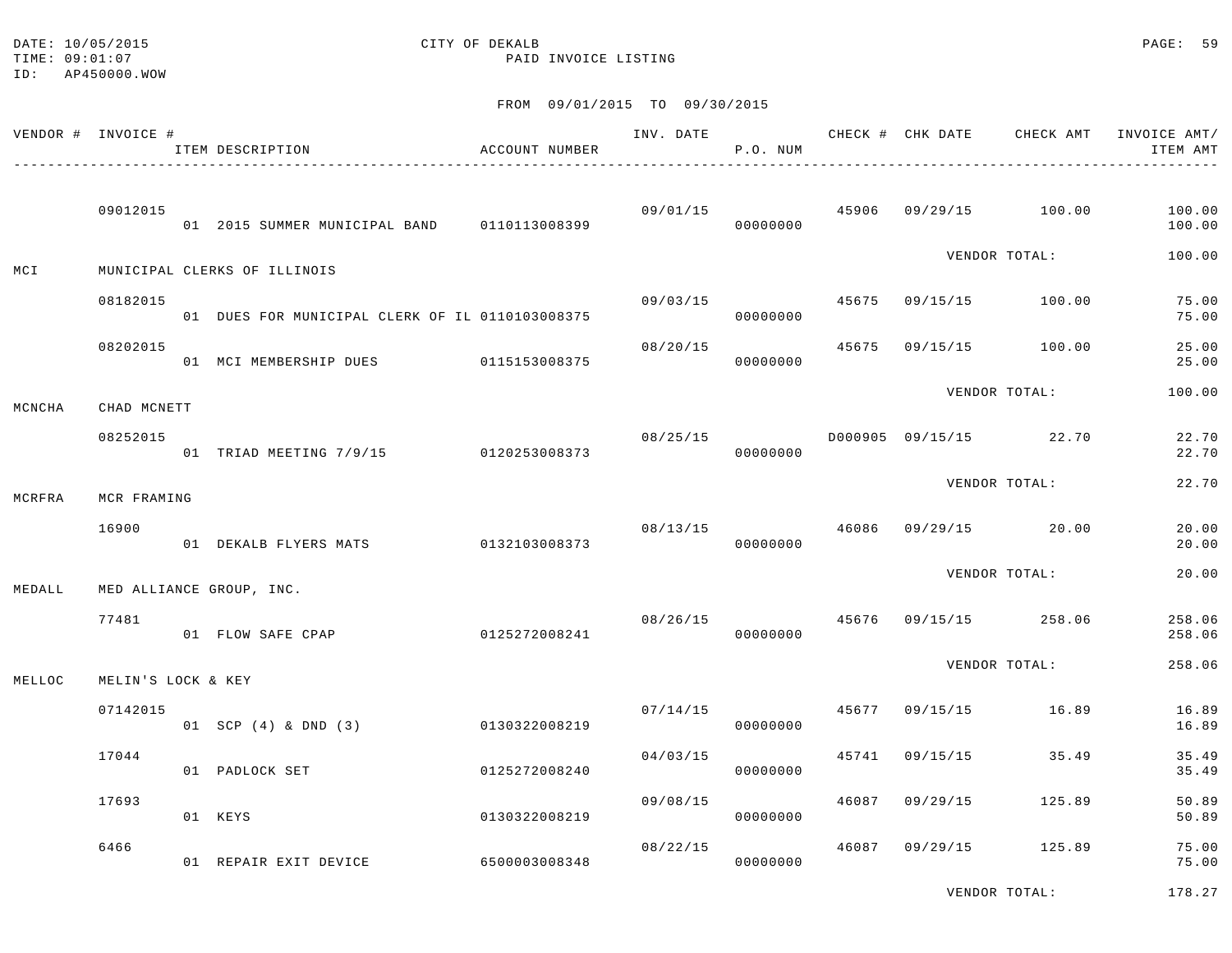#### DATE: 10/05/2015 CITY OF DEKALB PAGE: 60 TIME:  $09:01:07$  PAID INVOICE LISTING

|        | VENDOR # INVOICE # | ITEM DESCRIPTION                               | ACCOUNT NUMBER |          | INV. DATE<br>P.O. NUM      |       |          |                       | CHECK # CHK DATE CHECK AMT INVOICE AMT/<br>ITEM AMT |
|--------|--------------------|------------------------------------------------|----------------|----------|----------------------------|-------|----------|-----------------------|-----------------------------------------------------|
| MENCAR | CARLY MENNELL      |                                                |                |          |                            |       |          |                       |                                                     |
|        | 08192015           | 01 WATER REFUND #1602070180-01 6000000063444   |                | 08/19/15 | 00000000                   |       |          | 45829 09/15/15 14.32  | 14.32<br>14.32                                      |
| MENSYC | MENARDS SYCAMORE   |                                                |                |          |                            |       |          | VENDOR TOTAL:         | 14.32                                               |
|        | 95432              | 01 RED OAK BOARDS                              | 0130323008348  | 08/14/15 | 00000000                   |       |          | 45678 09/15/15 53.68  | 53.68<br>53.68                                      |
| MESLOI | LOIS M MESMER      |                                                |                |          |                            |       |          | VENDOR TOTAL:         | 53.68                                               |
|        | 09142015           | 01 TAX REBATE PROGRAM NOV-JUN 15 6000004008481 |                | 09/14/15 | 00000000                   |       |          | 45992 09/29/15 48.77  | 48.77<br>48.77                                      |
| MICASH | ASHLEY MICELI      |                                                |                |          |                            |       |          | VENDOR TOTAL:         | 48.77                                               |
|        | 09012015           | 01 2015 SUMMER MUNICIPAL BAND 0110113008399    |                |          | 09/01/15<br>00000000       |       |          | 45907 09/29/15 550.00 | 550.00<br>550.00                                    |
| MIDCIT | MID CITY           |                                                |                |          |                            |       |          | VENDOR TOTAL:         | 550.00                                              |
|        | 2920430            | 01 COFFEE FILTERS                              | 0120212008299  | 09/02/15 | 00000000                   | 46088 |          | 09/29/15 572.58       | 24.78<br>24.78                                      |
|        | 2921020            | 01 COPIER PAPER                                | 0117112008204  | 09/02/15 | 00000000                   | 46088 | 09/29/15 | 572.58                | 279.90<br>279.90                                    |
|        | 2921040            | 01 COPIER PAPER                                | 0120212008202  | 09/02/15 | 00000000                   | 46088 | 09/29/15 | 572.58                | 279.90<br>279.90                                    |
|        | CC2703161          | 01 CREDIT (6) DAILY DIARIES 0130352008204      |                | 03/17/15 | 00000000                   | 46088 |          | 09/29/15 572.58       | $-12.00$<br>$-12.00$                                |
| MIDFIR |                    | IL-CHAPTER OF THE IAAI                         |                |          |                            |       |          | VENDOR TOTAL:         | 572.58                                              |
|        | 08312015           | 01  2015  ANNUAL FIRE TRNG CONF  0125263008376 |                |          | 08/31/15 45830<br>00000000 |       |          | 09/15/15 200.00       | 200.00<br>200.00                                    |
| MIDMED |                    | MDWEST MEDICAL SUPPLY COMPANY                  |                |          |                            |       |          | VENDOR TOTAL:         | 200.00                                              |
|        | 5766152            |                                                |                | 08/17/15 |                            |       |          | 45679 09/15/15 86.93  | 11.72                                               |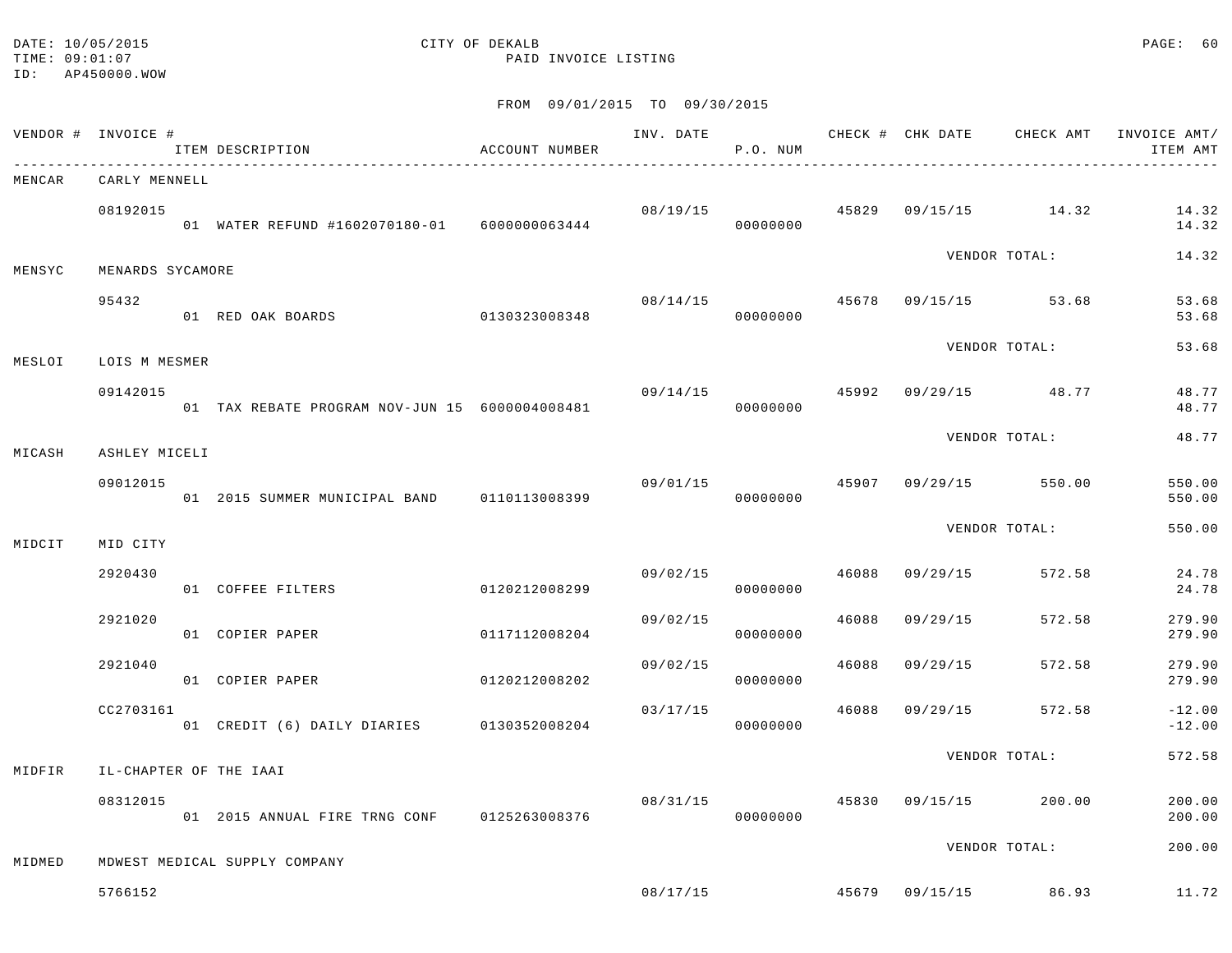|        | VENDOR # INVOICE #   | ITEM DESCRIPTION                              | ACCOUNT NUMBER                 |                         | P.O. NUM             |       |                | INV. DATE 6 CHECK # CHK DATE CHECK AMT | INVOICE AMT/<br>ITEM AMT |
|--------|----------------------|-----------------------------------------------|--------------------------------|-------------------------|----------------------|-------|----------------|----------------------------------------|--------------------------|
|        |                      |                                               |                                |                         |                      |       |                |                                        |                          |
|        | 5766152              | 01 AIRWAY NASAL 32FR BLUE LATEX 0125272008241 |                                | 08/17/15 45679 09/15/15 | 00000000             |       |                | 86.93                                  | 11.72<br>11.72           |
|        | 5769638              | 01 GLOVES                                     | 0125272008241                  | 08/19/15                | 00000000             |       | 45679 09/15/15 | 86.93                                  | 44.38<br>44.38           |
|        | 5770367              | 01 AIRWAY NASAL 34FR LF 0125272008241         |                                | 08/19/15                | 00000000             | 45679 | 09/15/15       | 86.93                                  | 11.72<br>11.72           |
|        | 5793528              | 01 CAPIWIPE 1 XLG 9X12 0125272008241          |                                | 09/02/15                | 00000000             | 45679 |                | 09/15/15 86.93                         | 19.11<br>19.11           |
|        |                      |                                               |                                |                         |                      |       |                | VENDOR TOTAL:                          | 86.93                    |
| MIKAUT |                      | MIKE'S AUTO & TRUCK REPAIR                    |                                |                         |                      |       |                |                                        |                          |
|        | 28964                | 01 AC REPAIR MEDIC 5                          | 0125273008315                  |                         | 08/12/15<br>00000000 |       | 45680 09/15/15 | 648.46                                 | 344.72<br>344.72         |
|        | 29003                | 01 AC SYSTEM REPAIRS                          | 0125273008315                  |                         | 08/24/15<br>00000000 | 45680 | 09/15/15       | 648.46                                 | 303.74<br>303.74         |
|        | 29048                | 01 VALVE STEM REPAIR<br>02 VALVE STEM REPAIR  | 6000002008226<br>6000003008315 | 09/02/15                | 00000000<br>00000000 |       |                | 46089 09/29/15 59.68                   | 59.68<br>7.18<br>52.50   |
| MILRYA | RYAN MILLER          |                                               |                                |                         |                      |       |                | VENDOR TOTAL:                          | 708.14                   |
|        | 08212015             | 01 WATER REFUND #0601191940-03 6000000063444  |                                | 08/21/15                | 00000000             |       |                | 45831 09/15/15 25.93                   | 25.93<br>25.93           |
| MISPRO | MISSMAN PROFESSIONAL |                                               |                                |                         |                      |       |                | VENDOR TOTAL:                          | 25.93                    |
|        | 38170                | 01 SERVICES 7/1/15 - 7/31/15 6000003008331    |                                |                         | 00000000             |       |                | $08/18/15$ $45681$ $09/15/15$ $839.00$ | 839.00<br>839.00         |
| MOCSHA | SHAWN MOCK           |                                               |                                |                         |                      |       |                | VENDOR TOTAL:                          | 839.00                   |
|        | 08252015             | 01 WATER REFUND #1301053660-00 6000000063444  |                                |                         | 08/25/15<br>00000000 |       |                | 45832 09/15/15 32.48                   | 32.48<br>32.48           |
|        |                      |                                               |                                |                         |                      |       |                | VENDOR TOTAL:                          | 32.48                    |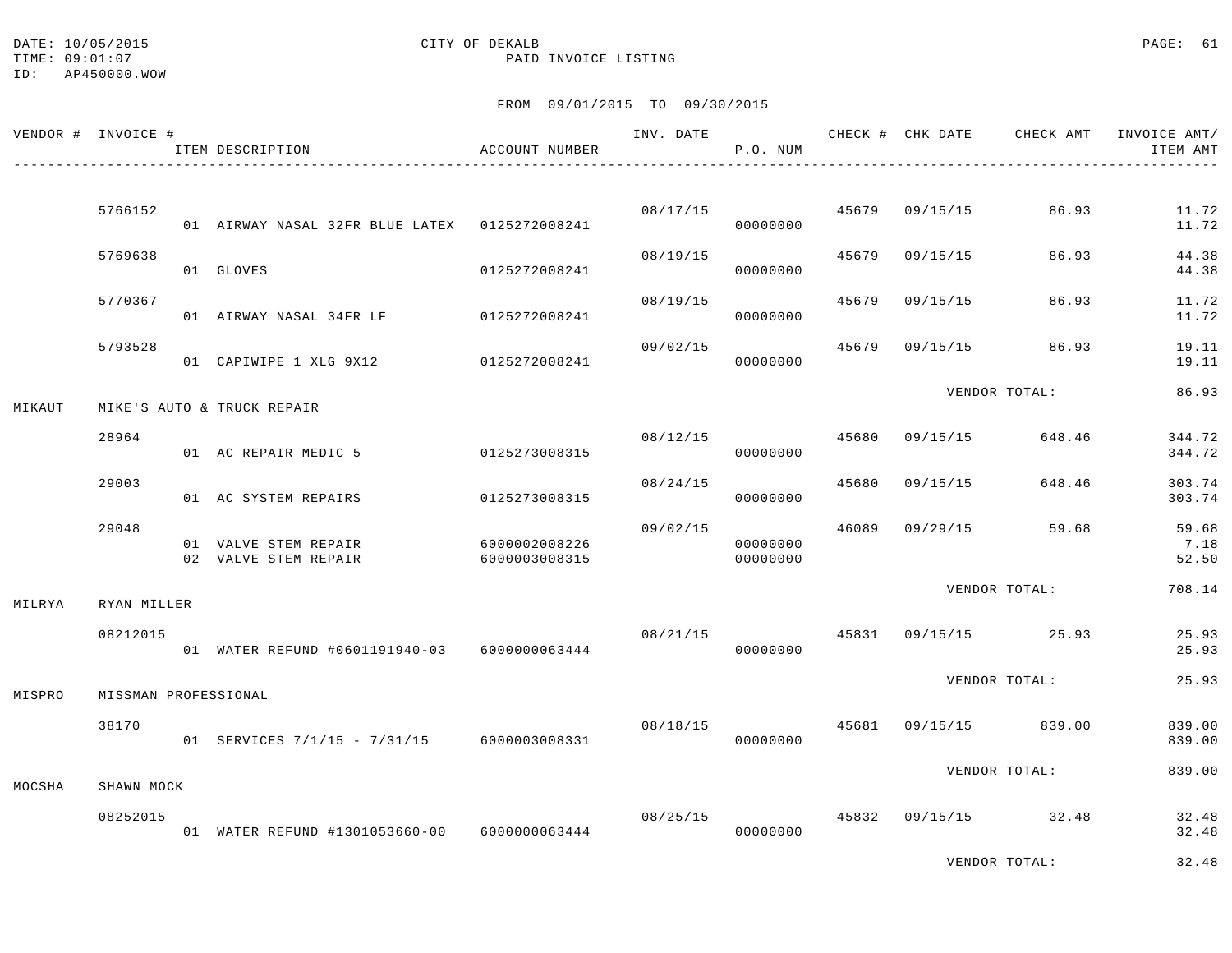#### DATE: 10/05/2015 CITY OF DEKALB PAGE: 62 TIME:  $09:01:07$  PAID INVOICE LISTING

VENDOR TOTAL: 625.00

|        | VENDOR # INVOICE # | ITEM DESCRIPTION                                | ACCOUNT NUMBER | INV. DATE | P.O. NUM |       |                      | CHECK # CHK DATE CHECK AMT INVOICE AMT/<br>ITEM AMT |
|--------|--------------------|-------------------------------------------------|----------------|-----------|----------|-------|----------------------|-----------------------------------------------------|
| MOLETH | ETHEL MOLINE       |                                                 |                |           |          |       |                      |                                                     |
|        | 09142015           | 01 TAX REBATE PROGRAM NOV-JUN 15 6000004008481  |                | 09/14/15  | 00000000 |       | 45993 09/29/15 52.20 | 52.20<br>52.20                                      |
| MONCHR | CHRISTINE MONTERIO |                                                 |                |           |          |       | VENDOR TOTAL:        | 52.20                                               |
|        | 09012015           | 01 2015 SUMMER MUNICIPAL BAND 0110113008399     |                | 09/01/15  | 00000000 | 45908 | 09/29/15 625.00      | 625.00<br>625.00                                    |
| MONJAY | JAY M. MONTEIRO    |                                                 |                |           |          |       | VENDOR TOTAL:        | 625.00                                              |
|        | 09012015           | 01  2015  SUMMER MUNICIPAL BAND   0110113008399 |                | 09/01/15  | 00000000 | 45909 | $09/29/15$ 50.00     | 50.00<br>50.00                                      |
| MOOIND |                    | MOORE INDUSTRIAL HARDWARE                       |                |           |          |       | VENDOR TOTAL:        | 50.00                                               |
|        | 451553             | 01 SLAM LATCH WITH COVER 0125272008210          |                | 09/02/15  | 00000000 | 46090 | $09/29/15$ 29.33     | 29.33<br>29.33                                      |
|        |                    |                                                 |                |           |          |       | VENDOR TOTAL:        | 29.33                                               |
| MORUSA | MORPHOTRUST USA    |                                                 |                |           |          |       |                      |                                                     |
|        | 104354             | 01 ANNUAL MAINTENANCE                           | 0117124008450  | 08/18/15  | 00000000 | 45682 | 09/15/15 7,690.00    | 7,690.00<br>7,690.00                                |
| MULMAR | MARILYN J MULL     |                                                 |                |           |          |       | VENDOR TOTAL:        | 7,690.00                                            |
|        | 09142015           | 01 TAX REBATE PROGRAM NOV-JUN 15 6000004008481  |                | 09/14/15  | 00000000 | 45994 | 09/29/15 65.98       | 65.98<br>65.98                                      |
| MUNEME | MES - ILLINOIS     |                                                 |                |           |          |       | VENDOR TOTAL:        | 65.98                                               |
|        | 00663552SNV        | 01 COUPLING FEMALE WAND                         | 0125273008311  | 08/26/15  | 00000000 | 45683 | 09/15/15 515.00      | 515.00<br>515.00                                    |
|        |                    |                                                 |                |           |          |       | VENDOR TOTAL:        | 515.00                                              |
| MURDAV | DAVID V. MURRAY    |                                                 |                |           |          |       |                      |                                                     |
|        | 09012015           | 01 2015 SUMMER MUNICIPAL BAND 0110113008399     |                | 09/01/15  | 00000000 | 45910 | 09/29/15 625.00      | 625.00<br>625.00                                    |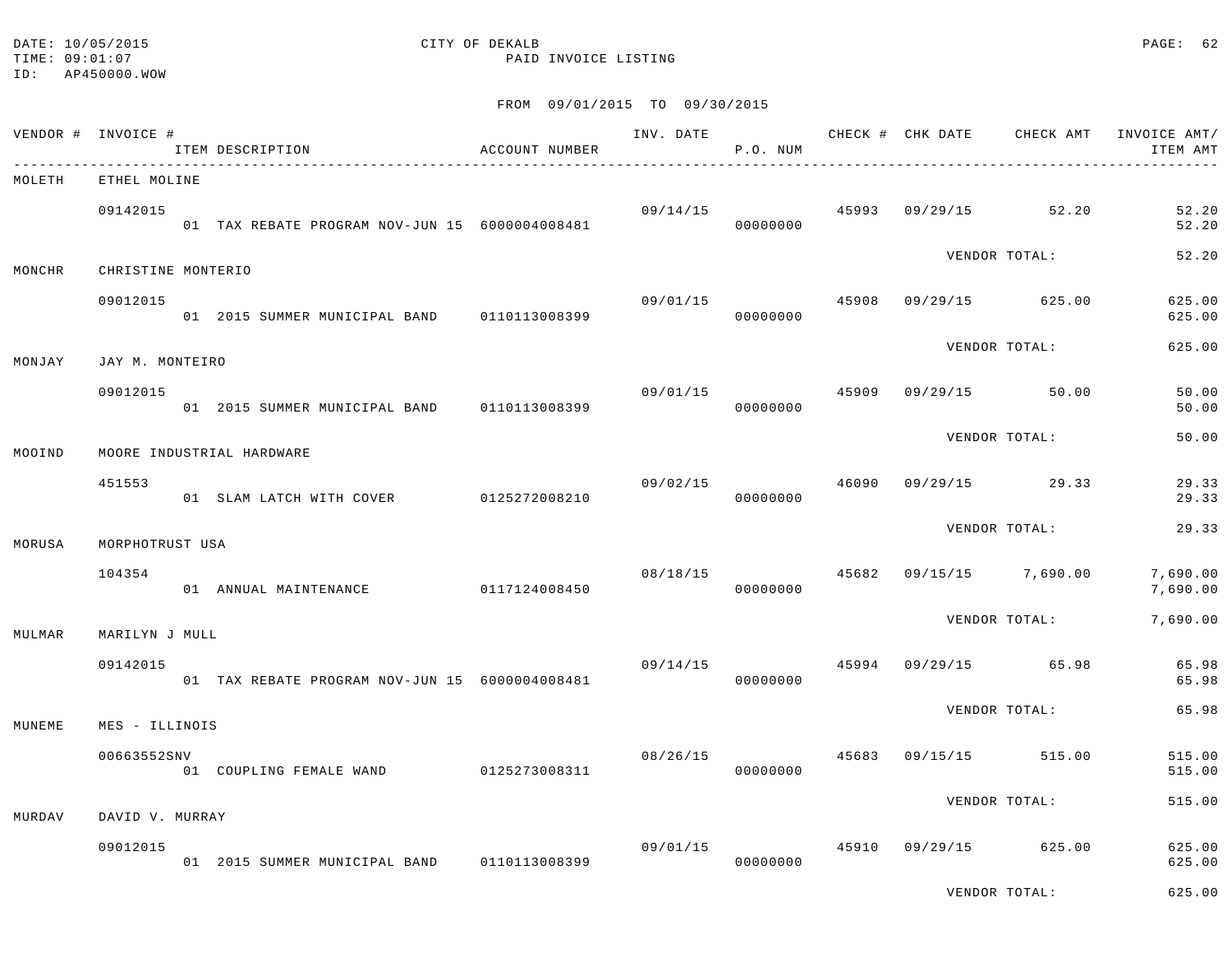#### TIME:  $09:01:07$  PAID INVOICE LISTING

|        | VENDOR # INVOICE # | ITEM DESCRIPTION                                                                                                                                                                                                                                                                                                 | ACCOUNT NUMBER |          | P.O. NUM             |  |                                        | INV. DATE 6 CHECK # CHK DATE CHECK AMT INVOICE AMT/<br>ITEM AMT                                                        |
|--------|--------------------|------------------------------------------------------------------------------------------------------------------------------------------------------------------------------------------------------------------------------------------------------------------------------------------------------------------|----------------|----------|----------------------|--|----------------------------------------|------------------------------------------------------------------------------------------------------------------------|
| MYESUE | SUE K MYERS        |                                                                                                                                                                                                                                                                                                                  |                |          |                      |  |                                        |                                                                                                                        |
|        | 09142015           | 01 TAX REBATE PROGRAM NOV-JUN 15 6000004008481                                                                                                                                                                                                                                                                   |                |          | 09/14/15<br>00000000 |  | 45995 09/29/15 45.12                   | 45.12<br>45.12                                                                                                         |
|        |                    |                                                                                                                                                                                                                                                                                                                  |                |          |                      |  | VENDOR TOTAL:                          | 45.12                                                                                                                  |
|        | NACHA DD UNDEFINED | 01 TOTAL DIRECT DEPOSITS<br>01 TOTAL DIRECT DEPOSITS<br>01 TOTAL DIRECT DEPOSITS<br>01 TOTAL DIRECT DEPOSITS<br>01 TOTAL DIRECT DEPOSITS<br>01 TOTAL DIRECT DEPOSITS<br>01 TOTAL DIRECT DEPOSITS<br>01 TOTAL DIRECT DEPOSITS<br>01 TOTAL DIRECT DEPOSITS<br>01 TOTAL DIRECT DEPOSITS<br>01 TOTAL DIRECT DEPOSITS |                |          |                      |  |                                        | 88.93<br>299.00<br>476.00<br>740.68<br>1,628.78<br>12, 133.38<br>691.51<br>1,991.32<br>11,970.35<br>3,527.00<br>578.72 |
|        |                    |                                                                                                                                                                                                                                                                                                                  |                |          |                      |  | VENDOR TOTAL:                          | 0.00                                                                                                                   |
| NATAIR |                    | NATIONAL AIR TRANSPORTATION                                                                                                                                                                                                                                                                                      |                |          |                      |  |                                        |                                                                                                                        |
|        | 1524262016         |                                                                                                                                                                                                                                                                                                                  |                |          | 00000000             |  | $09/04/15$ $46091$ $09/29/15$ $300.00$ | 300.00<br>300.00                                                                                                       |
| NATASS |                    | NATIONAL ASSOCIATION OF SCHOOL                                                                                                                                                                                                                                                                                   |                |          |                      |  | VENDOR TOTAL:                          | 300.00                                                                                                                 |
|        | 08202015           | 01 MEMBERSHIP - J. WINTERS 0120223008376                                                                                                                                                                                                                                                                         |                | 08/20/15 | 00000000             |  | 45684 09/15/15 40.00                   | 40.00<br>40.00                                                                                                         |
| NATELE |                    | NATIONAL ELEVATOR INSPECTION                                                                                                                                                                                                                                                                                     |                |          |                      |  | VENDOR TOTAL:                          | 40.00                                                                                                                  |
|        | 0200886            | 01 ANNUAL PRESSURE TEST/INSP 0130323008311                                                                                                                                                                                                                                                                       |                |          | 00000000             |  | $08/07/15$ $45685$ $09/15/15$ $176.00$ | 176.00<br>176.00                                                                                                       |
| NATWIN |                    | NATHAN WINSTON SERVICES, INC.                                                                                                                                                                                                                                                                                    |                |          |                      |  | VENDOR TOTAL:                          | 176.00                                                                                                                 |
|        | 15549              | 01 GAVEL & ENGRAVING - M. WELSH 0132102008201                                                                                                                                                                                                                                                                    |                | 08/12/15 | 00000000             |  | 45686 09/15/15 66.00                   | 66.00<br>66.00                                                                                                         |
| NELWES | WESLEY NELSON      |                                                                                                                                                                                                                                                                                                                  |                |          |                      |  | VENDOR TOTAL:                          | 66.00                                                                                                                  |
|        |                    |                                                                                                                                                                                                                                                                                                                  |                |          |                      |  |                                        |                                                                                                                        |
|        | 09012015           |                                                                                                                                                                                                                                                                                                                  |                |          |                      |  |                                        | 09/01/15 45911 09/29/15 1,000.00 1,000.00                                                                              |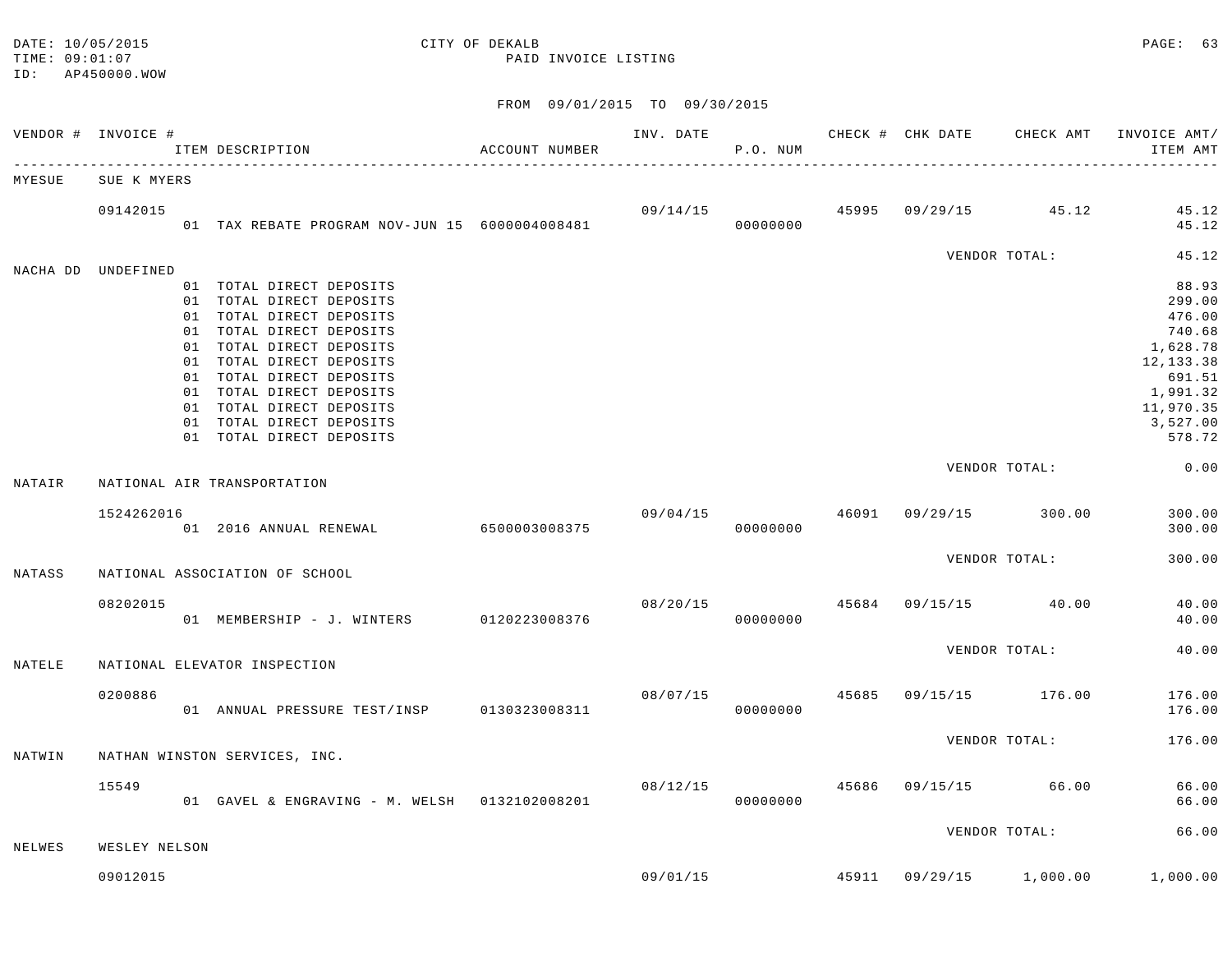#### DATE: 10/05/2015 CITY OF DEKALB PAGE: 64 TIME:  $09:01:07$  PAID INVOICE LISTING

FROM 09/01/2015 TO 09/30/2015

|        | VENDOR # INVOICE # | ITEM DESCRIPTION<br>____________________________________ | ACCOUNT NUMBER                 | INV. DATE | P.O. NUM             |       |          |                         | CHECK # CHK DATE CHECK AMT INVOICE AMT/<br>ITEM AMT |
|--------|--------------------|----------------------------------------------------------|--------------------------------|-----------|----------------------|-------|----------|-------------------------|-----------------------------------------------------|
|        | 09012015           | 01 2015 SUMMER MUNICIPAL BAND 0110113008399              |                                | 09/01/15  | 00000000             |       |          | 45911 09/29/15 1,000.00 | 1,000.00<br>1,000.00                                |
| NESJOH | JOHN NESS          |                                                          |                                |           |                      |       |          | VENDOR TOTAL:           | 1,000.00                                            |
|        | 08252015           | 01 WATER REFUND #1401059940-05 6000000063444             |                                | 08/25/15  | 00000000             |       |          | 45833 09/15/15 116.70   | 116.70<br>116.70                                    |
| NICOR  | NICOR              |                                                          |                                |           |                      |       |          | VENDOR TOTAL:           | 116.70                                              |
|        | 08192015A          | 01 69260510008 7/21-8/19/15                              | 6000003008351                  | 08/19/15  | 00000000             | 46092 | 09/29/15 | 535.74                  | 174.04<br>174.04                                    |
|        | 08192015B          | 01 94910810004 7/22-8/19/15                              | 6000003008351                  | 08/19/15  | 00000000             | 46092 | 09/29/15 | 535.74                  | 24.56<br>24.56                                      |
|        | 08192015C          | 01 25410510009 7/21-8/19/15                              | 6000003008351                  | 08/19/15  | 00000000             | 46092 | 09/29/15 | 535.74                  | 31.60<br>31.60                                      |
|        | 08242015A          | 01 89260510006 7/24-8/24/15                              | 6000003008351                  | 08/24/15  | 00000000             | 46092 | 09/29/15 | 535.74                  | 116.25<br>116.25                                    |
|        | 08262015A          | 01 54070910002 7/27-8/25/15                              | 6000003008351                  | 08/26/15  | 00000000             | 46092 | 09/29/15 | 535.74                  | 5.11<br>5.11                                        |
|        | 08262015B          | 01 79211301936 7/27-8/26/15                              | 6500003008355                  | 08/26/15  | 00000000             | 46092 | 09/29/15 | 535.74                  | 77.38<br>77.38                                      |
|        | 08262015C          | 01 17685413811 7/27-8/26/15                              | 6500003008355                  | 08/26/15  | 00000000             | 46092 | 09/29/15 | 535.74                  | 81.70<br>81.70                                      |
|        | 08262015D          | 01 32051810003 7/27-8/26/15                              | 6500003008355                  | 08/26/15  | 00000000             | 46092 | 09/29/15 | 535.74                  | 25.10<br>25.10                                      |
| NIMCA  |                    | NORTHWESTERN ILLINOIS                                    |                                |           |                      |       |          | VENDOR TOTAL:           | 535.74                                              |
|        | 08252015           | 01 ANNL NIMCA DUES<br>02 ANNL NIMCA DUES                 | 0110103008375<br>0115153008375 | 08/25/15  | 00000000<br>00000000 |       |          | 45687 09/15/15 110.00   | 110.00<br>55.00<br>55.00                            |
|        |                    |                                                          |                                |           |                      |       |          |                         |                                                     |

VENDOR TOTAL: 110.00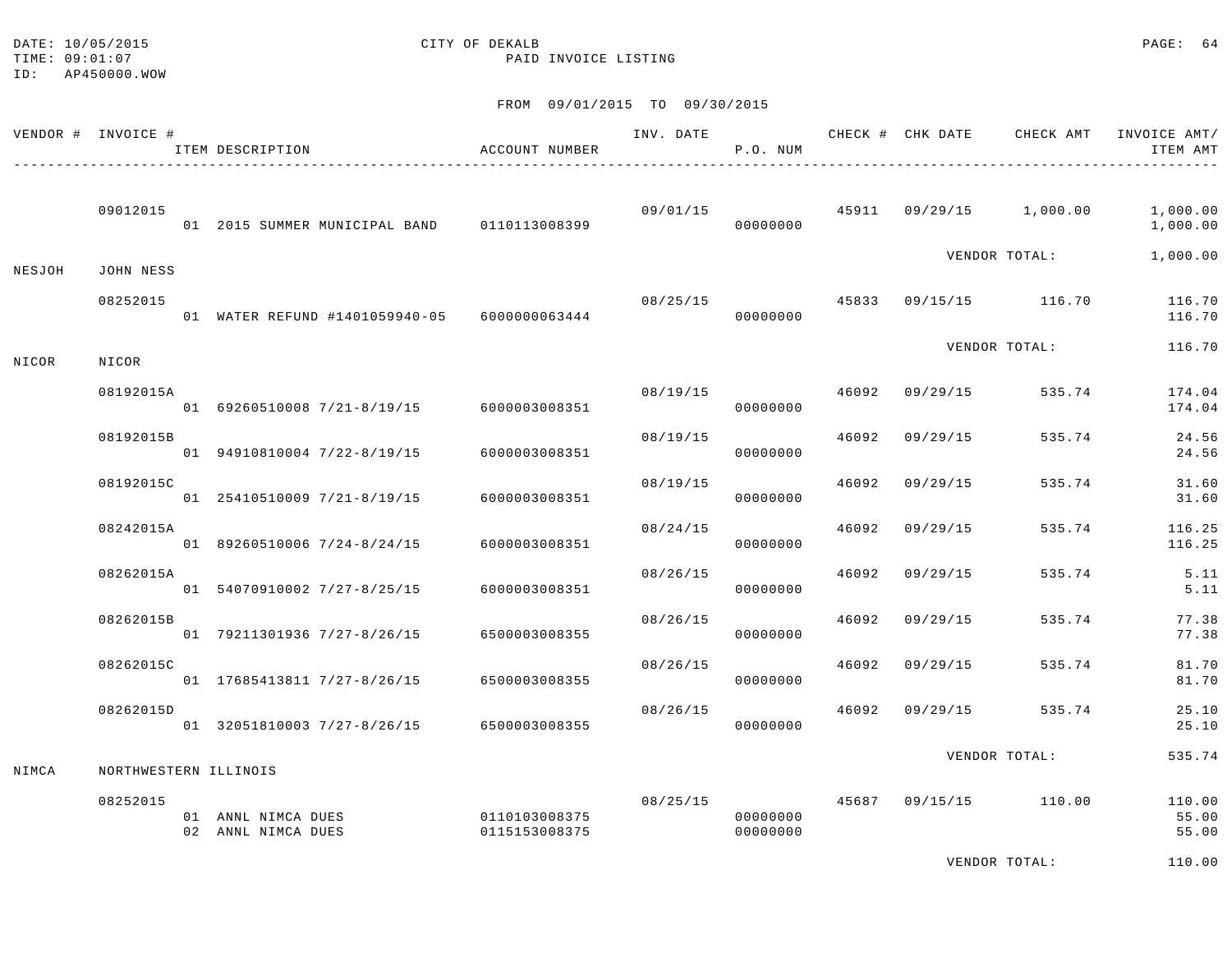# DATE: 10/05/2015 CITY OF DEKALB PAGE: 65

### TIME:  $09:01:07$  PAID INVOICE LISTING

|         | VENDOR # INVOICE # | ITEM DESCRIPTION                                                                                                                                  | ACCOUNT NUMBER |          | P.O. NUM                                     |       |          |                                        | INV. DATE 6 CHECK # CHK DATE CHECK AMT INVOICE AMT/<br>ITEM AMT |
|---------|--------------------|---------------------------------------------------------------------------------------------------------------------------------------------------|----------------|----------|----------------------------------------------|-------|----------|----------------------------------------|-----------------------------------------------------------------|
| NIUHSC  |                    | NORTHERN ILLINOIS UNIVERSITY                                                                                                                      |                |          |                                              |       |          |                                        |                                                                 |
|         | HSC007197          | 01 REFRESHMENT RECEPTION 8/20 0115153008306                                                                                                       |                |          | 00000000                                     |       |          | $08/25/15$ $46093$ $09/29/15$ $235.00$ | 235.00<br>235.00                                                |
| NIWAT   |                    | NORTHERN ILLINOIS WATER WORKS                                                                                                                     |                |          |                                              |       |          | VENDOR TOTAL:                          | 235.00                                                          |
|         | 39584              | 01 (6) 5 GAL SPRING WATER DLVRD 0115152008204<br>02 ( 6 ) 5 GAL SPRING WATER DLVRD 0132102008204<br>03 (6) 5 GAL SPRING WATER DLVRD 0117112008204 |                | 07/31/15 | 00000000<br>00000000<br>00000000             |       |          | 45688 09/15/15 113.25                  | 36.25<br>9.06<br>9.06<br>18.13                                  |
|         | 39682              | 01 (5) 5 GAL SPRING WATER DLVRD 0115152008204<br>02 (5) 5 GAL SPRING WATER DLVRD 0132102008204<br>03 (5) 5 GAL SPRING WATER DLVRD 0117112008204   |                | 08/14/15 | 00000000<br>00000000<br>00000000             |       |          | 45688 09/15/15 113.25                  | 30.50<br>7.62<br>7.62<br>15.26                                  |
|         | 39714              | 01 (5) 5 GAL SPRING WATER DLVRD 0130324008450                                                                                                     |                | 08/21/15 | 00000000                                     |       |          | 45688 09/15/15 113.25                  | 30.50<br>30.50                                                  |
|         | 39751              | 01 WATER COOLER RENTAL 0115152008204<br>02 WATER COOLER RENTAL 0132102008204<br>03 WATER COOLER RENTAL                                            | 0117112008204  |          | 08/27/15<br>00000000<br>00000000<br>00000000 |       |          | 45688 09/15/15 113.25                  | 16.00<br>4.00<br>4.00<br>8.00                                   |
| NORINC  | NORDMAN, INC       |                                                                                                                                                   |                |          |                                              |       |          | VENDOR TOTAL:                          | 113.25                                                          |
|         | 07302015           | 01 OIL FOR DEICER TRUCK 6500002008245                                                                                                             |                | 07/30/15 | 00000000                                     |       |          | 45689 09/15/15 280.00                  | 280.00<br>280.00                                                |
| OEHSCO  | SCOTT OEHLBERG     |                                                                                                                                                   |                |          |                                              |       |          | VENDOR TOTAL:                          | 280.00                                                          |
|         | 09082015           | 01 RRND PERMIT OVRPYMNT 0100000043242                                                                                                             |                |          | 00000000                                     |       |          | $09/08/15$ $46094$ $09/29/15$ $15.00$  | 15.00<br>15.00                                                  |
| OFFDEP2 | OFFICE DEPOT, INC. |                                                                                                                                                   |                |          |                                              |       |          | VENDOR TOTAL:                          | 15.00                                                           |
|         | 782446464001       | 01 FILE POCKET & MARKER                                                                                                                           | 0132102008204  |          | 08/23/15 45690<br>00000000                   |       |          | 09/15/15 143.11                        | 54.97<br>54.97                                                  |
|         | 782446623001       | 01 PAD                                                                                                                                            | 0132102008204  | 07/23/15 | 00000000                                     | 45690 | 09/15/15 | 143.11                                 | 2.79<br>2.79                                                    |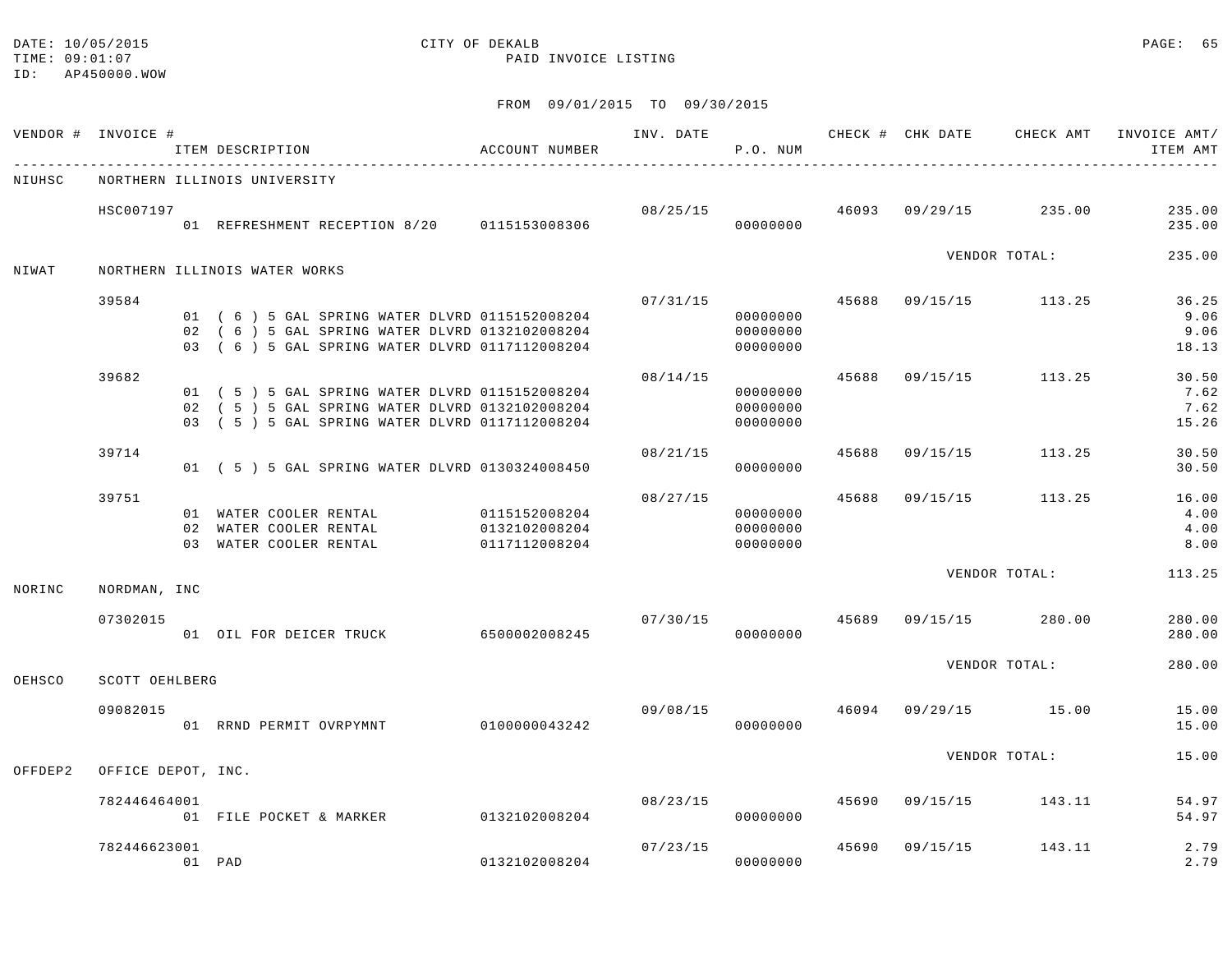#### DATE: 10/05/2015 CITY OF DEKALB PAGE: 66 TIME:  $09:01:07$  PAID INVOICE LISTING

|        | VENDOR # INVOICE #     | ITEM DESCRIPTION                                             | ACCOUNT NUMBER |                                       | P.O. NUM |  |                                        | INV. DATE 6 1999 CHECK # CHK DATE 6 CHECK AMT INVOICE AMT/<br>ITEM AMT |
|--------|------------------------|--------------------------------------------------------------|----------------|---------------------------------------|----------|--|----------------------------------------|------------------------------------------------------------------------|
|        | 782446822001           | 01 OFFICE SUPPLIES                                           | 0132102008204  |                                       | 00000000 |  | $07/23/15$ $45690$ $09/15/15$ $143.11$ | 82.56<br>82.56                                                         |
|        | 787784369001<br>01 PAD |                                                              | 6500002008204  | 08/18/15                              | 00000000 |  |                                        | 45690 09/15/15 143.11 2.79<br>2.79                                     |
|        | 789700114001           | 01 OFFICE SUPPLIES 0120212008204                             |                | 08/26/15                              | 00000000 |  |                                        | 46095 09/29/15 147.42 147.42<br>147.42                                 |
| OLISAM | SAMUEL OLIVERI         |                                                              |                |                                       |          |  | VENDOR TOTAL:                          | 290.53                                                                 |
|        | 09012015               | 01  2015  SUMMER MUNICIPAL BAND   0110113008399              |                | 09/01/15 45912 09/29/15 350.00        | 00000000 |  |                                        | 350.00<br>350.00                                                       |
| OLISHI | SHIRLEY OLIVER         |                                                              |                |                                       |          |  | VENDOR TOTAL:                          | 350.00                                                                 |
|        | 09142015               | 01 TAX REBATE PROGRAM NOV-JUN 15 6000004008481               |                | $09/14/15$ $45996$ $09/29/15$ $61.78$ | 00000000 |  |                                        | 61.78<br>61.78                                                         |
| ORDANT | ANTHONY ORDOQUI        |                                                              |                |                                       |          |  | VENDOR TOTAL:                          | 61.78                                                                  |
|        | 08312015               | 01 WATER REFUND #3503197520-04 6000000063444                 |                |                                       | 00000000 |  | $08/31/15$ $45834$ $09/15/15$ 28.66    | 28.66<br>28.66                                                         |
| OSBEDN | EDNA M OSBORNE         |                                                              |                |                                       |          |  | VENDOR TOTAL:                          | 28.66                                                                  |
|        | 09142015               | 01 TAX REBATE PROGRAM NOV-JUN 15 6000004008481               |                |                                       | 00000000 |  | $09/14/15$ $45997$ $09/29/15$ $56.84$  | 56.84<br>56.84                                                         |
| OUEMIC | MICHAEL OUELLETTE      |                                                              |                |                                       |          |  | VENDOR TOTAL:                          | 56.84                                                                  |
|        | 09012015               | 01  2015  SUMMER MUNICIPAL BAND   0110113008399   0000000000 |                |                                       |          |  | $09/01/15$ $45913$ $09/29/15$ $450.00$ | 450.00<br>450.00                                                       |
| OVEDOU | DOUGLAS OVERTON        |                                                              |                |                                       |          |  | VENDOR TOTAL:                          | 450.00                                                                 |
|        | 09142015               | 01 TAX REBATE PROGRAM NOV-JUN 15 6000004008481               |                |                                       | 00000000 |  | $09/14/15$ $45998$ $09/29/15$ $47.35$  | 47.35<br>47.35                                                         |

VENDOR TOTAL: 47.35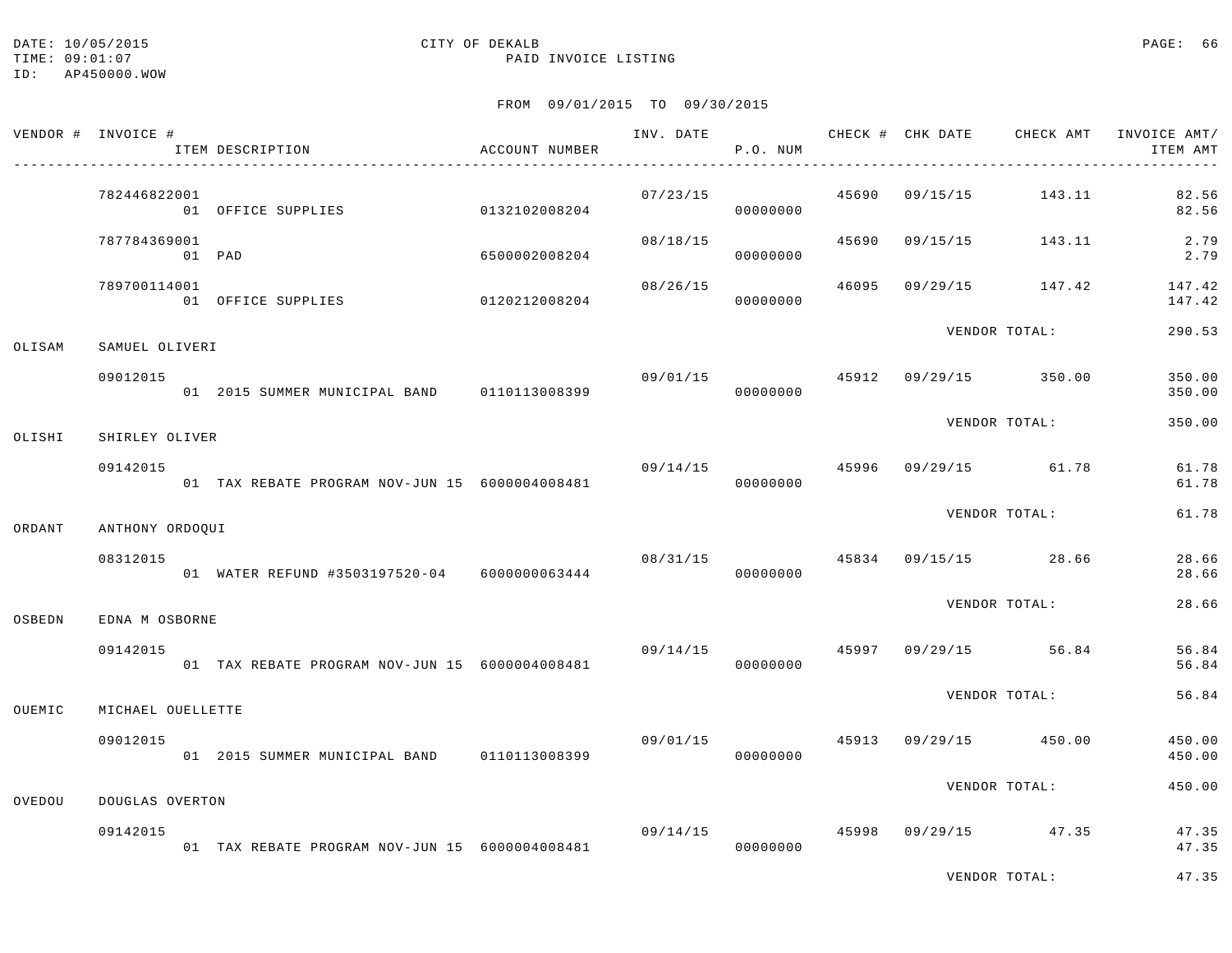## DATE: 10/05/2015 CITY OF DEKALB PAGE: 67

### TIME:  $09:01:07$  PAID INVOICE LISTING

FROM 09/01/2015 TO 09/30/2015

| VENDOR # | INVOICE #       | ITEM DESCRIPTION<br>------------------------------------ | ACCOUNT NUMBER |          | P.O. NUM |       |                |                         | INV. DATE 6 1999 CHECK # CHK DATE 6 CHECK AMT INVOICE AMT/<br>ITEM AMT |
|----------|-----------------|----------------------------------------------------------|----------------|----------|----------|-------|----------------|-------------------------|------------------------------------------------------------------------|
| OZIILL   |                 | OZINGA ILLINOIS RMC, INC.                                |                |          |          |       |                |                         |                                                                        |
|          | 589268          | 01 6.0 BG FULL AE                                        | 6000002008228  | 07/29/15 | 00000000 |       | 45691 09/15/15 | 2,882.20                | 1,143.00<br>1,143.00                                                   |
|          | 589516          | 01 83-PCC-4705 7.8 WRHR NCA WR AE 6000002008228          |                | 07/30/15 | 00000000 | 45691 | 09/15/15       | 2,882.20                | 977.20<br>977.20                                                       |
|          | 594256          | 01 6.0 BG FULL AE                                        | 6000002008228  | 08/05/15 | 00000000 | 45691 | 09/15/15       | 2,882.20                | 762.00<br>762.00                                                       |
|          | 597944          | 01 MATERIAL                                              | 6000002008228  | 08/12/15 | 00000000 | 46096 | 09/29/15       | 2,305.00                | 738.50<br>738.50                                                       |
|          | 597945          | 01 MATERIAL                                              | 6000002008228  | 08/12/15 | 00000000 | 46096 | 09/29/15       | 2,305.00                | 501.00<br>501.00                                                       |
|          | 601929          | 01 MATERIAL                                              | 0130332008233  | 08/18/15 | 00000000 | 46096 | 09/29/15       | 2,305.00                | 564.50<br>564.50                                                       |
|          | 604557          | 01 MATERIAL                                              | 0130332008233  | 08/25/15 | 00000000 | 46096 | 09/29/15       | 2,305.00                | 501.00<br>501.00                                                       |
| PALGAR   | GARY PALMER     |                                                          |                |          |          |       |                | VENDOR TOTAL:           | 5,187.20                                                               |
|          | 09012015        | 01 2015 SUMMER MUNICIPAL BAND 0110113008399              |                | 09/08/15 | 00000000 |       |                | 45914 09/29/15 75.00    | 75.00<br>75.00                                                         |
| PALKEV   | KEVIN PALAZZOLA |                                                          |                |          |          |       |                | VENDOR TOTAL:           | 75.00                                                                  |
|          | 08102015        | 01 TRAINING REIMB. MEALS 0125273008376                   |                | 08/10/15 | 00000000 |       |                | D000906 09/15/15 73.72  | 73.72<br>73.72                                                         |
| PALROG   | ROGER PALMER    |                                                          |                |          |          |       |                | VENDOR TOTAL:           | 73.72                                                                  |
|          | 09012015        | 01 2015 SUMMER MUNICIPAL BAND 0110113008399              |                | 09/01/15 | 00000000 | 45915 |                | 09/29/15 250.00         | 250.00<br>250.00                                                       |
| PASJOE   | JOE PASTERIS    |                                                          |                |          |          |       |                | VENDOR TOTAL:           | 250.00                                                                 |
|          | 09012015        | 01 2015 SUMMER MUNICIPAL BAND 0110113008399              |                | 09/01/15 | 00000000 |       |                | 45916 09/29/15 2,175.00 | 2,175.00<br>2,175.00                                                   |

VENDOR TOTAL: 2,175.00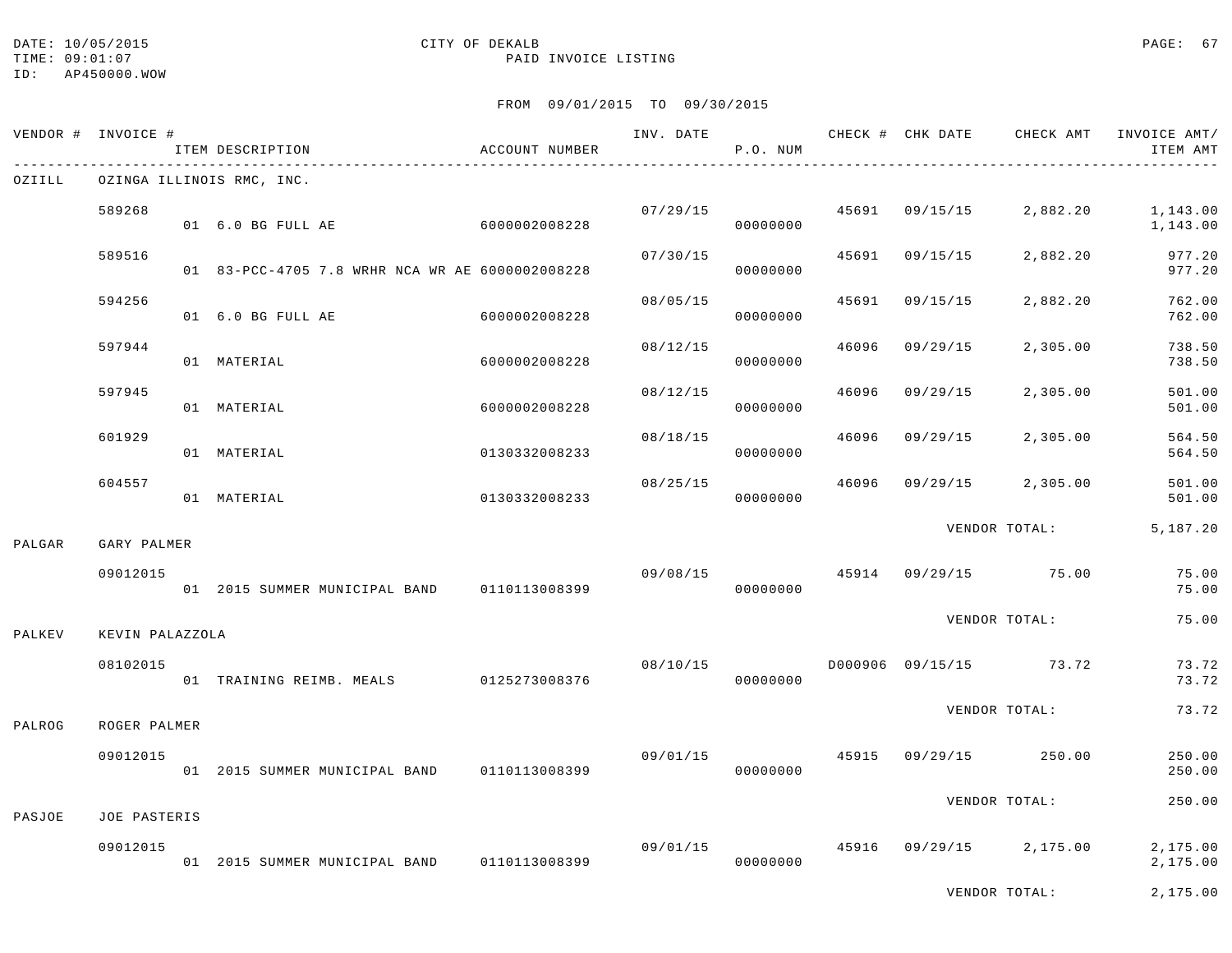#### DATE: 10/05/2015 CITY OF DEKALB PAGE: 68 TIME:  $09:01:07$  PAID INVOICE LISTING

VENDOR TOTAL: 41.30

|         | VENDOR # INVOICE #      | ITEM DESCRIPTION<br>_____________________________________ | ACCOUNT NUMBER |          | P.O. NUM             |       |          |                   | INV. DATE 6 1999 CHECK # CHK DATE CHECK AMT INVOICE AMT/<br>ITEM AMT |
|---------|-------------------------|-----------------------------------------------------------|----------------|----------|----------------------|-------|----------|-------------------|----------------------------------------------------------------------|
| PATINC  | PATLIN, INC.            |                                                           |                |          |                      |       |          |                   |                                                                      |
|         | 45506                   | 01 BRAKE CLEAN, PINS, OIL 6000002008219                   |                |          | 08/27/15<br>00000000 | 46097 |          | 09/29/15 281.44   | 281.44<br>281.44                                                     |
| PATRAM  | RAMAGURI PATEL          |                                                           |                |          |                      |       |          | VENDOR TOTAL:     | 281.44                                                               |
|         | 08312015                | 01 WATER REFUND #11010530140-02 6000000063444             |                | 08/31/15 | 00000000             | 45835 |          | $09/15/15$ 6.77   | 6.77<br>6.77                                                         |
| PAYWIL  | WILLIAM R PAYNE         |                                                           |                |          |                      |       |          | VENDOR TOTAL:     | 6.77                                                                 |
|         | 09142015                | 01 TAX REBATE PROGRAM NOV-JUN 15 6000004008481            |                | 09/14/15 | 00000000             | 45999 |          | $09/29/15$ 56.68  | 56.68<br>56.68                                                       |
| PEETRA  |                         | PEEK TRAFFIC CORPORATION                                  |                |          |                      |       |          | VENDOR TOTAL:     | 56.68                                                                |
|         | 99356                   | 01 REPAIR UNITS                                           | 0130333008318  | 08/07/15 | 00000000             | 45692 |          | 09/15/15 1,974.78 | 1,974.78<br>1,974.78                                                 |
|         |                         |                                                           |                |          |                      |       |          | VENDOR TOTAL:     | 1,974.78                                                             |
| PERALI  | ALICE PEREZ<br>09142015 | 01 TAX REBATE PROGRAM NOV-JUN 15 6000004008481            |                | 09/14/15 | 00000000             | 46000 |          | $09/29/15$ 62.24  | 62.24<br>62.24                                                       |
| PETDAV  | DAVID PETERSON          |                                                           |                |          |                      |       |          | VENDOR TOTAL:     | 62.24                                                                |
|         | 09012015                | 01 2015 SUMMER MUNICIPAL BAND 0110113008399               |                | 09/01/15 | 00000000             | 45917 |          | 09/29/15 575.00   | 575.00<br>575.00                                                     |
| PETDAVE | DAVE PETERSON           |                                                           |                |          |                      |       |          | VENDOR TOTAL:     | 575.00                                                               |
|         | 09012015                | 01 2015 SUMMER MUNICIPAL BAND 0110113008399               |                | 09/01/15 | 00000000             | 45918 | 09/29/15 | 300.00            | 300.00<br>300.00                                                     |
| PETRAY  | RAYMOND M PETRIE        |                                                           |                |          |                      |       |          | VENDOR TOTAL:     | 300.00                                                               |
|         |                         |                                                           |                |          |                      |       |          |                   |                                                                      |
|         | 09142015                | 01 TAX REBATE PROGRAM NOV-JUN 15 6000004008481            |                | 09/14/15 | 00000000             | 46001 |          | 09/29/15 41.30    | 41.30<br>41.30                                                       |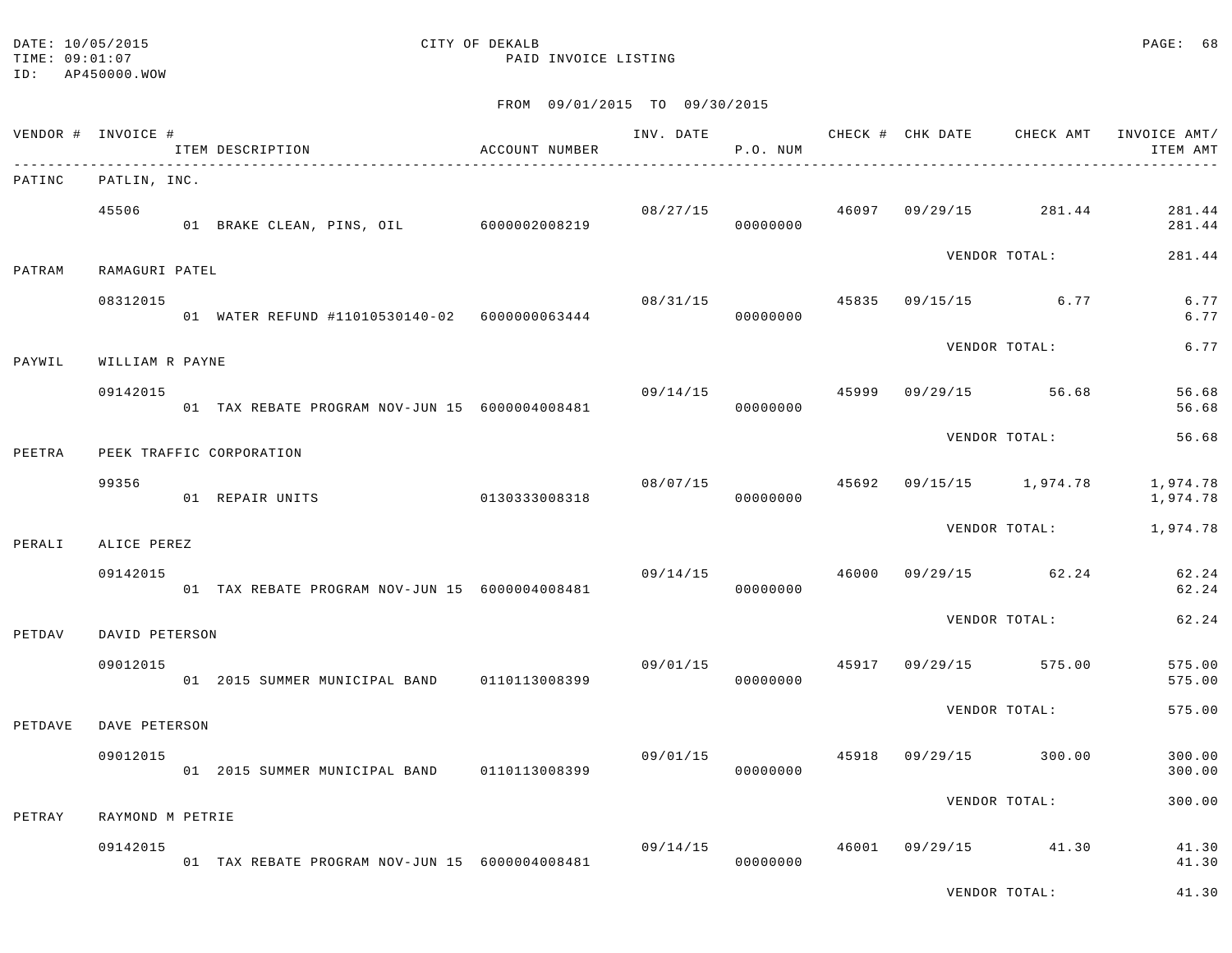#### DATE: 10/05/2015 CITY OF DEKALB PAGE: 69 TIME:  $09:01:07$  PAID INVOICE LISTING

#### FROM 09/01/2015 TO 09/30/2015

|        | VENDOR # INVOICE # | ITEM DESCRIPTION                                           | ACCOUNT NUMBER |                                       | INV. DATE<br>P.O. NUM |       |                      | CHECK # CHK DATE CHECK AMT INVOICE AMT/<br>ITEM AMT |
|--------|--------------------|------------------------------------------------------------|----------------|---------------------------------------|-----------------------|-------|----------------------|-----------------------------------------------------|
| PEZSAR | SARA PEZEL         |                                                            |                |                                       |                       |       |                      |                                                     |
|        | 08252015           | 01 WATER REFUND #0501029500-02  6000000063444              |                | $08/25/15$ $45836$ $09/15/15$ $82.75$ | 00000000              |       |                      | 82.75<br>82.75                                      |
| PFPET  |                    | P.F. PETTIBONE & COMPANY                                   |                |                                       |                       |       | VENDOR TOTAL:        | 82.75                                               |
|        | 33770              | 01 MAIL IN COMPLAINT FORMS 0120222008202                   |                | 08/14/15                              | 00000000              | 45693 |                      | 09/15/15 1,269.10 1,269.10<br>1,269.10              |
|        | 33920              | 01 LIFESAVING MEDALS 0120212008248                         |                | 09/08/15                              | 00000000              | 46098 | 09/29/15 349.45      | 349.45<br>349.45                                    |
| PLUPES |                    | PLUNKETT'S PEST CONTROL                                    |                |                                       |                       |       |                      | VENDOR TOTAL: 1,618.55                              |
|        | 5010006            | 01 CRAWLING INSECTS & MICE 6500004008450                   |                | 08/27/15                              | 45694<br>00000000     |       | 09/15/15 90.00       | 40.00<br>40.00                                      |
|        | 5010059            | 01 CRAWLING INSECTS & MICE 6500004008450                   |                | 08/27/15                              | 00000000              | 45694 | 09/15/15 90.00       | 50.00<br>50.00                                      |
|        |                    |                                                            |                |                                       |                       |       | VENDOR TOTAL:        | 90.00                                               |
| PONCRE | POND CREEK LLC     |                                                            |                |                                       |                       |       |                      |                                                     |
|        | 000001             | 01   103 LDS        CLEAN FILL WASTE DSPSL   6000003008346 |                | 09/11/15                              | 00000000              | 46099 | $09/29/15$ 7,725.00  | 7,725.00<br>7,725.00                                |
| PORLEI | LEILA PORTER       |                                                            |                |                                       |                       |       | VENDOR TOTAL:        | 7,725.00                                            |
|        | 08142015           | 01 WATER REFUND #1501062140-01 6000000063444               |                | 08/14/15                              | 00000000              |       | 45837 09/15/15 25.93 | 25.93<br>25.93                                      |
| POTIND |                    | POTTERS INDUSTRIES LLC                                     |                |                                       |                       |       | VENDOR TOTAL:        | 25.93                                               |
|        | 90993573           | 01 STD HIGHWAY MARKING SPEHRES   0130332008228             |                |                                       | 08/13/15<br>00000000  | 45695 | 09/15/15 626.00      | 626.00<br>626.00                                    |
|        |                    |                                                            |                |                                       |                       |       | VENDOR TOTAL:        | 626.00                                              |
| PREMAR | MARSHALL PRECHT    |                                                            |                |                                       |                       |       |                      |                                                     |
|        | 08202015           | 01 WATER REFUND #1702073800-07 6000000063444               |                | 08/20/15                              | 00000000              |       | 45838 09/15/15 5.84  | 5.84<br>5.84                                        |

VENDOR TOTAL: 5.84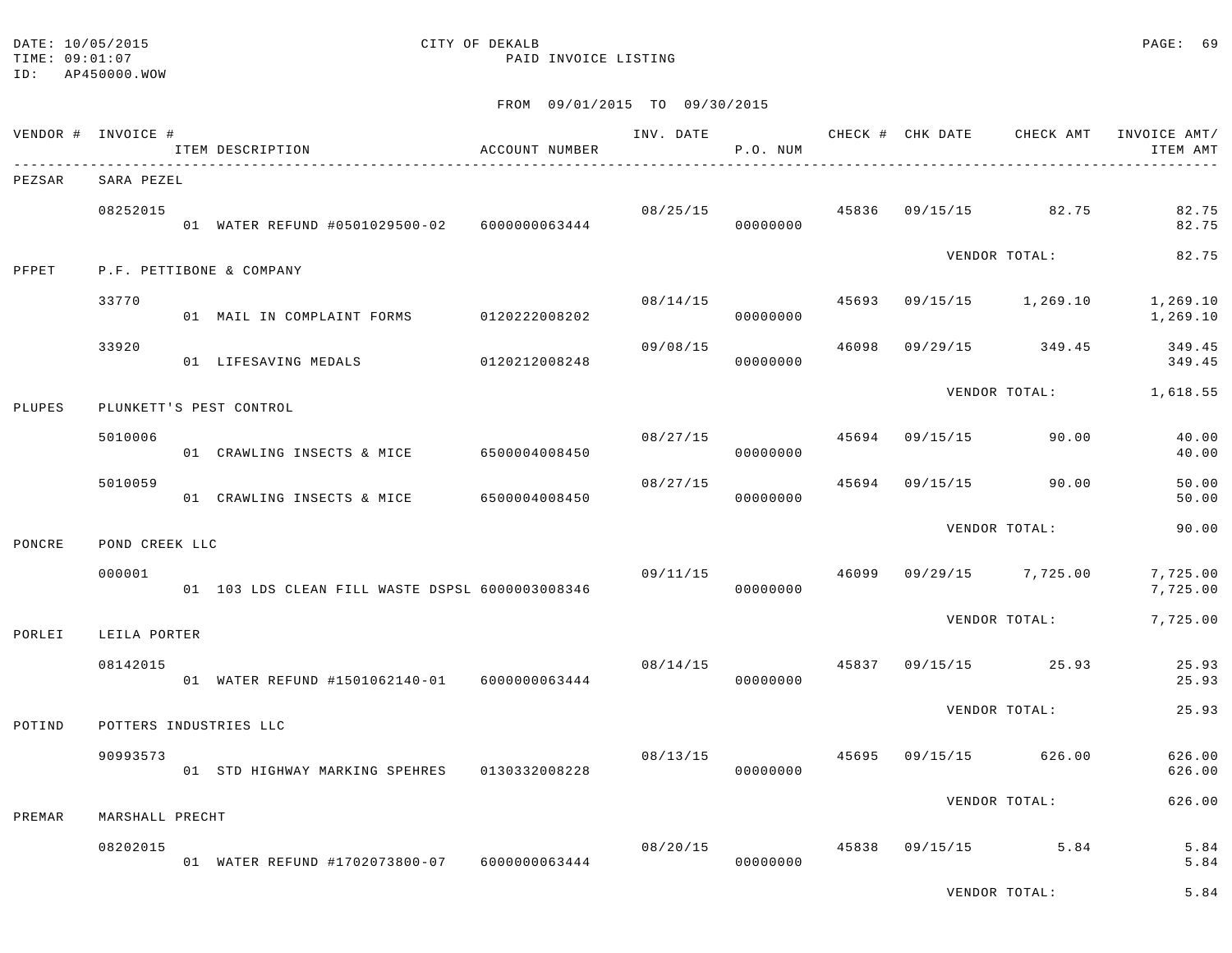# DATE: 10/05/2015 CITY OF DEKALB PAGE: 70

|         | VENDOR # INVOICE #                | ITEM DESCRIPTION                            | ACCOUNT NUMBER |          | P.O. NUM             |       |                |                      | ITEM AMT             |
|---------|-----------------------------------|---------------------------------------------|----------------|----------|----------------------|-------|----------------|----------------------|----------------------|
| OUICOR  | OUILL CORPORATION                 |                                             |                |          |                      |       |                |                      |                      |
|         | 6672075                           | 01 KEYBOARD, 120Z CUPS 0117122008285        |                |          | 08/10/15<br>00000000 |       |                | 45696 09/15/15 53.97 | 53.97<br>53.97       |
|         | 9831878A                          | 01 DESKTEX POLYCARBON 19X24 0115152008204   |                | 01/20/15 | 00000000             | 45742 |                | 09/15/15 39.94       | 39.94<br>39.94       |
| RAYOHER | RAY O'HERRON CO INC               |                                             |                |          |                      |       |                | VENDOR TOTAL:        | 93.91                |
|         | 1548341IN                         | 01 POLICE HOODIE                            | 0120242008270  |          | 09/03/15<br>00000000 | 46100 |                | 09/29/15 226.48      | 58.57<br>58.57       |
|         | 1548864IN                         | 01 SECURE IDLE                              | 0120222008226  | 09/08/15 | 00000000             | 46100 | 09/29/15       | 226.48               | 167.91<br>167.91     |
|         | RAYOHERR RAY O'HERRON COMPANY INC |                                             |                |          |                      |       |                | VENDOR TOTAL:        | 226.48               |
|         | 1544942-IN                        | 01 5.56MM 55GR & 40 S&W 165GR 0120222008242 |                | 08/18/15 | 00000000             |       | 45697 09/15/15 | 5,135.71             | 4,185.49<br>4,185.49 |
|         | 1545287-IN                        | 01 HOLSTER L-2 STX PL RH 0120222008270      |                | 08/20/15 | 00000000             | 45697 | 09/15/15       | 5,135.71             | 181.99<br>181.99     |
|         | 1546305-IN                        | 01 PANTS, STRYKE                            | 0120222008270  | 08/25/15 | 00000000             | 45697 | 09/15/15       | 5,135.71             | 79.99<br>79.99       |
|         | 1546988-IN                        | 01 FLASHER '06 IMPALA                       | 0120222008226  | 08/28/15 | 00000000             |       | 45697 09/15/15 | 5,135.71             | 153.96<br>153.96     |
|         | 1547537-IN                        | 01 9MM LUGER                                | 0120222008242  | 08/31/15 | 00000000             |       | 45697 09/15/15 | 5,135.71             | 534.28<br>534.28     |
| RBGSUP  | RBG SUPPLY                        |                                             |                |          |                      |       |                | VENDOR TOTAL:        | 5, 135. 71           |
|         | 207392                            | 01 JNTRL SPPLYS                             | 0130322008291  | 04/29/15 | 00000000             |       | 45743 09/15/15 | 220.58               | 220.58<br>220.58     |
|         | 210464                            | 01 JNTRL SPPLYS                             | 0130324008450  |          | 08/14/15<br>00000000 | 45698 | 09/15/15       | 948.23               | 398.51<br>398.51     |
|         | 210465                            | 01 JNTRL SPPLYS                             | 0130324008450  | 08/14/15 | 00000000             |       | 45698 09/15/15 | 948.23               | 134.44<br>134.44     |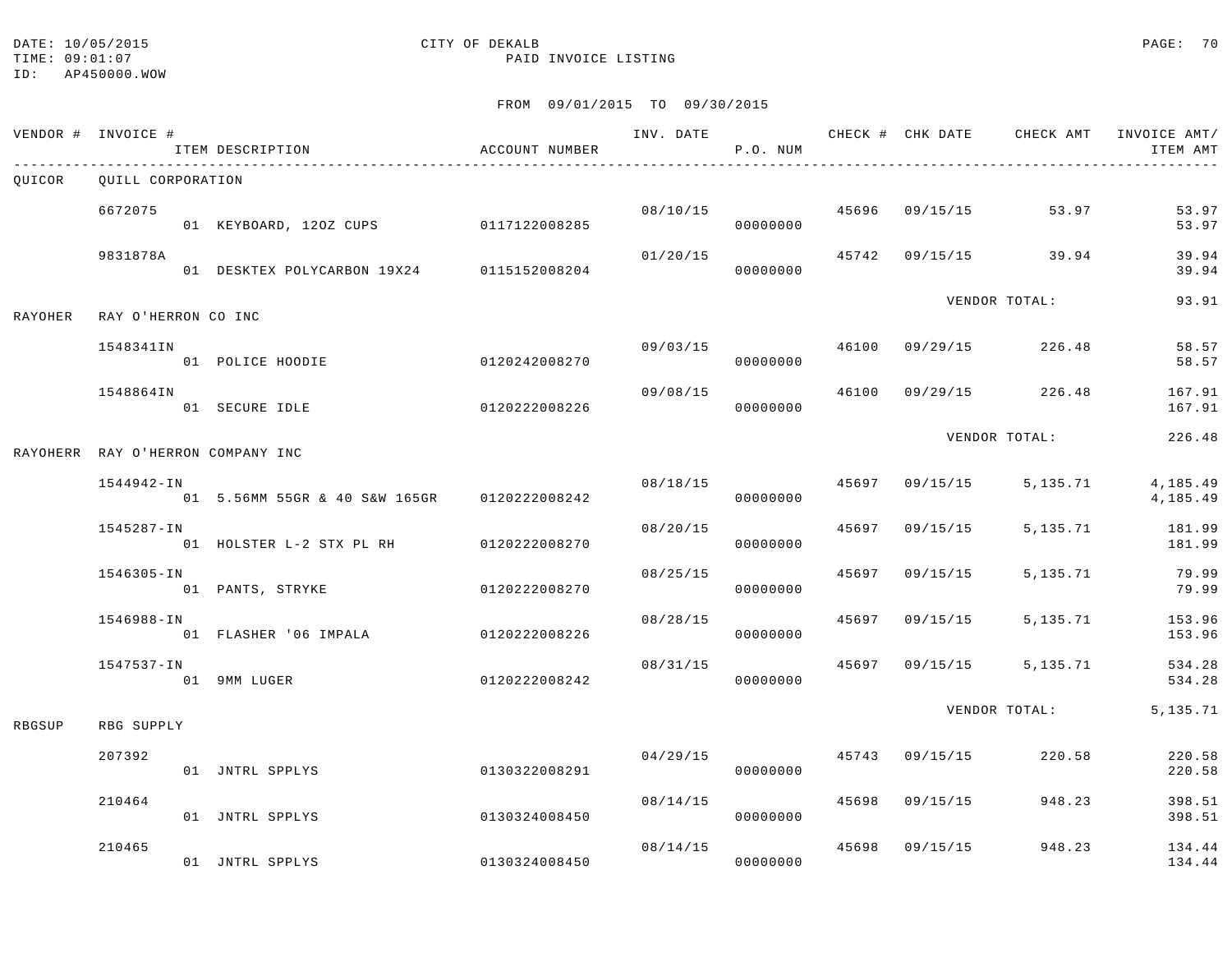#### DATE: 10/05/2015 CITY OF DEKALB PAGE: 71 TIME:  $09:01:07$  PAID INVOICE LISTING

ID: AP450000.WOW

VENDOR TOTAL: 53.78

|        | VENDOR # INVOICE # | ITEM DESCRIPTION                               | ACCOUNT NUMBER                 |          | P.O. NUM             |       |                | INV. DATE 6 1999 CHECK # CHK DATE 6 CHECK AMT INVOICE AMT | ITEM AMT                   |
|--------|--------------------|------------------------------------------------|--------------------------------|----------|----------------------|-------|----------------|-----------------------------------------------------------|----------------------------|
|        | 210466             | 01 JNTRL SPPLYS                                | 6500002008219                  | 08/14/15 | 00000000             |       |                | $45698$ 09/15/15 948.23                                   | 330.88<br>330.88           |
|        | 210501             | 01 JNTRL SPPLYS                                | 0130322008291                  | 08/18/15 | 00000000             |       | 45698 09/15/15 | 948.23                                                    | 109.52<br>109.52           |
|        | 210503             | 01 JNTRL SPPLYS                                | 0130322008291                  | 08/18/15 | 00000000             | 45698 | 09/15/15       | 948.23                                                    | 99.62<br>99.62             |
|        | 210505             | 01 JNTRL SPPLYS                                | 6500002008219                  | 08/18/15 | 00000000             | 45698 | 09/15/15       | 948.23                                                    | 67.11<br>67.11             |
|        | 210571             | 01 JNTRL SPPLYS                                | 0130322008291                  | 08/24/15 | 00000000             | 45698 | 09/15/15       | 948.23                                                    | $-220.58$<br>$-220.58$     |
|        | 210606             | 01 JNTRL SPPLYS                                | 6500002008219                  | 08/28/15 | 00000000             |       | 45698 09/15/15 | 948.23                                                    | 28.73<br>28.73             |
|        | 210634             | 01 JNTRL SPPLYS<br>02 JNTRL SPPLYS             | 0130332008228<br>0130332008219 | 08/28/15 | 00000000<br>00000000 |       | 46101 09/29/15 | 354.98                                                    | 489.73<br>384.00<br>105.73 |
|        | 210643             | 01 JNTRL SPPLYS                                | 0130322008291                  | 08/31/15 | 00000000             |       | 46101 09/29/15 | 354.98                                                    | 58.97<br>58.97             |
|        | 210644             | 01 CREDIT CITRUS CLEANER 0130332008228         |                                | 08/31/15 | 00000000             |       |                | 46101 09/29/15 354.98                                     | $-193.72$<br>$-193.72$     |
| RHONOE | NOEL C RHODES      |                                                |                                |          |                      |       |                | VENDOR TOTAL:                                             | 1,523.79                   |
|        | 09142015           | 01 TAX REBATE PROGRAM NOV-JUN 15 6000004008481 |                                | 09/14/15 | 00000000             |       |                | 46002 09/29/15 60.73                                      | 60.73<br>60.73             |
| RICHAR | HAROLD RICH        |                                                |                                |          |                      |       |                | VENDOR TOTAL:                                             | 60.73                      |
|        | 09142015           | 01 TAX REBATE PROGRAM NOV-JUN 15 6000004008481 |                                | 09/14/15 | 00000000             | 46003 |                | $09/29/15$ 36.47                                          | 36.47<br>36.47             |
| RICMAR | MARYLOU RICO       |                                                |                                |          |                      |       |                | VENDOR TOTAL:                                             | 36.47                      |
|        | 09142015           | 01 TAX REBATE PROGRAM NOV-JUN 15 6000004008481 |                                | 09/14/15 | 00000000             |       |                | 46004 09/29/15 53.78                                      | 53.78<br>53.78             |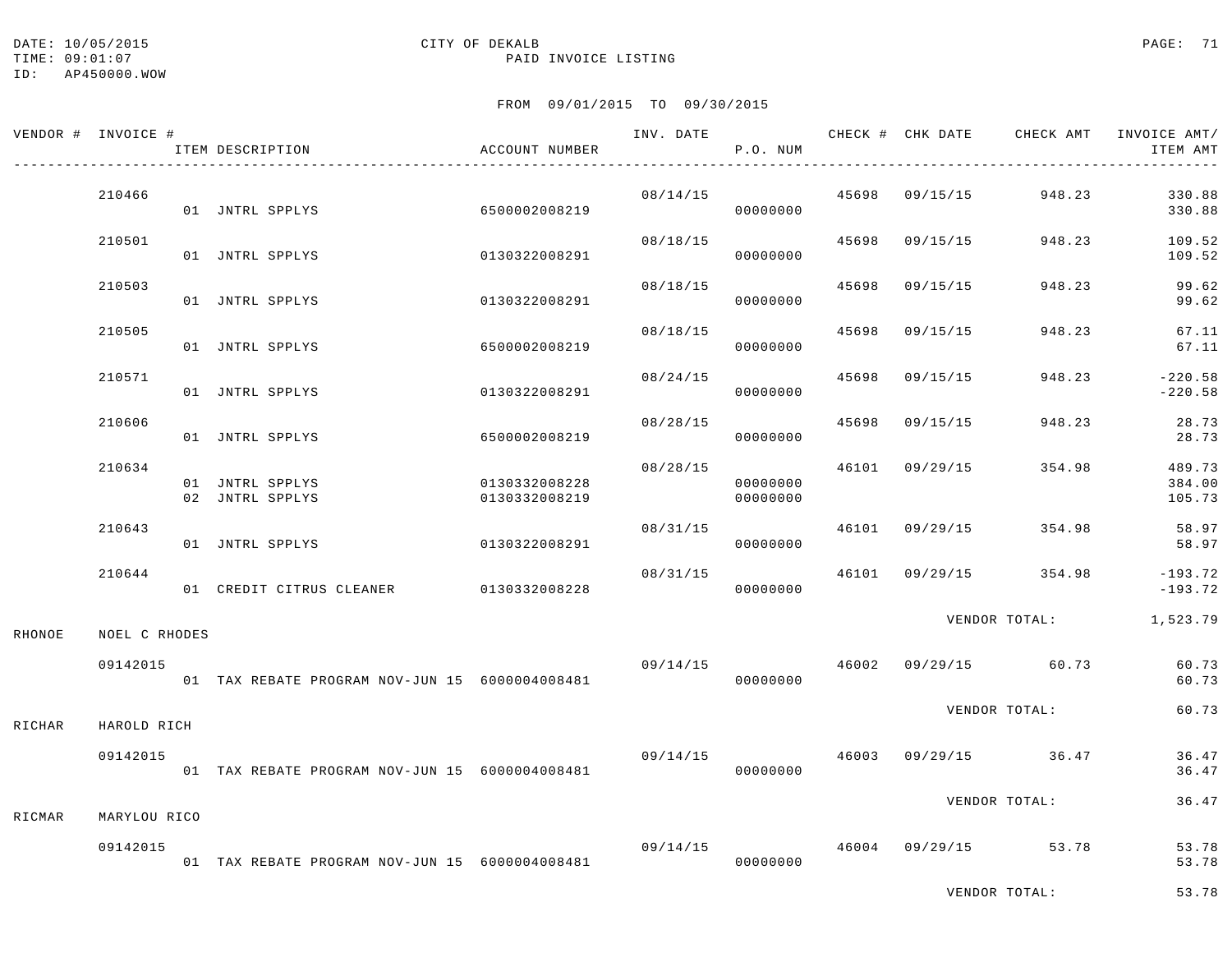#### DATE: 10/05/2015 CITY OF DEKALB PAGE: 72 TIME:  $09:01:07$  PAID INVOICE LISTING

|         | VENDOR # INVOICE #   |  | ITEM DESCRIPTION                                | ACCOUNT NUMBER |                | P.O. NUM             |               |                        |                       | INV. DATE 6 CHECK # CHK DATE CHECK AMT INVOICE AMT/<br>ITEM AMT |
|---------|----------------------|--|-------------------------------------------------|----------------|----------------|----------------------|---------------|------------------------|-----------------------|-----------------------------------------------------------------|
| RKDIX   | R.K. DIXON           |  |                                                 |                |                |                      |               |                        |                       |                                                                 |
|         | 1352514              |  | 01 CNTRCT BASE 9/29/15-12/28/15 0117123008310   |                |                | 08/24/15<br>00000000 | 45699         |                        | 09/15/15 1,348.94     | 941.84<br>941.84                                                |
|         | 1352515              |  | 01 CNTRCT BASE 9/29/15 - 12/28/15 0117123008310 |                | 08/24/15       | 00000000             | 45699         |                        | 09/15/15 1,348.94     | 407.10<br>407.10                                                |
| ROBMAR  | MARTHA ROBINSON      |  |                                                 |                |                |                      |               | VENDOR TOTAL: 1,348.94 |                       |                                                                 |
|         | 09012015             |  | 01  2015  SUMMER MUNICIPAL BAND   0110113008399 |                |                | 09/01/15<br>00000000 | 45919         |                        | 09/29/15 675.00       | 675.00<br>675.00                                                |
| ROBMARK | MARK ROBINSON        |  |                                                 |                |                |                      | VENDOR TOTAL: |                        |                       | 675.00                                                          |
|         | 09012015             |  | 01  2015  SUMMER MUNICIPAL BAND   0110113008399 |                | 09/01/15       | 00000000             |               |                        | 45920 09/29/15 925.00 | 925.00<br>925.00                                                |
| ROBSAA  | SAAVANA VELEN ROBLES |  |                                                 |                |                |                      | VENDOR TOTAL: |                        |                       | 925.00                                                          |
|         | 09012015             |  | 01 2015 SUMMER MUNICIPAL BAND 0110113008399     |                | 09/01/15 45921 | 00000000             |               |                        | 09/29/15 50.00        | 50.00<br>50.00                                                  |
| ROGBRI  | BRIAN ROGERS         |  |                                                 |                |                |                      |               | VENDOR TOTAL:          |                       | 50.00                                                           |
|         | 09012015             |  | 01  2015  SUMMER MUNICIPAL BAND   0110113008399 |                | 09/01/15       | 00000000             |               |                        | 45922 09/29/15 875.00 | 875.00<br>875.00                                                |
| ROUGEN  | GENE ROURKE          |  |                                                 |                |                |                      | VENDOR TOTAL: | 875.00                 |                       |                                                                 |
|         | 09142015             |  | 01 TAX REBATE PROGRAM NOV-JUN 15 6000004008481  |                | 09/14/15       | 00000000             |               |                        | 46005 09/29/15 71.55  | 71.55<br>71.55                                                  |
| RPMRES  | RPM RESTORATIONS     |  |                                                 |                |                |                      | VENDOR TOTAL: |                        |                       | 71.55                                                           |
|         | 08112015             |  | 01 POLICE CAR DETAILING 0120223008315           |                |                | 08/11/15<br>00000000 | 45700         | 09/15/15               | 770.00                | 60.00<br>60.00                                                  |
|         | 08112015A            |  | 01 POLICE CAR DETAILING 6120223008315           |                | 08/11/15       | 00000000             | 45700         | 09/15/15               | 770.00                | 60.00<br>60.00                                                  |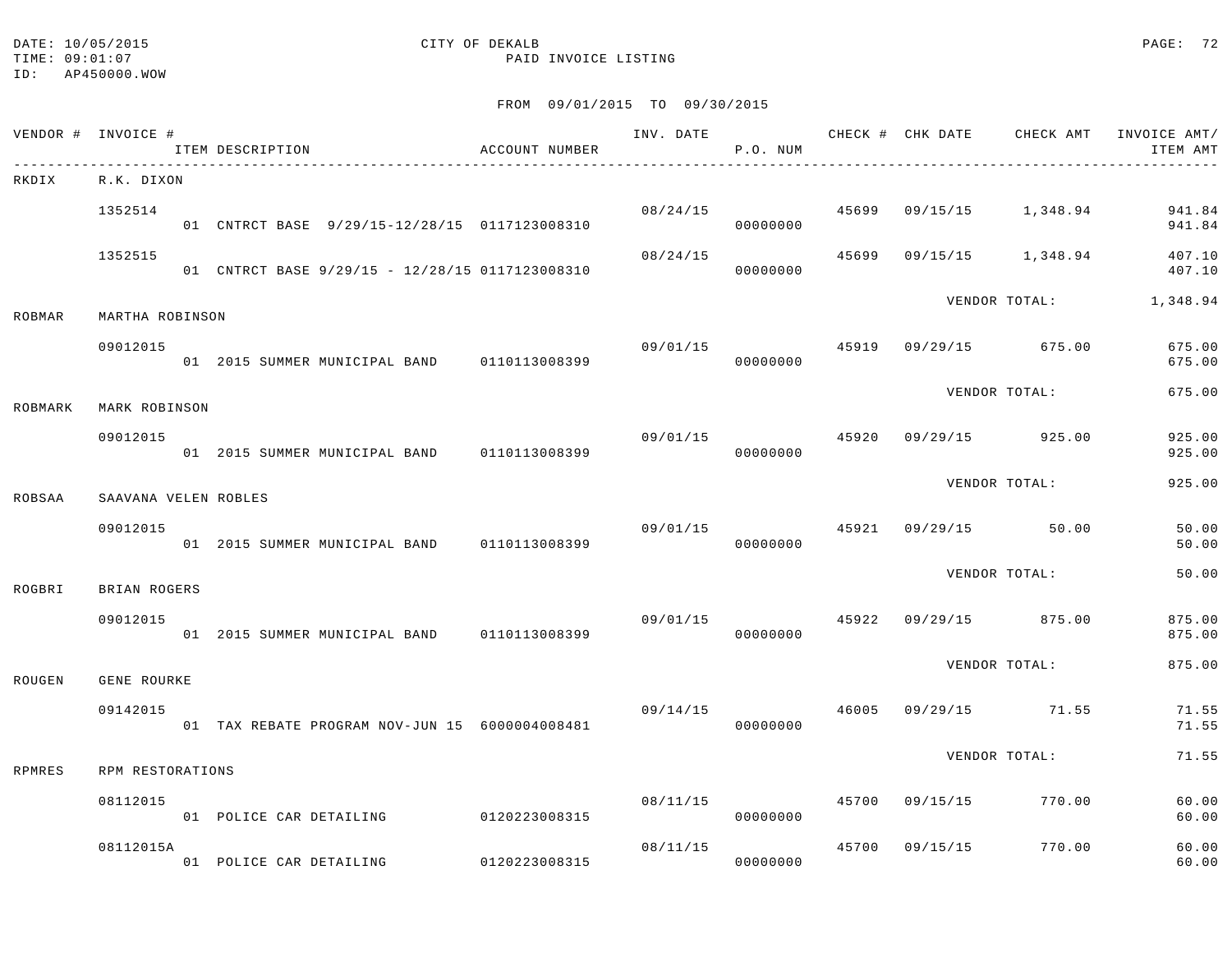## DATE: 10/05/2015 CITY OF DEKALB PAGE: 73

ID: AP450000.WOW

### TIME:  $09:01:07$  PAID INVOICE LISTING

### FROM 09/01/2015 TO 09/30/2015

|        | VENDOR # INVOICE # | ITEM DESCRIPTION<br>--------------------------- | ACCOUNT NUMBER |                                        | P.O. NUM             |  |                                          | INV. DATE 6 CHECK # CHK DATE CHECK AMT INVOICE AMT/<br>ITEM AMT |
|--------|--------------------|-------------------------------------------------|----------------|----------------------------------------|----------------------|--|------------------------------------------|-----------------------------------------------------------------|
|        | 08112015B          | 01 POLICE CAR DETAILING 0120223008315           |                | 08/11/15                               | 00000000             |  | 45700 09/15/15 770.00                    | 60.00<br>60.00                                                  |
|        | 08172015           |                                                 |                | 08/17/15                               | 00000000<br>00000000 |  | 45700 09/15/15 770.00                    | 590.00<br>440.00<br>150.00                                      |
| RUIKIM | KIMBERLEE RUIZ     |                                                 |                |                                        |                      |  | VENDOR TOTAL:                            | 770.00                                                          |
|        | 09012015           | 01  2015  SUMMER MUNICIPAL BAND   0110113008399 |                | $09/01/15$ $45923$ $09/29/15$ $200.00$ | 00000000             |  |                                          | 200.00<br>200.00                                                |
| RUSPOW |                    | RUSH POWER SYSTEMS LLC                          |                |                                        |                      |  | VENDOR TOTAL:                            | 200.00                                                          |
|        | 3311               | 01 PM1 & LOAD BLANK TEST 6500004008450          |                |                                        | 00000000             |  | $08/24/15$ $45701$ $09/15/15$ $1,030.00$ | 1,030.00<br>1,030.00                                            |
| RUSTRU | RUSH TRUCK CENTERS |                                                 |                |                                        |                      |  | VENDOR TOTAL:                            | 1,030.00                                                        |
|        | 98801523           | 01 TANK                                         | 0125272008226  |                                        | 07/16/15<br>00000000 |  | 45702 09/15/15 1,240.46                  | 1,240.46<br>1,240.46                                            |
| SAFARI | SAFARILAND LLC     |                                                 |                |                                        |                      |  | VENDOR TOTAL:                            | 1,240.46                                                        |
|        | 08172015           | 01 OC CLASS & MUNITIONS CLASS 0120223008376     |                | 08/17/15                               | 00000000             |  | 45703 09/15/15 750.00                    | 750.00<br>750.00                                                |
| SAWMEL | MELANIE SAWA       |                                                 |                |                                        |                      |  | VENDOR TOTAL:                            | 750.00                                                          |
|        | 08282015           | 01 WATER REFUND #0601031710-03 6000000063444    |                | $08/28/15$ $45839$ $09/15/15$ $108.95$ | 00000000             |  |                                          | 108.95<br>108.95                                                |
| SEADOR | DORIS SEATS        |                                                 |                |                                        |                      |  | VENDOR TOTAL:                            | 108.95                                                          |
|        | 09142015           | 01 TAX REBATE PROGRAM NOV-JUN 15 6000004008481  |                | 09/14/15                               | 00000000             |  | 46006 09/29/15 43.24                     | 43.24<br>43.24                                                  |
|        | 09252015           | 01 TAX REBATE DIFFERENCE 6000004008481          |                |                                        | 09/29/15<br>00000000 |  | 46131 09/29/15 24.30                     | 24.30<br>24.30                                                  |

VENDOR TOTAL: 67.54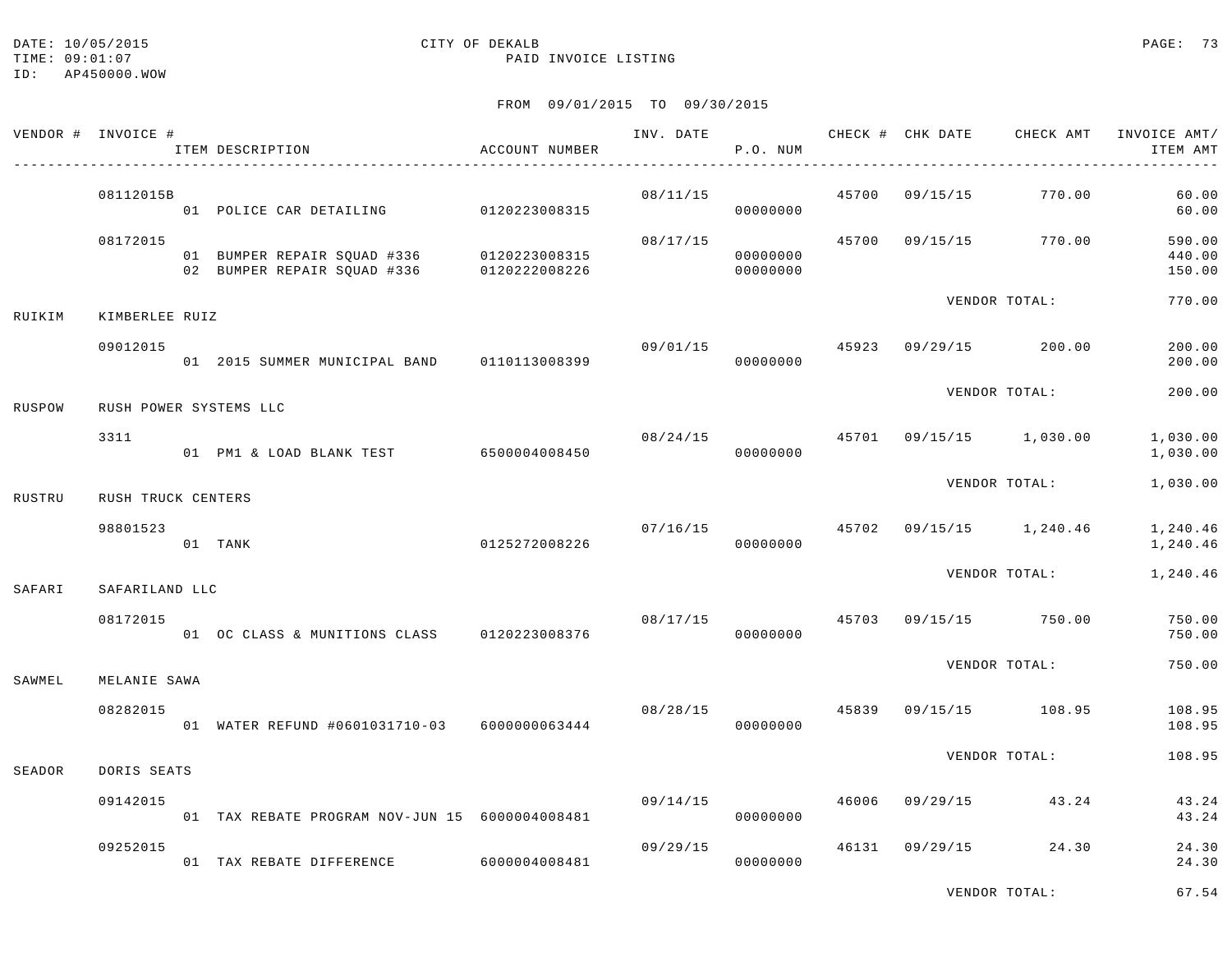### DATE: 10/05/2015 CITY OF DEKALB PAGE: 74 TIME:  $09:01:07$  PAID INVOICE LISTING

|        | VENDOR # INVOICE #   | ITEM DESCRIPTION                                                           | ACCOUNT NUMBER                 |                | P.O. NUM                         |       |                                        | INV. DATE 6 CHECK # CHK DATE CHECK AMT INVOICE AMT/<br>ITEM AMT |
|--------|----------------------|----------------------------------------------------------------------------|--------------------------------|----------------|----------------------------------|-------|----------------------------------------|-----------------------------------------------------------------|
| SELJIM | JIM SELIG            |                                                                            |                                |                |                                  |       |                                        |                                                                 |
|        | 09012015             | 01  2015  SUMMER MUNICIPAL BAND   0110113008399                            |                                |                | 00000000                         |       | $09/01/15$ $45924$ $09/29/15$ $625.00$ | 625.00<br>625.00                                                |
| SELPLU | SELDAL PLUMBING      |                                                                            |                                |                |                                  |       | VENDOR TOTAL:                          | 625.00                                                          |
|        | 3115                 | 01 RUBBER REPAIR 6000003008328                                             |                                | 08/26/15       | 00000000                         |       | 46102 09/29/15 397.50                  | 397.50<br>397.50                                                |
| SERRES | SCHRAMER ENTERPRISES |                                                                            |                                |                |                                  |       | VENDOR TOTAL:                          | 397.50                                                          |
|        | 6473                 | 01 CARPET CLEANING                                                         | 6000003008348                  | 08/19/15 45704 | 00000000                         |       | 09/15/15 525.00                        | 525.00<br>525.00                                                |
| SEWEOU | SEWER EOUIPMENT      |                                                                            |                                |                |                                  |       | VENDOR TOTAL:                          | 525.00                                                          |
|        | 0000144007           | 02 REPAIR JETTER TREK HPR800<br>03 REPAIR JETTER TREK HPR800 0130333008315 | 0130333008315                  | 07/30/15       | 00000000<br>00000000<br>00000000 |       | 46103 09/29/15 6,467.37                | 6,467.37<br>5,776.50<br>480.00<br>210.87                        |
| SHACOR | SHARE CORPORATION    |                                                                            |                                |                |                                  |       |                                        | VENDOR TOTAL: 6,467.37                                          |
|        | 921366               | 01 CITRA SOLVE II 0130332008226<br>02 CITRA SOLVE II<br>03 CITRA SOLVE II  | 6000002008226<br>0120222008226 |                | 00000000<br>00000000<br>00000000 |       | $08/07/15$ $45705$ $09/15/15$ $193.31$ | 193.31<br>48.33<br>48.33<br>96.65                               |
| SHADON | DON SHANKS           |                                                                            |                                |                |                                  |       | VENDOR TOTAL:                          | 193.31                                                          |
|        | 09142015             | 01 TAX REBATE PROGRAM NOV-JUN 15 6000004008481                             |                                | 09/14/15       | 00000000                         | 46007 | 09/29/15 46.04                         | 46.04<br>46.04                                                  |
|        | 09232015             | 01 TAX REBATE DIFFERENCE 6000004008481                                     |                                | 09/29/15       | 00000000                         | 46132 | $09/29/15$ 1.64                        | 1.64<br>1.64                                                    |
| SHASUB |                      | SHAW SUBURBAN MEDIA GROUP                                                  |                                |                |                                  |       | VENDOR TOTAL:                          | 47.68                                                           |
|        | 1083475              |                                                                            |                                |                |                                  |       | $07/31/15$ $45706$ $09/15/15$ $506.72$ | 458.74                                                          |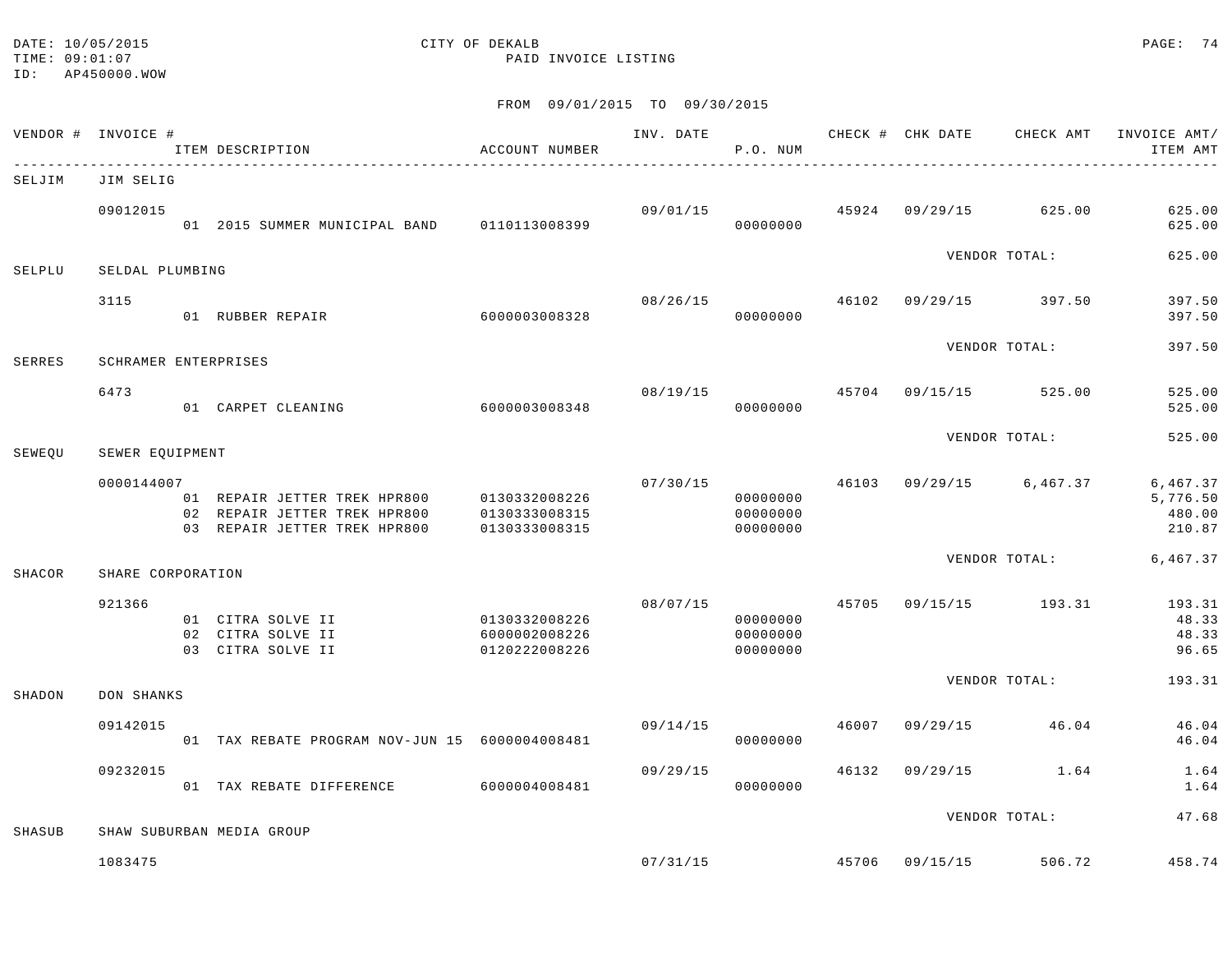### DATE: 10/05/2015 CITY OF DEKALB PAGE: 75 TIME:  $09:01:07$  PAID INVOICE LISTING

|        | VENDOR # INVOICE # | ITEM DESCRIPTION                                 | ACCOUNT NUMBER                 |          | P.O. NUM                         |       |                |                                        | ITEM AMT                   |
|--------|--------------------|--------------------------------------------------|--------------------------------|----------|----------------------------------|-------|----------------|----------------------------------------|----------------------------|
|        |                    |                                                  |                                |          |                                  |       |                |                                        |                            |
|        | 1083475            | 01 PUBLIC NOTICE AD<br>02 PUBLIC NOTICE AD       | 0130353008366<br>0132103008366 |          | 07/31/15<br>00000000<br>00000000 |       | 45706 09/15/15 | 506.72                                 | 458.74<br>197.36<br>261.38 |
|        | 1089092            | 01 LEGAL AD - TAC CHANGE DATE                    | 0910003008366                  | 07/27/15 | 00000000                         | 45706 | 09/15/15       | 506.72                                 | 47.98<br>47.98             |
|        | 1098977            | 01 MARKETING POSTCARDS                           | 6500003008373                  | 08/11/15 | 00000000                         | 46104 | 09/29/15       | 726.40                                 | 250.00<br>250.00           |
|        | 1098985            | 01 BID - PEACE RD BRIDGE 0130353008366           |                                | 08/26/15 | 00000000                         | 46104 | 09/29/15       | 726.40                                 | 238.20<br>238.20           |
|        | 1098988            |                                                  |                                | 08/26/15 | 00000000                         | 46104 |                | 09/29/15 726.40                        | 238.20<br>238.20           |
| SHOAUS | AUSTIN SHOUPE      |                                                  |                                |          |                                  |       |                | VENDOR TOTAL: 1,233.12                 |                            |
|        | 09012015           | 01  2015  SUMMER MUNICIPAL BAND   0110113008399  |                                |          | 09/01/15<br>00000000             |       |                | 45925 09/29/15 575.00                  | 575.00<br>575.00           |
| SHODEB | DEB SHOFNER        |                                                  |                                |          |                                  |       |                | VENDOR TOTAL:                          | 575.00                     |
|        | 09012015           | 01  2015  SUMMER  MUNICIPAL BAND   0110113008399 |                                | 09/01/15 | 00000000                         |       |                | 45926 09/29/15 725.00                  | 725.00<br>725.00           |
| SHUJOR | JORDYN SHULTZ      |                                                  |                                |          |                                  |       |                | VENDOR TOTAL:                          | 725.00                     |
|        | 09012015           | 01 2015 SUMMER MUNICIPAL BAND 0110113008399      |                                | 09/01/15 | 00000000                         |       |                | $45927$ 09/29/15 50.00                 | 50.00<br>50.00             |
| SIMEMM | EMMAUEL SIMUNEK    |                                                  |                                |          |                                  |       |                | VENDOR TOTAL:                          | 50.00                      |
|        | 09142015           | 01 TAX REBATE PROGRAM NOV-JUN 15 6000004008481   |                                | 09/14/15 | 00000000                         |       |                | 46008 09/29/15 42.17                   | 42.17<br>42.17             |
| SIMTOM | TOM SIMS           |                                                  |                                |          |                                  |       |                | VENDOR TOTAL:                          | 42.17                      |
|        | 09012015           |                                                  |                                |          |                                  |       |                | $09/01/15$ $45928$ $09/29/15$ $175.00$ | 175.00                     |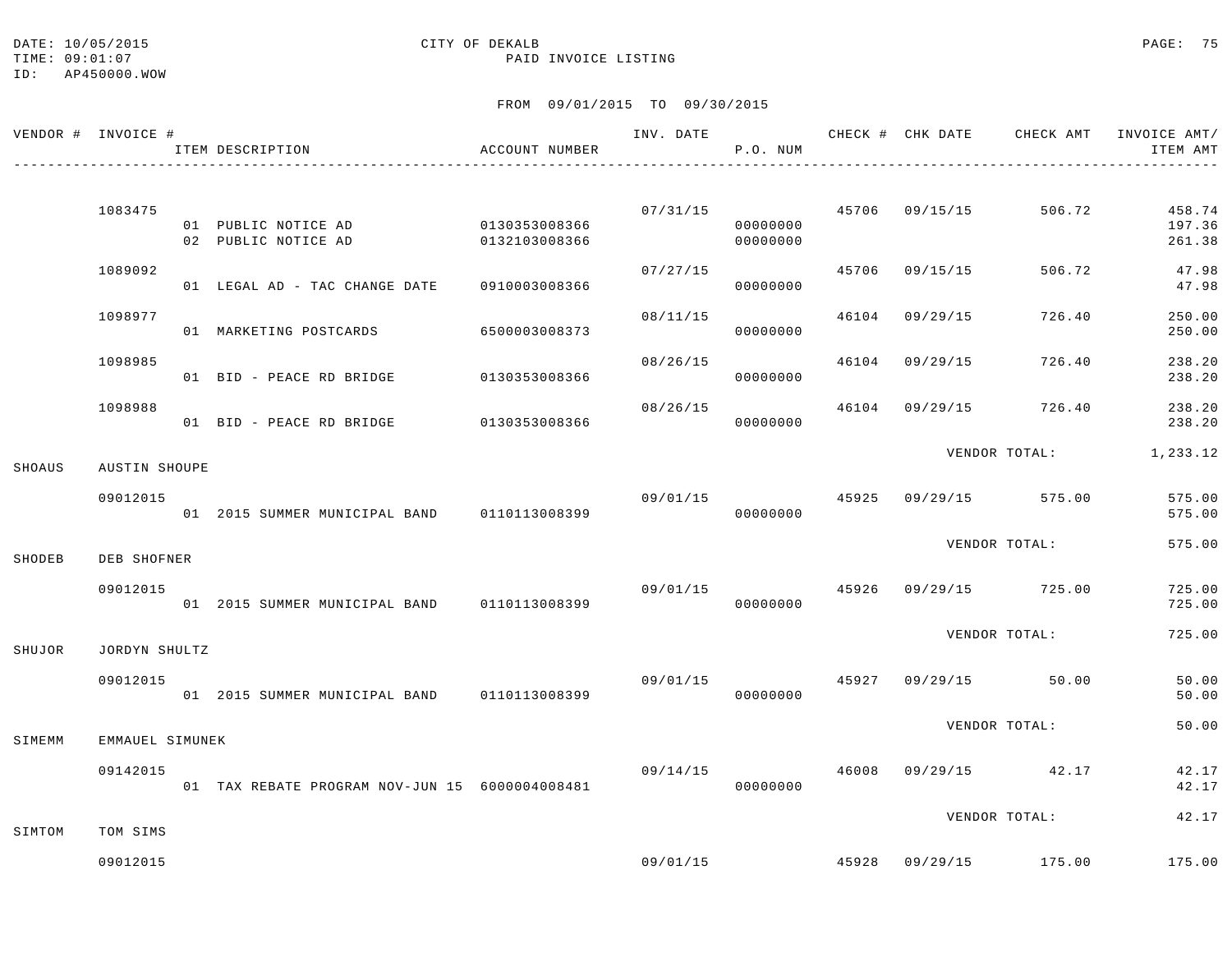### DATE: 10/05/2015 CITY OF DEKALB PAGE: 76 TIME:  $09:01:07$  PAID INVOICE LISTING

FROM 09/01/2015 TO 09/30/2015

| VENDOR # INVOICE # |                    | ITEM DESCRIPTION                                | ACCOUNT NUMBER | INV. DATE                      | P.O. NUM             |       |          |                         | ITEM AMT         |
|--------------------|--------------------|-------------------------------------------------|----------------|--------------------------------|----------------------|-------|----------|-------------------------|------------------|
|                    | 09012015           | 01 2015 SUMMER MUNICIPAL BAND 0110113008399     |                | 09/01/15 45928 09/29/15 175.00 | 00000000             |       |          |                         | 175.00<br>175.00 |
| SIPLOU             | LOUISE SIPES       |                                                 |                |                                |                      |       |          | VENDOR TOTAL:           | 175.00           |
|                    | 09142015           | 01 TAX REBATE PROGRAM NOV-JUN 15 6000004008481  |                | 09/14/15                       | 00000000             |       |          | 46009 09/29/15 72.13    | 72.13<br>72.13   |
| SKISEM             | SKILLPATH SEMINARS |                                                 |                |                                |                      |       |          | VENDOR TOTAL:           | 72.13            |
|                    | 10999291           | 01 EXCEL WRKSHP - SPARTZ 0120253008376          |                | 09/16/15                       | 00000000             | 46105 |          | 09/29/15 402.00         | 134.00<br>134.00 |
|                    | 10999292           | 01 EXCEL WRKSHP - PUMFREY 0120253008376         |                | 09/16/15                       | 00000000             | 46105 |          | 09/29/15 402.00         | 134.00<br>134.00 |
|                    | 10999300           | 01 BETTER COMMUNICATOR - GETZELMA 0120253008376 |                | 09/09/15                       | 00000000             | 46105 | 09/29/15 | 402.00                  | 134.00<br>134.00 |
| SMEBEN             | BENJAMIN SMELSER   |                                                 |                |                                |                      |       |          | VENDOR TOTAL:           | 402.00           |
|                    | 09012015           | 01 2015 SUMMER MUNICIPAL BAND 0110113008399     |                |                                | 09/01/15<br>00000000 | 45929 |          | 09/29/15 275.00         | 275.00<br>275.00 |
| SMIDOT             | DOTRISSA SMITH     |                                                 |                |                                |                      |       |          | VENDOR TOTAL:           | 275.00           |
|                    | 09142015           | 01 TAX REBATE PROGRAM NOV-JUN 15 6000004008481  |                | 09/14/15                       | 00000000             |       |          | 46010 09/29/15 64.14    | 64.14<br>64.14   |
| SMIGLE             | GLENDA M. SMITH    |                                                 |                |                                |                      |       |          | VENDOR TOTAL:           | 64.14            |
|                    | 09142015           | 01 TAX REBATE PROGRAM NOV-JUN 15 6000004008481  |                |                                | 09/14/15<br>00000000 | 46011 |          | 09/29/15 50.13          | 50.13<br>50.13   |
| SMIJAM             | JAMIE SMIRZ        |                                                 |                |                                |                      |       |          | VENDOR TOTAL:           | 50.13            |
|                    | 09032015           | 01 HUD TRAINING REIMB                           | 1800006508624  | 09/03/15                       | 00000000             |       |          | D000917 09/29/15 272.20 | 272.20<br>272.20 |

VENDOR TOTAL: 272.20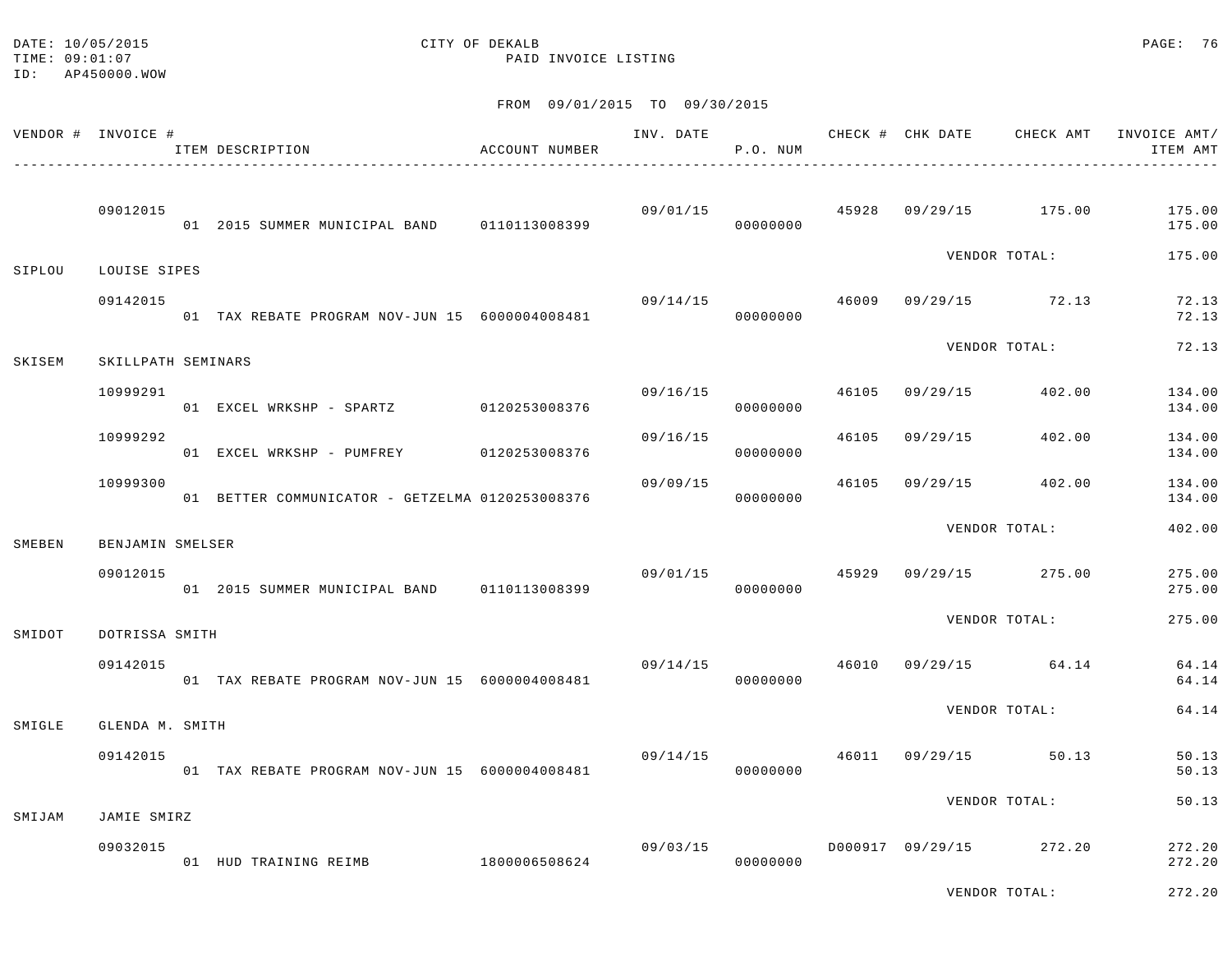### DATE: 10/05/2015 CITY OF DEKALB PAGE: 77 TIME:  $09:01:07$  PAID INVOICE LISTING

|          | VENDOR # INVOICE # |    | ITEM DESCRIPTION                                        | ACCOUNT NUMBER                 | INV. DATE | P.O. NUM             |  | CHECK # CHK DATE CHECK AMT            | INVOICE AMT/<br>ITEM AMT |
|----------|--------------------|----|---------------------------------------------------------|--------------------------------|-----------|----------------------|--|---------------------------------------|--------------------------|
| SMIJOH   | JOHN SMITH         |    |                                                         |                                |           |                      |  |                                       |                          |
|          | 09012015           |    | 01 2015 SUMMER MUNICIPAL BAND 0110113008399             |                                |           | 00000000             |  | 09/01/15 45930 09/29/15 575.00        | 575.00<br>575.00         |
| SMIWIL   | WILLIAM SMITH      |    |                                                         |                                |           |                      |  | VENDOR TOTAL:                         | 575.00                   |
|          | 08202015           |    |                                                         |                                | 08/20/15  |                      |  | 45840 09/15/15 35.75                  | 35.75                    |
|          |                    |    | 01 WATER REFUND #3803177510-00 6000000063444            |                                |           | 00000000             |  |                                       | 35.75                    |
| SNYVIR   | VIRGIE K SNYDER    |    |                                                         |                                |           |                      |  | VENDOR TOTAL:                         | 35.75                    |
|          | 09142015           |    |                                                         |                                |           |                      |  | $09/14/15$ $46012$ $09/29/15$ $24.43$ | 24.43                    |
|          |                    |    | 01 TAX REBATE PROGRAM NOV-JUN 15 6000004008481          |                                |           | 00000000             |  |                                       | 24.43                    |
| SPYGLASS | THE SPYGLASS GROUP |    |                                                         |                                |           |                      |  | VENDOR TOTAL:                         | 24.43                    |
|          | 7957               |    |                                                         |                                | 07/22/15  |                      |  | 46106 09/29/15 9,287.80               | 9,287.80                 |
|          |                    |    | 01 CONSULTING FEE - PHASE 1                             | 0125263008337                  |           | 00000000             |  |                                       | 137.20                   |
|          |                    |    | 02 CONSULTING FEE - PHASE 1                             | 6500003008337                  |           | 00000000             |  |                                       | 180.00                   |
|          |                    |    | 03 CONSULTING FEE - PHASE 1                             | 0115153008337                  |           | 00000000             |  |                                       | 246.90                   |
|          |                    |    | 04 CONSULTING FEE - PHASE 1                             | 6500003008337                  |           | 00000000             |  |                                       | 82.30                    |
|          |                    |    | 05 CONSULTING FEE - PHASE 1                             | 0132103008337                  |           | 00000000             |  |                                       | 82.30                    |
|          |                    |    | 06 CONSULTING FEE - PHASE 1                             | 0900002008285                  |           | 00000000             |  |                                       | 164.60                   |
|          |                    |    | 07 CONSULTING FEE - PHASE 1                             | 0117113008337                  |           | 00000000             |  |                                       | 82.30                    |
|          |                    |    | 08 CONSULTING FEE - PHASE 1                             | 0130353008337                  |           | 00000000             |  |                                       | 164.60                   |
|          |                    |    | 09 CONSULTING FEE - PHASE 1                             | 0125263008337                  |           | 00000000             |  |                                       | 1,892.85                 |
|          |                    | 10 | CONSULTING FEE - PHASE 1                                | 0115173008337                  |           | 00000000             |  |                                       | 82.30                    |
|          |                    | 12 | 11 CONSULTING FEE - PHASE 1<br>CONSULTING FEE - PHASE 1 | 0117123008337                  |           | 00000000             |  |                                       | 329.20<br>82.30          |
|          |                    |    | 13 CONSULTING FEE - PHASE 1                             | 0110103008337<br>0120213008337 |           | 00000000<br>00000000 |  |                                       | 4,773.35                 |
|          |                    |    | 14 CONSULTING FEE - PHASE 1                             | 0132113008337                  |           | 00000000             |  |                                       | 164.60                   |
|          |                    |    | 15 CONSULTING FEE - PHASE 1                             | 0130313008337                  |           | 00000000             |  |                                       | 329.20                   |
|          |                    |    | 16 CONSULTING FEE - PHASE 1                             | 6000003008337                  |           | 00000000             |  |                                       | 411.50                   |
|          |                    |    | 17 CONSULTING FEE - PHASE 1                             | 0130313008337                  |           | 00000000             |  |                                       | 82.30                    |
|          |                    |    |                                                         |                                |           |                      |  | VENDOR TOTAL:                         | 9,287.80                 |
| STAASS   |                    |    | STANARD & ASSOCIATES, INC.                              |                                |           |                      |  |                                       |                          |
|          | SA0000292902       |    |                                                         |                                | 08/28/15  |                      |  | 46107 09/29/15 5,623.25               | 5,623.25                 |
|          |                    |    | 01 FIRE PROMOTION                                       | 0116103008333                  |           | 00000000             |  |                                       | 5,623.25                 |
|          |                    |    |                                                         |                                |           |                      |  | VENDOR TOTAL:                         | 5,623.25                 |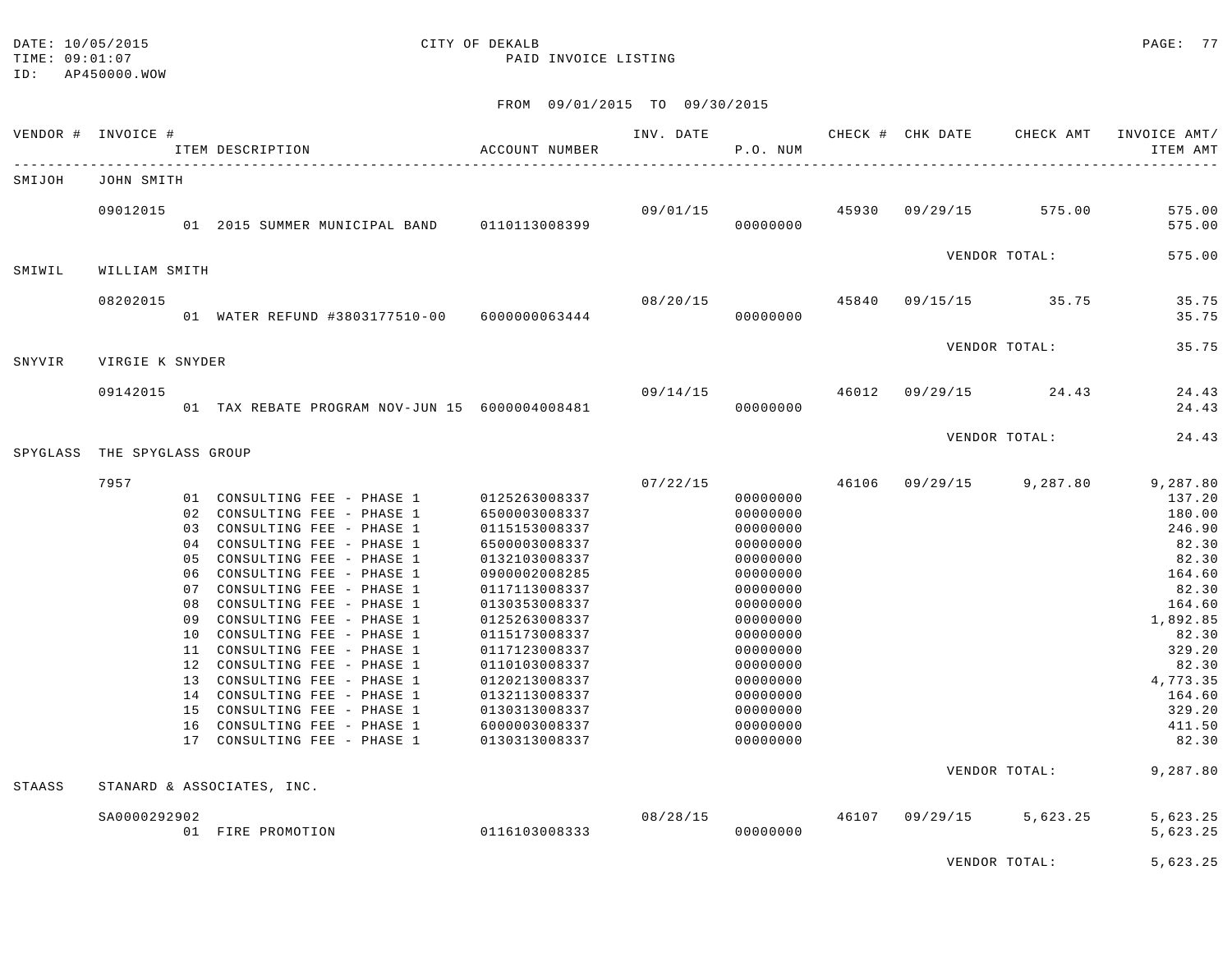### DATE: 10/05/2015 CITY OF DEKALB PAGE: 78 TIME:  $09:01:07$  PAID INVOICE LISTING

### FROM 09/01/2015 TO 09/30/2015

| VENDOR # INVOICE # |                      | ITEM DESCRIPTION                               | ACCOUNT NUMBER | INV. DATE | P.O. NUM             |       |                                       |                         | CHECK # CHK DATE CHECK AMT INVOICE AMT/<br>ITEM AMT |
|--------------------|----------------------|------------------------------------------------|----------------|-----------|----------------------|-------|---------------------------------------|-------------------------|-----------------------------------------------------|
| STAFIR2            |                      | ILLINOIS OFFICE OF STATE FIRE                  |                |           |                      |       |                                       |                         |                                                     |
|                    | 5125069108           | <br>01 CONVEYANCE CERT 0130323008385           |                |           | 00000000             |       | $08/24/15$ $45841$ $09/15/15$ $75.00$ |                         | 75.00<br>75.00                                      |
| STAJAN             | JANET C STALEY       |                                                |                |           |                      |       |                                       | VENDOR TOTAL:           | 75.00                                               |
|                    | 09142015             | 01 TAX REBATE PROGRAM NOV-JUN 15 6000004008481 |                | 09/14/15  | 00000000             |       | 46013 09/29/15 63.69                  |                         | 63.69<br>63.69                                      |
| STAONL             |                      | STAY ONLINE SERVICES, INC.                     |                |           |                      |       |                                       | VENDOR TOTAL:           | 63.69                                               |
|                    | CODCH <sub>02</sub>  | 01 POST PM REPAIR                              | 0117122008285  |           | 08/14/15<br>00000000 | 46108 |                                       | 09/29/15 724.75         | 724.75<br>724.75                                    |
| STOSTI             | STOP STICK           |                                                |                |           |                      |       |                                       | VENDOR TOTAL:           | 724.75                                              |
|                    | T006629IN            | 01 SLEEVE, CORD REEL 0120222008242             |                | 08/27/15  | 00000000             |       | 46109 09/29/15 220.00                 |                         | 220.00<br>220.00                                    |
|                    |                      |                                                |                |           |                      |       |                                       | VENDOR TOTAL:           | 220.00                                              |
| STRMAR             | MARY JEANNE STRATTON |                                                |                |           |                      |       |                                       |                         |                                                     |
|                    | 09012015             | 01 2015 SUMMER MUNICIPAL BAND 0110113008399    |                |           | 09/01/15<br>00000000 |       | 45931 09/29/15 250.00                 |                         | 250.00<br>250.00                                    |
| STRSAL             |                      | STYKER SALES CORPORATION                       |                |           |                      |       |                                       | VENDOR TOTAL:           | 250.00                                              |
|                    | 1769907              | 01 KN GATCH BOLSTER MATT G 0125272008241       |                | 08/18/15  | 00000000             |       |                                       | 45707 09/15/15 1,360.00 | 1,360.00<br>1,360.00                                |
| SUBLAB             |                      | SUBURBAN LABORATORIES, INC.                    |                |           |                      |       |                                       | VENDOR TOTAL:           | 1,360.00                                            |
|                    | 126295               | 01 WTR (5) FLUORIDE TSTS 6000003008356         |                |           | 08/31/15<br>00000000 | 46110 |                                       | 09/29/15 185.00         | 185.00<br>185.00                                    |
| SUNDOG             | SUNDOGIT INC.        |                                                |                |           |                      |       |                                       | VENDOR TOTAL:           | 185.00                                              |
|                    | CW35138              | 01 AGRMNT PROACTIVE IT ANTIVIRUS 0117124008450 |                | 08/01/15  | 00000000             |       | 45708 09/15/15 675.00                 |                         | 675.00<br>675.00                                    |

VENDOR TOTAL: 675.00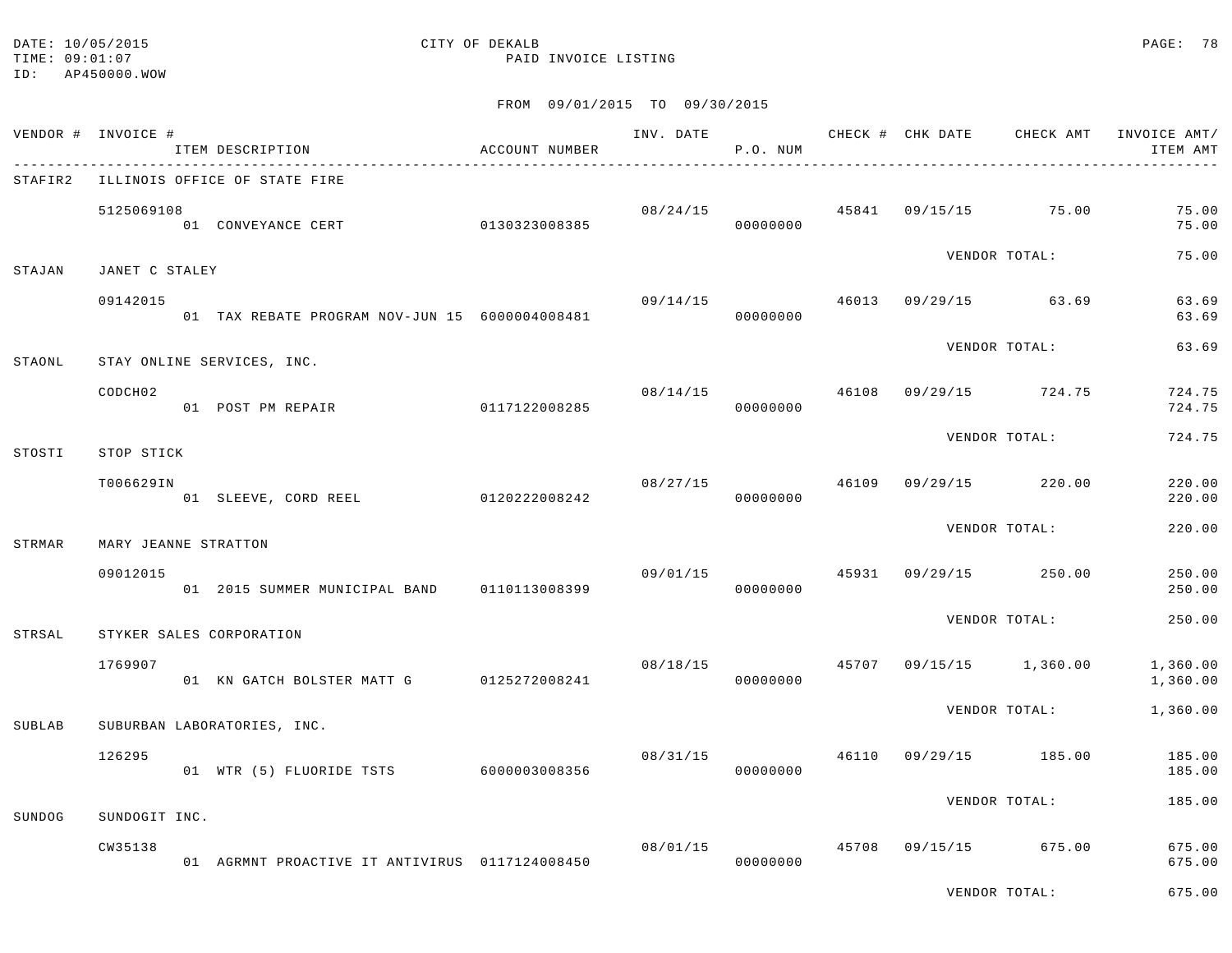TIME:  $09:01:07$  PAID INVOICE LISTING

ID: AP450000.WOW

## DATE: 10/05/2015 CITY OF DEKALB PAGE: 79

|        | VENDOR # INVOICE #    | ITEM DESCRIPTION                                               | ACCOUNT NUMBER |          | P.O. NUM             |       |                |                                        | INV. DATE 6 CHECK # CHK DATE CHECK AMT INVOICE AMT/<br>ITEM AMT |
|--------|-----------------------|----------------------------------------------------------------|----------------|----------|----------------------|-------|----------------|----------------------------------------|-----------------------------------------------------------------|
| SUPBUS |                       | SUPERIOR BUSINESS FORMS INC                                    |                |          |                      |       |                |                                        |                                                                 |
|        | 1561180               | 01 TIME CARDS                                                  | 0120222008202  |          | 08/18/15<br>00000000 |       | 45709 09/15/15 | 550.55                                 | 74.91<br>74.91                                                  |
|        | 1561181               | 01 OT CARDS 2 SIDED                                            | 0120222008202  | 08/18/15 | 00000000             | 45709 | 09/15/15       | 550.55                                 | 300.74<br>300.74                                                |
|        | 1561182               | 01 OT CARDS - 1 SIDED 0120222008202                            |                | 08/18/15 | 00000000             |       | 45709 09/15/15 | 550.55                                 | 174.90<br>174.90                                                |
|        | 1563034               | 01 CHILD ID FINGER PRINT KITS 0120212008248                    |                | 09/08/15 | 00000000             |       | 46111 09/29/15 | 499.09                                 | 499.09<br>499.09                                                |
| SUPDIE | SUPERIOR DIESEL, INC. |                                                                |                |          |                      |       |                | VENDOR TOTAL:                          | 1,049.64                                                        |
|        | S111105               | 01 SWIVEL CONT CAB                                             | 0130332008226  |          | 08/13/15<br>00000000 |       |                | 45710 09/15/15 3,521.73                | 18.94<br>18.94                                                  |
|        | W15121                | 01 REPLACE REAR SPRINGS 0125273008315                          |                | 07/16/15 | 00000000             | 45710 |                | 09/15/15 3,521.73                      | 3,502.79<br>3,502.79                                            |
|        | W15228                | 01 REPLACE BRAKES                                              | 0125273008315  |          | 08/21/15<br>00000000 | 46112 | 09/29/15       | 2,277.39                               | 1,652.19<br>1,652.19                                            |
|        | W15441                | 01 COOLANT LEAK REPAIR 0130332008226<br>02 COOLANT LEAK REPAIR | 0130333008315  | 08/28/15 | 00000000<br>00000000 |       |                | 46112 09/29/15 2,277.39                | 625.20<br>344.70<br>280.50                                      |
| SWOMIC | MICHAEL R. SWOPE      |                                                                |                |          |                      |       |                | VENDOR TOTAL:                          | 5,799.12                                                        |
|        | 09012015              | 01  2015  SUMMER MUNICIPAL BAND   0110113008399                |                |          | 00000000             |       |                | $09/01/15$ $45932$ $09/29/15$ $375.00$ | 375.00<br>375.00                                                |
| SYNSYS |                       | SYN-TECH SYSTEMS, INC.                                         |                |          |                      |       |                | VENDOR TOTAL:                          | 375.00                                                          |
|        | 114381                | 01 MAINTENANCE AGRMNT 8/15-8/16 6500004008450                  |                | 08/11/15 | 00000000             |       |                | 45842 09/15/15 918.75                  | 918.75<br>918.75                                                |
| TASER  | TASER INTERNATIONAL   |                                                                |                |          |                      |       |                | VENDOR TOTAL:                          | 918.75                                                          |
|        | SI1410979             |                                                                |                | 09/02/15 |                      |       |                | 46113 09/29/15 242.87                  | 242.87                                                          |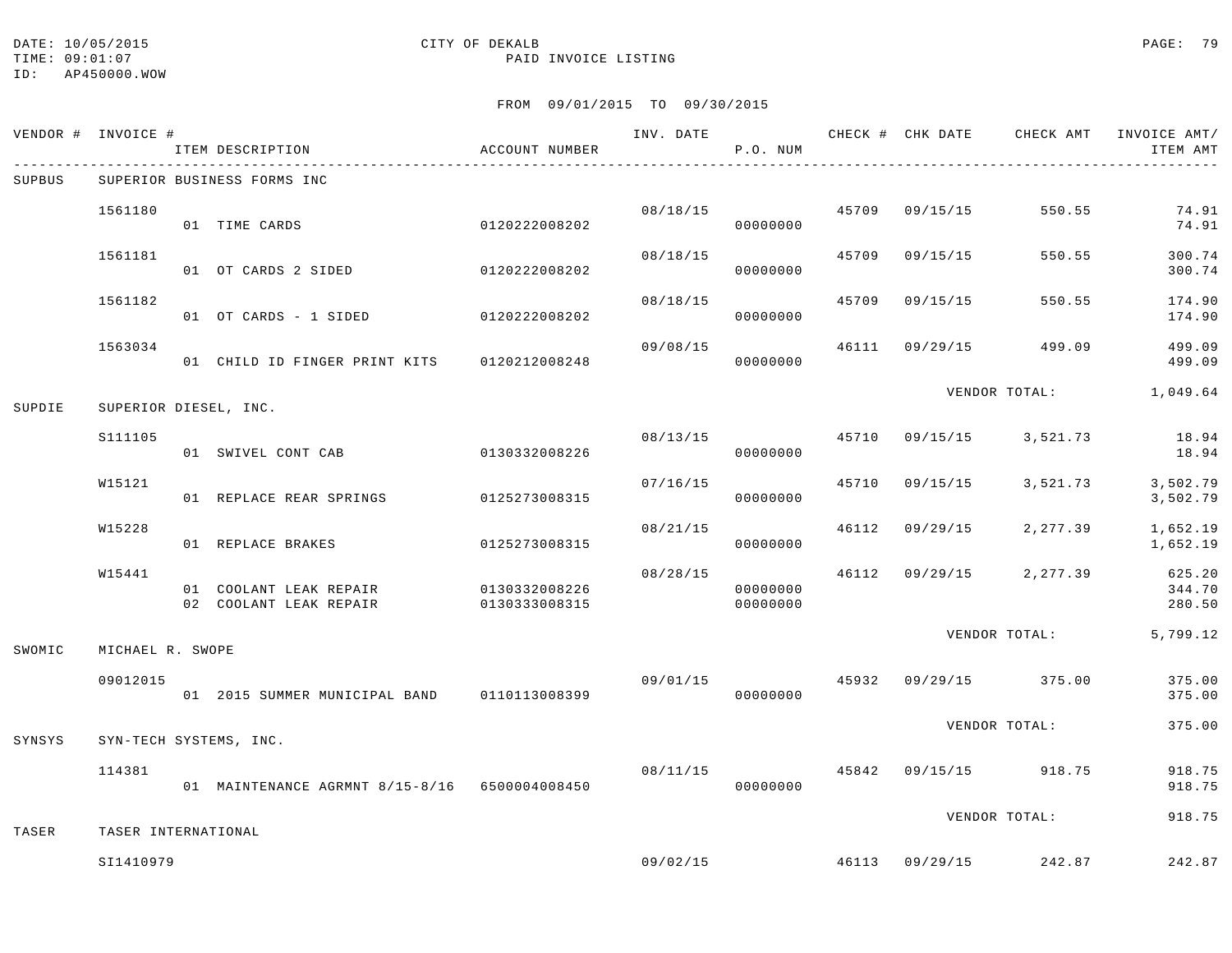DATE: 10/05/2015 CITY OF DEKALB PAGE: 80 TIME:  $09:01:07$  PAID INVOICE LISTING

ID: AP450000.WOW

|        | VENDOR # INVOICE # | ITEM DESCRIPTION                               | ACCOUNT NUMBER |          | P.O. NUM |  |                                        | INV. DATE 6 7 200 CHECK # CHK DATE 6 CHECK AMT INVOICE AMT/<br>ITEM AMT |
|--------|--------------------|------------------------------------------------|----------------|----------|----------|--|----------------------------------------|-------------------------------------------------------------------------|
|        | SI1410979          | 0120222008242<br>01 BATTERY                    |                |          | 00000000 |  | $09/02/15$ $46113$ $09/29/15$ $242.87$ | 242.87<br>242.87                                                        |
| TAYEVA | EVAN TAYLOR        |                                                |                |          |          |  | VENDOR TOTAL:                          | 242.87                                                                  |
|        | 09012015           | 01 2015 SUMMER MUNICIPAL BAND 0110113008399    |                | 09/01/15 | 00000000 |  | 45933 09/29/15 500.00                  | 500.00<br>500.00                                                        |
| TERSUP | TERMINAL SUPPLY CO |                                                |                |          |          |  | VENDOR TOTAL:                          | 500.00                                                                  |
|        | 4361600            | 01 CABLE TIE & SHRINK TUBING 0130332008226     |                | 08/17/15 | 00000000 |  | 45711 09/15/15 32.50                   | 32.50<br>32.50                                                          |
| THEKER | KERSTIN THELEN     |                                                |                |          |          |  | VENDOR TOTAL:                          | 32.50                                                                   |
|        | 09012015           | 01 2015 SUMMER MUNICIPAL BAND 0110113008399    |                |          | 00000000 |  | 09/01/15 45934 09/29/15 50.00          | 50.00<br>50.00                                                          |
| THODAR | DARLENE J THORSON  |                                                |                |          |          |  | VENDOR TOTAL:                          | 50.00                                                                   |
|        | 09142015           | 01 TAX REBATE PROGRAM NOV-JUN 15 6000004008481 |                | 09/14/15 | 00000000 |  | 46014 09/29/15 21.09                   | 21.09<br>21.09                                                          |
|        | 09232015           | 01 TAX REBATE DIFFERENCE 6000004008481         |                | 09/29/15 | 00000000 |  | 46133 09/29/15 0.19                    | 0.19<br>0.19                                                            |
| THOGRE | GREGORY THORNTON   |                                                |                |          |          |  | VENDOR TOTAL:                          | 21.28                                                                   |
|        | 08032015           | 01 TRAINING REIMB.                             | 0125273008376  |          | 00000000 |  |                                        | 34.69<br>34.69                                                          |
| THOJAR | JARED THORP        |                                                |                |          |          |  | VENDOR TOTAL:                          | 34.69                                                                   |
|        | 08102015           | 01 TRAINING REIMB                              | 0125273008376  | 08/10/15 | 00000000 |  | D000908 09/15/15 57.66                 | 57.66<br>57.66                                                          |
| TIPTOP | TIP TOP ROOFING    |                                                |                |          |          |  | VENDOR TOTAL:                          | 57.66                                                                   |
|        | 4406               |                                                |                |          |          |  |                                        | 06/10/15 45744 09/15/15 11,688.00 11,688.00                             |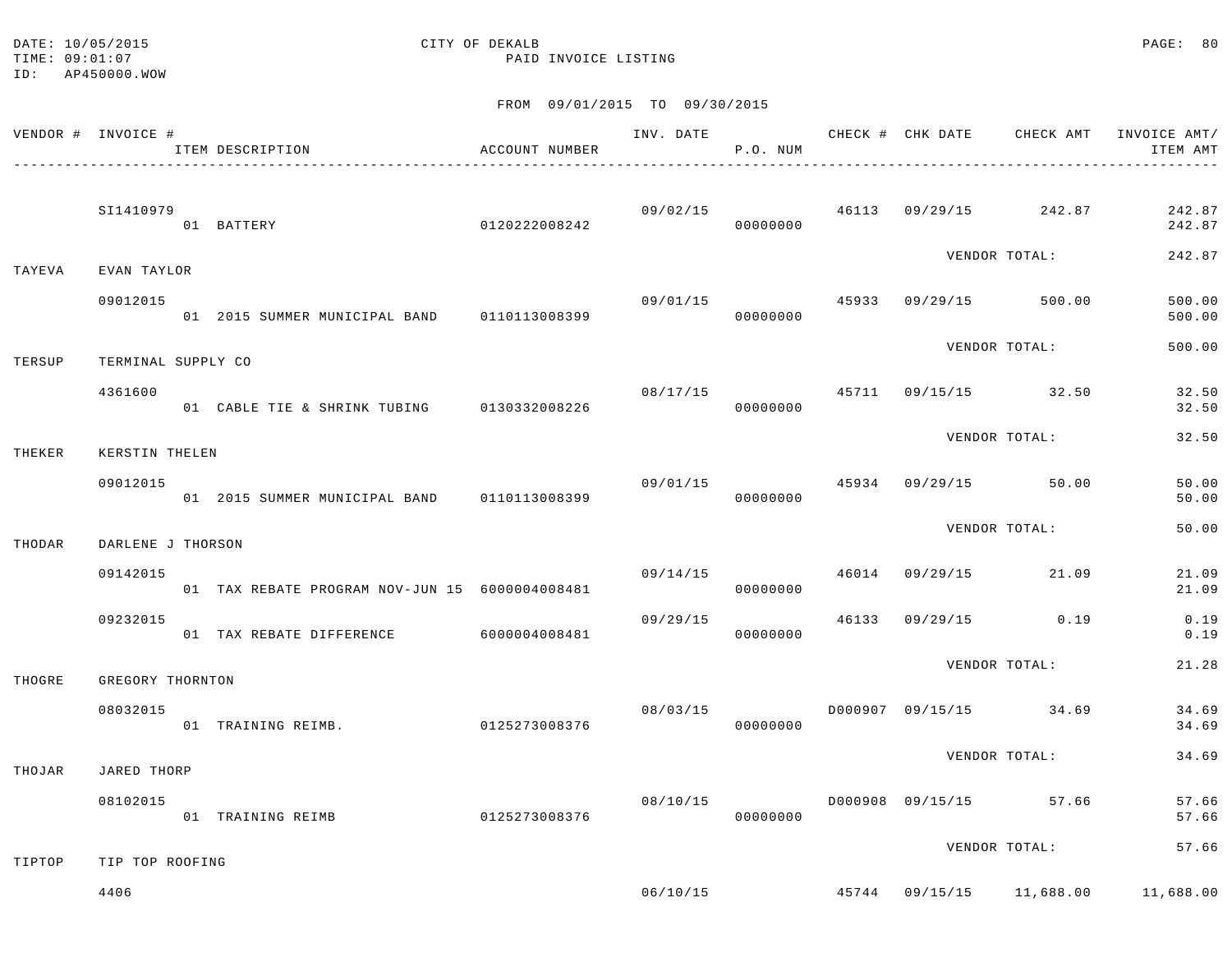### DATE: 10/05/2015 CITY OF DEKALB PAGE: 81 TIME:  $09:01:07$  PAID INVOICE LISTING

|        | VENDOR # INVOICE #  | ITEM DESCRIPTION                                 | ACCOUNT NUMBER                 | INV. DATE 6 0 0 0HECK # CHK DATE 6 0HECK AMT | P.O. NUM             |  |                                   | INVOICE AMT/<br>ITEM AMT                                           |
|--------|---------------------|--------------------------------------------------|--------------------------------|----------------------------------------------|----------------------|--|-----------------------------------|--------------------------------------------------------------------|
|        | 4406                | 01 REPLACE ROOF STATION 2 1300006508639          |                                |                                              | 00000000             |  |                                   | $06/10/15$ $45744$ $09/15/15$ $11,688.00$ $11,688.00$<br>11,688.00 |
| TODJEA | JEANETTE TODD       |                                                  |                                |                                              |                      |  | VENDOR TOTAL:                     | 11,688.00                                                          |
|        | 09142015            | 01 TAX REBATE PROGRAM NOV-JUN 15 6000004008481   |                                | 09/14/15                                     | 00000000             |  | 46015 09/29/15 63.10              | 63.10<br>63.10                                                     |
| TOWRIV |                     | TOWNHOMES OF RIVERMIST                           |                                |                                              |                      |  | VENDOR TOTAL:                     | 63.10                                                              |
|        | 08102015            | 01 HYDRANT WATER USAGE<br>02 HYDRANT DEPOSIT FEE | 6000000063444<br>6000000002880 |                                              | 00000000<br>00000000 |  | 08/10/15  45712  09/15/15  169.51 | 169.51<br>$-30.49$<br>200.00                                       |
| TRAINS | TRAVELERS INSURANCE |                                                  |                                |                                              |                      |  | VENDOR TOTAL:                     | 169.51                                                             |
|        | 1825746             | 01 CLAIMS PD 5/1/14-5/1/15 7200004008472         |                                | 08/24/15                                     | 00000000             |  | 45745 09/15/15 5,295.00           | 5,295.00<br>5,295.00                                               |
| TRARIS |                     | TRANSUNION RISK & RISK ALTERNA                   |                                |                                              |                      |  | VENDOR TOTAL:                     | 5,295.00                                                           |
|        | 09012015            | 01 PD #198499                                    | 0120242008243                  |                                              | 00000000             |  | 09/01/15 45713 09/15/15 102.50    | 102.50<br>102.50                                                   |
| TRICOL | TRITON COLLEGE      |                                                  |                                |                                              |                      |  | VENDOR TOTAL:                     | 102.50                                                             |
|        | 15319               | 01 TECH FEE                                      | 0120223008376                  | 08/17/15                                     | 00000000             |  | 46114 09/29/15 300.00             | 300.00<br>300.00                                                   |
| TRIFOR | TRITECH FORENSICS   |                                                  |                                |                                              |                      |  | VENDOR TOTAL:                     | 300.00                                                             |
|        | 123014              | 01 URINE SPECIMEN KIT                            | 0120212008246                  | 09/03/15                                     | 00000000             |  | 46115 09/29/15 109.00             | 109.00<br>109.00                                                   |
| TROINV |                     | TROTSKY INVESTIGATIVE                            |                                |                                              |                      |  | VENDOR TOTAL:                     | 109.00                                                             |
|        | 08312015            |                                                  |                                |                                              | 08/31/15             |  | 45714 09/15/15 260.00             | 260.00                                                             |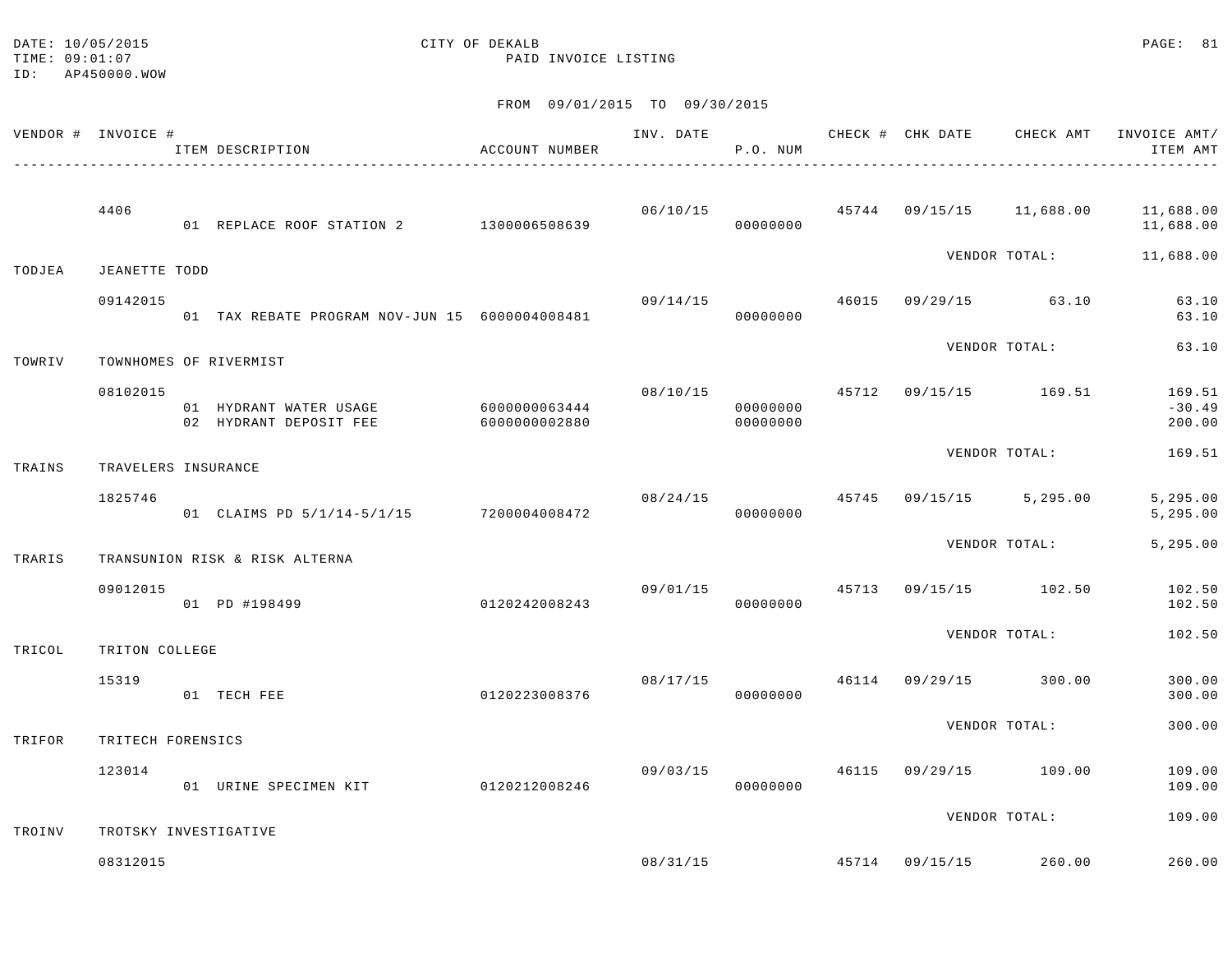TIME:  $09:01:07$  PAID INVOICE LISTING ID: AP450000.WOW

# DATE: 10/05/2015 CITY OF DEKALB PAGE: 82

|         | VENDOR # INVOICE #     | ITEM DESCRIPTION<br>_____________________________________ | ACCOUNT NUMBER                                  | INV. DATE | P.O. NUM                         |       |                | CHECK # CHK DATE CHECK AMT        | INVOICE AMT/<br>ITEM AMT         |
|---------|------------------------|-----------------------------------------------------------|-------------------------------------------------|-----------|----------------------------------|-------|----------------|-----------------------------------|----------------------------------|
|         | 08312015               | 01 POLYGRAPH TESTING 0116103008333                        |                                                 | 08/31/15  | 00000000                         |       |                | 45714 09/15/15 260.00             | 260.00<br>260.00                 |
|         | TRUGREEN TRUGREEN      |                                                           |                                                 |           |                                  |       |                | VENDOR TOTAL:                     | 260.00                           |
|         | 2747038733             | 01 7/15/15 SERVICE 0130323008313                          |                                                 | 07/15/15  | 00000000                         |       |                | 46116 09/29/15 738.00             | 738.00<br>738.00                 |
| TRUROCK | TRUGREEN               |                                                           |                                                 |           |                                  |       |                | VENDOR TOTAL:                     | 738.00                           |
|         | 36685934               | 01 JULY 2015 - EMRLD ASH BORER 0130334008497              |                                                 |           | 00000000                         |       |                | 09/01/15 46117 09/29/15 15,000.00 | 15,000.00<br>15,000.00           |
| TSYS    | TSYS                   |                                                           |                                                 |           |                                  |       |                | VENDOR TOTAL:                     | 15,000.00                        |
|         | 09022015               | 01 CITY HALL CREDIT CARD AUG 2015 6000003008342           |                                                 | 09/02/15  | 00000000                         |       |                | D000910 09/29/15 1,991.32         | 1,991.32<br>1,991.32             |
| UBESHA  | SHAWNA UBERSOX         |                                                           |                                                 |           |                                  |       |                | VENDOR TOTAL:                     | 1,991.32                         |
|         | 08312015               | 01 WATER REFUND #0501029570-05 6000000063444              |                                                 | 08/31/15  | 00000000                         | 45843 |                | 09/15/15 69.65                    | 69.65<br>69.65                   |
| UNIREN  | UNITED RENTALS         |                                                           |                                                 |           |                                  |       |                | VENDOR TOTAL:                     | 69.65                            |
|         | 130329333001           | 01 36IN MAG ASPHALT LUTE                                  | 6000002008295                                   | 07/30/15  | 00000000                         |       | 45715 09/15/15 | 62.56                             | 62.56<br>62.56                   |
|         | 131252195001           | 01 ENGINE OIL<br>02 GLASSES<br>03 CAUTION TAPE            | 6000002008245<br>6000002008270<br>6000002008219 | 09/03/15  | 00000000<br>00000000<br>00000000 |       | 46118 09/29/15 | 93.36                             | 93.36<br>45.65<br>25.99<br>21.72 |
| UNISHE  | UNIVERSITY SHELL, INC. |                                                           |                                                 |           |                                  |       |                | VENDOR TOTAL:                     | 155.92                           |
|         | 08242015               | 01 PD FUEL                                                | 0120212008245                                   | 08/24/15  | 00000000                         |       | 45716 09/15/15 | 44.05                             | 16.14<br>16.14                   |
|         | 08262015               |                                                           |                                                 | 08/26/15  |                                  | 45716 | 09/15/15       | 44.05                             | 13.36                            |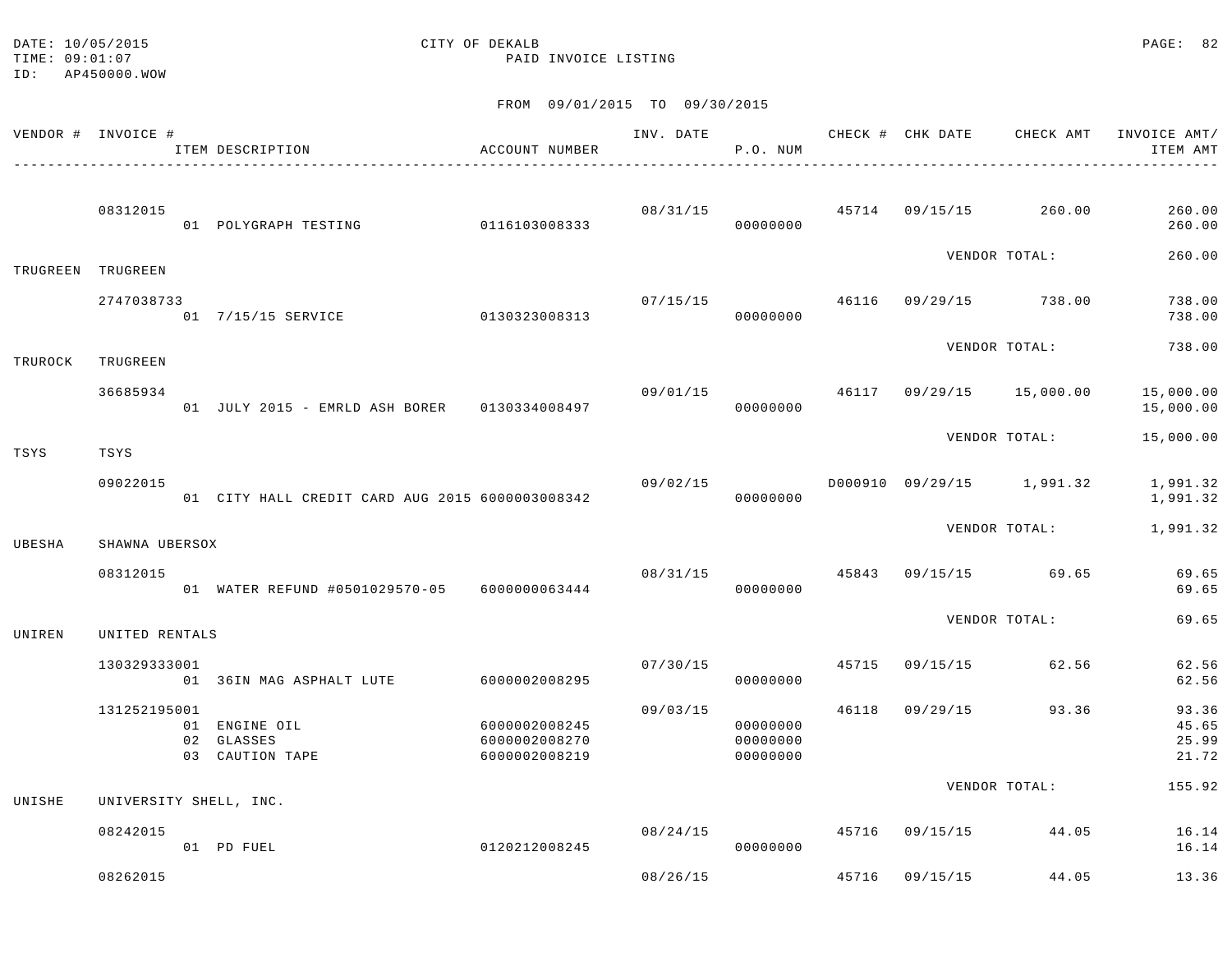### DATE: 10/05/2015 CITY OF DEKALB PAGE: 83 TIME:  $09:01:07$  PAID INVOICE LISTING

|        | VENDOR # INVOICE #    | ITEM DESCRIPTION                                                                                                                                                                                    | ACCOUNT NUMBER                                                                                                                       | INV. DATE | P.O. NUM                                                                                     |                | CHECK # CHK DATE CHECK AMT | INVOICE AMT/<br>ITEM AMT                                                             |
|--------|-----------------------|-----------------------------------------------------------------------------------------------------------------------------------------------------------------------------------------------------|--------------------------------------------------------------------------------------------------------------------------------------|-----------|----------------------------------------------------------------------------------------------|----------------|----------------------------|--------------------------------------------------------------------------------------|
|        |                       |                                                                                                                                                                                                     |                                                                                                                                      |           |                                                                                              |                |                            |                                                                                      |
|        | 08262015              | 01 PD FUEL                                                                                                                                                                                          | 0120212008245                                                                                                                        |           | 08/26/15<br>00000000                                                                         |                | 45716 09/15/15 44.05       | 13.36<br>13.36                                                                       |
|        | 09022015              | 01 PD FUEL                                                                                                                                                                                          | 0120212008245                                                                                                                        | 09/02/15  | 00000000                                                                                     |                | 45716 09/15/15 44.05       | 14.55<br>14.55                                                                       |
| UOFILL |                       | UNIVERSITY OF ILLINOIS-GAR                                                                                                                                                                          |                                                                                                                                      |           |                                                                                              |                | VENDOR TOTAL:              | 44.05                                                                                |
|        | UPIN7839              | 01 POLICE FIREARM #3100 - JURSICH 0120223008376                                                                                                                                                     |                                                                                                                                      | 09/03/15  | 00000000                                                                                     |                | 46119 09/29/15 573.00      | 573.00<br>573.00                                                                     |
| UPS    | UNITED PARCEL SERVICE |                                                                                                                                                                                                     |                                                                                                                                      |           |                                                                                              |                | VENDOR TOTAL:              | 573.00                                                                               |
|        | 00007WX103325         | 01 SHIPPING<br>02 SHIPPING                                                                                                                                                                          | 0125263008305<br>6000003008305                                                                                                       | 08/08/15  | 00000000<br>00000000                                                                         |                | 45717 09/15/15 9.14        | 9.14<br>3.89<br>5.25                                                                 |
|        | 00007WX103335         | 01 POSTAGE/FREIGHT<br>02 POSTAGE/FREIGHT                                                                                                                                                            | 0125263008305<br>6000003008305                                                                                                       | 08/15/15  | 00000000<br>00000000                                                                         | 46120 09/29/15 | 22.78                      | 15.70<br>7.78<br>7.92                                                                |
|        | 00007WX103345         | 01 POSTAGE/FREIGHT                                                                                                                                                                                  | 60000003008305                                                                                                                       | 08/22/15  | 00000000                                                                                     |                | 46120 09/29/15 22.78       | 7.08<br>7.08                                                                         |
| USBANK |                       | U.S. BANK NATIONAL ASSOCIATION                                                                                                                                                                      |                                                                                                                                      |           |                                                                                              |                | VENDOR TOTAL:              | 31.92                                                                                |
|        | 285388922             | 01 KONICA MINOLTA<br>02 SHARP MX2615 COPIER<br>03 SHARP C312 COPIER<br>04 SHARP C312 COPIER<br>05 SHARP FAX BOARD COPIER<br>06 SHARP FAX BOARD COPIER<br>07 CONTRACT PAYMENT<br>08 CONTRACT PAYMENT | 0117123008310<br>6500006008597<br>0120223008310<br>0125263008330<br>0120223008310<br>0125263008330<br>0125263008330<br>0120223008310 | 08/21/15  | 00000000<br>00000000<br>00000000<br>00000000<br>00000000<br>00000000<br>00000000<br>00000000 |                | 45718 09/15/15 1,039.55    | 1,039.55<br>253.68<br>133.37<br>184.58<br>92.30<br>18.72<br>9.35<br>199.80<br>147.75 |
| USGEO  |                       | UNITED STATES GEOLOGICAL                                                                                                                                                                            |                                                                                                                                      |           |                                                                                              |                | VENDOR TOTAL:              | 1,039.55                                                                             |
|        | 90372510              | 01 FY15 ANNUAL AGREEMENT                                                                                                                                                                            | 0130333008325                                                                                                                        | 08/13/15  | 00000000                                                                                     |                | 45719 09/15/15 7,750.00    | 7,750.00<br>7,750.00                                                                 |
|        |                       |                                                                                                                                                                                                     |                                                                                                                                      |           |                                                                                              |                | VENDOR TOTAL:              | 7,750.00                                                                             |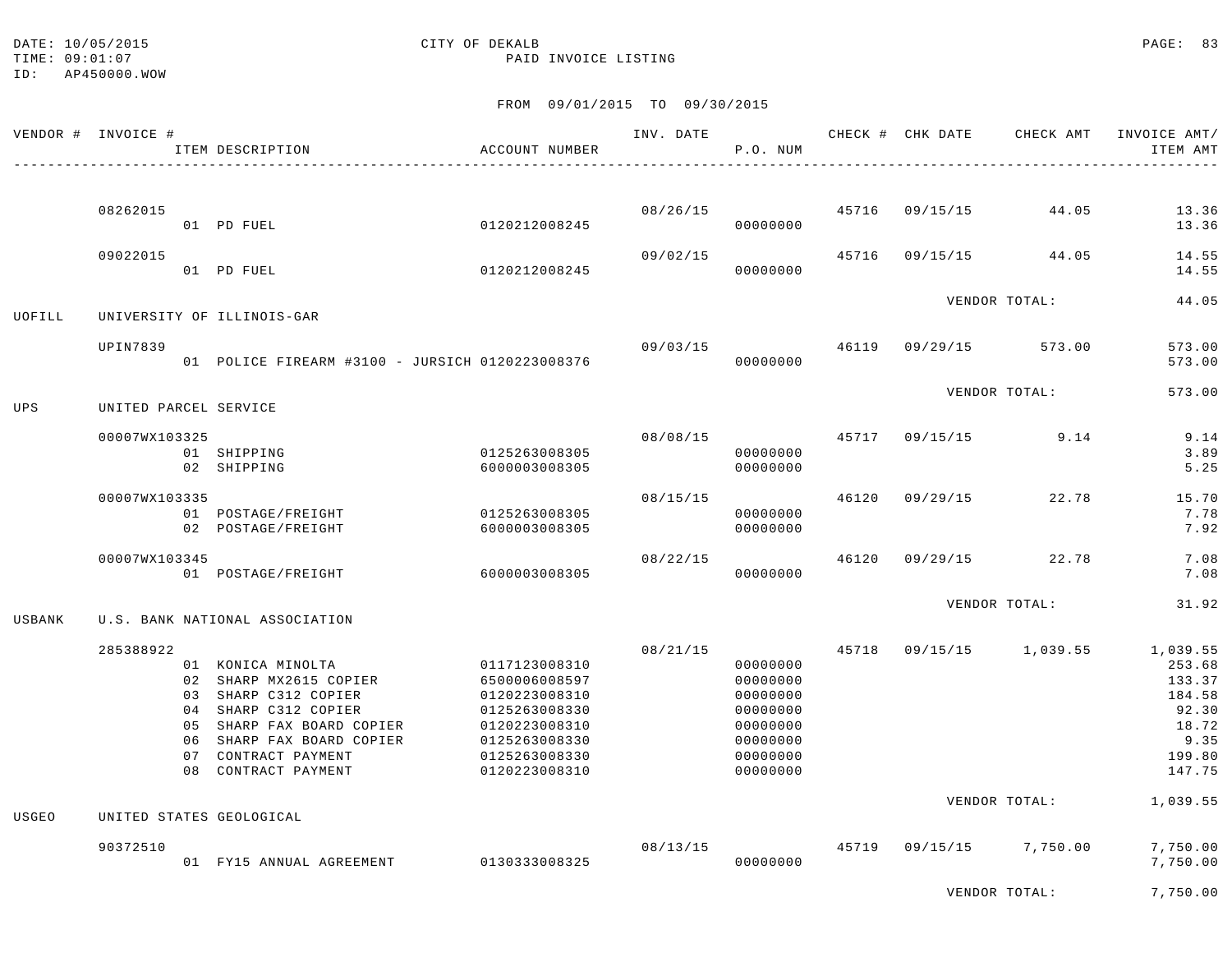### DATE: 10/05/2015 CITY OF DEKALB PAGE: 84 TIME:  $09:01:07$  PAID INVOICE LISTING

|            | VENDOR # INVOICE #    | ITEM DESCRIPTION                                                                                                                                                                                          | ACCOUNT NUMBER                                                                                                      | INV. DATE | P.O. NUM                                                                         |       |                | CHECK # CHK DATE CHECK AMT | INVOICE AMT/<br>ITEM AMT                                         |
|------------|-----------------------|-----------------------------------------------------------------------------------------------------------------------------------------------------------------------------------------------------------|---------------------------------------------------------------------------------------------------------------------|-----------|----------------------------------------------------------------------------------|-------|----------------|----------------------------|------------------------------------------------------------------|
| USPO       |                       | UNITED STATES POST OFFICE                                                                                                                                                                                 |                                                                                                                     |           |                                                                                  |       |                |                            |                                                                  |
|            | 09012015              | 01 RMB PERMIT #166 6000003008305                                                                                                                                                                          |                                                                                                                     |           | 09/01/15 45720<br>00000000                                                       |       |                | 09/15/15 5,000.00          | 5,000.00<br>5,000.00                                             |
| <b>VAC</b> |                       | VOLUNTARY ACTION CENTER                                                                                                                                                                                   |                                                                                                                     |           |                                                                                  |       |                | VENDOR TOTAL:              | 5,000.00                                                         |
|            | 08052015              | 01 FINAL OPERATING ASST PYMNT 0920003008399                                                                                                                                                               |                                                                                                                     | 08/05/15  | 45746<br>00000000                                                                |       |                | 09/15/15 295,701.54        | 295,701.54<br>295,701.54                                         |
| VANBEN     | BENJAMIN VAN WIENEN   |                                                                                                                                                                                                           |                                                                                                                     |           |                                                                                  |       |                | VENDOR TOTAL:              | 295,701.54                                                       |
|            | 09012015              | 01 2015 SUMMER MUNICIPAL BAND                                                                                                                                                                             | 0110113008399                                                                                                       | 09/01/15  | 00000000                                                                         | 45935 |                | 09/29/15 150.00            | 150.00<br>150.00                                                 |
| VANGEN     | GENE VANDENBOSCH      |                                                                                                                                                                                                           |                                                                                                                     |           |                                                                                  |       |                | VENDOR TOTAL:              | 150.00                                                           |
|            | 09012015              | 01 2015 SUMMER MUNICIPAL BAND 0110113008399                                                                                                                                                               |                                                                                                                     | 09/01/15  | 00000000                                                                         | 45936 |                | 09/29/15 975.00            | 975.00<br>975.00                                                 |
| VAUDEN     | DENNIS VAUPEL         |                                                                                                                                                                                                           |                                                                                                                     |           |                                                                                  |       |                | VENDOR TOTAL:              | 975.00                                                           |
|            | 09012015              | 01 2015 SUMMER MUNICIPAL BAND 0110113008399                                                                                                                                                               |                                                                                                                     | 09/01/15  | 00000000                                                                         |       | 45937 09/29/15 | 150.00                     | 150.00<br>150.00                                                 |
| VELUPH     | VICKI VELEZ           |                                                                                                                                                                                                           |                                                                                                                     |           |                                                                                  |       |                | VENDOR TOTAL:              | 150.00                                                           |
|            | 08262015              | 01 REPAIR (2) TRUCK SEATS 6500003008310                                                                                                                                                                   |                                                                                                                     |           | 08/26/15 45844<br>00000000                                                       |       | 09/15/15       | 100.00                     | 100.00<br>100.00                                                 |
| VERLON     | VERIZON LONG DISTANCE |                                                                                                                                                                                                           |                                                                                                                     |           |                                                                                  |       |                | VENDOR TOTAL:              | 100.00                                                           |
|            | 09012015              | 01 PHONE CHRGS - ACCOUNT LEVEL<br>02 PHONE CHRGS - DIRECT DIAL<br>03 PHONE CHRGS - ADMIN SRVCS<br>04 PHONE CHRGS - ARPT<br>05 PHONE CHRGS - FIRE<br>06 PHONE CHRGS - POLICE<br>07 PHONE CHRGS - PUB WORKS | 0135003008337<br>0135003008337<br>0135003008337<br>6500003008337<br>0125263008337<br>0120213008337<br>0130313008337 | 09/01/15  | 00000000<br>00000000<br>00000000<br>00000000<br>00000000<br>00000000<br>00000000 | 46121 |                | 09/29/15 153.43            | 153.43<br>3.85<br>1.76<br>131.98<br>5.93<br>0.20<br>2.17<br>0.04 |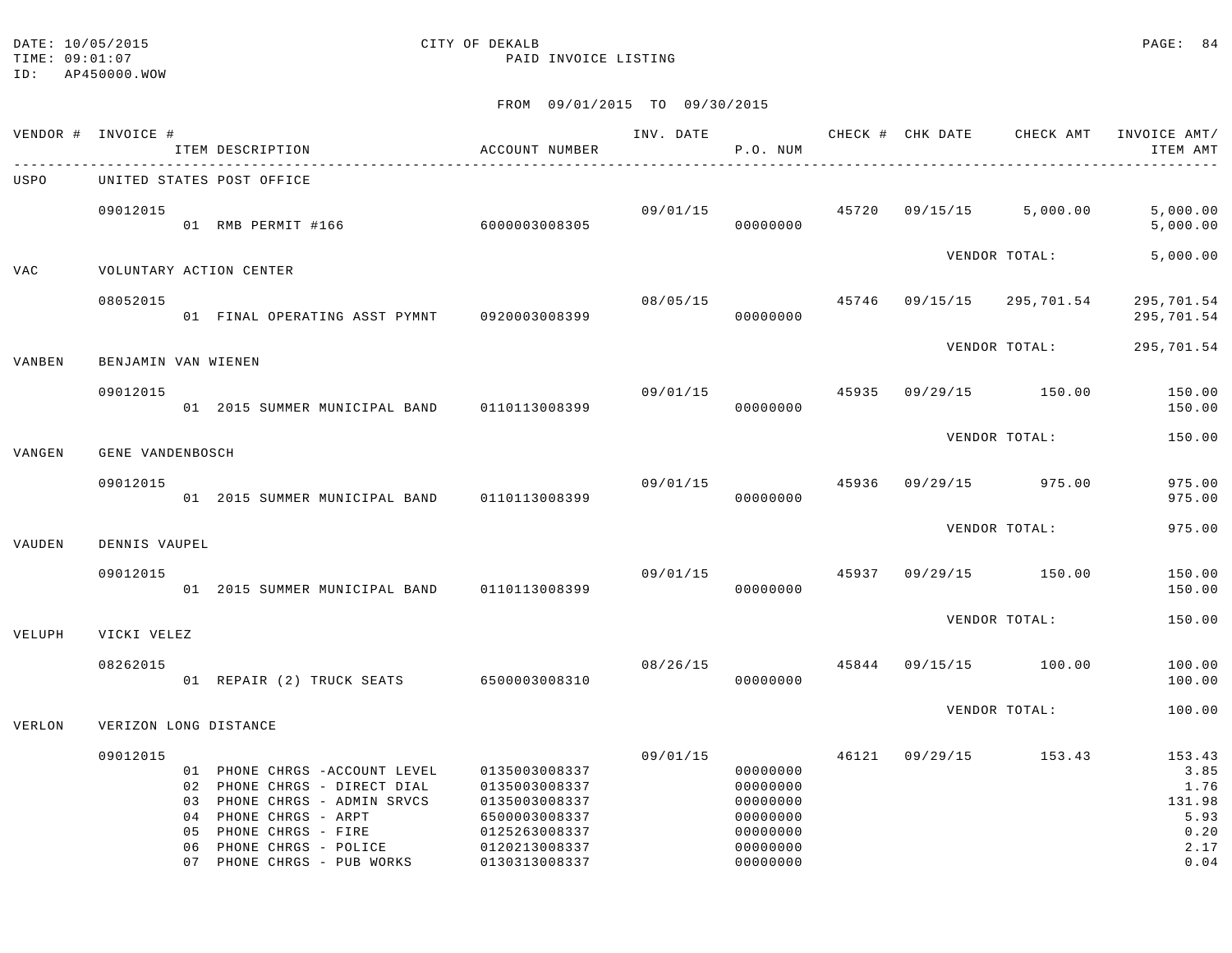TIME: 09:01:07 PAID INVOICE LISTING ID: AP450000.WOW

# DATE: 10/05/2015 CITY OF DEKALB PAGE: 85

VENDOR TOTAL: 76.02

| FROM | 09/01/2015 | TO | 09/30/2015 |  |
|------|------------|----|------------|--|
|      |            |    |            |  |

|        | VENDOR # INVOICE #    | ITEM DESCRIPTION                               | ACCOUNT NUMBER                        |          | P.O. NUM             |  |                                          | INV. DATE 6 1999 CHECK # CHK DATE 6 CHECK AMT INVOICE AMT<br>ITEM AMT |
|--------|-----------------------|------------------------------------------------|---------------------------------------|----------|----------------------|--|------------------------------------------|-----------------------------------------------------------------------|
|        | 09012015              | 08 PHONE CHRGS - YSB 0135003008337             |                                       |          | 00000000             |  | 09/01/15 46121 09/29/15 153.43           | 153.43<br>7.50                                                        |
| VIKCHE |                       | VIKING CHEMICAL COMPANY                        |                                       |          |                      |  |                                          | VENDOR TOTAL: 153.43                                                  |
|        | 20914                 | 01 CHLORINE & AQUA KING 6000002008250          |                                       |          | 00000000             |  | $08/12/15$ $45721$ $09/15/15$ $6,926.98$ | 6,926.98<br>6,926.98                                                  |
| VILROM | VILLAGE OF ROMEOVILLE |                                                |                                       |          |                      |  | VENDOR TOTAL:                            | 6,926.98                                                              |
|        | 2015381               | 01 ADVCD TECHNICIAN FIREFIGHTER  0125273008376 |                                       |          | 08/20/15<br>00000000 |  | 45722 09/15/15 1,465.00                  | 515.00<br>515.00                                                      |
|        | 2015415               | 01 VEH & MACH OPERATIONS 0125273008376         |                                       |          | 00000000             |  | $08/24/15$ $45722$ $09/15/15$ $1,465.00$ | 950.00<br>950.00                                                      |
| VINJOA | JOAN VINCENT          |                                                |                                       |          |                      |  |                                          | VENDOR TOTAL: 1,465.00                                                |
|        | 09142015              | 01 TAX REBATE PROGRAM NOV-JUN 15 6000004008481 |                                       |          | 00000000             |  | 09/14/15 46016 09/29/15 7.29             | 7.29<br>7.29                                                          |
| VIRCOO |                       | VIRGIL COOK & SON, INC.                        |                                       |          |                      |  | VENDOR TOTAL:                            | 7.29                                                                  |
|        | 0002660               | 01 QUAZITE COVER 0130332008230                 |                                       |          | 00000000             |  | $08/10/15$ $45723$ $09/15/15$ $1,210.00$ | 50.00<br>50.00                                                        |
|        | 0002664               | 01 POWER POLE RELOCATION 6500003008313         |                                       |          | 08/18/15<br>00000000 |  | 45723 09/15/15 1,210.00                  | 1,160.00<br>1,160.00                                                  |
| VOGLYN | LYNN VOGL             |                                                |                                       |          |                      |  | VENDOR TOTAL:                            | 1,210.00                                                              |
|        | 09012015              | 01 2015 SUMMER MUNICIPAL BAND 0110113008399    |                                       | 09/01/15 | 00000000             |  | 45938 09/29/15 50.00                     | 50.00<br>50.00                                                        |
| WADRAY | RAY WADDELL           |                                                |                                       |          |                      |  | VENDOR TOTAL:                            | 50.00                                                                 |
|        | 09142015              | 01 TAX REBATE PROGRAM NOV-JUN 15 6000004008481 | $09/14/15$ $46017$ $09/29/15$ $76.02$ |          | 00000000             |  |                                          | 76.02<br>76.02                                                        |
|        |                       |                                                |                                       |          |                      |  | $\ddot{\phantom{a}}$                     | $\Gamma$ $\Gamma$ $\sim$ 0.0                                          |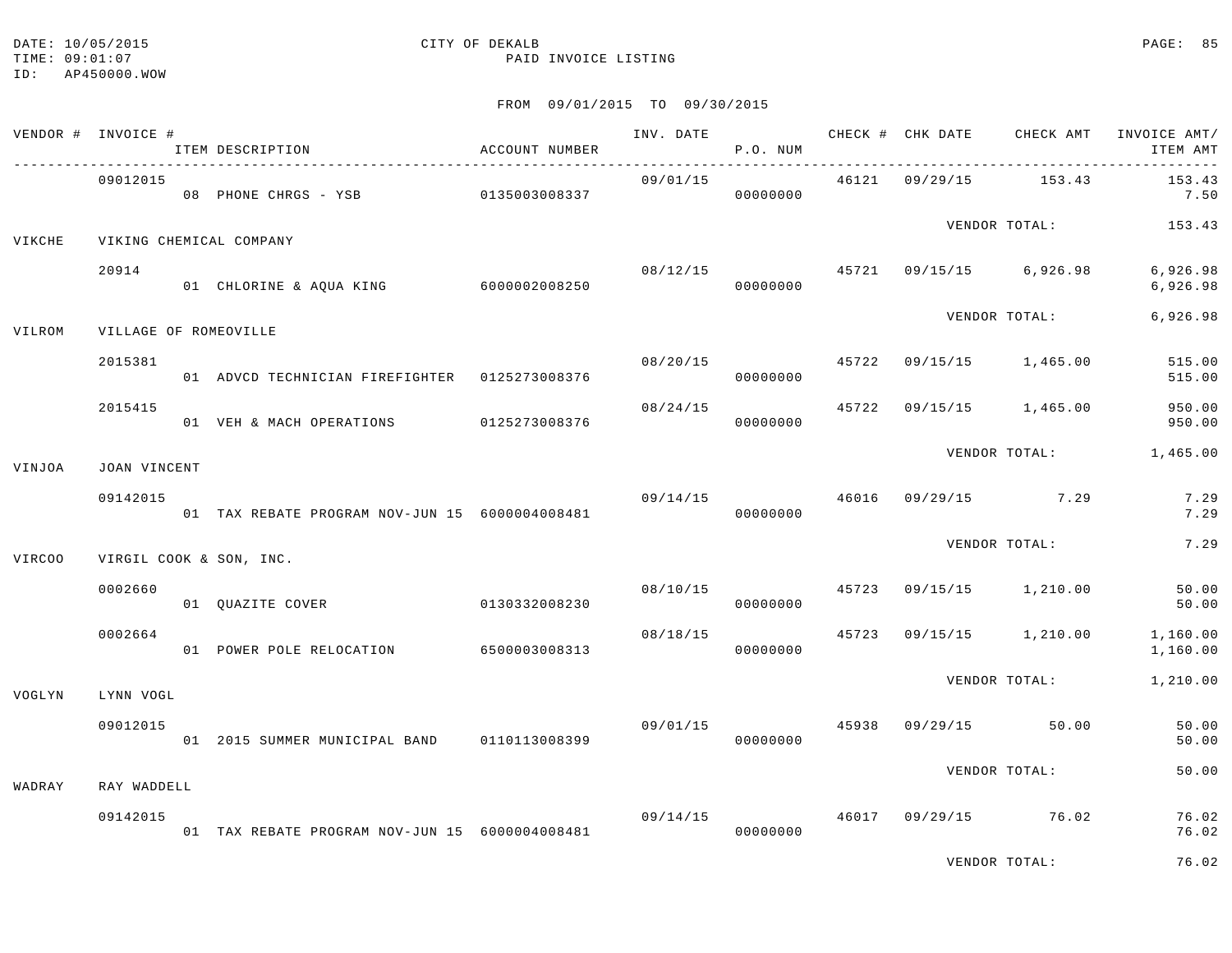### DATE: 10/05/2015 CITY OF DEKALB PAGE: 86 TIME:  $09:01:07$  PAID INVOICE LISTING

|         | VENDOR # INVOICE #   |                  | ITEM DESCRIPTION                                                    | ACCOUNT NUMBER |          | P.O. NUM             |       |                |                                       | ITEM AMT                                                                |
|---------|----------------------|------------------|---------------------------------------------------------------------|----------------|----------|----------------------|-------|----------------|---------------------------------------|-------------------------------------------------------------------------|
| WALLTD  | WALT LTD.            |                  |                                                                     |                |          |                      |       |                |                                       |                                                                         |
|         | 38459                |                  | 01 1/4' ALUMINUM 54X72 CITY TRNG 0125273008376                      |                |          | 00000000             |       |                | $08/28/15$ $45724$ $09/15/15$ 580.00  | 580.00<br>580.00                                                        |
| WARDIR  | WAREHOUSE DIRECT INC |                  |                                                                     |                |          |                      |       |                | VENDOR TOTAL:                         | 580.00                                                                  |
|         | 27917680             |                  | 01 NOTE 4X6 12PK 6500002008204                                      |                |          | 08/18/15<br>00000000 |       | 45725 09/15/15 | 52.68                                 | 11.50<br>11.50                                                          |
|         | 27917710             |                  | 01 OFFICE SUPPLIES                                                  | 0117112008204  | 08/18/15 | 00000000             | 45725 | 09/15/15       | 52.68                                 | 41.18<br>41.18                                                          |
|         | 28025780             |                  | 01 OFFICE SUPPLIES                                                  | 0125262008204  | 08/27/15 | 00000000             | 46122 | 09/29/15       | 225.86                                | 15.05<br>15.05                                                          |
|         | 28102100             |                  | 01 OFFICE SUPPLIES                                                  | 0120242008204  | 09/03/15 | 00000000             |       | 46122 09/29/15 | 225.86                                | 141.50<br>141.50                                                        |
|         | 28102101             |                  | 01 OFFICE SUPPLIES                                                  | 0120242008204  | 09/04/15 | 00000000             | 46122 | 09/29/15       | 225.86                                | 38.50<br>38.50                                                          |
|         | 28133880             |                  | 01 OFFICE SUPPLIES                                                  | 0117112008204  | 09/08/15 | 00000000             | 46122 | 09/29/15       | 225.86                                | 30.81<br>30.81                                                          |
| WASMAN  |                      | WASTE MANAGEMENT |                                                                     |                |          |                      |       |                | VENDOR TOTAL:                         | 278.54                                                                  |
|         | 08142015             |                  | 01 JULY 2015 REFUSE                                                 | 0700003008346  |          | 00000000             |       |                |                                       | 08/14/15  45726  09/15/15  154,967.40  154,967.40<br>154,967.40         |
| WEBDEN  | L DENISE WEBER       |                  |                                                                     |                |          |                      |       |                |                                       | VENDOR TOTAL: 154,967.40                                                |
|         | 09142015             |                  | 01 TAX REBATE PROGRAM NOV-JUN 15 6000004008481                      |                |          | 00000000             |       |                | $09/14/15$ $46018$ $09/29/15$ $45.09$ | 45.09<br>45.09                                                          |
| WEDOWIN |                      |                  | "WEDO" WINDOWS & CARPETS                                            |                |          |                      |       |                | VENDOR TOTAL:                         | 45.09                                                                   |
|         | DMB0715              |                  | 01 CH &PD WINDOW CLNG ON 0130323008348<br>02 CH & PD WINDOW CLNG ON | 0130323008348  |          | 00000000<br>00000000 |       |                |                                       | $08/04/15$ $45727$ $09/15/15$ $1,425.00$ $1,425.00$<br>712.50<br>712.50 |
|         |                      |                  |                                                                     |                |          |                      |       |                |                                       | VENDOR TOTAL: 1.425.00                                                  |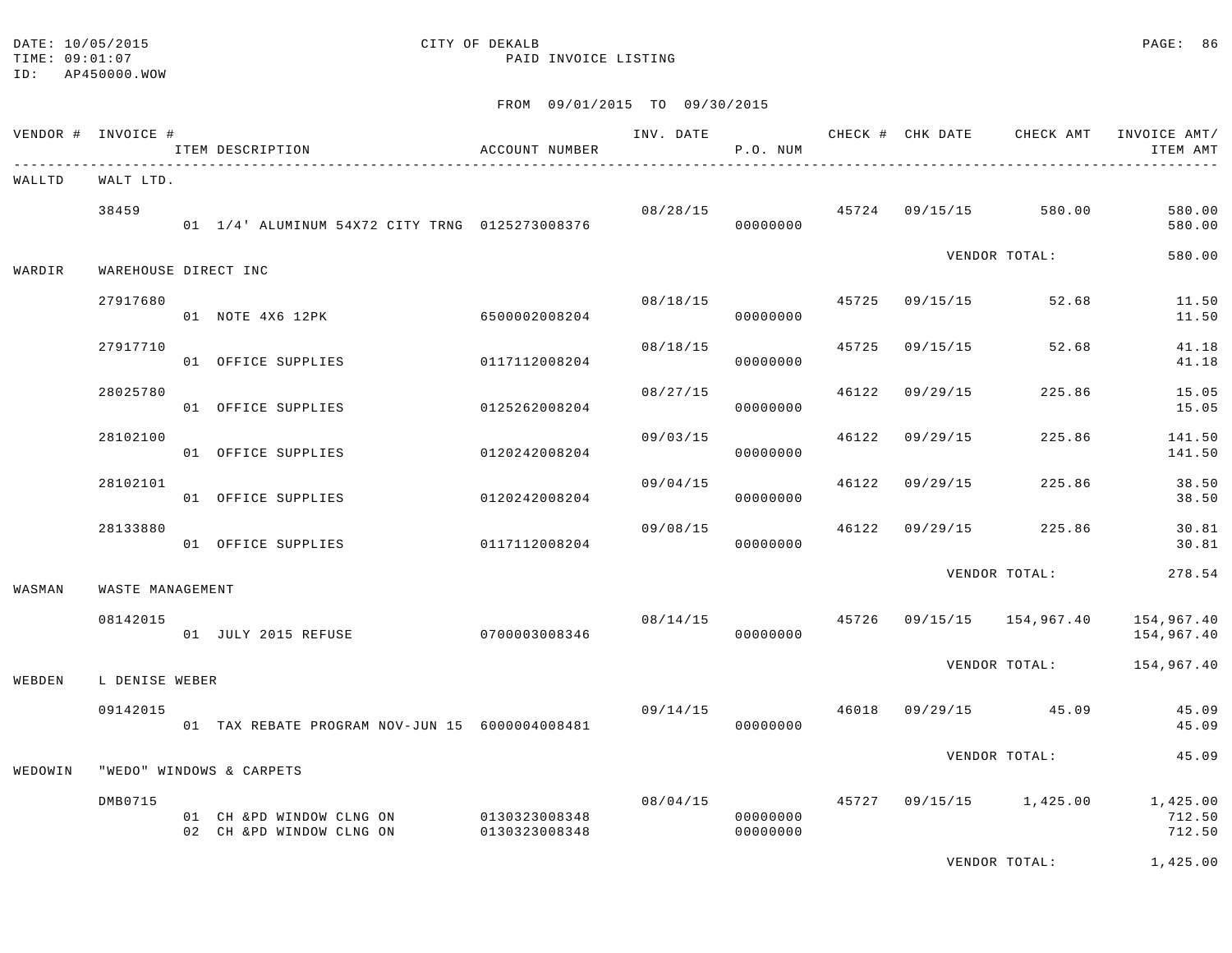### DATE: 10/05/2015 CITY OF DEKALB PAGE: 87 TIME:  $09:01:07$  PAID INVOICE LISTING

|        | VENDOR # INVOICE #      | ITEM DESCRIPTION                                 | ACCOUNT NUMBER |          | P.O. NUM             |       |               |                                        | ITEM AMT                                     |
|--------|-------------------------|--------------------------------------------------|----------------|----------|----------------------|-------|---------------|----------------------------------------|----------------------------------------------|
| WEEJEF | JEFFREY WEESE           |                                                  |                |          |                      |       |               |                                        |                                              |
|        | 08172015                | 01 TRAINING REIMB. 0120243008376                 |                |          | 00000000             |       |               |                                        | 29.39<br>29.39                               |
| WELTOD | TODD WELLS              |                                                  |                |          |                      |       |               | VENDOR TOTAL:                          | 29.39                                        |
|        | 08182015                | 0120243008376<br>01 TRAINING                     |                |          | 00000000             |       |               |                                        | 30.00<br>30.00                               |
| WESSID | WEST SIDE TRACTOR SALES |                                                  |                |          |                      |       |               | VENDOR TOTAL:                          | 30.00                                        |
|        | R61013                  | 01 JD LOADER REPAIRS 6500003008310               |                | 09/02/15 | 00000000             |       |               |                                        | 46123 09/29/15 1,411.82 1,411.82<br>1,411.82 |
| WILBRE | BRENDA WILLGING         |                                                  |                |          |                      |       |               | VENDOR TOTAL:                          | 1,411.82                                     |
|        | 09012015                | 01  2015  SUMMER MUNICIPAL BAND   0110113008399  |                |          | 09/01/15<br>00000000 | 45939 |               | 09/29/15 50.00                         | 50.00<br>50.00                               |
| WILBUR | WILLS, BURKE, KELSEY    |                                                  |                |          |                      |       |               | VENDOR TOTAL:                          | 50.00                                        |
|        | 15498                   | 01 PROF SVC 3M ENG REVIEW 0132133008399          |                | 08/07/15 | 00000000             |       |               | 45728 09/15/15 6,873.00                | 4,860.50<br>4,860.50                         |
|        | 15499                   | 01 PROF SVC 3M LOT12 6/28-7/25 0132133008399     |                | 08/07/15 | 00000000             |       |               | 45728 09/15/15 6,873.00                | 2,012.50<br>2,012.50                         |
| WILCAR | CAROLYN WILSON          |                                                  |                |          |                      |       |               |                                        | VENDOR TOTAL: 6,873.00                       |
|        | 09142015                | 01 TAX REBATE PROGRAM NOV-JUN 15 6000004008481   |                | 09/14/15 | 00000000             |       |               | 46019 09/29/15 43.51                   | 43.51<br>43.51                               |
| WILMIK | MIKE L WILLIAMSON       |                                                  |                |          |                      |       | VENDOR TOTAL: |                                        | 43.51                                        |
|        | 09012015                | 01  2015  SUMMER  MUNICIPAL BAND   0110113008399 |                |          | 00000000             |       |               | 09/01/15  45940  09/29/15  175.00      | 175.00<br>175.00                             |
| WILPAT | PAT SOMALI WILSON       |                                                  |                |          |                      |       |               | VENDOR TOTAL:                          | 175.00                                       |
|        | 09012015                |                                                  |                |          |                      |       |               | $09/01/15$ $45941$ $09/29/15$ $550.00$ | 550.00                                       |